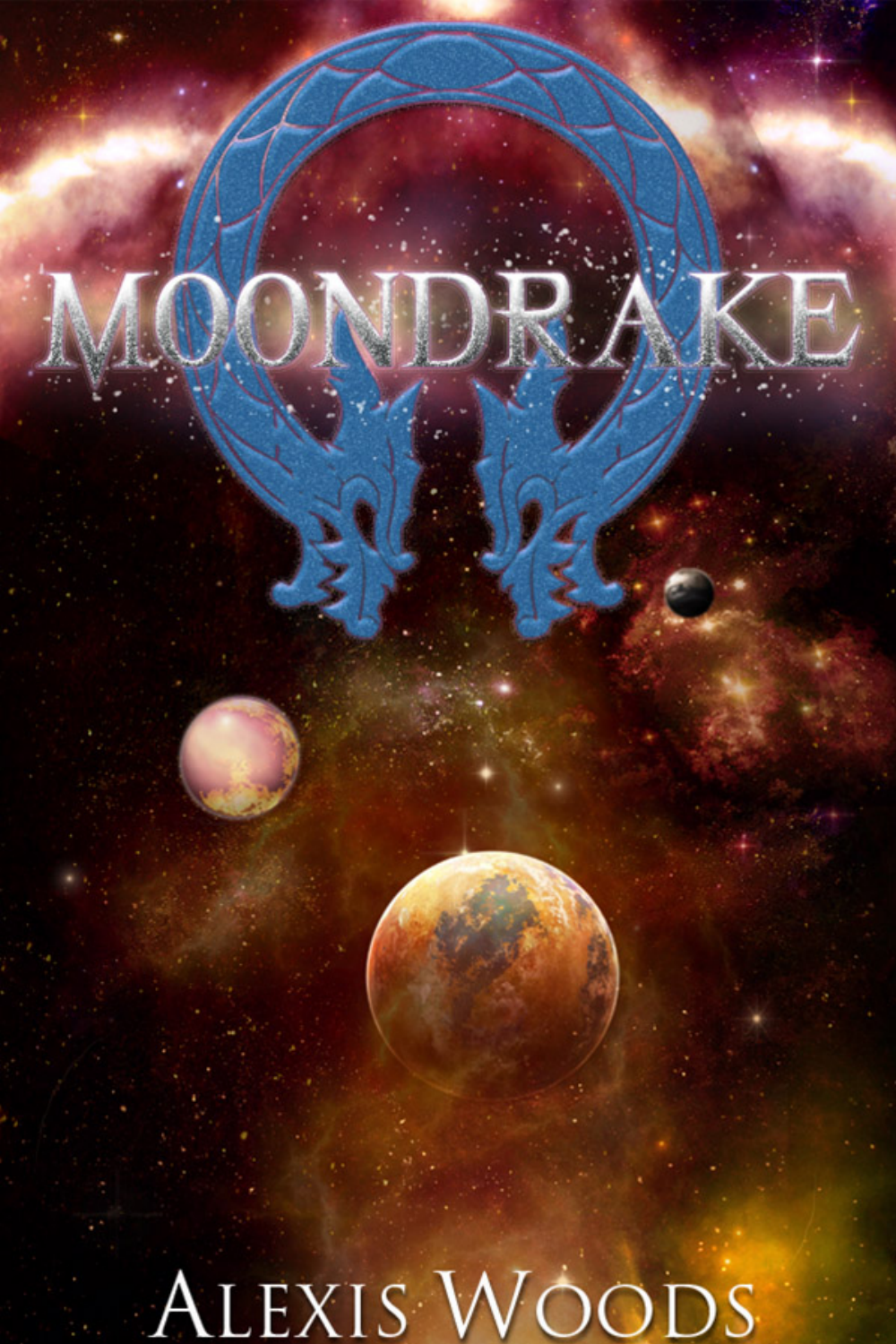### **Table of Contents**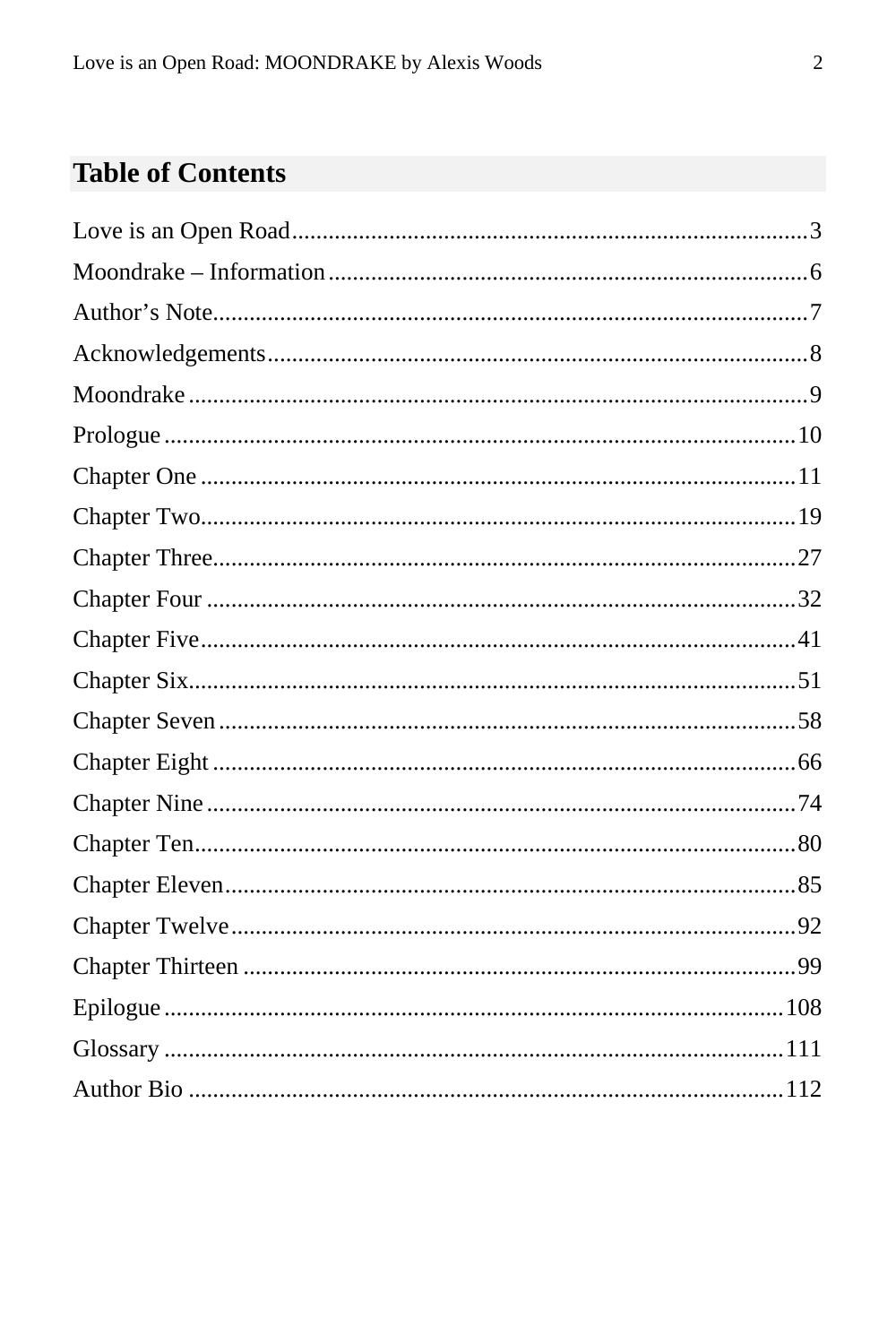# <span id="page-2-0"></span>**Love is an Open Road**

*An M/M Romance series*

## **MOONDRAKE**

## **By Alexis Woods**

#### **Introduction**

The story you are about to read celebrates love, sex and romance between men. It is a product of the *Love is an Open Road* promotion sponsored by the *Goodreads M/M Romance Group* and is published as a gift to you.

#### **What Is Love is an Open Road?**

The *Goodreads M/M Romance Group* invited members to choose a photo and pen a letter asking for a short M/M romance story inspired by the image; authors from the group were encouraged to select a letter and write an original tale. The result was an outpouring of creativity that shone a spotlight on the special bond between M/M romance writers and the people who love what these authors do.

A written description of the image that inspired this story is provided along with the original request letter. If you'd like to view the photo, please feel free to join the [Goodreads M/M Romance Group](http://www.goodreads.com/group/show/20149-m-m-romance) and visit the discussion section: *Love is an Open Road*.

No matter if you are a long-time devotee to M/M Romance, just new to the genre or fall somewhere in between, you are in for a delicious treat.

#### **Words of Caution**

This story may contain sexually explicit content and is **intended for adult readers.** It may contain content that is disagreeable or distressing to some readers. The *M/M Romance Group* strongly recommends that each reader review the General Information section before each story for story tags as well as for content warnings.

Each year, a dedicated group of Volunteers from the M/M Romance Group work hard behind the scenes to bring these stories to you. Our Editors, Formatters, Proofreaders, and those working on Quality Assurance, spend many long hours over a course of several months so that each Event is a success. As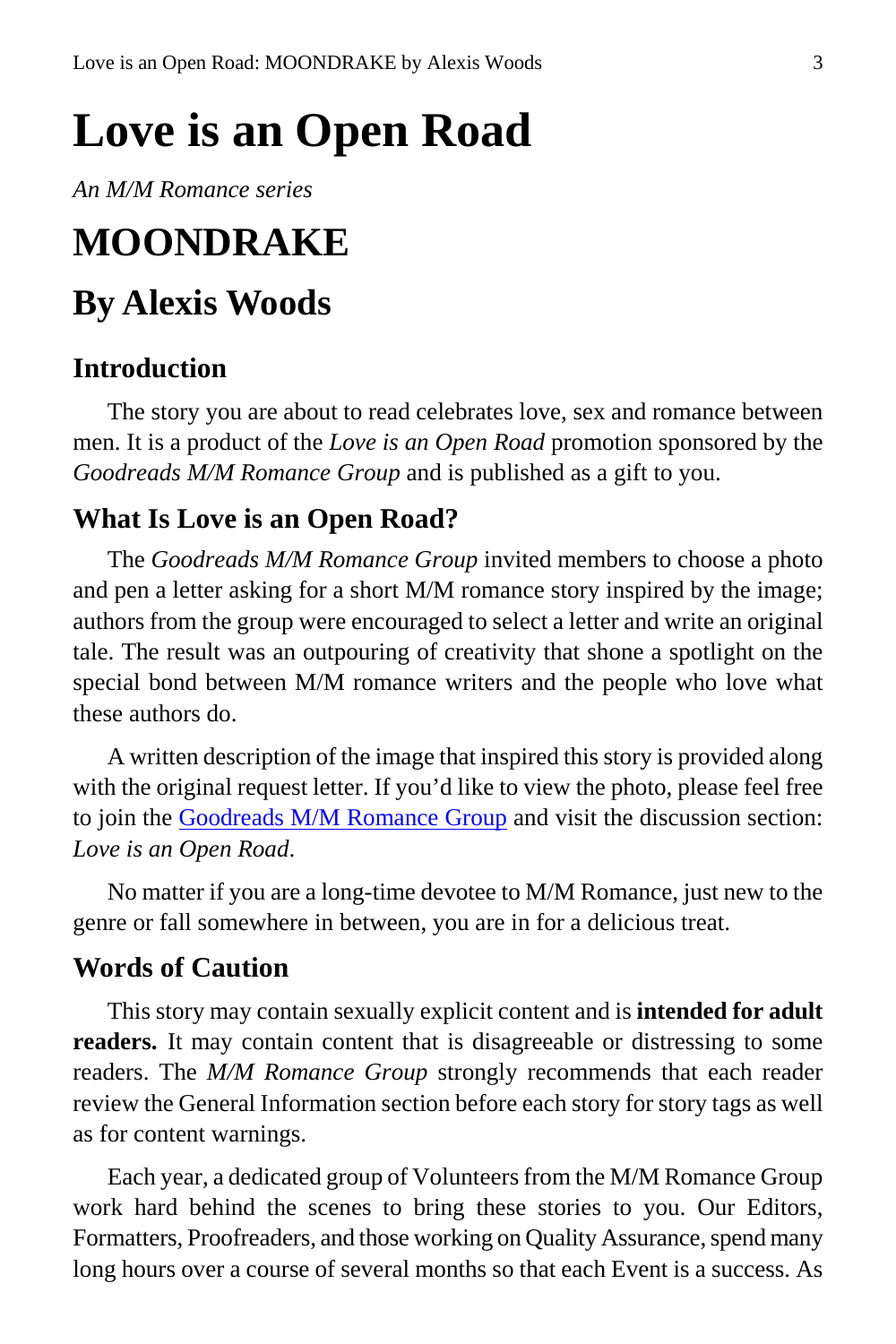each and every author also gives freely of their time and talent, it was decided that all edits suggested may be accepted or rejected by the author at any given time. For this reason, some stories will appear to be more tightly edited than others, depending on the choice of the author.

This story is a work of fiction. Names, characters, places and incidents are the products of the author's imagination or are used fictitiously. Any resemblance to actual events, locales, or persons, living or dead, is entirely coincidental.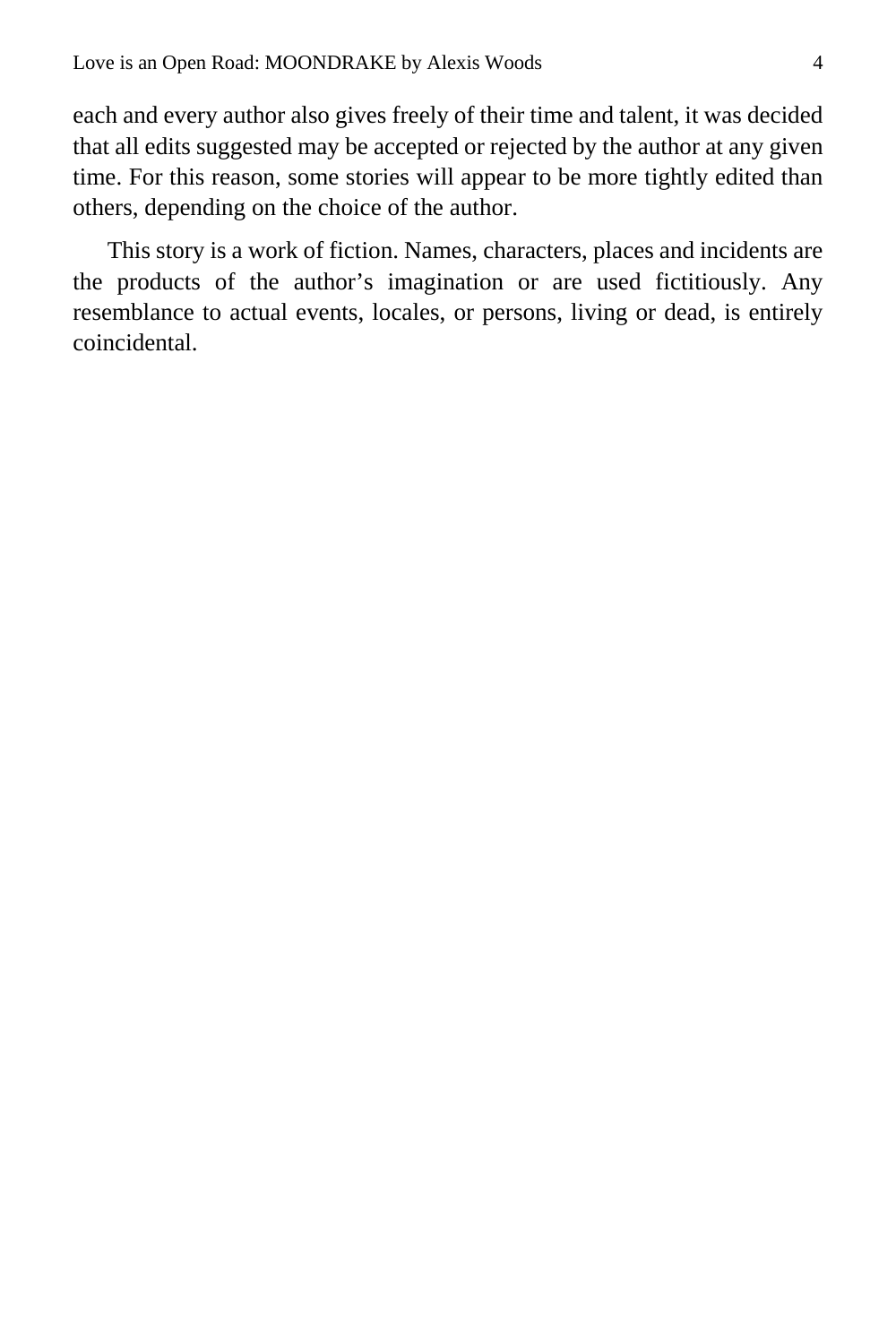All rights reserved worldwide.

This eBook may be distributed freely in its entirety courtesy of the Goodreads M/M Romance Group. This eBook may not be sold, manipulated or reproduced in any format without the express written permission of the author.

Moondrake, Copyright © 2015 Alexis Woods

Cover Art by Francu Godgluck

This ebook is published by the *M/M Romance Group* and is not directly endorsed by or affiliated with Goodreads Inc.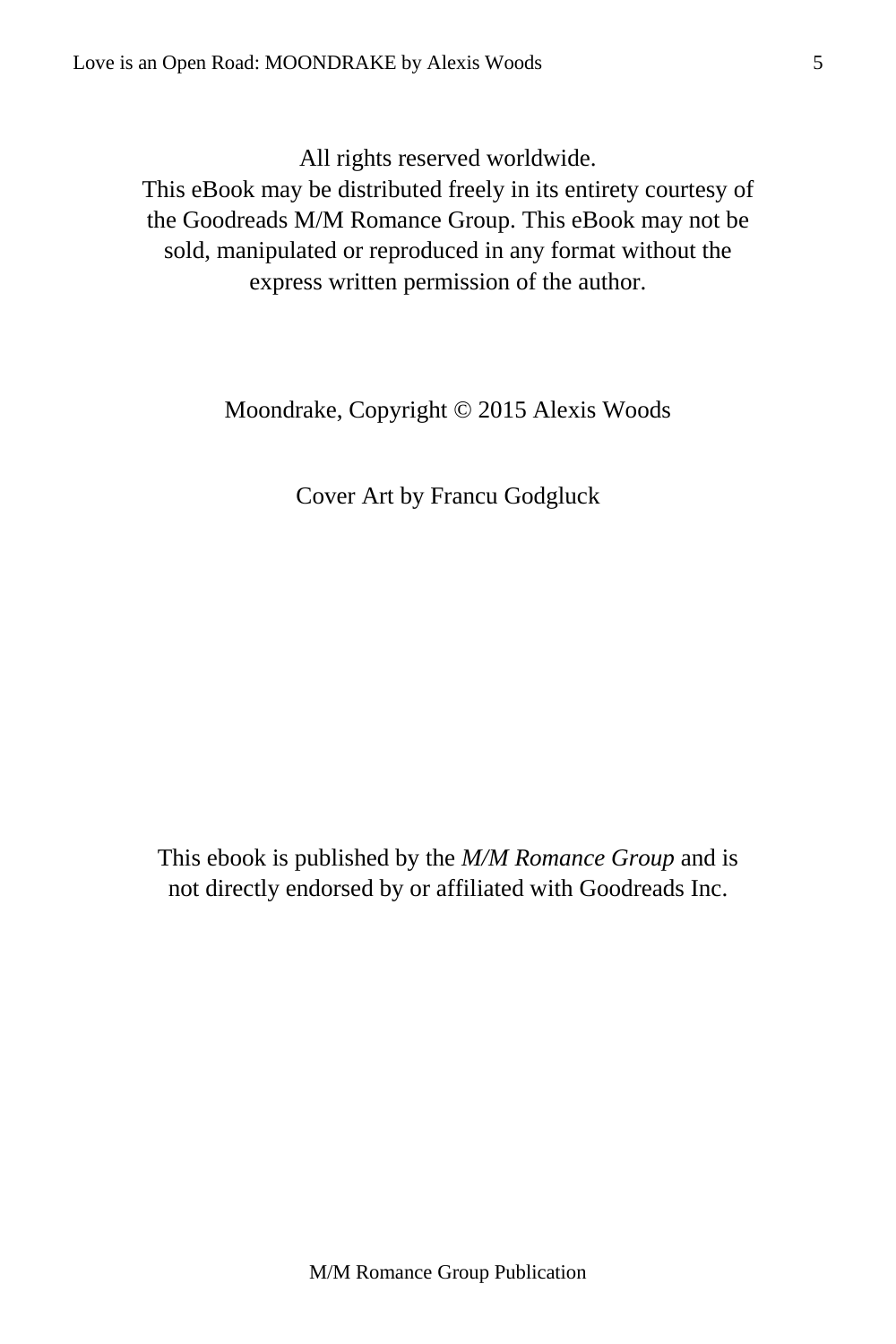## <span id="page-5-0"></span>**MOONDRAKE**

## **By Alexis Woods**

#### **Photo Description**

Filthy, naked from head to toe, nothing but a pair of cutoffs. His prominent erection tenting his pants. How did he wind up here? In this prison? Who did this to him? And who was he thinking of? His head is turned and our gazes met, his pupils blown inside green and gold irises. His hand extends, imploring, asking to be saved.

#### **Story Letter**

#### *Dear Author*,

*I once was a cargo ship captain, straddling the line between the law and the bandits that roamed the galaxy. I had a good crew and a simple life. That*  was until my ship was captured by an unknown alien race. They enslaved me *and my crew and made us into pleasure slaves.*

*Here is where the story becomes yours—Was I sold and did I come to love my master? Did I find relief in my submission? Did I struggle and escape with the help of a secret lover that came looking for me? Was I rescued and come to fall in love with the military officer that liberated me? Or something altogether different?*

*No incest or cheating (though I don't think the story lends itself to either of these). It can be sci-fi or fantasy (with no humans at all and magic!). Have fun with it. I like humor as well as a dark edge. I want love and sexy times please!*

*Thank you!!*

*Teresa*

#### **Story Info**

**Genre:** science fiction, paranormal

**Tags:** captivity, bondage, enemies to lovers, interspecies, M/M/M, shifters, mpreg, dubious consent

**Content Warnings:** violence, sex in shifted form

**Word Count:** 38,828

A glossary of terms may be found at the end of the story.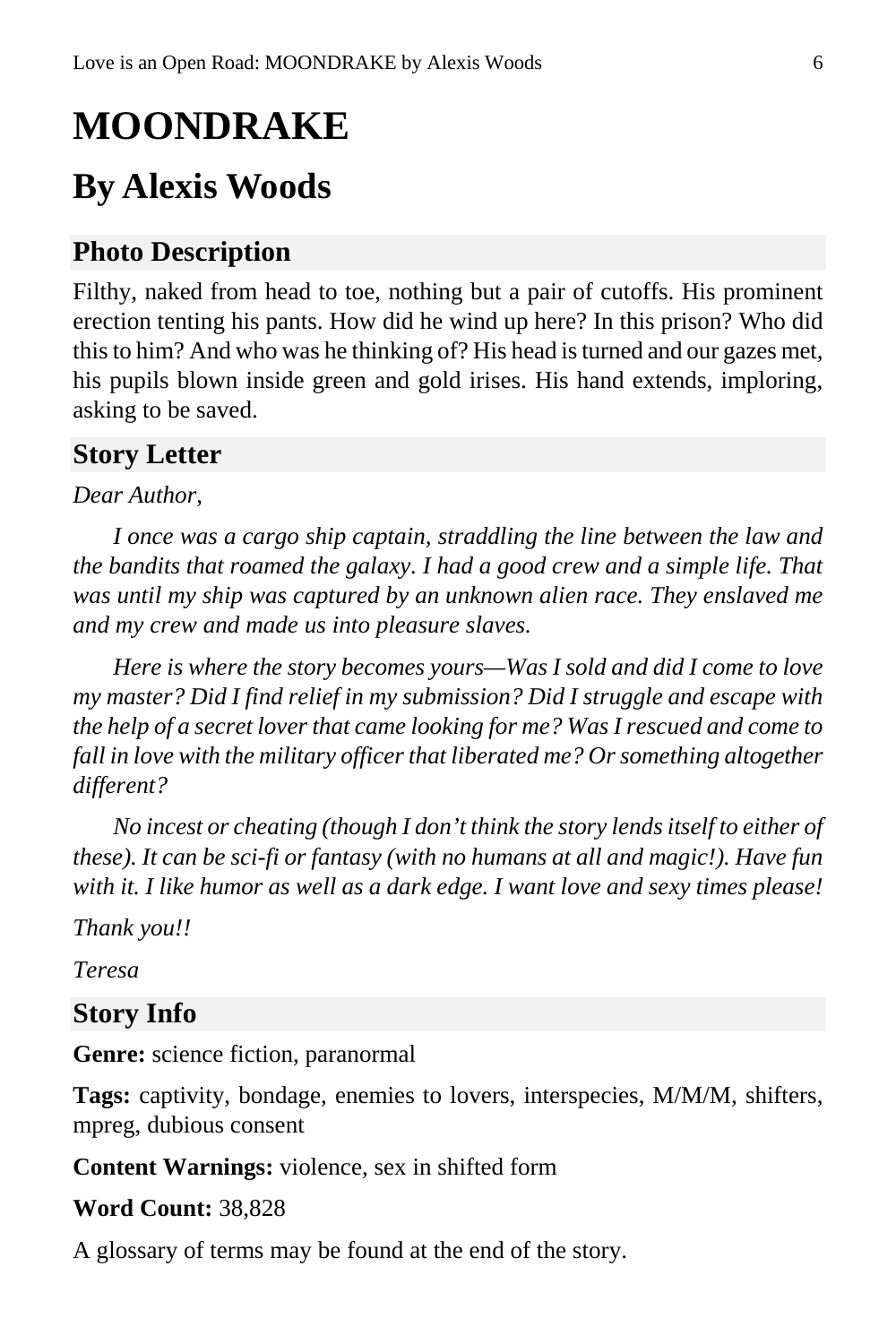#### *Author's Note*

<span id="page-6-0"></span>Much of this story has hints of Norse mythology and gods, and while mostly accurate, I took liberties with spellings and usage. The vocabulary consists of a mixture of both true foreign language words (misspelled or spelled phonetically) and words I created. I attempted to keep these creations sounding as close to the Norse stronghold of our world—Norway, Finland, Russia—as I could. A glossary is included at the end of the story. One note of pronunciation: An "ss" beginning a word denotes a slurring of the s sound and "sss" is for a hissing sound.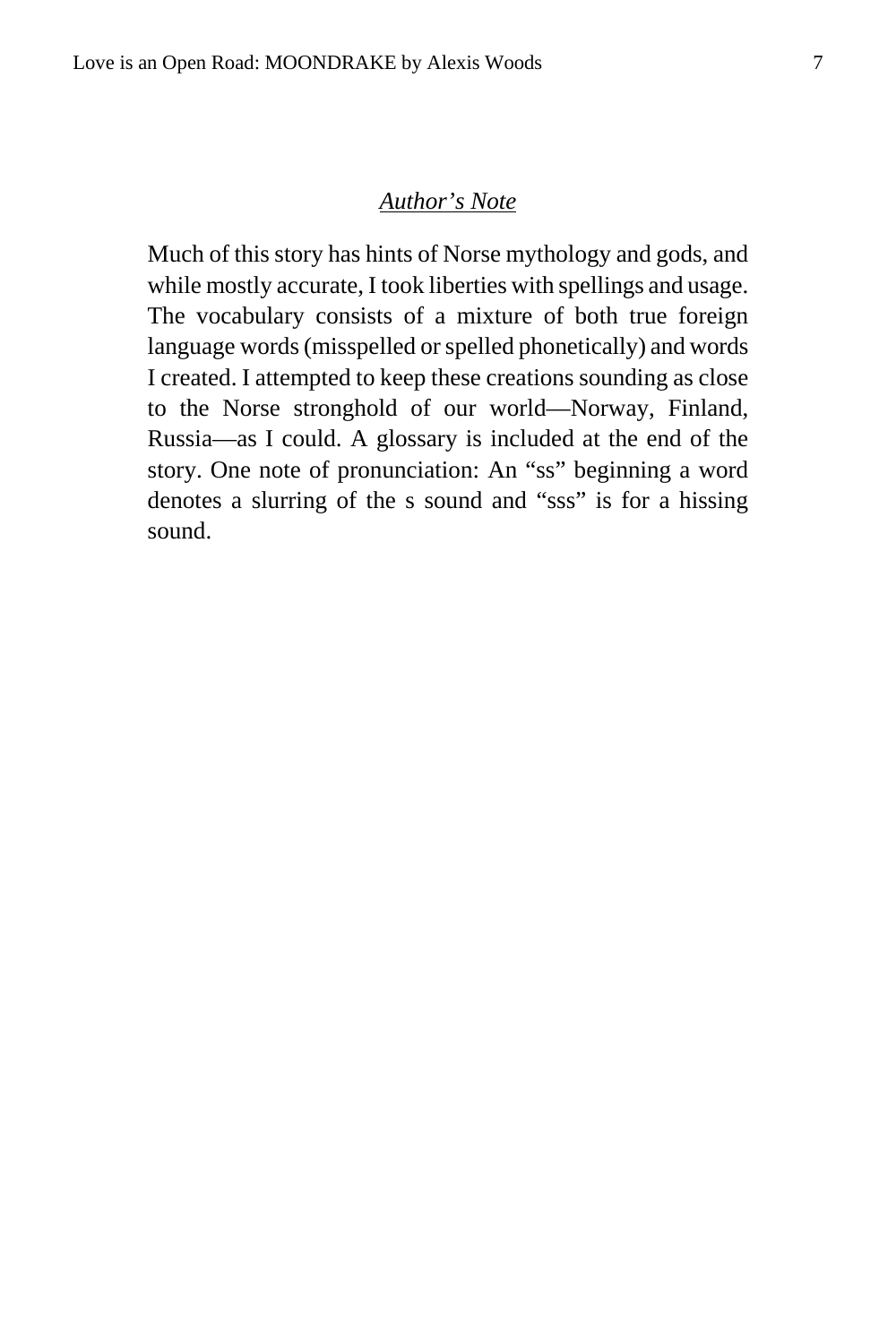#### *Acknowledgements*

<span id="page-7-0"></span>While I had the basic premise of Moondrake outlined in the early writing, it wasn't until I teamed up with the amazing brainstorming power of one, KC Faelan that it all came together. Night after night the two of us stayed up late (well, I did, she's three hours behind me), picking over whatever I'd written that day apart and putting it back together again. First person to third person to flashbacks to none, version after version, she stuck by me and already has me planning a sequel. Thank you, KC. You're the best!

I also want to shout out to Francú "Wulf" Godgluck, Jonathan Penn and Jacob Lagadi. Wulf likes to verbally threaten me with acts of punishment over 'shrugging of shoulders' and other silly mistakes, weeding out my problems and prodding me to be the best writer I can. It's a two-way street—I do the same to him both of us benefiting and growing as writers. He also created the fantastic cover for Moondrake. So hugs, Wulf. Love you.

JP and Jake: Again, many thanks for your hours of reading and beta skills. You've been with me from the beginning too. *Toda!* Thank you.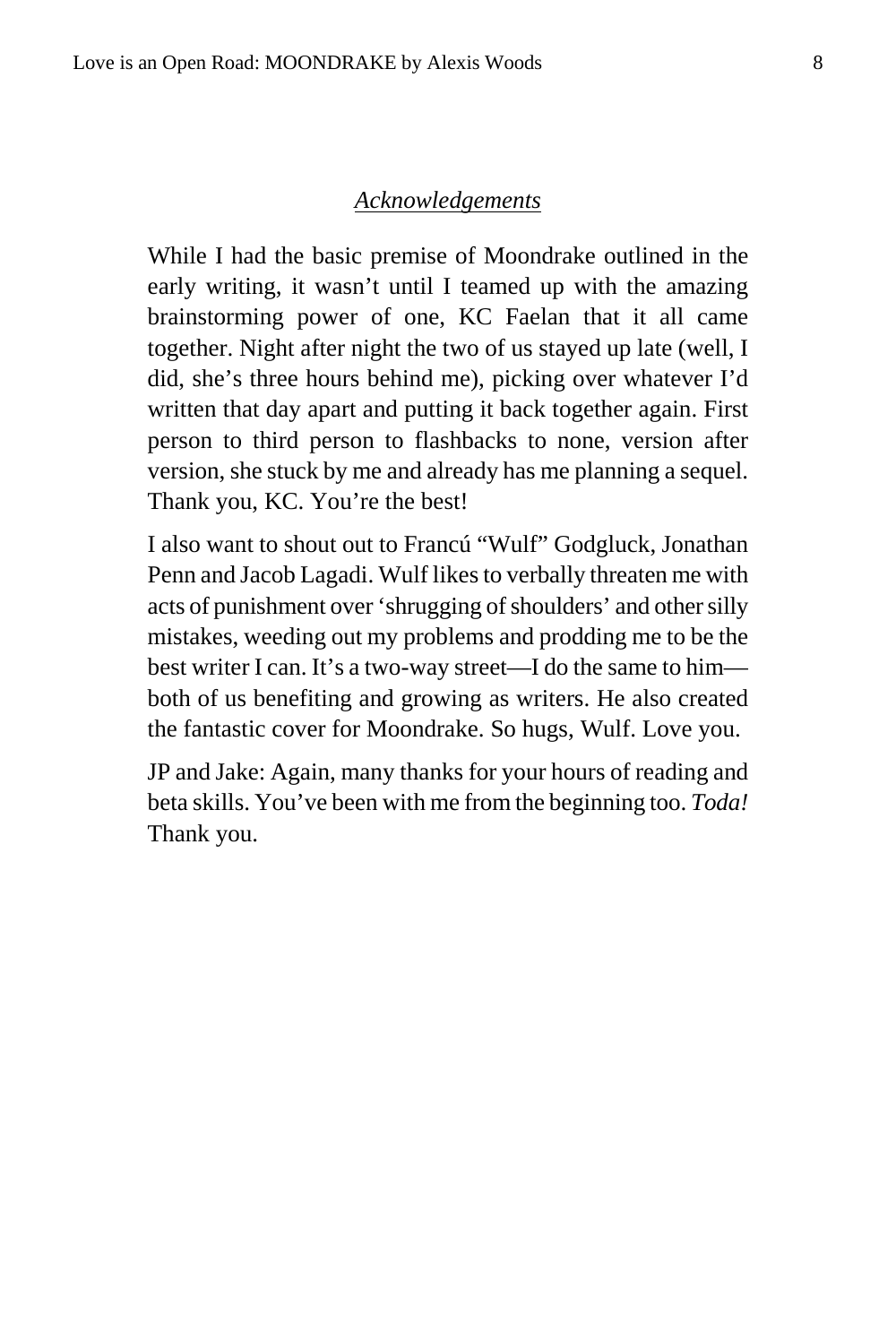# <span id="page-8-0"></span>**MOONDRAKE**

## **By Alexis Woods**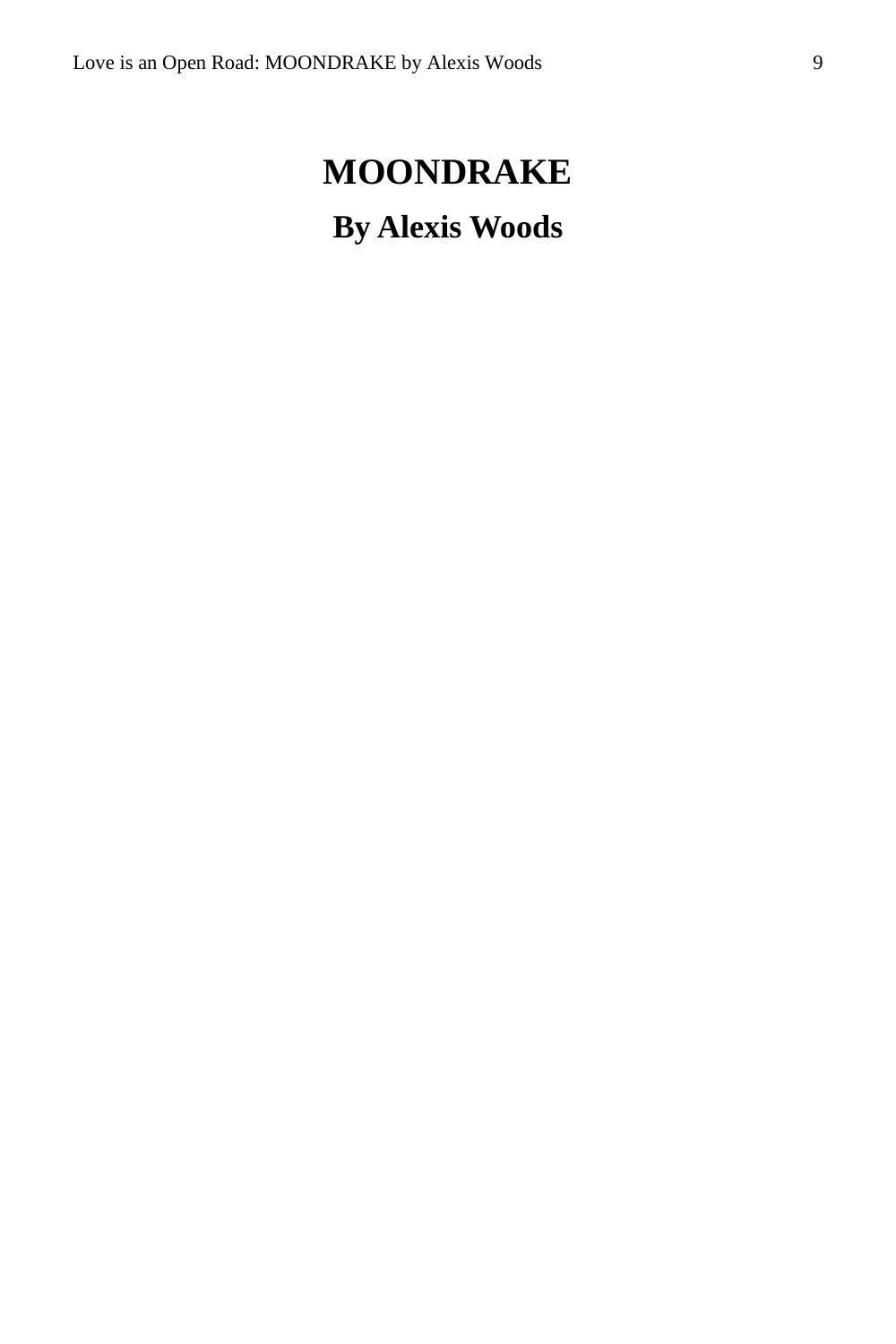#### **Prologue**

<span id="page-9-0"></span>Manning raced down the hall, heading towards the entryway. He slammed his palm on the release pad. "Come on, come on," he yelled, banging on the door when it refused to obey. A hand grabbed his jacket's collar, and his feet were swept out from under him. He dragged and kicked his legs to regain his footing, choking and fighting for breath. He grabbed at the wrist, trying to ease the tightness around his windpipe.

Tossed upon the bathroom floor, he rubbed at his throat, his heavy breathing echoing in the small space. Manning twisted away from the kicks aimed at his legs.

"What?" Manning growled. The set of his jaw and the way his attacker stared down at him, eyes cold and piercing, made him shiver. *He* stepped closer, shoving a boot hard into Manning's legs and torso. "Stop," Manning yelled, fury morphing to pain and fear. He curled on his side and covered his head with his arms.

"Why?" *he* sneered. "Why ssshould I ssstop? You tried to run. To essscape." *His* voice hissed with anger. The cruel vibrations grated on Manning's eardrums. "Do you think thisss isss sssome game to play?"

Manning grimaced, pressing his forearms tightly over his ears. He spied the open doorway*…* He scrambled to his feet, staggered across the room, and entered the smaller one. He spun around to find *him* standing there. He blew out a hard breath, straightened, and placed a hand on the door. His captor stared down at him, *his* lips pulled into a taut line. Manning returned it, sliding the door shut.

A solid *thunk* on the door jolted him, and he fell back a few steps, grabbing at his thundering heart, unable to make his body move or mind think. Once the adrenaline had finally run its course, he collapsed to his knees. *Why?* That's what he needed answered. *Why his ship, his crew?* He needed to figure out how it all went wrong, and if there was a way to save them all.

\*\*\*\*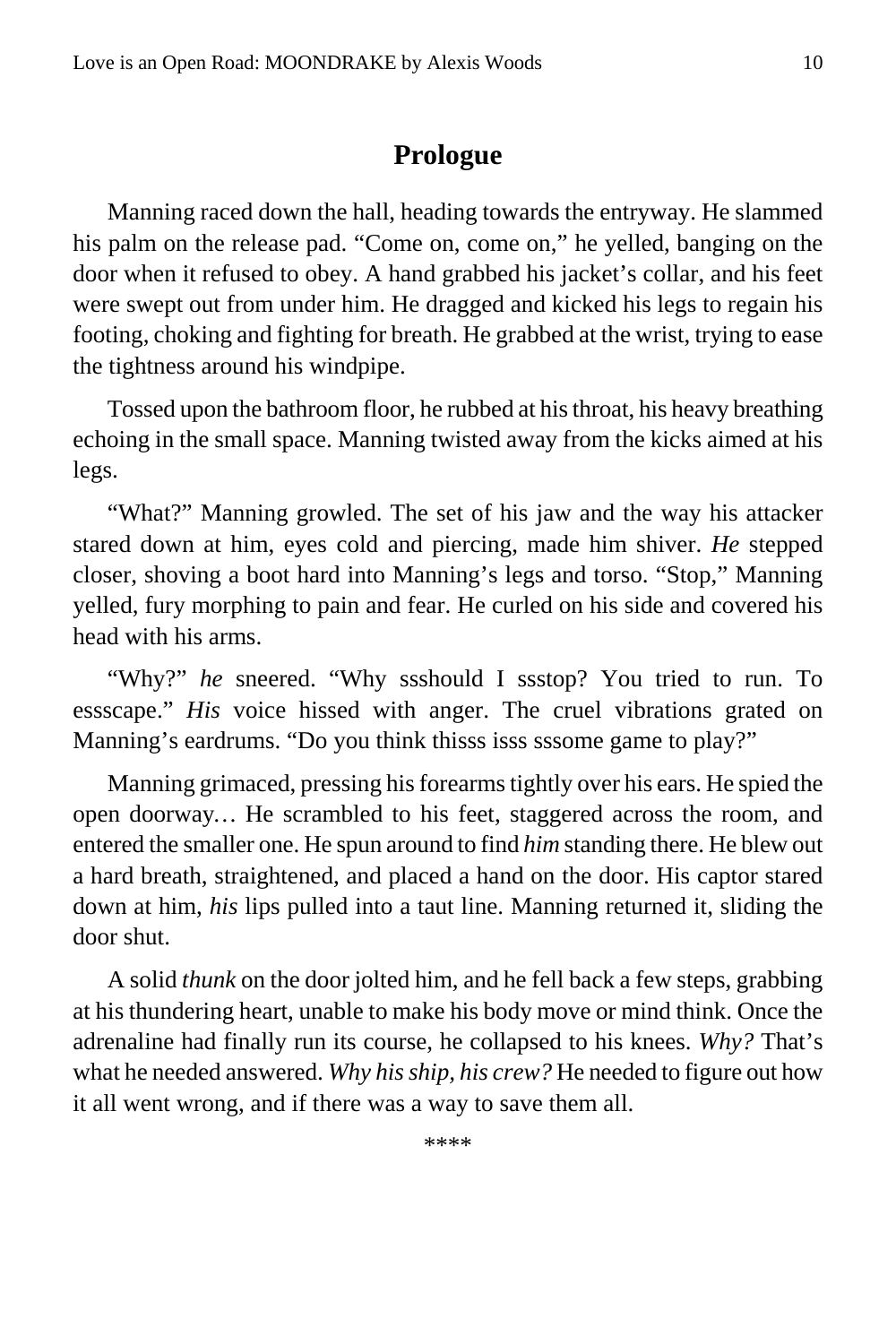#### **Chapter One**

*Tolsu*

<span id="page-10-0"></span>*Captain Manning Dagrson – Ship's Log – Recorded on this, the fifth day of the seventh month, in the cycle Thirty-two of the Reign of our Mighty King Dagr.*

*Morning devotions and sacrifices made to Njor. We are two days' passage out from the capital. My crew is restless, already looking forward to taking part in the King's birth celebrations. With luck the skies will remain calm and uneventful for the remainder of our journey. Our supplies are holding steady. Even if we should experience an issue, we can survive until we reach safe—*

"Captain?"

"Here," he called out, pausing the voice recording. His first mate, Stig, rushed in breathless.

Manning Dagrson, Captain of the *Moondrake* rose from his chair, picked up a leather tie, and pulled his shoulder-length, dark blond hair back. "What is it?" What problem was there that required Stig's speed in finding him? Stig's decision to not use the coms added to the mystery.

"Enemy ship fast approaching, Captain." His large eyes and clenched fists immediately put Manning on high alert.

"Do we know who it is yet?"

"That's just it, Sir. It's nothing we've seen before."

"Bring it up on the monitor." Manning indicated towards the vid screen to his right. Stig moved to turn it on, pounding on the adjacent keyboard to bring up the image. A massive silver-hulled spacecraft blinked into view, filling the monitor. "Blessed Odin!" he whispered, shocked. "What is that?"

"We don't know. They're closing quickly. She'll be on us in less than an arn. Brandt tried hailing it, but didn't receive an answer. Do you think pirates?" Stig's white-knuckled fists revealed the anxiety he tried not to show in his voice. "There's no way we could outrun it, Sir, with our engines and sails. We're no warship."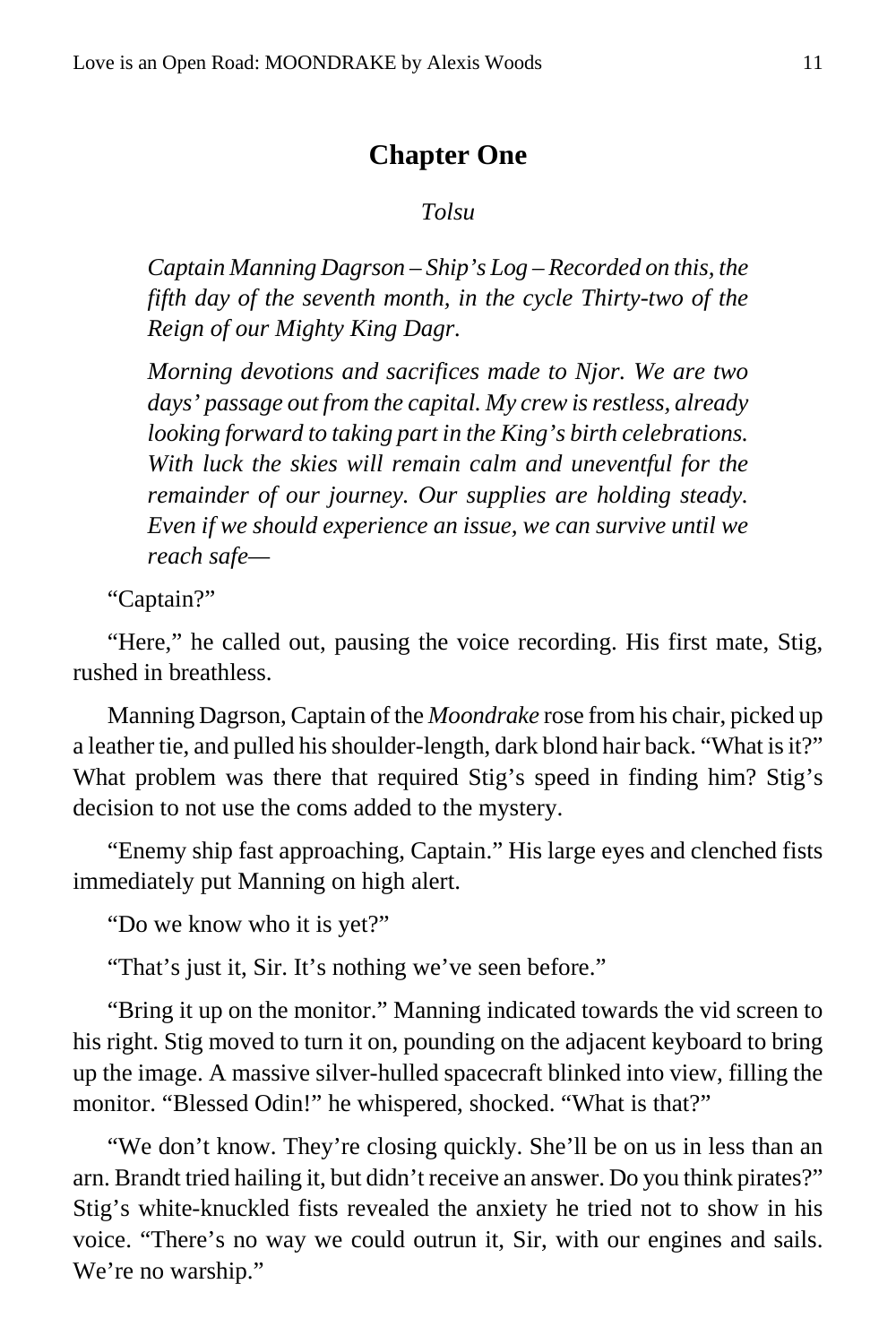Manning huffed. *No we are not. Just a cargo ship heading for dock.* A single moonrise away and they would have arrived at the capital. He shoved aside the fleeting thought of never seeing home or his father again.

He growled. No way would he go down without a fight. He needed to prepare his crew, hand out weapons and, with Brandt's help, stage them strategically. He prayed to Odin this foreign ship contained only pirates out to plunder *Moondrake*'s wares.

"Let's go." Manning led the way to the main concourse; Stig followed a step behind. Word had already spread, and by the time they reached the large open meeting space, a line of men waited and watched the unknown ship's image being tracked on a monitor. A few whispered with murmured speculation, not even noticing his entrance.

"Aye, Captain Manning, any idea who is it?" The head of tactical forces, Brandt, spoke aloud, gathering the attention of the rest of the crew who turned to await their captain's answer.

Manning frowned. "It's nothing I've encountered before."

Brandt stepped closer, brows drawn. "Your father's military Jarl never mentioned this?" He swept his arm up towards the vid screen. "He certainly never said anything to me," he growled. "How in Odin's name am I supposed to keep you safe if he's withholding information?" Brandt's ire intensely palpable, the closest crew members edged away from him.

"You know my father and his entourage do not always choose to tell me everything," Manning snapped. "I'm the youngest bastard of his brood."

"True—" Stig chuckled, drawing Manning's gaze "—but you are his favorite, even more than your brother, Prince Tore. He lets you get away with smuggling while he throws your competitors into the dungeon."

Manning cocked his head, choosing to let Stig's misconduct go for now. His words rang with truth, but now was not the time to deal with the squabbling of royal family matters.

He moved closer to the displayed image and looked up at the monitor again, collecting his thoughts while he read the scans of size and weaponry.

"Open the coms, Stig."

"Aye, Captain."

He turned to face the twelve or so crew members before him, another five were at their assigned stations. "Honored Crew of the *Moondrake*, the vessel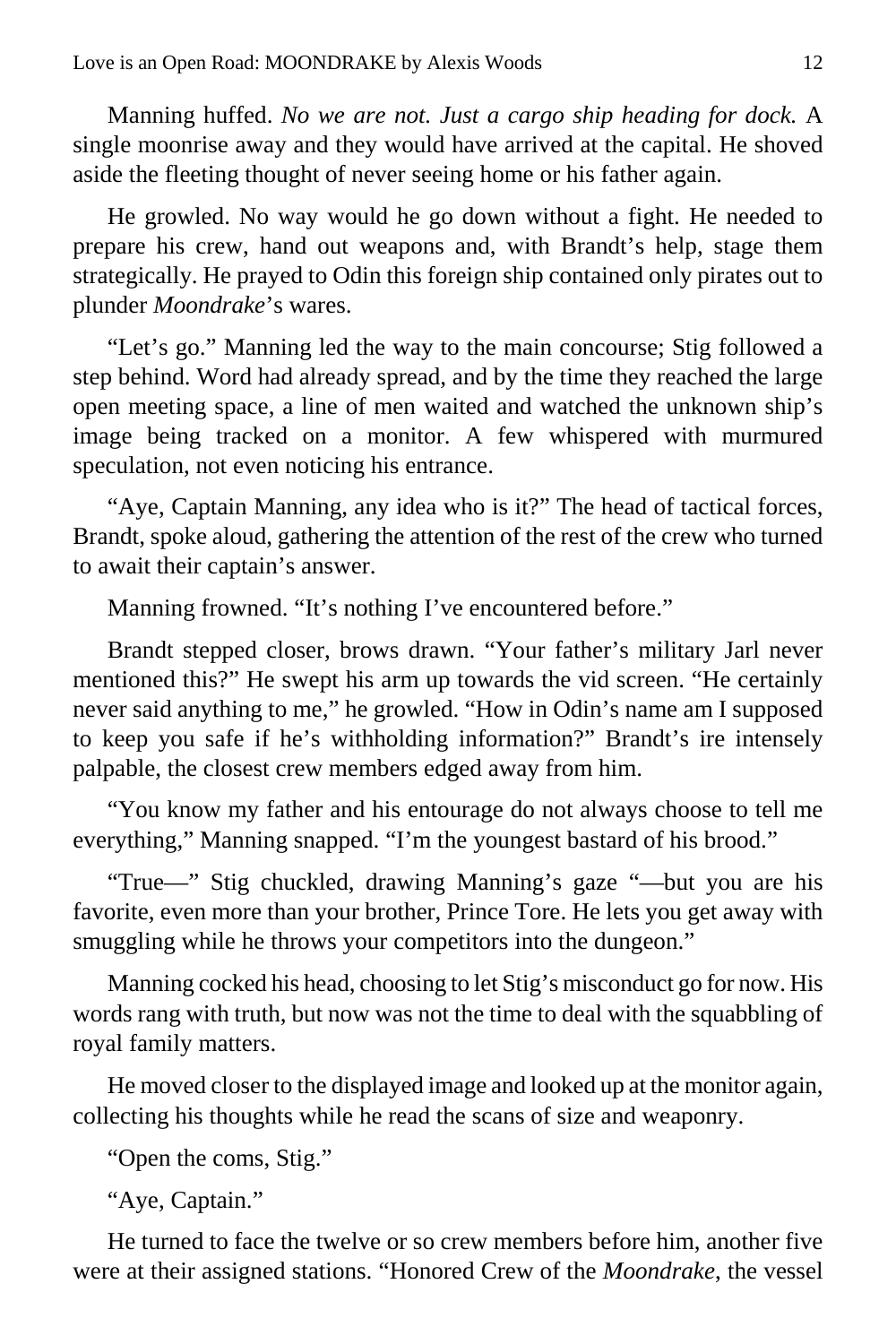approaching does not appear to belong to any known race. Based on its size and scanned capabilities, Stig and I agree that we cannot outrun it. We do not know yet if they mean us fair or foul, but we will meet them with all the grace of our world and our country."

Muttering and curses arose; he knew they would. A voice rose above the others. "What does that mean, Captain? Are we fighting or surrendering?"

His lips pulled back into a savage grin. "We fight. Brandt or I will inform you of your position once we have decided on the exact plan of action. Go now and prepare yourselves in whatever way you see fit. Dismissed."

A chorus of "Aye, Captain's" and "Yes, Sir's" were called out, and the crew dispersed back to their rooms and stations. Brandt, however, stayed behind. Manning smiled ruefully at him, lips pressed tightly together. He stood still a tarran and committed Brandt to memory: tall and fit, his thick, dark hair cut close to his scalp. Manning always wished he'd let it grow longer, like his own, so he could tangle his fingers in it. He enjoyed gazing into Brandt's eyes when they lay close in bed. Those depths of green and gold, like summer's fields, often held him captive. He knew intimately each muscle of Brandt's hard body and every iota of creamy skin.

"Come." Manning inclined his head back towards his office. Brandt dutifully stayed a step behind and to his right. On the day Manning had turned eighteen cycles, he received *Moondrake* as a birth present and Brandt as his bodyguard. For ten cycles now—and countless nights—Brandt had protected him. Close proximity initially brought a burst of passion between them. Their mutual desire continued to flare bright and strong, and although he wasn't sure it was love, it was definitely respect and admiration and a whole lot of lust.

The decision made, they swiftly devised a plan before falling into bed with the time they had left.

\*\*\*\*

The strange vessel held them in thrall less than an arn later. Manning noted that frenzied lovemaking showed prominently in the flush of many members of the crew while he walked the halls checking on his crew's positions. *Who am I to judge?* Brandt and he both bore the same guilty color. The men were dispersed throughout *Moondrake*, the engines locked in neutral. They were outfitted with stun guns, the only weapons they were allowed by law. Replete in bellies and groins, they waited anxiously to be boarded.

The airlock hissed open, and Manning joined Brandt out of direct sight when the first figure bent to enter. He appeared unarmed, his hands clasped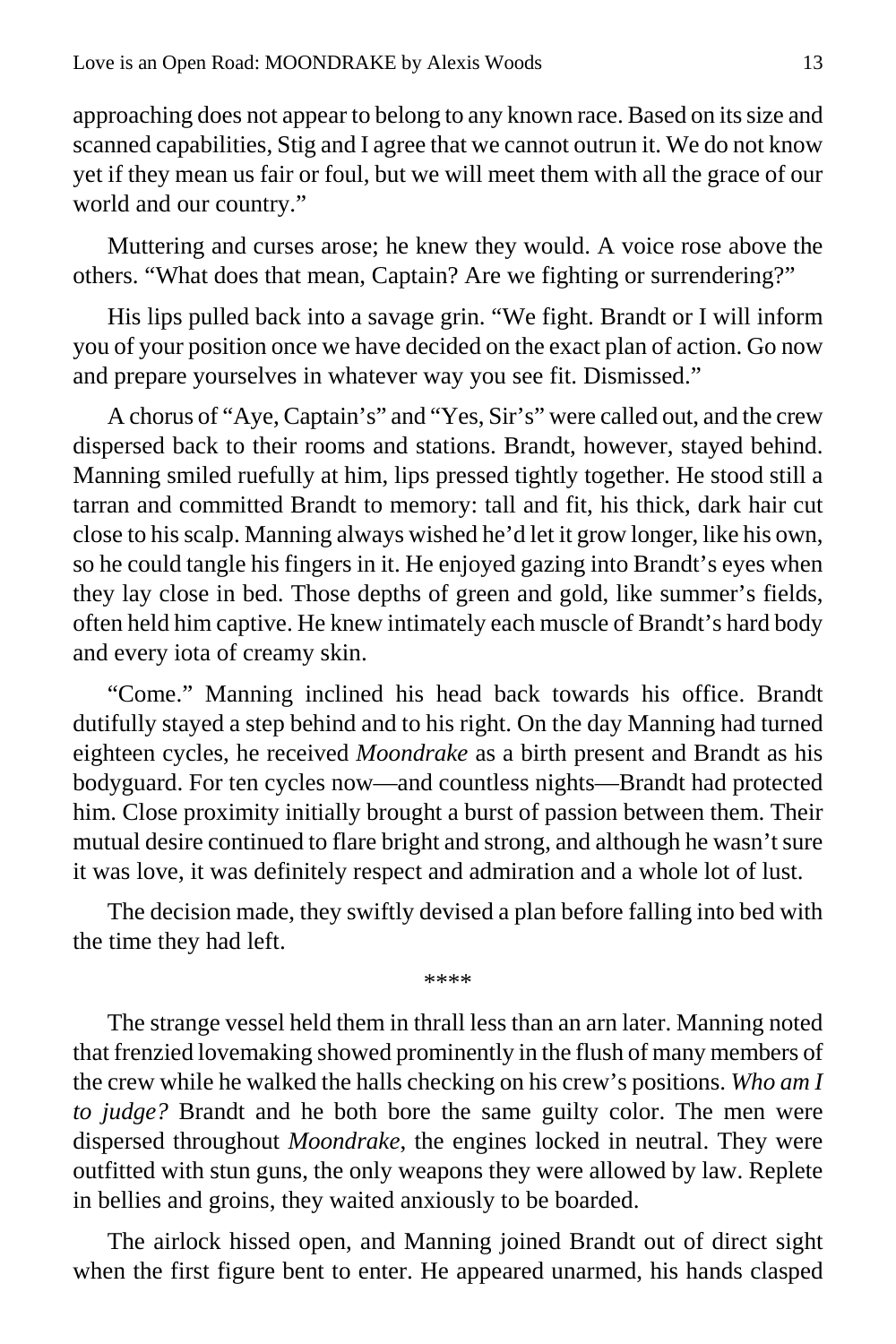together, but following him were others, weapons pointed all around. Humanoid in appearance, and all male. But tall, taller even than Brandt's ten and a half hands, and much more than his own even ten. Their dark hair hung long, adorned in braided strands; their leader's the fullest with glass beads and glinting gemstones. Manning wondered if they wore their wealth and elevation in those ebony locks.

He couldn't stop staring at the intruder's beauty— flawless ivory skin, high cheekbones, full lips drawn in a straight line, and a square chin free of hair —a delicious specimen to admire. The man wore a tunic of some shimmering scarlet fabric, edged with gold embroidery that, even belted, hung to the top of his knees. A bit of black legging showed before knee-high well-worn black boots started. Smoothing a hand down the front of his navy, knee-length, silverbuttoned jacket, Manning studied the pirate. His fingertips stuttered over the metallic-threaded embellishment of his father's coat of arms. On top of it all, he wore his crimson sash emblazoned with a drakken and moon in pearls.

The pirate took a step towards Manning and Brandt's hiding spot, his head cocked, listening. His crew raised their weapons in the direction of his gaze. He tipped his hand out to the side to halt them, his fingers long and thin. Manning considered the man's height and smooth appearance attractive—He wrenched his errant thought back and swallowed the lump in his throat. This man was the enemy, come to capture his cargo—perhaps him and his crew.

"Where are you, Moondrake?" The man's voice, a pleasant tenor, dripped with honeyed sweetness, but Manning heard him fine with the dead silence around them. The only sounds were the nervous breathing and the rustling of fabric from the few crewmen nearby.

Manning straightened from where he leaned into the wall. If these pirates were human then all the better. His crew had a good chance of surviving even with their lesser numbers. They knew the ship and all its hidey-holes. They could use hit-and-run tactics on the enemy like Brandt had taught them. But Brandt must have thought differently because he placed a hand on Manning's arm, shaking his head. Manning peered at it, resolve setting in. If he could ensure the safety of his crew and mitigate the damage to his ship, he would. He covered Brandt's hand with his own and leaned towards him.

"Watch my back," he whispered. Brandt huffed but nodded, his jaw firming. Manning holstered his weapon, turned, and stepped out into the open, palms up and hands empty. It didn't stop the dozen or so invaders from raising their weapons. He could feel Brandt's presence behind him. Before he could open his mouth, the intruder spoke.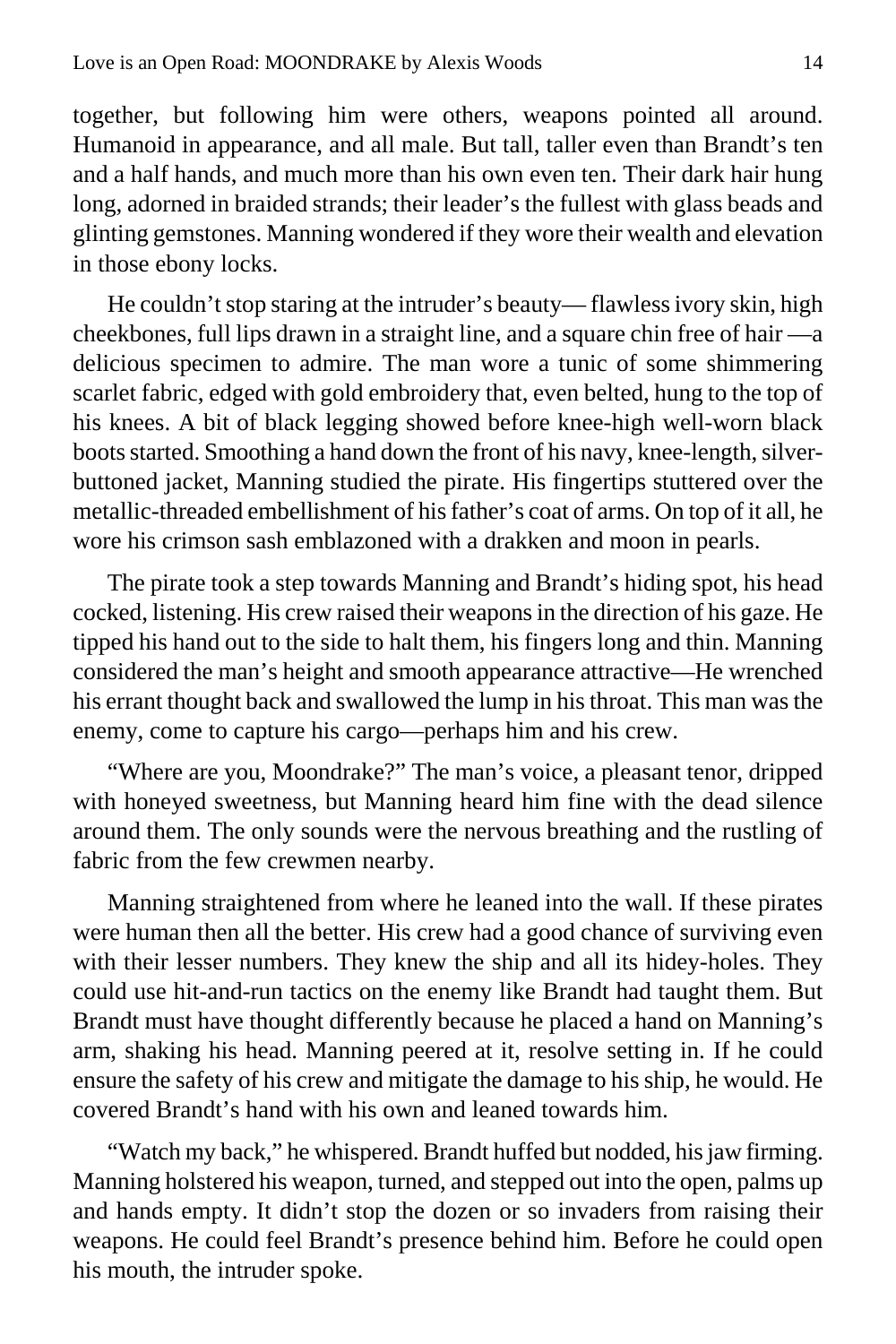"Are you Moondrake?"

"I suppose I am," Manning replied.

The man cocked his head, his braids hanging askew. His brow furrowed, and Manning tried to make out his eye color. They seemed bright, maybe blue or green.

"You can shift?" the pirate asked, blinking in confusion, and puzzling Manning with his question.

"Shift? I don't understand."

He stepped closer and held up a hand, staring intently at Manning who could now see that his irises were a brilliant azure. "Shift." Claws and scales appeared where his hand had been, his eyes flashing a dark citrine shade.

Manning stumbled back, and Brandt lunged forward to protect him. Bolts of light discharged from the weapons of two of the intruders, hitting Brandt in the chest and legs. His back arched, the stun gun falling from his flexed fingers. His arms flailing, he staggered backwards. Manning caught him and clutched at hislover. Lowering him to the deck, he watched Brandt struggle for breath. The sounds of weapons discharging were distant echoes as he focused on Brandt, his anger rising.

He clenched his teeth, sliding one hand low and cautiously pulling out his gun. The other hand he laid over Brandt's heart, the steady beating reassuring. Pressure against the back of his head froze him in place; his weapon yanked away. He grunted in fury; his concern for Brandt had allowed him to be captured. He looked up to find the alien leader standing over him. Gasps from behind reminded him of his duty to the crew. He slowly rose to his feet, fists at his sides. The alien's casual posture further irritated Manning.

"What do you want?" he spat. "My cargo, money, my ship? Yours. Leave us somewhere safe, and you can have it."

The hint of a smile played on the alien's lips, and Manning's stomach dropped. "You misunderstand," he said, his voice slow and even-toned. "I do not desire your cargo, your money, or your ship."

Movement to Manning'sleft drew his attention. His crew, every single one of them, had been caught and were gathered in a tight circle. A few were like Brandt, alive but immobile. He looked down at Brandt, who was attempting to sit up, the effects of the alien weaponry wearing off.

"Then what do you want?" He seethed at the treatment of his crew.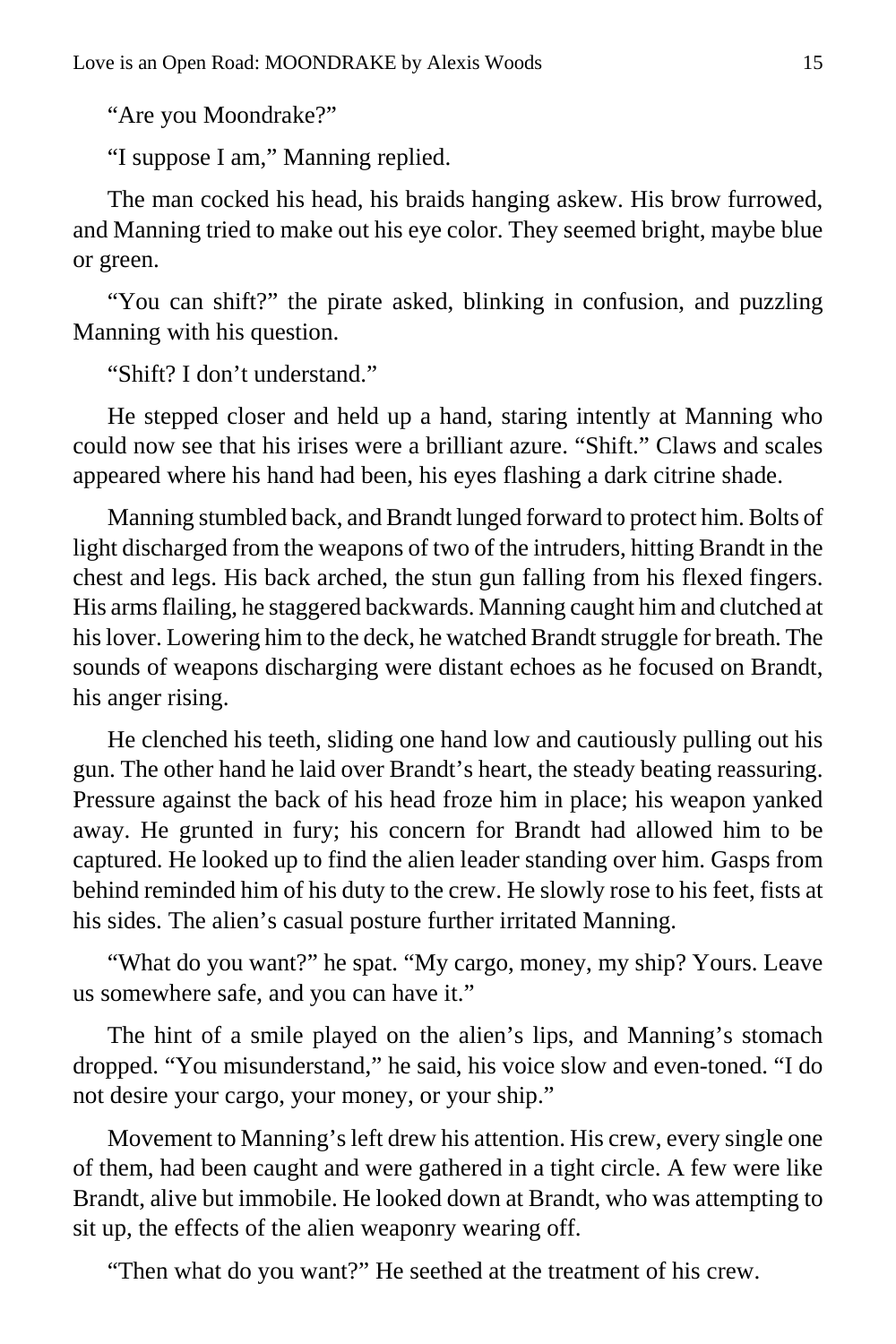"What we want"—the alien shifter, a *skipan*, tapped his fingertips upon his own chest—"is you."

"What?" Manning exploded, fury coursing through his veins. He glared at the shifter, his fingers flexing in agitation. "What do you mean you want us?" He could only imagine the worst and struggled to figure out how in Odin's name he was going to get Brandt and his crew out of this.

The skipan turned towards his people and nodded. A sweet odor arose, a *tolsu* of vanilla and spice, reminding Manning of his favorite cake covered with powdered sugar that he enjoyed on his cycle celebration days.

His crew members began to relax, their irises dilating. Each skipan took hold of one of Manning's men, drawing them apart. The crew looked at their captors with glazed eyes. The two shifters who had shot Brandt, knelt beside him, holding him effortlessly to the floor while he struggled to get away from them. Manning watched Brandt succumb, his body drooping, to whatever magic these aliens had. When Brandt began gazing at the mouth of the one in front of him, Manning gasped. He recognized the expression his lover wore: the parted mouth, the craven dilatation of pupils; he'd had that exact look leveled at him not an hour ago. He glanced back up at his crew and found them all with similar desirous looks.

He rounded on the lizard-shifter alien. "What did you do to them?" he demanded. *And why am I the only one unaltered by this magical pheromone?*

Startled, the skipan stepped forward and grabbed Manning's upper arms, spinning him around. He pulled Manning's back to his chest. Manning twisted, but his muscles refused to obey, his efforts lame and ineffective against the alien's strong grip. Yet, his mind stayed sharp, and he realized, although affected by the scent, it was not in the same way as his crew. His men were utterly docile now. Many of them, including Brandt, had wrapped themselves around their captors, kissing them with abandon. Manning shuddered, and the alien holding him leaned down to place his mouth against his ear.

"Why are you not affected, little Moondrake?" Manning felt the hot breath of the skipan. His arms were pulled behind his back, and fingers worked to bind his wrists. His body turned sluggish. He struggled again, but he'd carelessly given the shifter enough time to subdue him. To work his magic on him. He panted, inhaling more of the pleasant tolsu. The effect stronger now, the fight fled his body, while his mind told it not to give up.

Manning had transmitted a message to his father and the High Council, informing them of the imminent contact with a possible unbeknown life-form.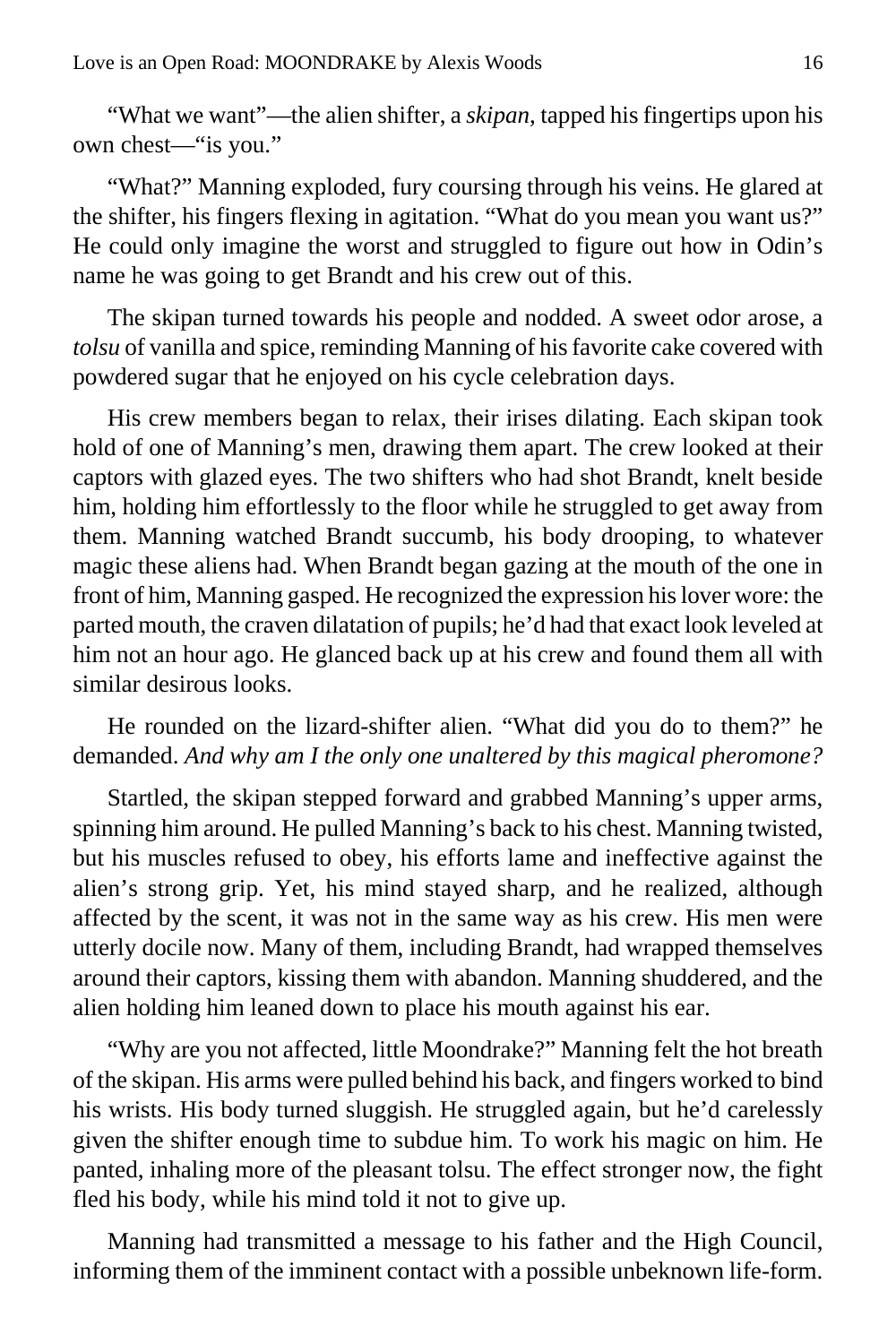He doubted they'd attempt a rescue. *I am only a bastard, not the heir, even if I am a favored child.* His father's love would not save him or his men. The council would rule against sending out anyone to attempt to retrieve him. He hoped a ransom might entice these aliens.

"Let my crew go," Manning demanded of the skipan. They said they didn't want money, but it deserved another shot. "Let them go, use me for your ransom. My father is King, he will pay for my return."

The leader shook his head, the stones in his braids clinking softly. "No."

He turned Manning to face him once more. His head tilted, studying him, one palm cupping Manning's chin. The shifter's hand was surprisingly hot against his skin. He figured if they were lizard-like, they would be coldblooded, like snakes that must sun themselves to warm up. A large hand remained on his shoulder, the weight heavy upon his weakened frame. He wanted to escape the heat and *his* nearness. Only the powers of persuasion upon his own muscles kept him upright. *I will not fall before them.*

The skipan nodded towards the hatchway between the two vessels. The shuffling of feet drew Manning's attention, and he glimpsed his crew being led offship.

"We do not require your money." The shifter's features softened. He slid two fingertips down Manning's cheek, and then pulled the tie from his hair, letting the strands fall free. The alien's smile was thin and rueful. "We want you for pleasure."

Manning jerked his head away from the alien's touch. "What?" He struggled and squirmed, twisting to get out from under the alien's hand. "No!" He almost fell when his legs refused to hold him, but the shifter grabbed him, hauling him tight to his body, smashing them chest to chest. "Cursed Loki. What kind of vile race are you that wants us for your entertainment?" he spat into the shifter's clothing, his cheek pressed to the man's hard pecs. "Are you mad? Pleasure slaves!" He received no reply.

Heat radiated from the shifter's body, strong enough that Manning felt it through his jacket. The sweet scent and warmth worked their magic on him. The alien's question about why he wasn't affected like his crew, and Brandt's initial resistance to their drugging aroma hummed in his brain, before he eventually succumbed.

Manning slipped downward, his joints giving way. Strong hands halted his slide, tightening their grip on his arms. A hard lump pressed against his belly,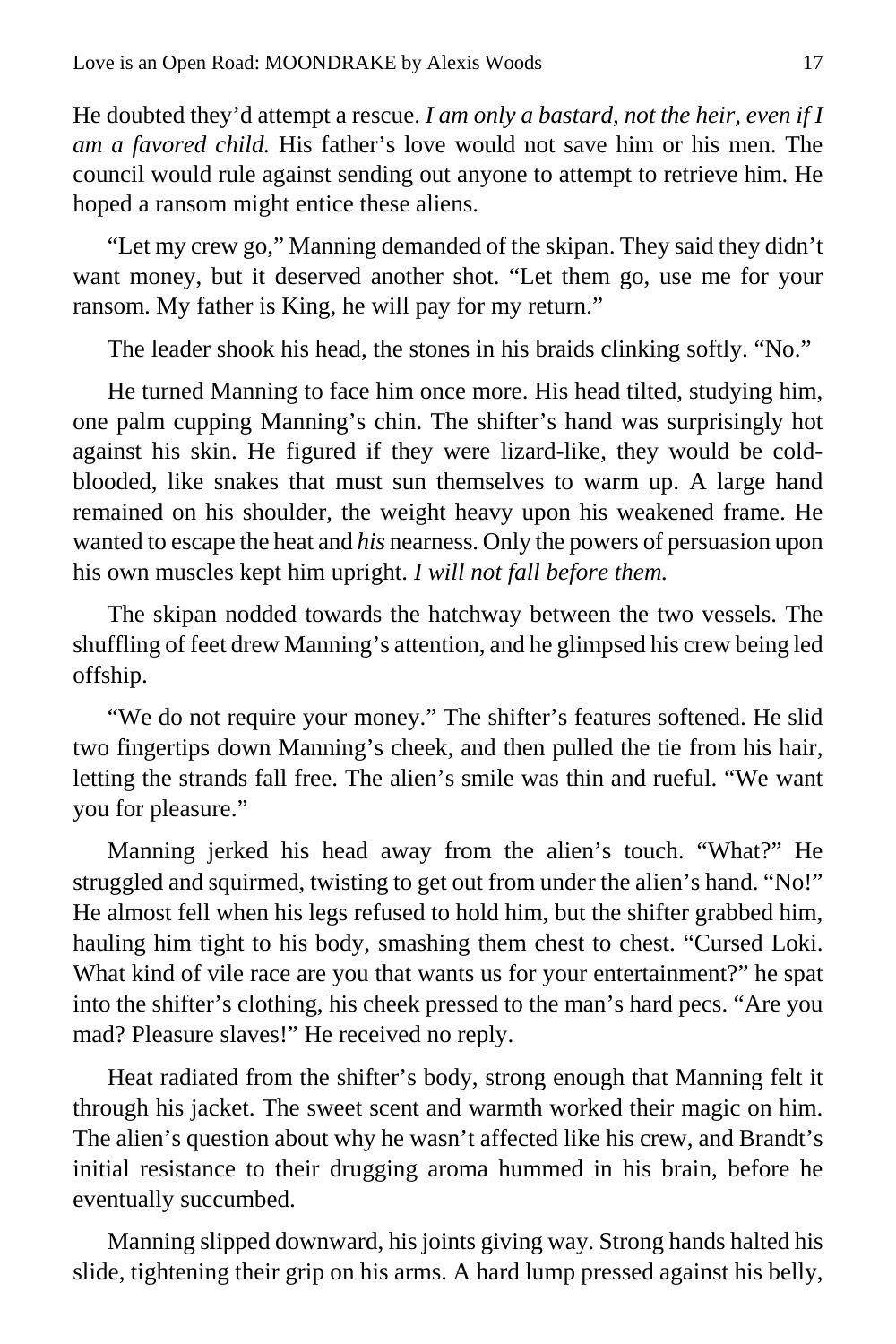and he glanced down with a shudder. If this shifter's humanoid appearance was similar, then it had to be a… His mind went wild with bizarre implications. *Blessed Odin, do they even procreate like us?* All of these shifters were male, and he wondered what kind of relations they had. The skipan reveled in those kisses with his crew, many of whom he knew enjoyed both sexes. *Did those pheromones reduce proclivities and inhibitions?* Some of his crew preferred one sex over the other, but many were willing to get release with whomever was available at any given moment. Whatever it was, he didn't feel the same spell that overcame his crew. Lethargy had set in instead, and his mind began shutting down. He shook his head to try to clear it.

The shifter's right hand snaked into his hair, grabbing hold of the strands and pulling. He winced, and the alien's hold loosened minutely while he pushed Manning's face back against his torso. His left arm wrapped around Manning's back, pinning him. Clawed fingers dug into his flesh; he felt the heat right through his clothes.

All Manning was capable of doing was breathing until he slipped into unconsciousness.

\*\*\*\*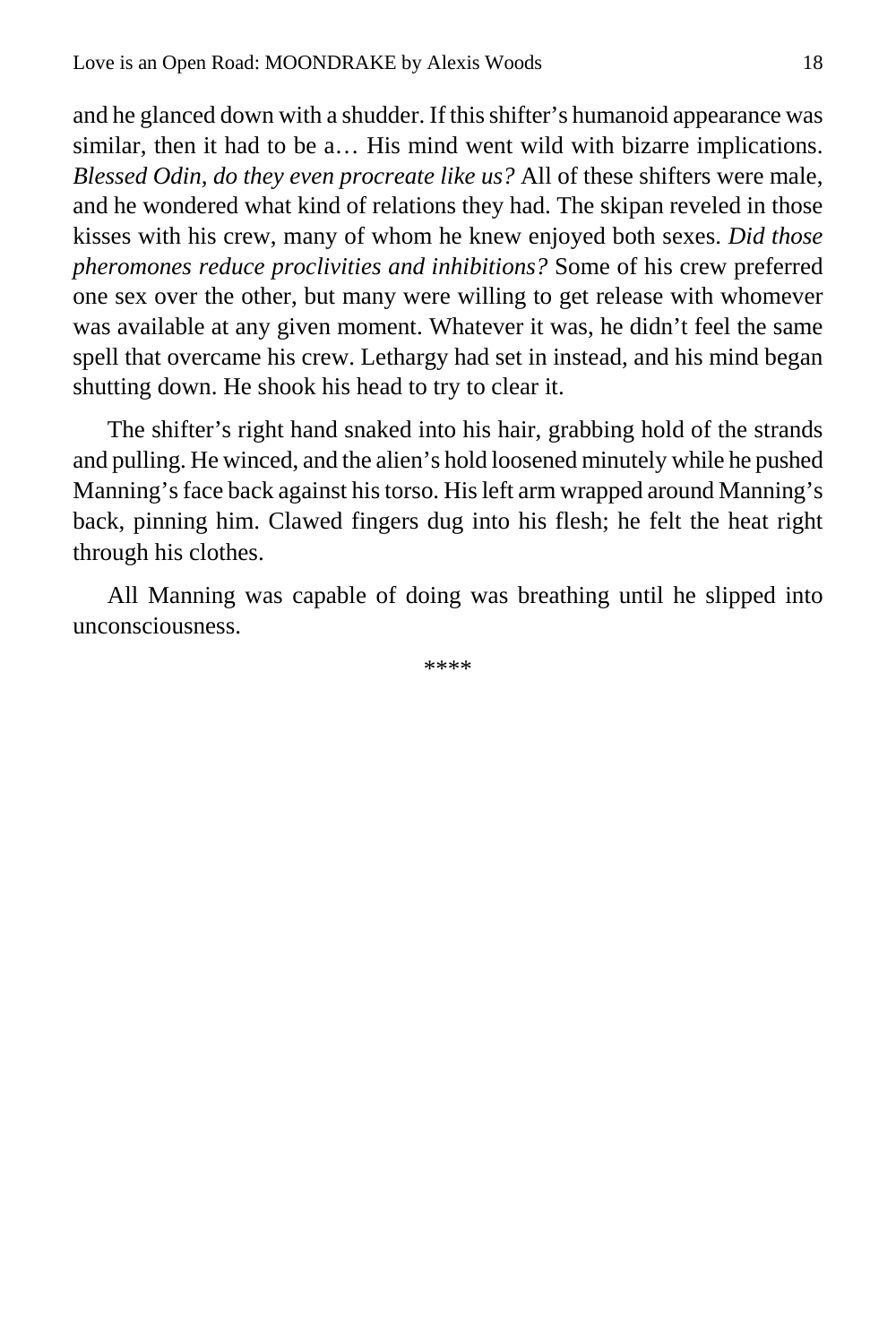#### **Chapter Two**

#### *Drottinn*

<span id="page-18-0"></span>Manning woke lying on soft cushions. He lay there unmoving, knowing he wasn't in familiar surroundings. The light was too bright, the air smelled strange, even the cushions he lay on felt different, less springy. He blinked his eyes, keeping his body still, and discreetly took in his surroundings. *Sweet Freya, where am I?* He tried to raise a hand to rub at his dry eyes and found them tied, wrists overlapping. Recall of the prior horrific hours slammed into him, and his gut twisted. *Helheim, I'm on their ship.* He covered his mouth with his wrists to hold back the bile that threatened. Once he had his stomach under control, he swallowed and rubbed at his eyes with the back of a hand.

"I know you are awake."

That deep, silvery voice Manning remembered spoke from somewhere above his head. He craned his neck upwards, muscles trembling with the movement. When he shifted his legs, spasms ripped through them. He yelped and cursed, tendons screaming. He tried to curl into a ball to escape the pain. He squeezed his eyes shut and gritted his teeth to endure the ache.

Warmth penetrated into his trembling thighs and calves. Manning became aware of hands kneading into the stinging muscles, but many tarrans passed before he was able to relax enough that he could open his eyes. The alien who had held him captive knelt beside him, massaging his legs with strong, heated fingers. His whole focus centered on relaxing Manning, and it allowed him a moment to observe his captor.

Even kneeling, he was a large skipan—some sort of shifter—maybe lizardlike with those scales Manning remembered seeing. His ebony braids hung long down his back, and the small, colorful gemstones woven into his hair flashed in the light when he moved. They partially obscured his face, but high, pale cheekbones and a straight nose were quite visible. A quiet humming reached Manning's ears, and it surprised him to realize the shifter was singing. The words weren't in any language he knew, but he liked their melodic sound.

"What are you?" he asked once he was able to draw a steady breath. The singing halted, and the hands stilled on his legs. The skipan tilted his head to look at him from behind his braids, one blue eye visible and piercing, the other peeking through the strands.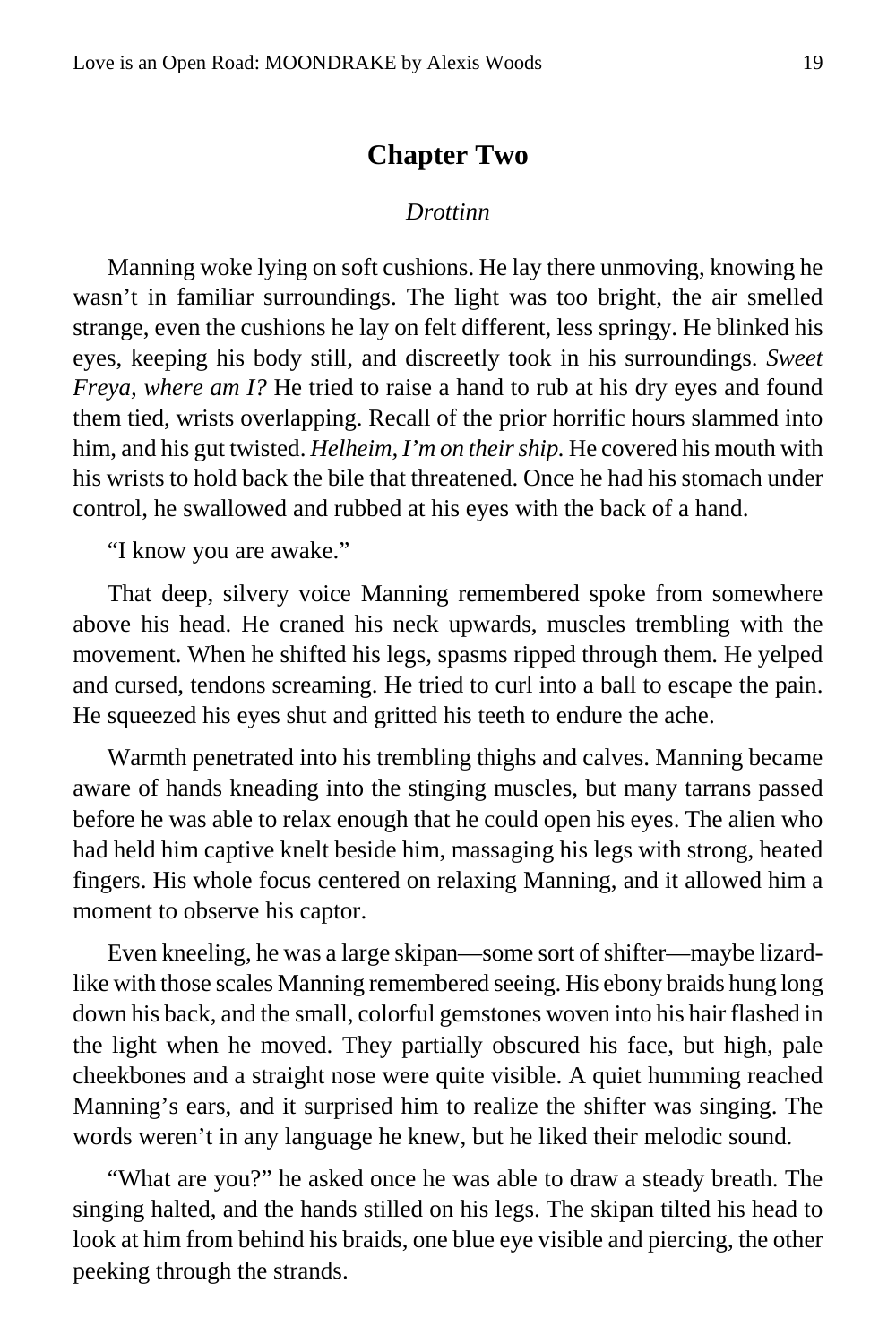"I am the Skeppare, Captain of this ship, the *Reykr*."

"Reykr… Smoke?"

He inclined his head. "Yes, we appear and then disappear into the air." He drifted one hand up off Manning's leg, like ash and smoke vanishing into the night's sky.

"A suitable name then." It pleased Manning that his captor was answering his questions. He forged on. "And what's your name?"

The twitch of a smile appeared on the shifter's lips, his gaze never wavering from Manning's. "I am the equivalent of one of your Jarls, so most of my crew call me Skeppare or Sir."

Thoughts of Manning's home and crew invaded, and his pain dissipated, replaced with full-throttled anger at being captured. He called out the shifter's tease for what it was, struggling to sit up, his voice laced with venom. "Not the answer I was looking for."

The shifter swiftly rose, frowning, and stood glaring down at him, his sharp azure stare threatening. He grabbed the front of Manning's jacket, hauling him upright. Manning wobbled, pins and needles prickling his soles. The alien held on to him until he was capable of standing on his own.

"Ssset?" he asked, removing his hands from Manning's upper arms.

"Yes," Manning gritted, pain slicing through his calves.

"Good. Now kneel." The shifter pointed to the floor before him.

"What?"

He reached and pushed down on Manning's shoulders, fingers curling into his collarbone, directing him down to the wooden floor. Still not fully in control of his own body, the ache overpowering and his mind reeling, he allowed himself to drop. He put one knee down and then the other, his bound wrists hanging as he looked up at his captor.

"My name is Kayluth, but you will call me Drottinn."

"Sweet Freya," Manning choked. The shifter smiled crookedly having heard him. *He wants me to call him Master.*

\*\*\*\*

A two-tone ping echoed in the room. The skipan hissed and spat out what sounded like a curse. He muttered unintelligible words before calling out. The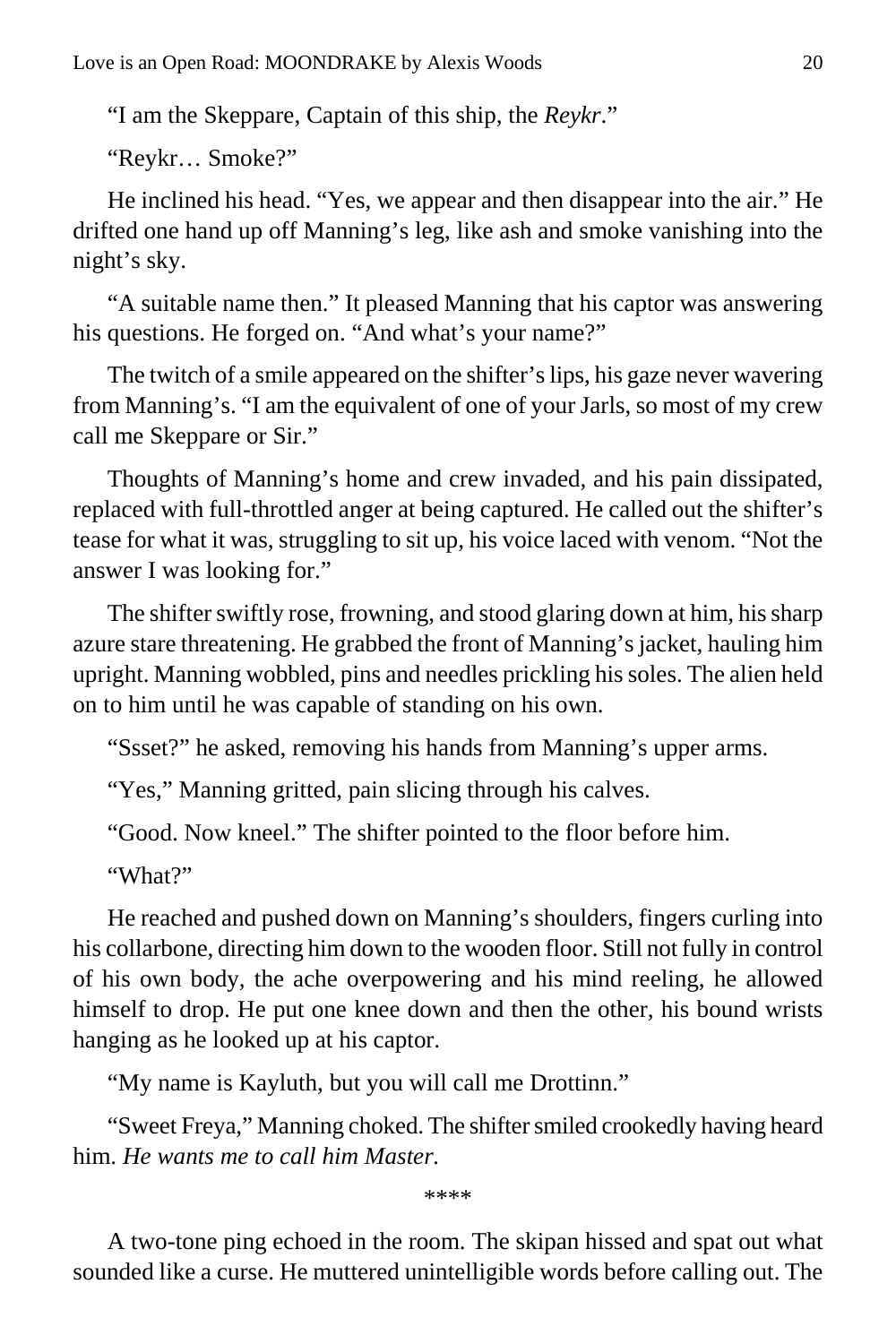whoosh of an entryway's lock release preceded the clicking of approaching boots.

Two skipan led Brandt between them with chain leashes. His wrists and ankles were bound in heavy shackles, all linked together and attached to a braided metal collar around his neck. He stared at the floor, his head hanging.

Adrenaline and anger shot through Manning and he struggled to rise, but with limbs still unwilling to obey he fell forward onto his forearms with a loud smack. Brandt's head jerked up at the sound, and seeing Manning, his features hardened, hands balling into fists. Manning watched as Brandt peered at the skipan holding his tethers. He'd been with his bodyguard long enough to know he was weighing the options and calculating his next move. Brandt sprang forward, making it a few steps before his legs were pulled out from under him. He crashed to the floor, his eyes wild, a mere length away.

*Blessed Odin, he looks wrecked, but still so damn beautiful.*

"Manning? Are you all right?" Brandt asked in a harsh whisper, reaching out.

Manning slid a hand forward, but Kayluth grabbed his jacket's collar and hauled him back to his knees. He glanced up at Kayluth, rage filling him—his lover so close, yet his touch denied—to find the skipan staring down at him. There was an edge there he hadn't seen before. The capacity for violence of these shifters was an unknown variable. Kayluth released his collar and stroked down the back of his head, giving a little tug on the ends of his hair. Manning flinched and swallowed hard.

He looked back at Brandt, taking in his tensed muscles and the hard lock of his jaw. Brandt's steely gaze tore straight into his heart. He could see that Brandt was sound of body, mentally however… Brandt's concern for him appeared to be overriding his survival instincts.

Manning breathed in, bracing himself. He didn't want his lover to fight them and be hurt. *I want him alive, even if we aren't together.* "I'm fine," he lied.

Brandt relaxed marginally and pushed himself to his knees. His guards each placed a hand on one of his shoulders to keep him there. A flurry of hisses and clicks between the three skipan and the way they were gesturing at Brandt did not bode well. Kayluth made a motion between the two skipan, then down at Brandt, and they considered his words. They looked at each other, one shrugged while the other nodded.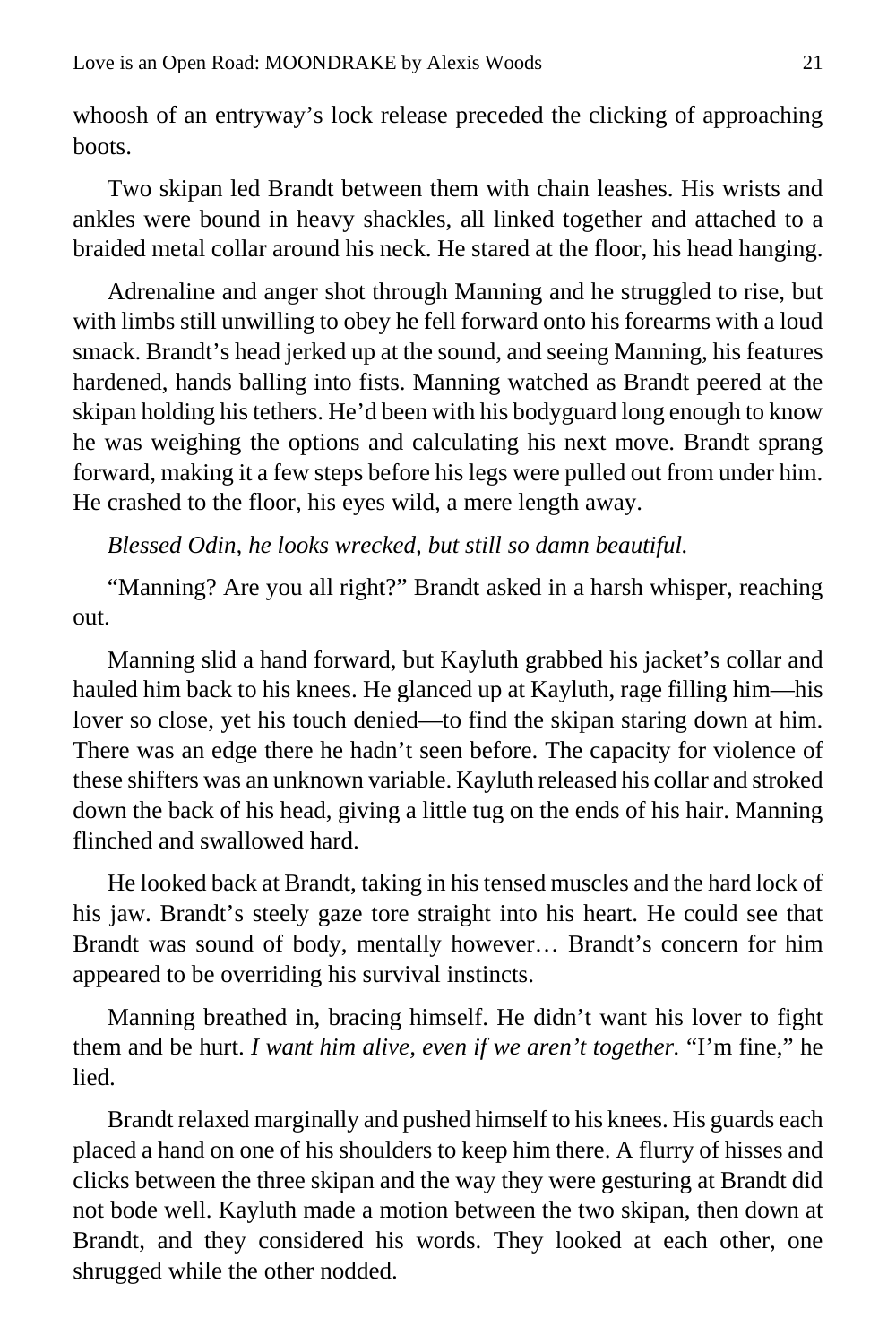"Try," Kayluth said. They knelt down on either side of Brandt, linking their arms to encircle him. That spiced tolsu of vanilla drifted from the skipan flanking Brandt, and Manning watched Brandt's demeanor morph. The concern and anger disappeared, a slack jaw and dilated pupils full of wonder replaced them. When one of Kayluth's crew placed a palm to Brandt's cheek, turning his head, he dove for the lips of his captor.

Manning turned his face away, a lump forming in his throat. He glanced back to see his lover twist to kiss the second shifter. Kayluth's fingers returned to stroke and tug at his hair. He sat back on his heels, dropping his head to try and avoid the shifter's hand. The fingers tightened into a fist, pulled his head up, and held him in place, forcing him to face the ongoing scene. He closed his eyes, not wanting to see. Kayluth's hot breath blew on his neck. "Watch," he said, his voice a commanding whisper, and Manning felt forced to open his eyes. The dreaded tolsu had started to turn his body traitor. He stared at Brandt, at how the two aliens had him twined in their arms, and blood rushed to his groin. His heart thundered and his mouth dropped open, gasping for air.

Kayluth stepped in front of him, blocking his view. He cupped Manning's chin and pulled him up to sit tall on his knees before bending down to cover Manning's mouth with his own.

Affected by the pheromone, Manning's mouth readily opened to the invading tongue as it swept past his lips. The sound of scuffling distracted Kayluth and he softened the kiss. Manning hazily realized that Brandt had been led away. He shook his head, trying to throw off the hand holding him, but Kayluth tightened his grip on his chin. Manning fought back the only way he could. He shoved the unwanted tongue out of his mouth with his own and clamped his lips and teeth shut. A deep rumble sounded, and the shifter leaned back, his gaze a dazzling shade of blue. Manning locked his jaw, eyes blazing and defiant, earning himself a slumped-shouldered sigh from the skipan. He scowled at his captor, inwardly rejoicing in his small victory.

Kayluth straightened, his expression smooth, head tilted to the right. He studied Manning, a finger twisting into his braids. "Ssstand," he instructed.

This time the shifter made no move to help him rise. He planted one foot before pushing himself up, groaning through clenched teeth. The tightness in his calves pulled his muscles taut with incredible pain, and he stepped in place to try and regain blood flow to his ankles and feet. His shoulders and neck ached, and he rolled them to ease the tension. A crippling spasm ripped through the back of his neck. He yelled, grabbing for the muscle to pinch it, grimacing and hissing a curse to Loki.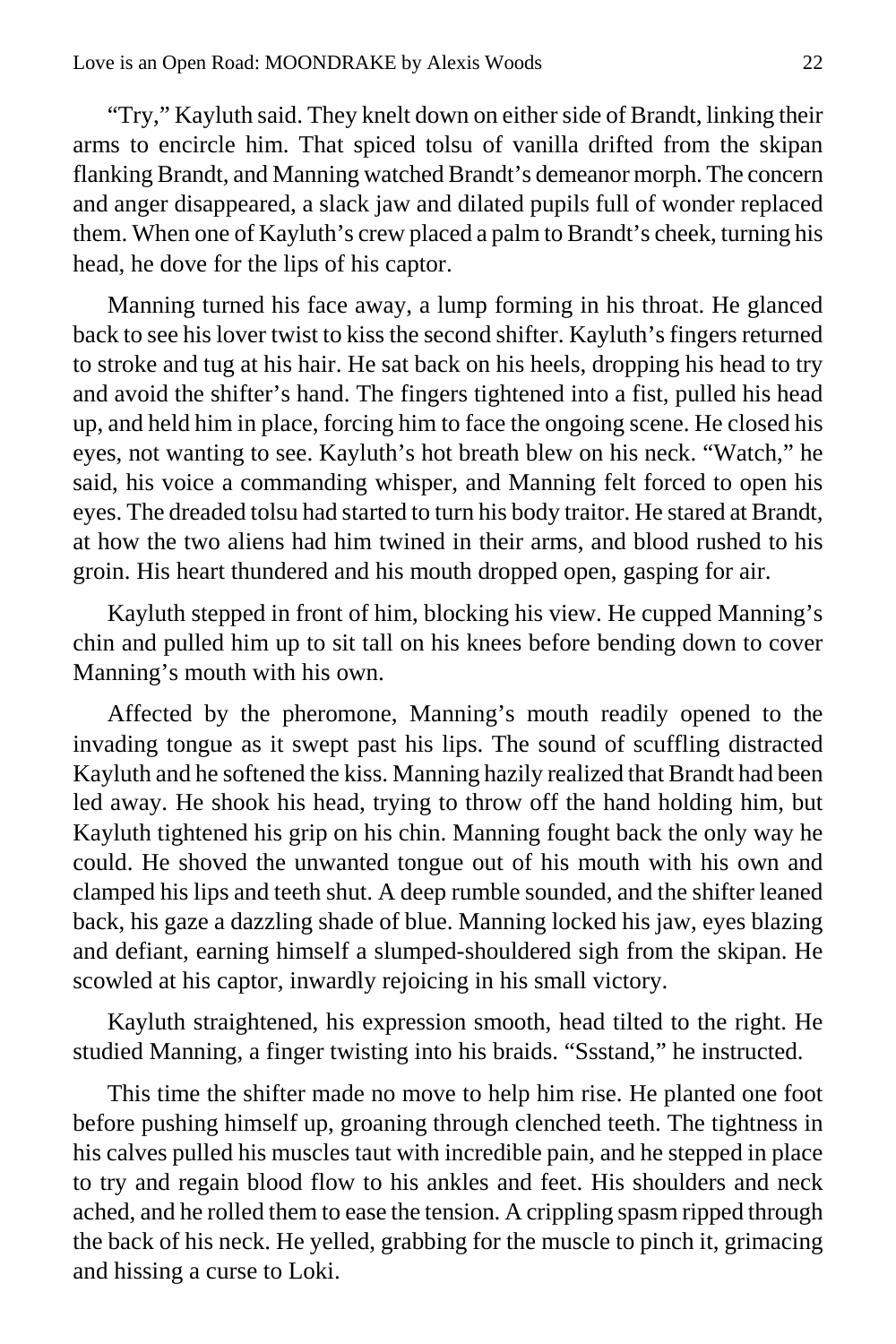Kayluth's hands batted his away, and he laid those heated palms once more to aching flesh. The warmth quickly soothed the discomfort and eased the cramp. He rolled his fingertips in tiny circles that worked their own brand of magic, unlocking the tight muscle. Manning involuntarily sighed in pleasure, and the shifter chuckled.

Once Manning was able to stand upright again, Kayluth dropped his hands and stepped in front of him. "Come." He turned and walked across the room towards a hallway. Manning peeked over at the doorway Brandt had been led through and pondered his chances. *Where will you go? You're on a huge vessel in the middle of Odin-knows-where in space.* He glanced down at his bound hands and thought about the fact that he could barely stand with the pain slicing up his legs. He looked over to find Kayluth awaiting him. He bit at his lips, drew in a deep breath, and let it out slowly, before hobbling forward.

"Lead on, *Drottinn*," Manning sneered.

The hallway had several closed sliders, and as Manning shuffled his way down the corridor, he wondered what each hid. *Office? Library? Bedroom?*

Kayluth stood waiting at the extreme end of the hall. On all three sides were sliding doors, control panels beside them. He reached and, one by one, palmed the pads to open them. "Look," he said.

Manning took a step towards the room on the right. Tiny, it consisted of only a bed and small dresser. A manual pocket door, half-opened, led into another larger room beyond. "My room?"

Kayluth nodded and indicated to the room on the opposite side of the hall. Manning limped there and saw a standard bathroom: toilet, shower, and sink. An oversized bathtub sat at the back, large enough for four good-sized humans. He let out a breath, unhappy about his capture, but thankful that the facilities were familiar. Kayluth chuckled behind him.

"We are not so different than you in this form."

*Form?* Manning spun to face him, throwing himself off-balance again and leaning heavily against the jamb. He pursed his lips, stared, and debated how to ask.

The skipan inclined his head with a little hum, and then turned and entered the room behind him. Manning followed, hoping this would show him the answer to his unspoken question. He'd noticed the rounded outside walls of both the smaller bedroom and the bathroom and now saw why.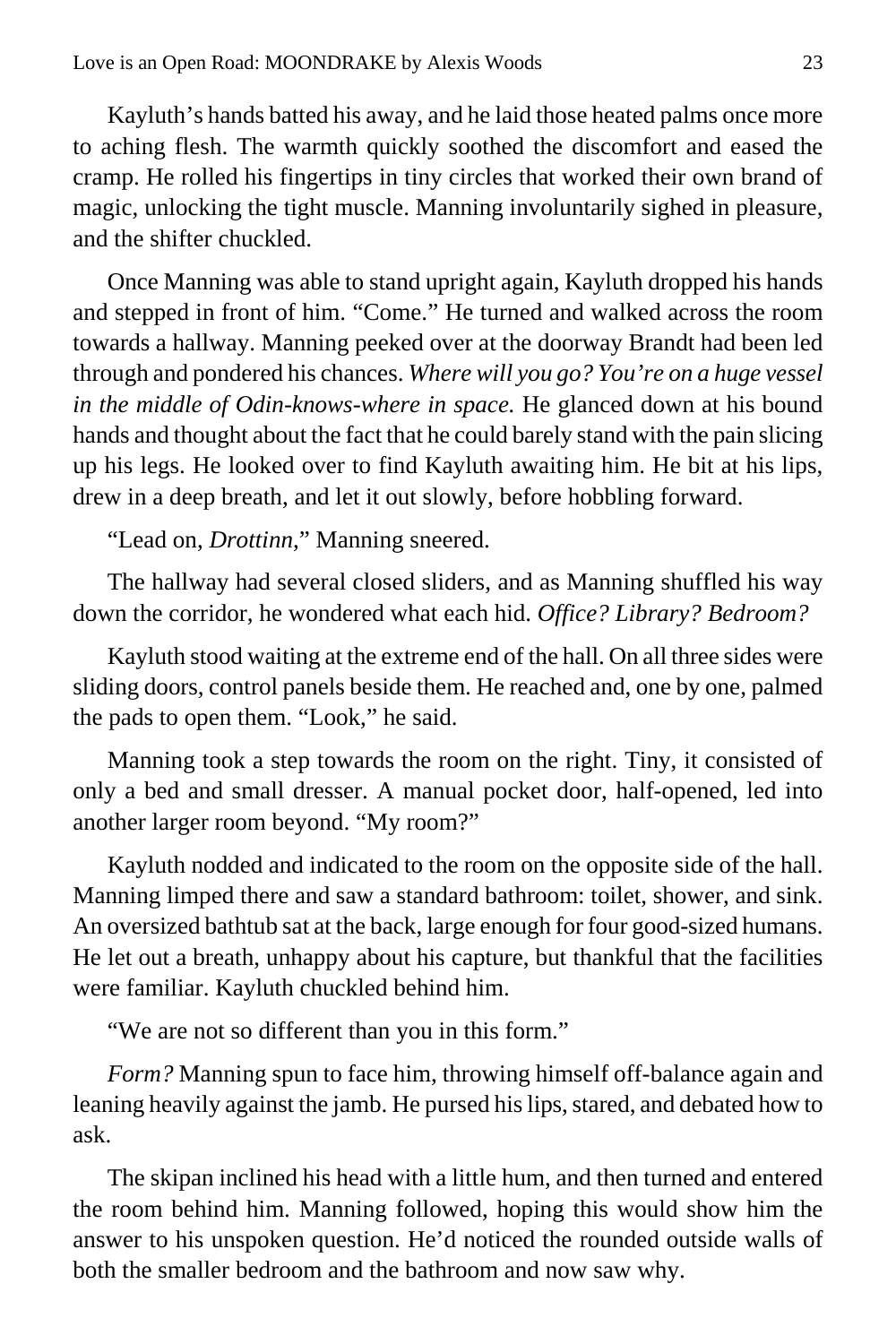He stood in the center of the large, circular space and gaped at its size, enormous and open. Straight ahead, against the far wall, resided a four-poster bed lying low to the floor, the mattress easily able to accommodate ten humans. Large, colorful pillows and blankets in need of smoothing lay strewn upon it. Manning smirked, thinking of his own rumpled bed aboard *Moondrake*, but thinking of his ship turned his thoughts dark. He schooled his features, breathed in, and turned to the right, spying what would be his small room through the pocket door. Along the walls were several low cabinets and back to his left the bathing area.

"Moondrake?"

He shook his head free of errant thoughts and faced Kayluth. The shifter stood at the foot of the bed, holding on to one of the posts, pursing his lips. Manning's nerves steeled at seeing this hint of nervousness on his captor.

Kayluth's features suddenly hardened, and he pointed towards the bathroom. "Go. Strip, and I will join you in a tarran."

Manning froze. *Strip?* He looked down at his hands, an idea forming. He held up his bound wrists. "Might be a problem." Kayluth crooked a finger, and Manning moved to stand in front of him, hands raised. He was untied and spun around. With a slight push on his shoulder, Kayluth repeated the command. "Go."

And Manning went.

He raced down the hallway, pain lancing up his calves with each step, heading for the entryway Brandt had been taken through. He slammed into it at full speed, bounced back and began beating a palm on the release pad. *Sweet Freya, let me out of here!*

"Come on, come on," he yelled at the portal, banging on it with both fists. He stumbled backwards when Kayluth grabbed his collar and wrenched him away from the door. He kicked and stomped, ignoring the pain spiking up his legs every time his feet made hard contact with the floor. The high collar on his jacket choked him, and he clawed at the hand holding him.

Manning was tossed to the bathroom floor and lay sprawled a moment, gasping and massaging his throat. He was furious, but he didn't dare look up at his captor, knowing he'd see a rage to match his own. His heavy breathing echoed loud in the small space. The toe of Kayluth's boot poked at him, and he twisted, moving his body away from the hard, prodding toe. The skipan stepped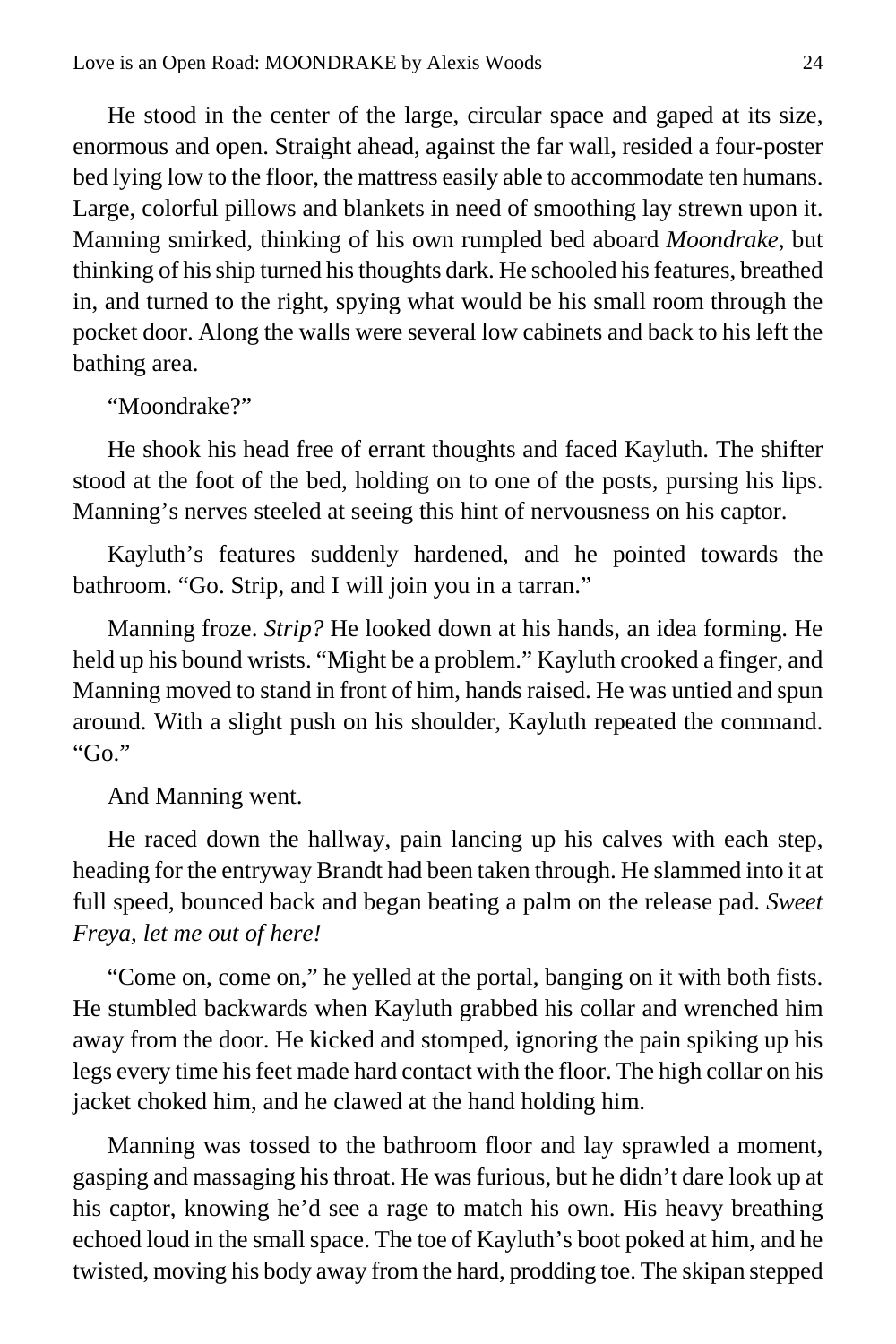closer, pulled his leg back, and kicked him squarely in the ass. He slid a few hand-lengths across the floor.

"What?" Manning growled, glaring up at the shifter. He flinched under the cold piercing gaze staring down at him. Kayluth lashed out a bootheel at his leg, followed by several rapid, sharp strikes to his torso and rib cage.

Manning jerked his legs away, curling up into a ball. "Stop," he yelled, his fury now pain and fear. He covered his head, huddling to make himself less of a target.

"Why?" Kayluth sneered, his sole biting deep into Manning's hip, rocking his body. "Why ssshould I ssstop? I asssk for one sssimple ssshower, and you tried to run. To essscape." His voice hissed with anger, the sound harsh and grating. Manning shuddered and covered his ears against the cruel sound.

"You think thisss isss sssome game to play? Ssseek to make a fool of the Ssskeppare?" His voice rose in volume. "You mussst."

Manning, grimacing and pressing his wrists over his ears, turned and spied the open doorway into the shifter's bedroom. *If only…* He glanced up at the skipan, and seeing his face upturned, made that split-second decision. Scrambling and stumbling, he almost fell tripping over his feet. He staggered across the room and into the one Kayluth had called his.

He passed through the open door and spun to discover the skipan standing there, the pocket door half-closed between them. Manning hoped some good lived within the shifter and he'd leave him alone. He straightened and placed one hand on the jamb and the other on the indent on the door. Kayluth's lips were pulled into a thin line. He looked as if he was going to say something, but held his tongue. Manning didn't dare look away while he slid the door closed.

He stepped across the small space and palmed the control to slide the second door shut. A flash of Kayluth's red tunic appeared before he cut off the view. A solid *thunk* on the door jolted him, and he fell back a few steps, grabbing at his chest, his heart hammering against his rib cage. He waited, frozen, for the skipan to enter, unable to make his body move. Once the adrenaline bled off, he collapsed to his knees and leaned his shoulder against the bed.

*Breathe, Manning. You're the Captain. A king's son, damn it. Just… breathe.* He tried to calm his racing heart, brain still short-circuiting. Centering himself, he pushed up and took a seat on the bed. He absently ran his palms on the blankets before grabbing up one of the pillows and hugging it.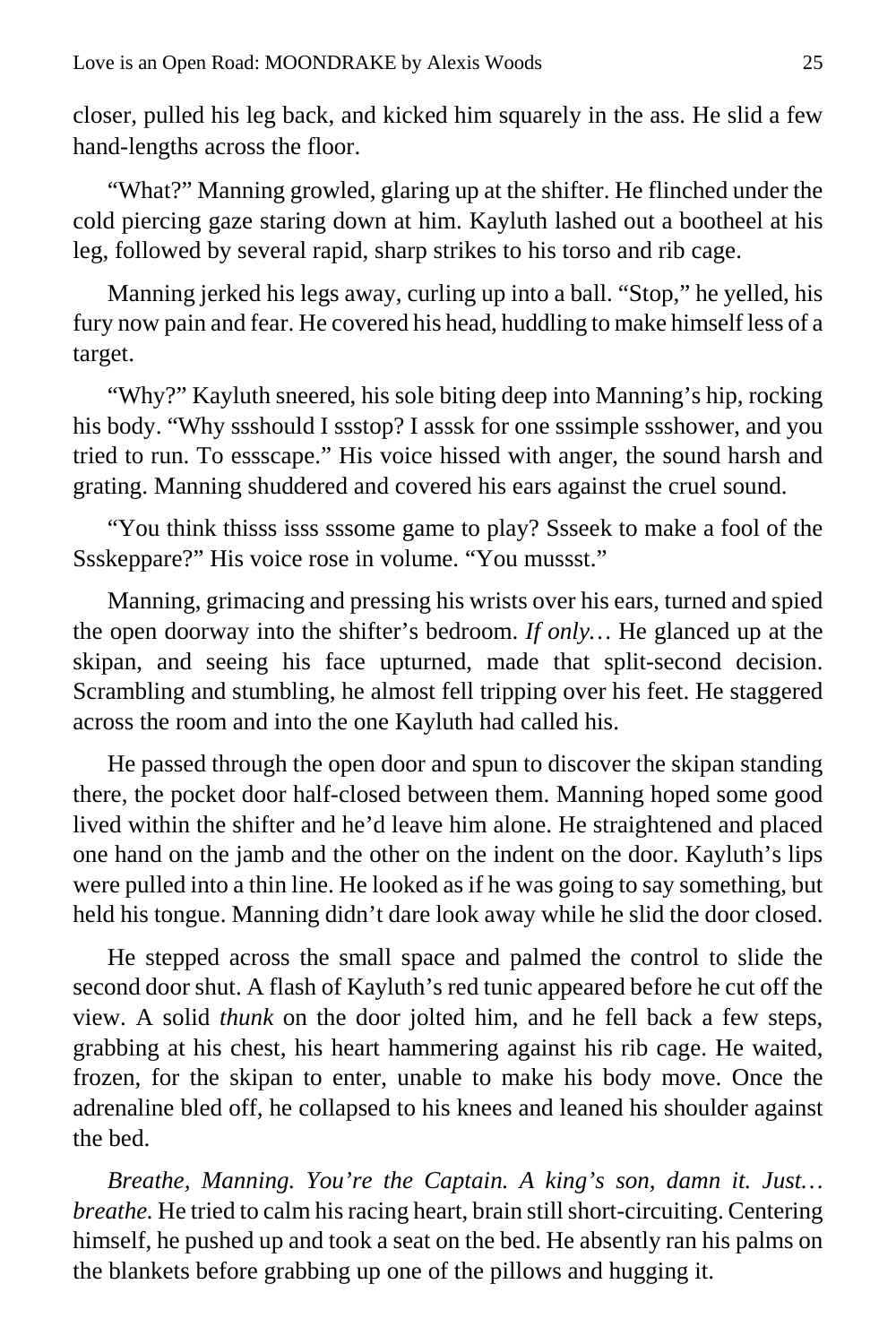A scream of frustration threatened, but he knew not to let it out. He stuffed the pillow's edge into his mouth and bit down hard, growling out his anger. Frustrated, he threw the pillow against the wall, picked up another one and punched it, imagining it was Kayluth's face. He watched it sail across the room, his mind still whirling. *Why?* That's what he needed answered. *Why my ship, my crew?*

Manning brushed at his cheek and his fingertips came away wet. *To Helheim with these tears!* They were unwanted and unneeded. He was determined to show no emotion to these wretched captors. He slid off the bed and collapsed to the floor, grinding his forehead into his knees and clutching his legs tightly. He had to figure out how it all went wrong, what happened to his crew and Brandt, and he needed to find a way to save them all.

\*\*\*\*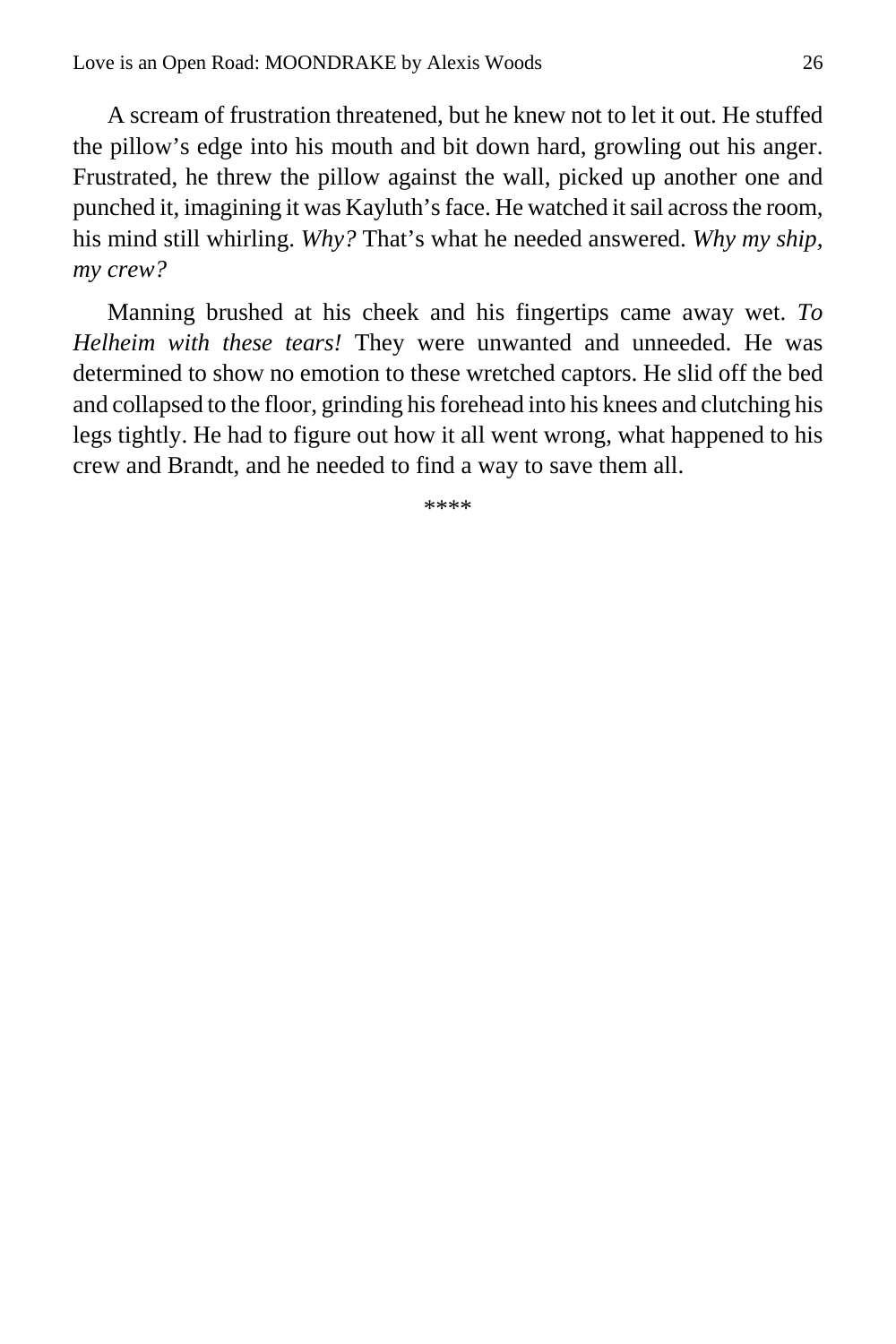#### **Chapter Three**

#### *Resolve*

<span id="page-26-0"></span>The sound of scratching on the pocket door roused Manning from sleep. He rubbed at gritty eyes, his mouth dry. "What?" he called out, pushing himself up from the floor and wincing as a spike of pain near his waist stabbed him.

"May I come in?"

The shifter's politeness unexpected, Manning stepped to the door with a frown. Standing put pressure on his bladder, and he wondered how many hours had passed since he and his crew had been brought aboard. He opened the door a few inches to glare at the skipan. It proved ineffective; Kayluth stood with his back to the door.

Manning took the opportunity presented and turned to exit into the hall, moving into the bathroom, closing both doors to the room. There were no locks, nothing to keep the shifter out if he wanted to come in. And it didn't. While he relieved himself, the door leading in from the main bedroom opened, and the shifter stood there watching. He didn't much care for the voyeurism, but wanted to save himself from getting kicked again. Ignoring the skipan and biting his tongue seemed the best option.

The alien paced closer, his footsteps quiet, barely heard over the splash of urine hitting the water in the bowl. Kayluth stopped directly behind Manning as he finished, and Manning moved his hands to protect his most precious aspect. The shifter took hold of the moon and drakken sash he wore and slipped it over his head. Removing one hand from his groin allowed Kayluth to draw it off. The skipan, with deft fingers, reached around him and began unbuttoning Manning's jacket. He looked down at the slender, pale fingers, remembered the claws, and flinched.

Kayluth stopped unbuttoning the jacket and ran his palms up and down Manning's upper arms. "Are you cold?" His breath was warm on Manning's neck, his voice back to that honeyed softness.

Manning nodded, the warmth of the alien's hands penetrating through his sleeves. *Better to let him think me cold than afraid.* Kayluth pressed his upper body to Manning's back, the fronts of thighs to hamstrings and ass, fingers to collarbone. Fingertips dipped below the fabric of his undershirt, paths of heat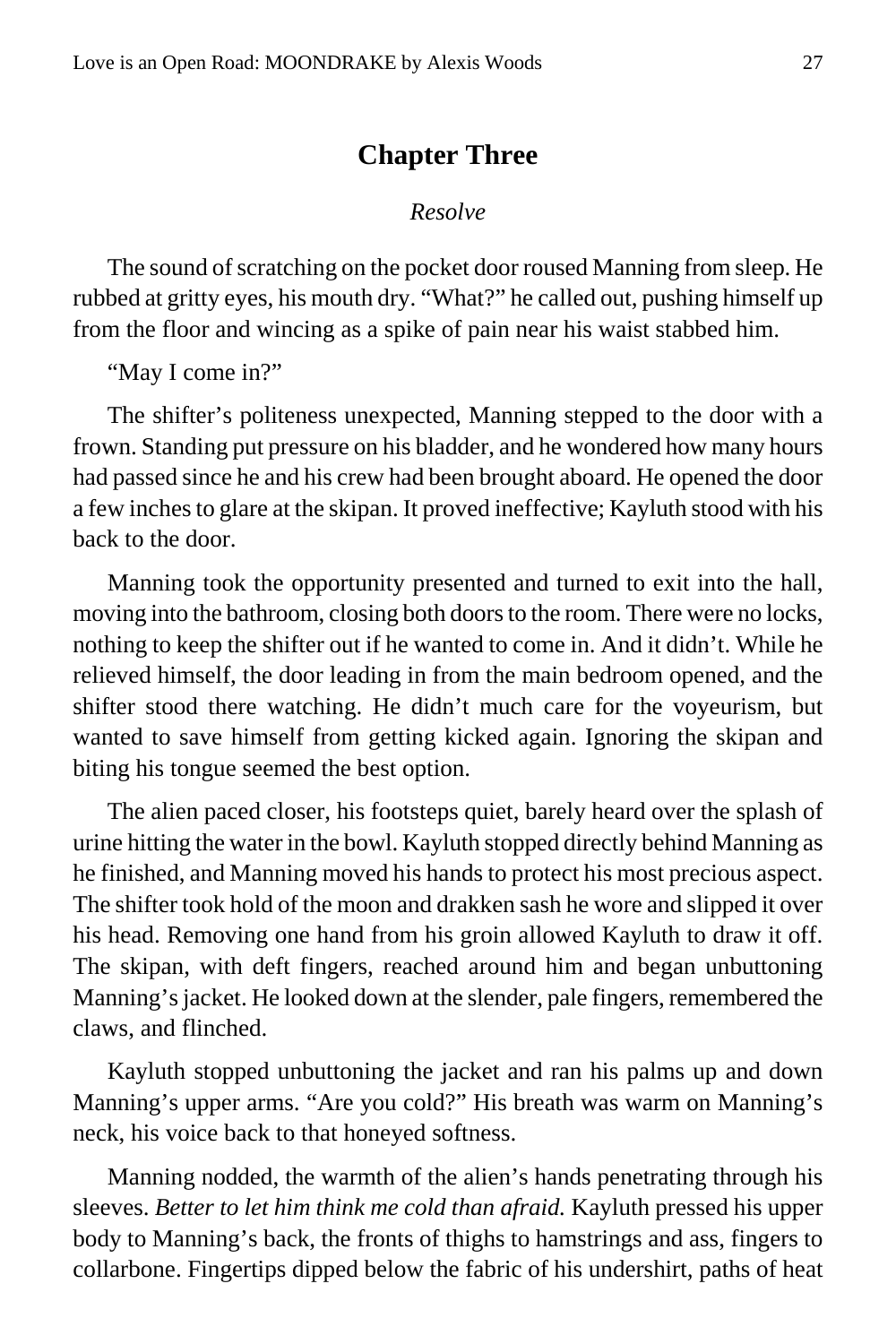trailing in their wake. A shiver raced down his spine, and he squeezed his eyes shut.

The sweet scent of vanilla wafted around them. Manning breathed it in, vexed when his chest began to loosen and his muscles slackened. He growled, wishing the skipan hadn't done it, disliking the way it made him feel, and wondered if the aliens weren't able to control it. It infuriated him, knowing they could control his body while his mind remained sane… *If I'd gone mindless like Brandt had, or my crew, then what was I to care?* But no, he had the unfortunate ability to retain full use of his faculties, and that made it all the worse. Still, he steeled his thoughts, determined to fight every step of the way, even if it came with violence upon his body. His crew—Brandt—needed him to fight.

"Stop," he said, voice low, his thoughts filled with images of Brandt. His head involuntarily fell back to the skipan's pecs while fingers resumed their job of undressing him.

Kayluth chuckled as he unfastened the last button and took hold of the lapels. "Why would I stop? I finally have you where I want you." He slid the jacket off Manning's shoulders and halfway down his arms. The skipan nuzzled into his hair, breath blowing hotly onto his scalp, while eager fingers pulled his undershirt up and slipped underneath. The alien's warm fingertips ghosted over his abs, causing the muscles to tighten. Had it been anyone other than a captor he might have wanted it to continue. Had it been Brandt…

"I want to see all of you, little Moondrake," he whispered into Manning's ear, pushing the jacket down and letting it drop to the floor between them.

Manning's undershirt was lifted, causing his arms to rise and exposing his half-hard shaft. Kayluth twisted the undershirt around his wrists, locking them, and pushed them behind his own neck. With one hand holding his wrist, the skipan bent to place lips on his skin. A fiery palm held onto one hip while a heated mouth licked and bit at his shoulder, and Manning's ire with his body's response grew, his cock lengthening of its own accord.

"Stop," he spat.

His demand went ignored, and agile fingers pushed down his unbuttoned pants before gravity did the rest. Kayluth shifted and slipped a knee between Manning's legs. Heat from the skipan's body pulsed through his, turning him to putty. He thought briefly that his body might have melted to the floor if not for the skipan's hold on him. When gentle fingers carded through the hair at his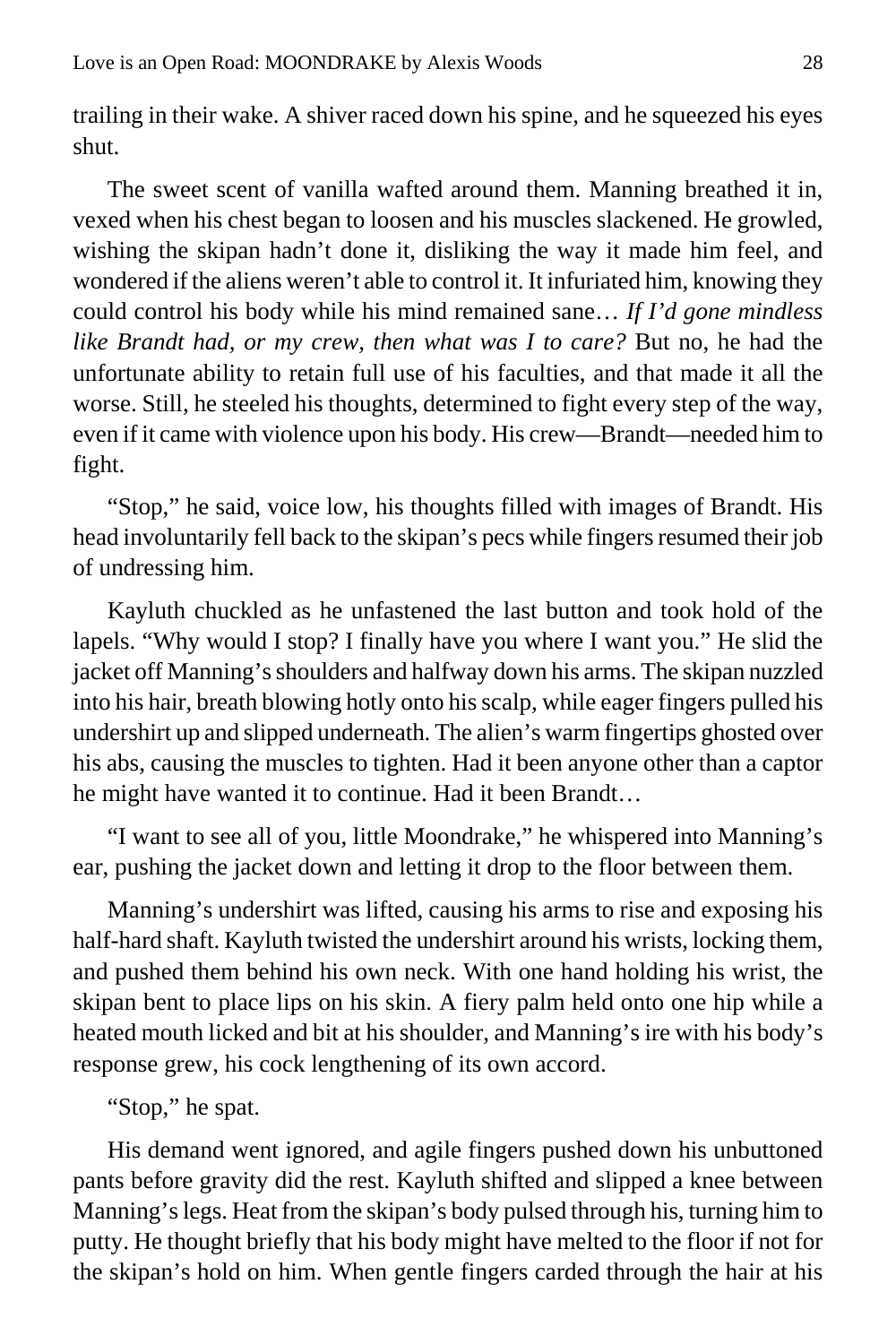groin and a warm fist encircled his shaft, he ground his teeth, biting back a groan, distressed that his body betrayed him.

"What lovely sounds you make, pet," Kayluth drawled, and Manning jerked, his eyes bulging.

"Don't call me that," he growled, finding the strength to twist to the side, arching his back to put some distance between them. His legs tangled in his pants, and he fell to his hands and knees. Manning dropped his head and shoulders, pressing his forehead to the floor, and repeated his plea. "Don't."

Kayluth crouched down in front of him, cupping his chin and forcing him to look up. "*Hm*." He made a sound of noncommitment, inspecting Manning's tightly pressed lips and locked jaw. He released his hold, rose, and scooped up Manning's shirt, jacket, and sash. "Finish getting undressed and take a shower. I will lay out fresh clothes, then we will eat." He left him there on the floor.

The faint vibrations through the floorboards into Manning's hands reminded him of his days of flight school, the camaraderie of classmates, the rumble of a ship's engine beneath his feet. His mouth dropped open and he gasped for breath, his heart still beating rapidly. He'd known that his father would never let him see battle. He'd be assigned to a merchant vessel, and he'd been all right with that. Every day brought something new, but now it appeared he was on the greatest adventure of all. A new species to learn about. Manning scoffed. If only it didn't come at the expense of being slaves. He closed his eyes. Ah, Trickster, you sly, sly god of deceit*. Pleasure slaves.*

Angrily he slapped his hand on the floor a few times. "To the dark of Helheim with you, Loki," he cursed the Trickster, fisted his hands, and pressed them to his eyes. "May you rot there for all eternity and never grace the halls of Valhalla. May Odin spit on your body and stomp on your grave." There was only one way this skipan would have his submission. He'd have to bind him, and even then, he'd have a fight on his hands. *I'll never give in.*

With a final slap to the floor, his resolve made, Manning pushed to his feet.

\*\*\*\*

He stood under the spray of the shower for many tarrans, letting the hot water beat down upon his shoulders and upper back, massaging away some of the aches and tension. He stuck his head under the water, letting it run down the sides of his face while he examined the bruises Kayluth had inflicted. The ones on his legs and ribs were an astonishing bright red. Gingerly, he walked his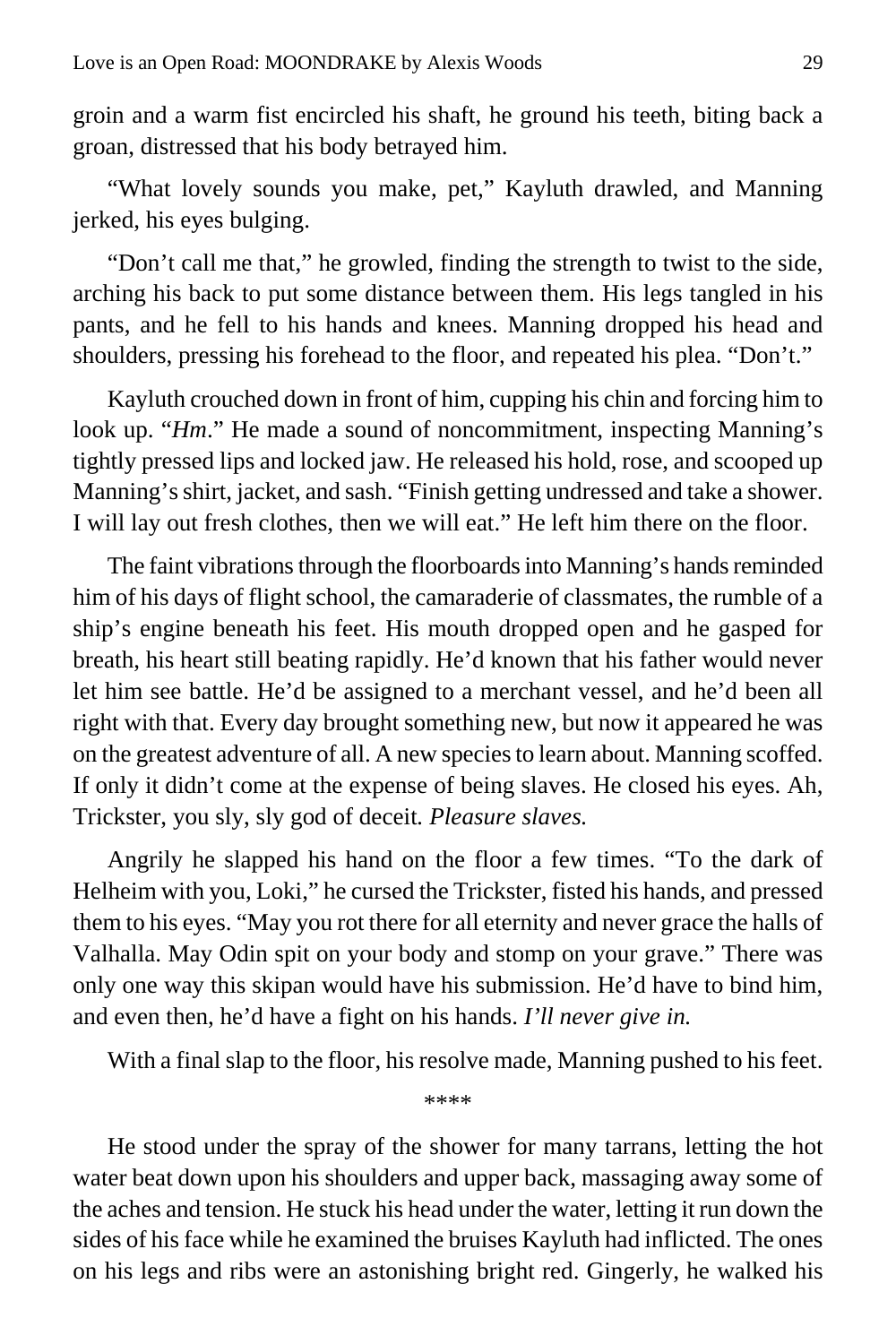fingertips along his rib cage, thankful nothing felt broken, but growled knowing this heelprint would end up a lovely shade of purple and green before long.

"Oh."

Manning spun to face Kayluth. He hadn't heard him return to the bathroom, nor open the shower door. The shifter studied his marks with parted lips, extending a hand to touch. Manning fell back, raising his hands to protect his torso, not bothering to cover himself elsewhere. Kayluth's gaze darted up to meet his, the skipan's hand dropping back to his side.

Manning stared back, scowling. "What? This?" He pointed at a spot on his leg. "Or this?" He pointed to his ribs, snarling. "Did you not expect to see your handiwork on my body? Where *you* kicked me?"

"I…" The skipan paused, then shook his head. "Are you done?"

"No," Manning answered impassively. "I've barely started. Shall I show you each one? Shall I tell you what these will look like tomorrow? How I'll be stiff and sore?"

Kayluth hissed sharply and his upper body lurched forward. Manning pressed himself against the wall, relaxing only a fraction when it appeared that the skipan would not enter the shower.

"I asssked not about your injuriesss, Moondrake. I asssked are you done with your ssshower?"

Manning gestured to an array of bottles on a shelf. "I don't know what these are."

"The firssst one there…" Kayluth started, then drew in a breath.

Manning pointed to a bottle, allowing his captor time to come down from his anger. "This yellow one?" He deliberately groaned loudly as he reached for it.

"Yes, yellow. Use it to wash your hair. Use the white one next to make your hair soft."

"All right. This last one for my body?"

"Yes. A few more tarrans only. I am getting hungry. You must be too. You've been here a full one of your days."

Manning gaped at him in disbelief. A whole day! The thought of food made his stomach growl. Kayluth chuckled at the sound. *At least his laugh sounds better than that awful hissing.*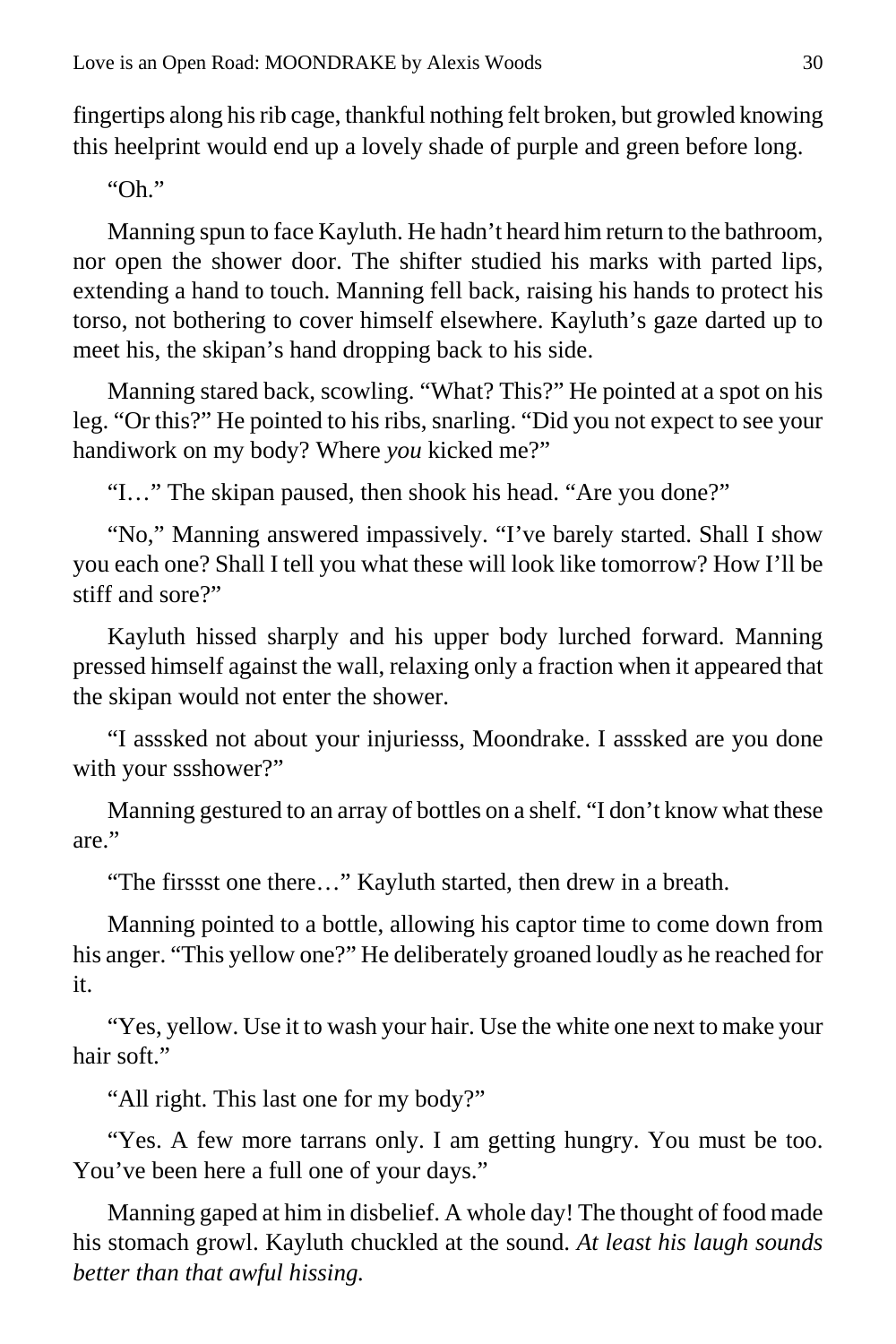"Quickly now, Moondrake." Kayluth spun his hand, turned, and left him to his washing.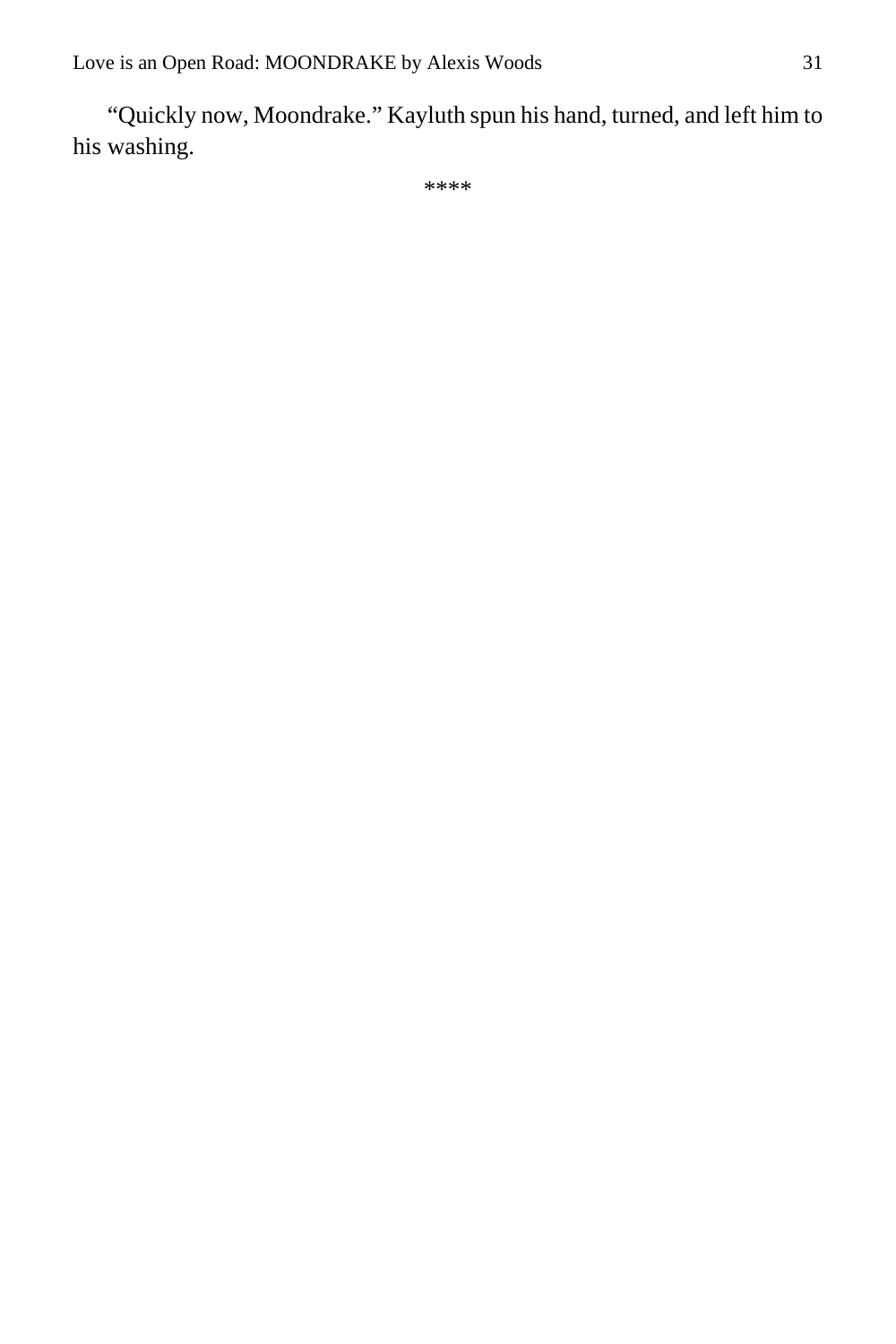#### **Chapter Four**

#### *Torque*

<span id="page-31-0"></span>Manning froze, about to push open the frosted shower door, when he saw the shifter's hazy form through the glass move forward. Swallowing hard, he shoved on the door, hoping to surprise his captor, but Kayluth caught it against his palm. He held up a towel in his other hand and gestured for Manning to step out.

"Dry off," Kayluth said, handing Manning the towel and watching him run it over his body. He placed the towel on his head to dry his hair and began rubbing the water out. Manning noted Kayluth's movement, inching closer to him, felt the heat thrown off the skipan's body onto his bare skin. He glanced down to see Kayluth had removed his boots—revealing striped stockings—and now stood before him in loose black pants. The incongruity of the stripes with his leadership position wasn't lost on Manning, and he wondered how many of Kayluth's crew knew he wore them.

Kayluth's hands pushed his away from the towel, and he continued the process of drawing the moisture from his hair. When he pulled the towel off, Manning shook his head, wet strands flying and catching the skipan in the cheek. Kayluth grabbed Manning's chin between the vee of his thumb and forefinger, not hard, but firmly holding him still. A flash of yellow invaded those blue depths, and Manning watched Kayluth's pupils dilate, the irises shifting into amber. He saw the way his captor's gaze flickered over his face and paused on his lips. He breathed in the faint aroma of cake and spice.

Arousal definitely brought that pheromone out; he knew that now. But these skipan were also able to turn it on at will. It was this knowledge that scared him. Were they capable of turning it off as easily? Or would they just turn it on, make him and his crew compliant and force them, use them, in whatever way they desired? That seemed to be the case with the rest of his crew, and although Kayluth may be above that, Manning had no way to know what would happen. But he needed to take a chance and ask.

"What do you want with me?" His words were hushed, his body frozen in place by the hand holding him. Already his body had fallen under the spell of that cursed tolsu.

The skipan brushed a few strands of Manning's long, damp hair behind an ear, before wrapping his arm around his upper back. The hand on his chin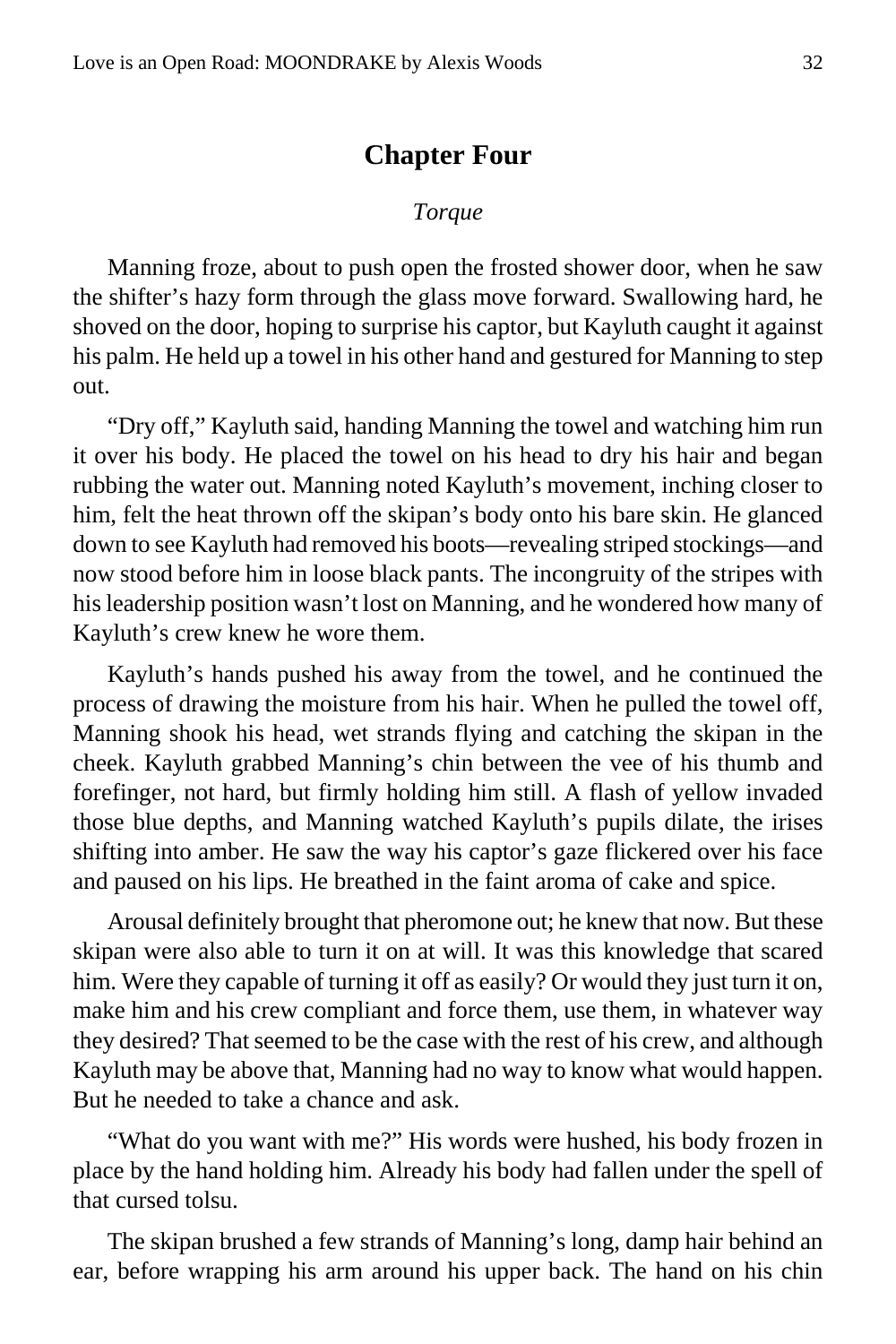pressed back to his throat, and then slipped slowly downward. Kayluth watched his own hand's unhurried path. When the skipan's fingertips grazed Manning's belly, his abs clenched and Kayluth paused, resuming once the muscles relaxed. The shifter's hand slid around Manning's waist, then down to cup his ass. With fingers spread wide, each of them a line of ardent fire projecting out from Kayluth's palm. Manning held himself firm while surrounded by the skipan's heat.

Kayluth lowered his mouth to Manning's shoulder, licked up a single errant drop of water, his tongue swiping smoothly along damp skin. "What do I want?" he said, his voice tremulous and thick. It was too easy to fall under his spell. Between Kayluth's warm skin, gentle hands, and talented tongue teasing at his flesh, Manning's body again fell victim to the pleasurable assault. The tension in his muscles drifted away like the steam from the shower. But his stomach had further demands, rumbling its disapproval of emptiness. The sound woke him from Kayluth's distraction.

Kayluth snorted, sliding his hand from Manning's ass to rub his belly. "I suppose I should feed you." He took hold of Manning's hand and led him across the hall where he lifted a light-gray tunic from the top of the dresser. Kayluth slipped it over Manning's head, and ran his palms down the flannel fabric. There were no sleeves, and a long slit in the front ended just below his pecs; the whole piece only came down to midthigh. The skipan picked up a length of braided fabric and tied it around Manning's waist with a simple release knot.

As Manning looked down at himself, Kayluth raised a finger to his face, gliding the side of it along his cheek, jaw, and neck. His fingertip rested in the hollow of Manning's throat a brief moment before it followed the cut down to its end. He reversed his movement ending at Manning's chin, which he lifted to meet his gaze, a lazy grin pulling at the corners of his mouth. Many of the studded braids had fallen forward along his cheeks. Manning raised a hand to touch them, but stopped. He inhaled, no longer detecting the scent of the tolsu, and a bubble of unease ran up his spine. The skipan cocked his head, studying him, his eyes having reverted to blue.

"I'm hungry," Manning said to break the silence. "Can we eat?" The skipan's grin returned, this time with teeth. He spun Manning around, stepped in front of him, snagged ahold of the belt, and pulled him down the hall.

Only Manning's desire for sustenance allowed him to do this.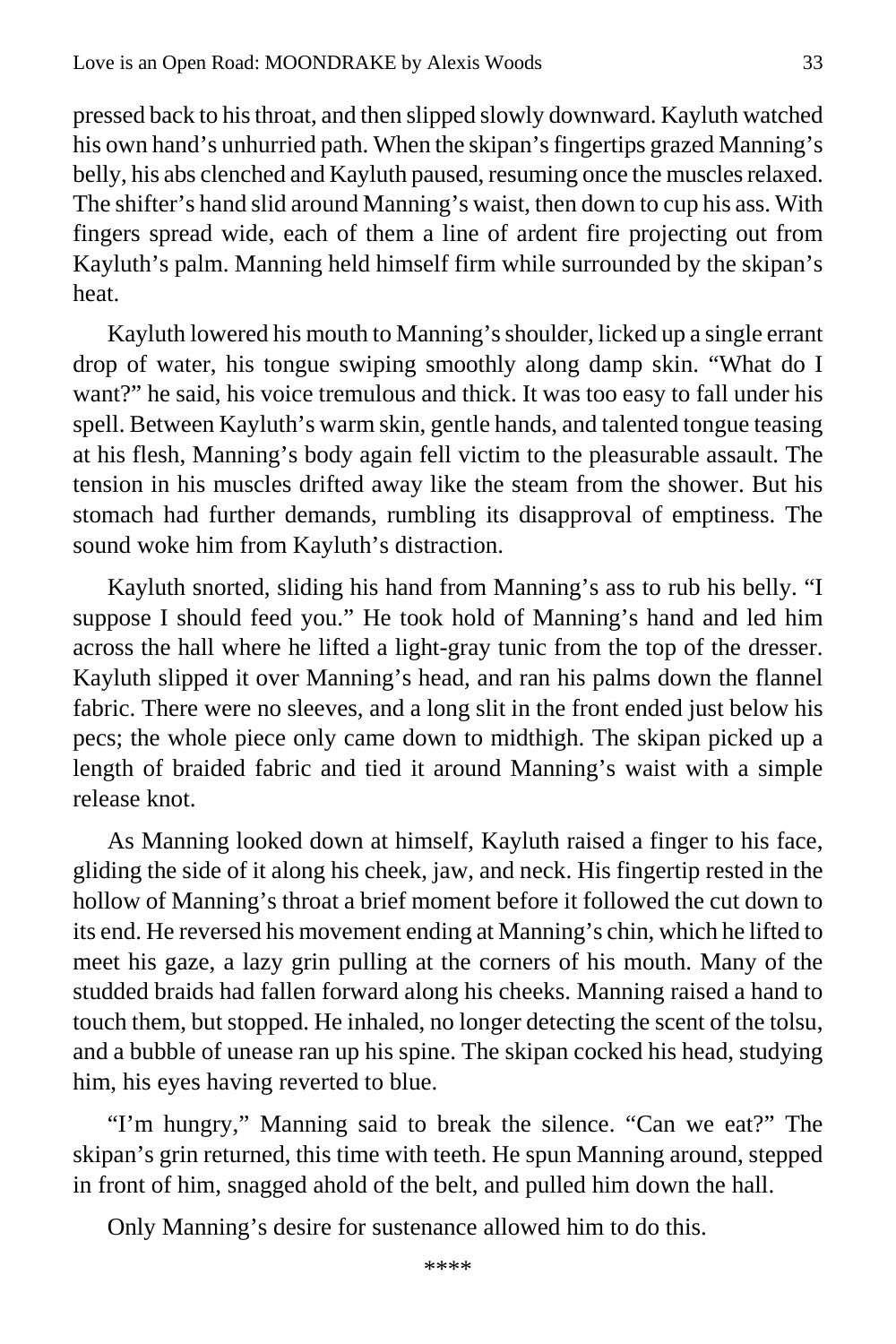They entered a great room and the area where Manning had last seen Brandt. The memory sprang forward of his lover kneeling there on the hard floor, shackled neck to ankle, and with it the arousal of watching him kiss his skipan guards. By the time they stopped in front of a small, blond wood table, Manning breathed shallowly. Kayluth turned to him, but to avoid his scrutiny, Manning twisted to look at the couch where he'd first awoken instead.

"Hm." Kayluth's hand cupped his cheek, guiding his face back around. "Is there a problem, Moondrake?" The skipan sounded sympathetic, which Manning found odd; he expected annoyance. Still, he didn't want to give the shifter any opportunity to try to endear himself. A day ago, he had been Manning Dagrson, captain of the *Moondrake*, and free.

Now he was nothing more than a plaything. There would be no willingness from him. He crossed his arms, straightened his spine, and looked Kayluth straight in the eye. "No."

Kayluth's brow furrowed, and he slipped his hand from Manning's cheek to thread into the hair at the base of his scalp. "No, what?"

"There is no problem," Manning answered, knowing full well he defied him. He grimaced at the painful grip tugging his hair, the pull stinging enough, but he continued to stare openly in defiance. Kayluth never looked away, but Manning felt his other hand slide down his arm, stop at his elbow, and then he gasped in pain, leaning down, sideways, any way to get relief. The skipan followed him until Manning's knees connected with the floor. There he tugged on the belt strap, allowing it to unravel, and stepped behind Manning, pulling his arms back. Kayluth secured his wrists with the belt, overlapping them to lie on his lower back.

"Orm!" Kayluth called out, and an armored skipan, tall and braided, appeared, pushing through a swinging door. Manning nervously watched the larger shifter approach and fell back onto Kayluth's legs, another knot of fear forming in his chest. Would he be passed off? Taken away? His heart thumped forcefully, blood pulsing, making him light-headed. At least, he thought, he had some small inkling where he stood with his captor, not so if he was dragged away by another.

He tilted his chin up to looked at Kayluth, finding him already staring down. Another one of those little hums came from the skipan, and he placed his palm under Manning's chin and held it. He hiss-clicked something to Orm without looking away, and Manning heard the shifter retreat and then return.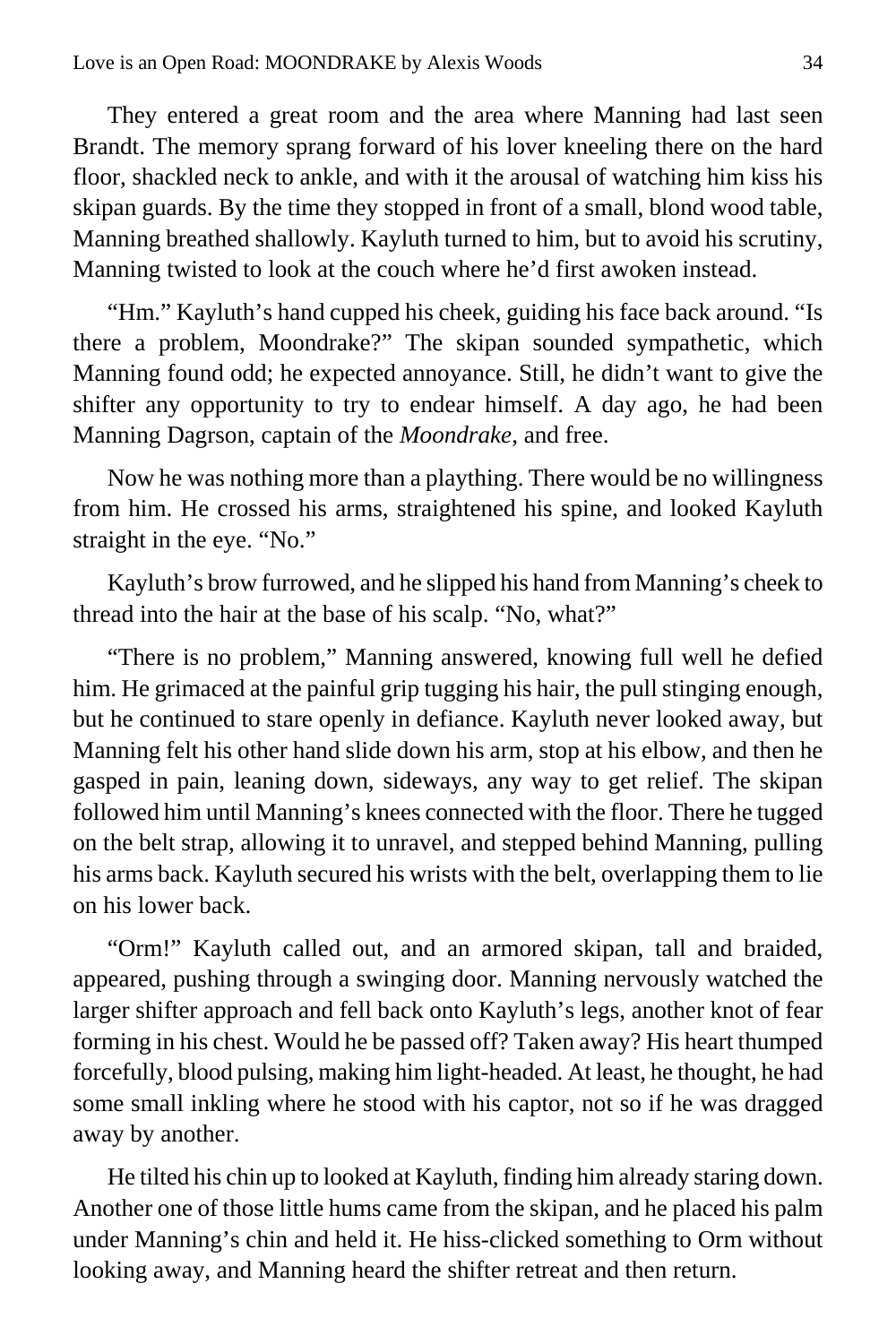"I do not wish to hurt you, little one, but you are quite a handful," Kayluth said, voice sugary, sickly sweet to Manning's ears. He moved his hand from Manning's chin to the top of his head, bending his neck forward, tucking chin to chest. "Keep your head down."

Not that he could move it. Kayluth pulled back his hand, replaced swiftly by Orm's, who wasn't nearly as gentle as Kayluth had been, his nails digging into Manning's scalp. How appropriate his name was Orm, a snake truly; his hands were like ice compared to the heat of Kayluth's.

A second rope of braided cloth was positioned around Manning's upper body and arms and secured behind him. Two more were added, one midchest and elbow high and another lower, encircling his belly and forearms, pinning his arms tightly. His heart thudded loudly, and he struggled to breathe, blood rushing in his ears. Each added rope made his skin ripple with goose bumps, and he broke out in a cold sweat.

Kayluth spoke to Orm, who moved off. Kayluth's warmer hand returned to Manning's head, stroking this time. He began humming that same melody from earlier, his fingertips carding through Manning's hair. The tiniest bit of his pheromone was released, and Manning gulped it down, anxious to calm himself, barely able to think straight. The tolsu took hold when Orm paced back in.

"Here," he said to Kayluth, standing to the side where Manning could see Orm's calf-high boots, adorned with metal buckles. The hilt of a knife protruded out of the top of one.

Manning closed his eyes, debated about going for the knife, but since he only had his teeth, figured it wasn't worth the effort. A cold thin circle of metal was placed around his neck. Kayluth pressed the ends together until they clicked, then spun it around.

"It looks good on him," Orm commented dryly, bringing a sharp hiss from Kayluth.

"You may go, Orm," Kayluth gritted, his voice full of tension. "Sssend Lian in with our meal."

"Yes, Skeppare." Orm retreated. He'd only been gone a few tarrans before someone else entered. Manning could only see slim, bare ankles, a woman's feet, and hear her place something on the table.

"Thank you, Lian."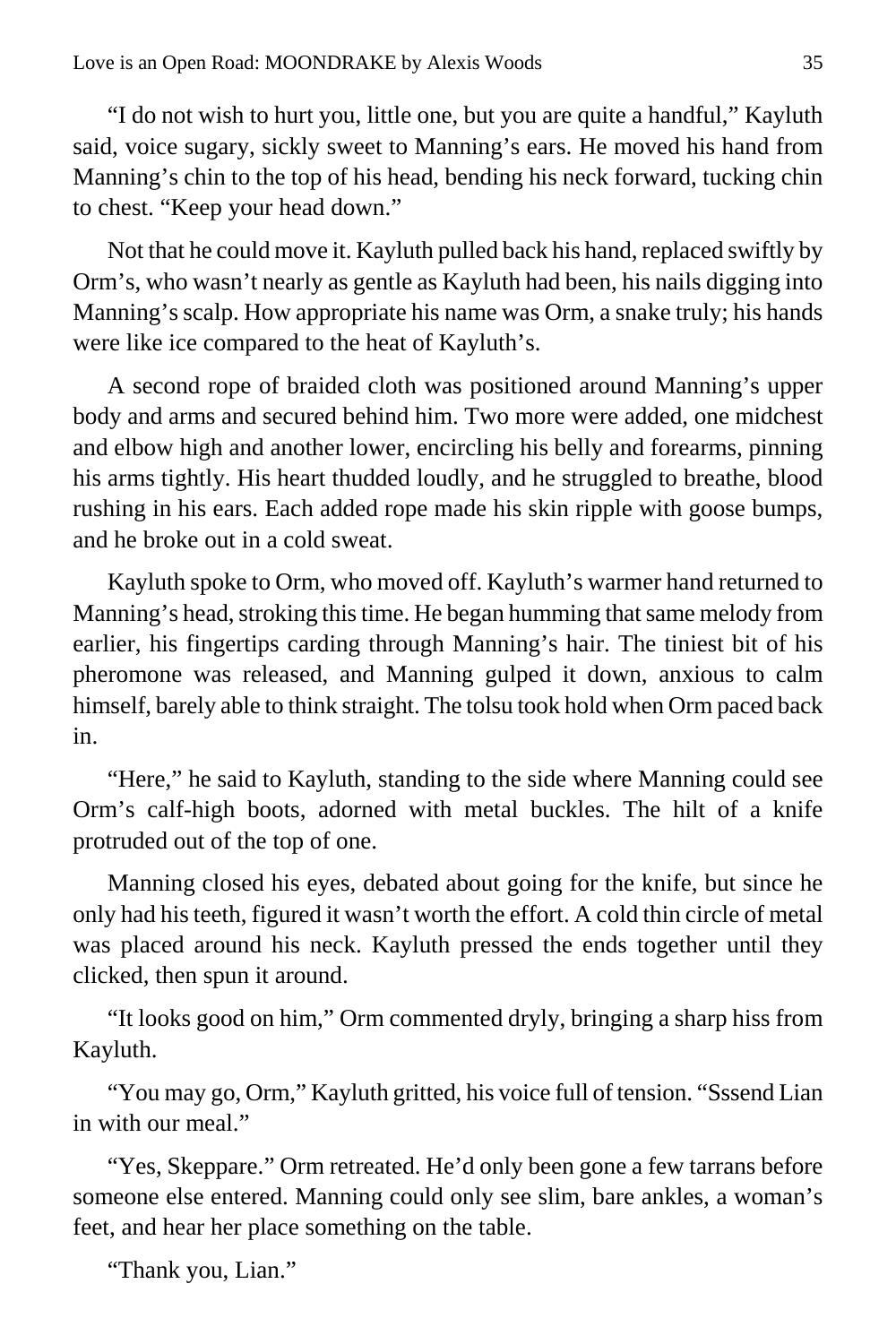Manning peeked up to discover her staring at him when she bowed low. She had big sapphire eyes and a pale, slender face, a single braid hanging on either side. Her mouth parted to speak, but then she clamped her lips shut, straightened, and hurried from the room.

Kayluth slid one hand under Manning's hair and caressed his neck. "I am hungry, Moondrake, and you have delayed my meal." He paused. Pressure on Manning's scalp made him lean forward until his forehead touched the cool floor. "Do not move." He pushed harder, carelessly grinding Manning into the wood to remind him of his place.

Manning gaped, his heart beating wildly in his throat, sweat beading on his temples. He tried to follow the skipan's movements, twisting his head slightly to watch his footsteps. He looked through the strands of his hair, saw striped feet move to the couch and then back to the table. The heavy *plop* of a cushion startled him.

"Kneel here."

Manning held still.

Kayluth stepped closer and Manning cried out, the skipan yanking on the torque, its edges biting into his throat. He clamped his mouth shut, rearing upwards to loosen the metal's attack. Kayluth let go once he was upright.

"Why do you ssspite me?"

Kayluth's question was valid: Manning defied him. He smirked at his captor. "Why would I not?"

"Drek!" Kayluth slapped his hands together and rolled his eyes to the ceiling. He spun and stomped a few paces away, placing his fists on his hips. He tilted his head up, his anger fierce, and Manning's smile fled when he realized what he'd done. Before, his arms had been free to protect his body. Now he had no way to defend himself if the skipan decided to lay into him again.

He dubbed himself an idiot, plain and simple. Taunting the skipan with words and actions without thinking about the consequences. He took the opportunity to curl up, his forehead almost to the floor, to make himself less of a target. His eyes, however, never left Kayluth's socked feet. He tensed when he saw those feet turn towards him. Booted or not, the strength behind them would inflict more damage.

Kayluth huffed and walked to the chair at the head of the table. Manning released the breath he held when he heard the scrape of its legs on the floor.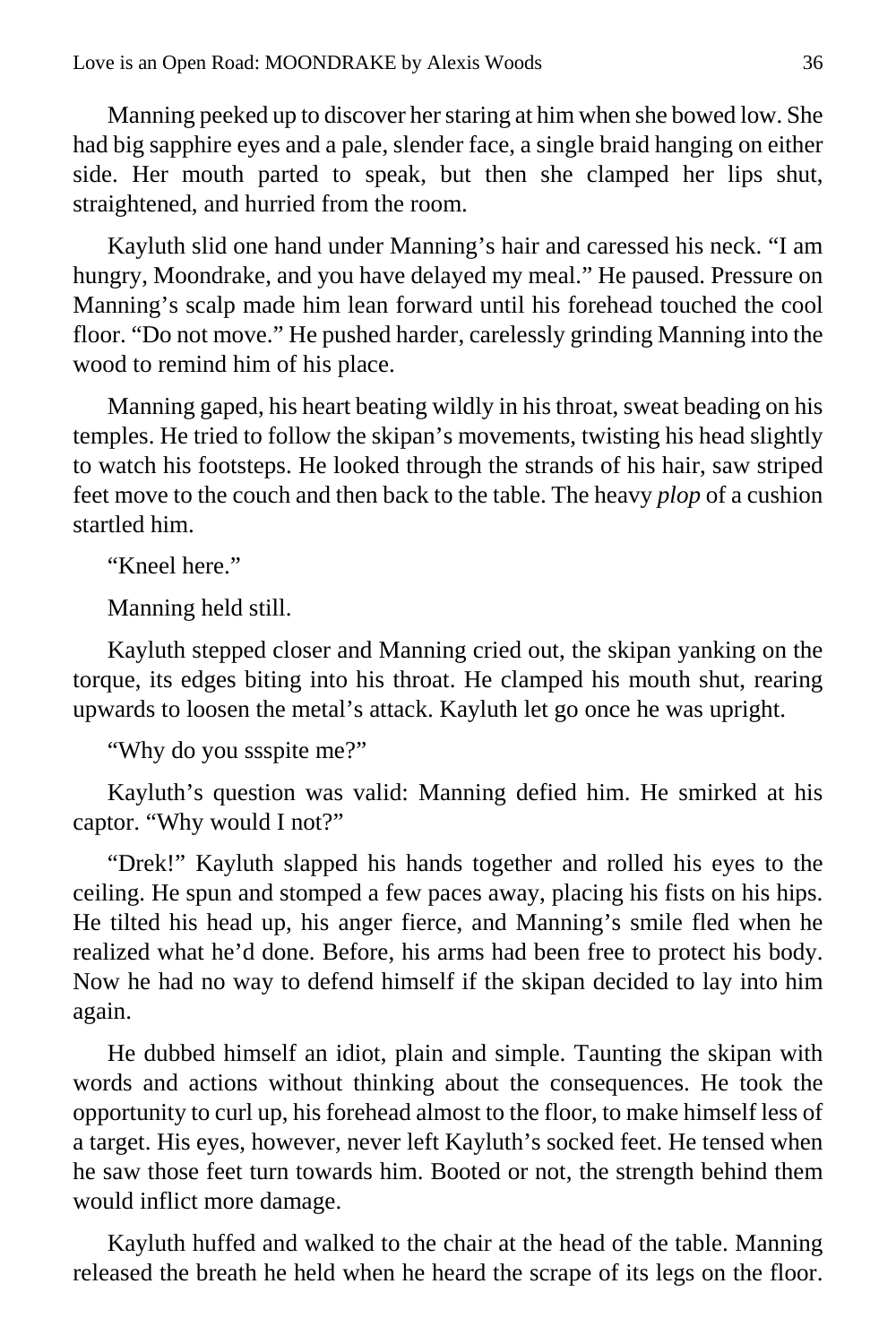The metallic clang of what he supposed was a cover for the food echoed, and the aroma of cooked meat filled his nostrils.

Manning's stomach grumbled in response, but he doubted he'd be able to swallow anything the way his belly tangled in knots. He held his bent-over position and tried not to think about his hunger when the scents of the food caused saliva to flood into his mouth. His knees and back began to ache from kneeling on the hard floorboards. When he couldn't hold himself still any longer, he began curling his fingers.

"Moondrake?"

His movements must have drawn Kayluth's attention. "Yes," Manning answered, shifting again, but not moving from his spot.

"You hate me?"

Manning scoffed into the floorboards. "Shouldn't I? You have me on my knees and expect me to…" He growled and muttered under his breath. "Loki has set upon me and my men. Perhaps I should be content; we are alive."

"Hm…" came Kayluth's soft reply.

Manning pictured the skipan with those pursed lips again, not knowing what to do. Elation and dread warred within him.

"Come, kneel on the cushion, and I will feed you."

Manning froze at the imagery those words provided. Would Kayluth place the plate on the floor, make him eat like a dog? He slowly raised his upper body until he could look at the skipan. Kayluth held up a slice of something white, his brows pulling together.

Manning concluded that his captor would feed him by hand, which to him was only slightly better than eating it off the floor. Food sounded extremely good. And the skipan had spoken politely. He was willing to make this single concession in exchange for a full belly. He knee-walked, each placement of his joints on the floor sending fresh spikes of agony up his thighs, and needle-like pricks in his soles from the blood rushing in. His bound arms made balance impossible, and he wobbled, clenching his jaw against the pain. He bit back a sigh of relief once he'd settled on the thick cushion. His ankles were able to hang at a more natural angle and the prickles eased.

Kayluth reached forward with his empty left hand, and Manning leaned back to avoid his touch. The skipan, undeterred, waited and reached forward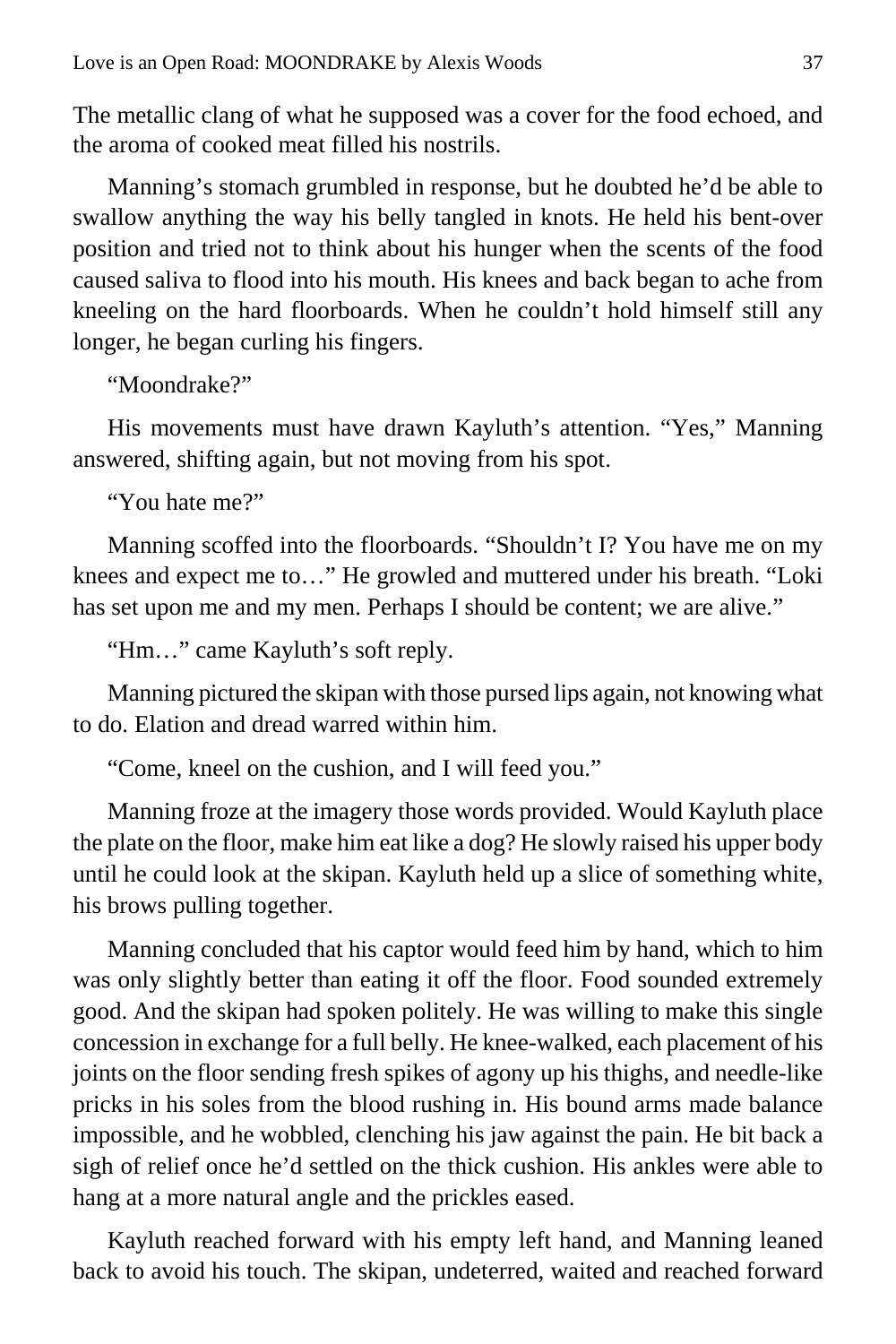again to tuck his hair behind his ears. He glanced at the shifter's plate, saliva filling his mouth again. There wasn't much food left on it.

"Open," Kayluth said, wiggling the slice of food.

Manning gritted his teeth, resentful, but with hunger gnawing at his gut, he complied. Kayluth swiped the piece along his tongue and mouth before pulling it away. His stomach demanded to be fed. He growled at the tease, licking at his lips, tasting the sweetness of the food.

"Your words rang with truth," Kayluth said. "You are not yet happy here. If you learn your place, little one, then I can reverse your lot. With acceptance will come pleasure." He held the morsel before Manning. "What is my name?"

Manning scowled, confused by Kayluth's speech of acceptance and pleasure, and his pride refused to give in easily. He smoothed his features, meeting the skipan's solid blue gaze and answered, "Kayluth."

The skipan's left hand snaked out, rocking Manning's head sideways. He blinked rapidly, trying to shake off the stars, while he watched Kayluth put the piece of food in his own mouth, chewing slowly.

Kayluth picked up another slice. "What ssshall you call me?"

"Skeppare."

Kayluth cocked his head, snorted, and slapped Manning again. This time Manning had heard the skipan's telltale lisp of irritation and prepared himself for the blow, leaning away from it and lessening its intensity, but it still hurt. He grunted, forced to watch the shifter eat the piece before picking up another.

"Come now, pet. Thisss isss all that isss left." He indicated to the plate. "Will you go hungry until the next meal?"

A shiver raced up Manning's spine. He needed to make a decision before his anger, and his pride, caused him to lose control. He had a crew to think about. Had Brandt to remember. He debated refusing the food. He'd hate every second of it, but he could deal with the hunger. He'd trained to go without sustenance for several days. But days without food would leave him weak, and his men would need him to be strong if they were ever to escape. He dipped his head to avoid looking at the shifter and pondered that line in the sand. How many more hours would he go hungry? And were those hours of discomfort worth it?

He looked up at the skipan, surprised to see a tilt of head and the softened edges of his face. The two images the shifter presented were like night and day.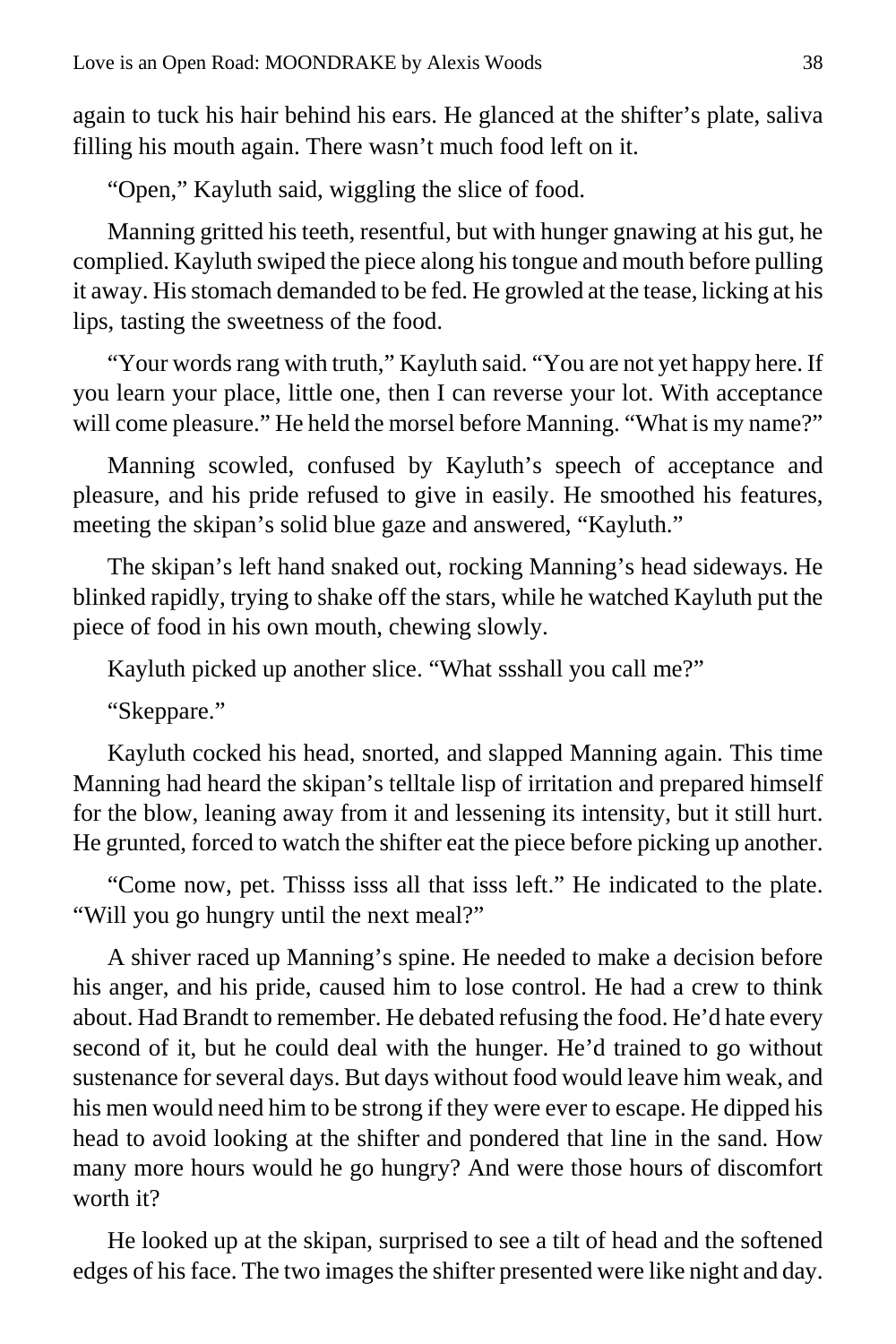One hard, one kind. One merciless, one full of compassion. It was the gentle expression he currently bore that allowed Manning to speak without remorse.

"Drottinn."

Kayluth held the piece to Manning's lips, the corner of his mouth twitching up. Manning parted his mouth only enough to allow the skipan to place the morsel on the end of his tongue. He tipped his head back to let the piece slide in, biting into it nervously. The juiciness surprised him, and he eagerly chewed and swallowed.

Kayluth picked up another slice when he had finished the first. "Again."

"Drottinn." And he received another bite.

He asked Manning to repeat calling him Master, a tiny smile appearing each time, until all the slices were gone. He might have liked this playful side of the shifter, if only there wasn't a taskmaster on the flip side.

The food was barely enough to take the edge off Manning's hunger, and he was still thirsty. "May I have a drink?" he asked, watching Kayluth wipe his fingers on a cloth.

His eyes snapped to Manning's, blazing streaks of gold. "Did we not go through thisss?" Manning remained silent. Kayluth slapped the cloth onto the table. "You get nothing unlesss you asssk properly. Ssstupid, insssolent pet!"

"May I have a drink, please?"

"Drek!" He pushed back from the table, standing and towering over Manning. The height difference and his bound arms reminded him that his captor had all the power; his resolve slipped.

"Drottinn," Manning relented.

"Hm. Better." Kayluth moved back to the table and filled his glass from a pitcher. Clear fluid ran from vessel to vessel. The shifter lifted the cup and stood before Manning, positioning it at his lips. He took a small sip at first, barely wetting his lips, taking only enough to affirm it was water. A larger sip then, and another, eventually draining the glass.

"More?" Kayluth asked, pulling the cup away. Manning shook his head. The skipan placed the cup down and called for Lian and Orm.

Lian returned to clear the cup and plate while Orm arrived with a thin, book-sized, glass tablet in his hand. Kayluth and Orm took seats at the table, leaving Manning kneeling on the cushion. Loathe to draw attention to himself,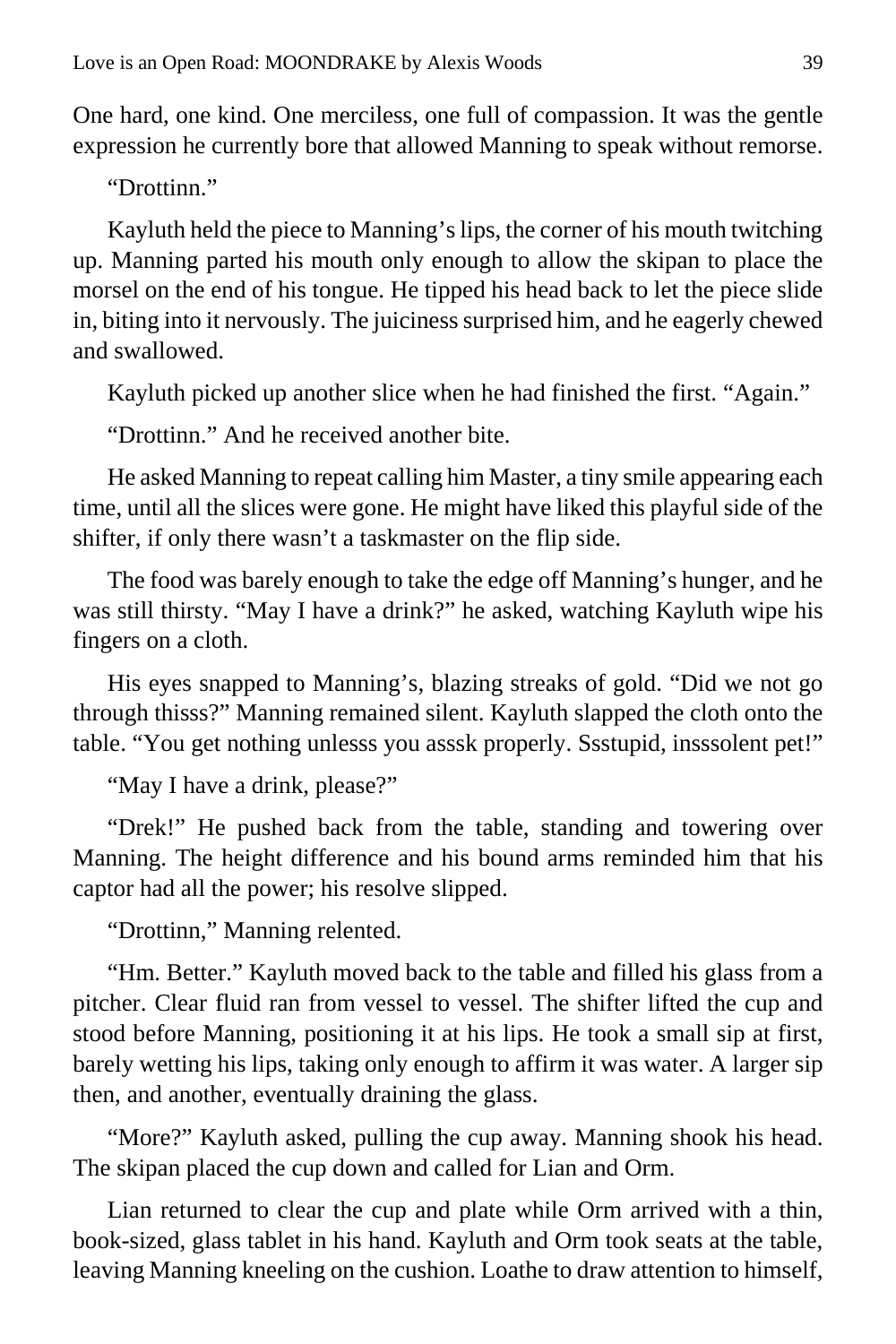he didn't dare move, sure he'd topple if he tried. His feet were numb again, and he'd stopped wiggling his fingers while eating. As their conversation lengthened, he relaxed his shoulders, slumping forward. The soft, hissing, hypnotic lilt of their voices, along with the feel of Kayluth drawing strands of his hair through long fingers, caused his eyelids to grow heavy. He made an effort to stay awake, reminding himself that he was here at the shifter's disposal—*his pleasure*. No matter that he thought the skipan handsome, his height and pale complexion, his dark locks… No. He'd enslaved Manning's men. His skipan crew doing Odin knows what to them.

Manning flinched, the movement firing his body's neurons, turning muscle twitches into full-blown spasms. His shoulders jerked, blood racing to locked joints. He grimaced, the pain excruciating, clenching his teeth, and curling up. He lost his balance and fell to the side, unable to catch himself, landing hard on his upper arm. Kayluth yelled for Lian, rolling Manning onto his stomach. Manning's jaw locked tight, and he bit back a groan and blew hard through his nostrils, determined not to show any weakness. His legs jerked, trying to pull into his chest, but heated palms grabbed at his calves and thighs and began kneading his flesh.

A flash of light and his arms thudded heavily to the floor, released from their bonds. He wanted to bring his arms up to his head, but his hands refused to do his bidding. Fingertips pressed into his palms, worked their way up his forearms to his shoulders. Manning focused on breathing and relaxing his muscles, letting the skipan work on his body. A deep inhale brought with it that drugging tolsu and he pulled it into his lungs, held it, and slowly let it out. Again he breathed in, and again, letting it work its magic. Letting it sedate him. Leading him into darkness.

\*\*\*\*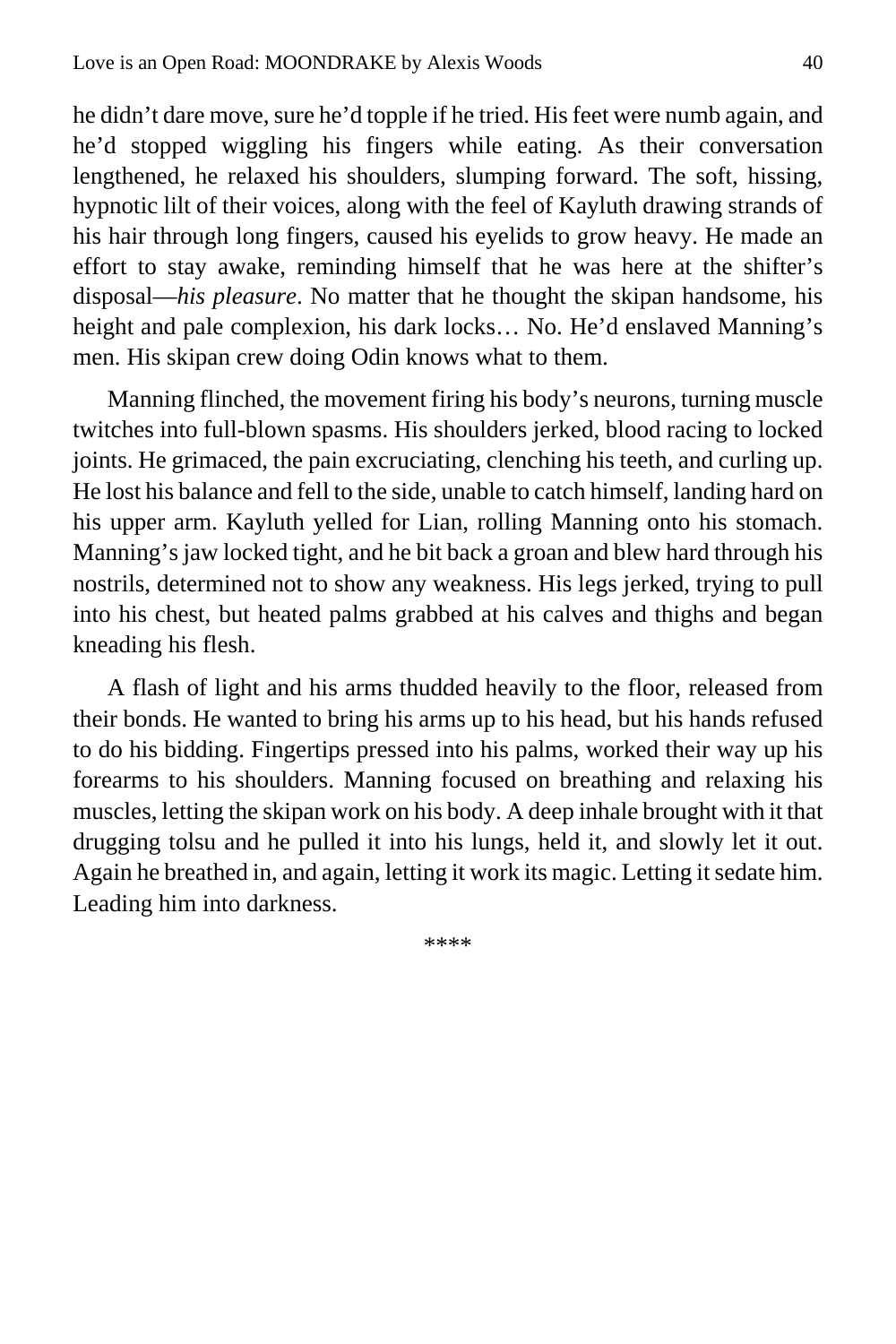# **Chapter Five**

### *Dreams*

The bed shifted when Brandt slipped in next to him. He lay sleepily on his side, warm fingertips touching the top of his head and ghosting downward, trailing lines of heat along his scalp and spine. His hair was brushed forward, the wispy ends tickling his cheeks and nose. Soft, delicate kisses alighted on each of his vertebrae. Manning sighed, his pulse increasing, blood rushing to the points of contact and filling his cock. He bent his head forward to give his lover's lips a greater surface area to work. The hand slid across his shoulder blades, leaving tingling dots ablaze wherever the fingertips momentarily paused. He hunched, pushing his skin and muscles out, demanding Brandt pay more attention to the entire surface of his back. The dry, chaste kisses began working their way southward, palms and fingers massaging into his rib cage and waist, turning him to lie on his stomach.

He pushed his face into the pillow, muffling his low moan of delight when a wet kiss graced his coccyx and fiery palms spread the cheeks of his ass. Warm breath blew over his hole followed by a long, slick lick. He raised his head, gasping in pleasure…

### And froze. *Tolsu*.

Dreaming. It wasn't Brandt in bed with him; it was the skipan. He'd been dreaming and the shifter took advantage of him. He slowly turned to find Kayluth straddling his legs, licking his lips, eyes bright and wide, smirking with pride, his gaze raking over Manning's naked body. Manning placed his palms on the skipan's muscular pecs. He leaned upward, a tiny smile on his lips and, with a growl emanating from his throat, shoved Kayluth off the bed.

"Get out!" Manning demanded, that small smile now a vicious scowl. He jerked the blanket up, covering his legs and ankles, afraid that Kayluth would snag one. He felt humiliated and furious. And disgusted with himself. To think he'd enjoyed the feel of the skipan's hands and mouth, until he realized who'd done it.

Kayluth chuckled, but didn't move to leave. He straightened his tunic and belt and met Manning's gaze with an equally intent one of his own.

"Out of bed now, Moondrake. It is time to break our fast."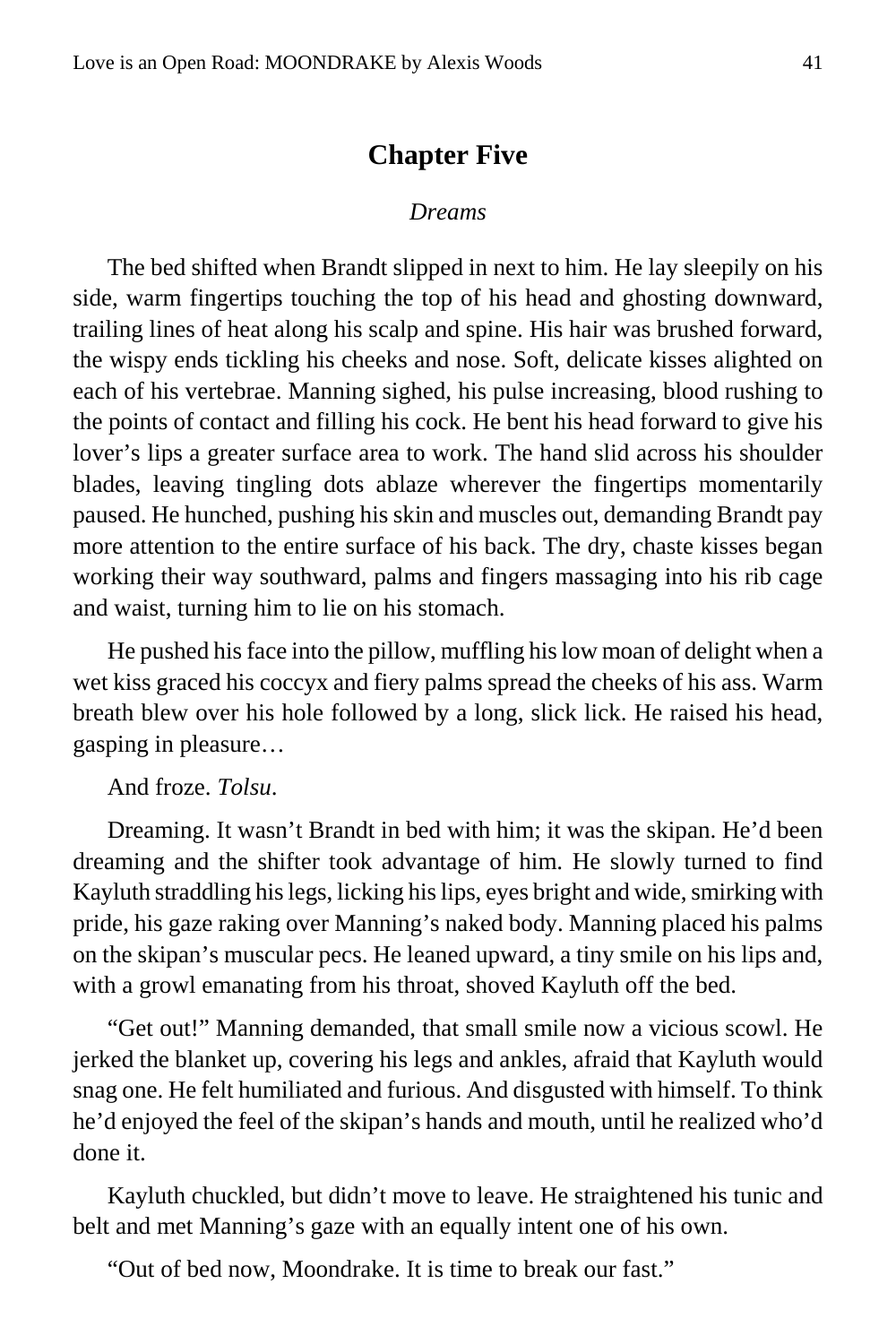Manning glared up at him, making no move to rise. The standoff continued for a long tarran, until Kayluth had obviously had enough. He seized the blanket and snatched it from Manning's grip.

Manning grumbled, but slid off the far side of the bed, needing to put space between them. He covered his groin with one hand and walked backwards out of his room into the hall, where he spun and entered the bathroom, ensuring the door slid shut behind him.

Kayluth did not bother him this time, leaving Manning bewildered, sure the shifter would barge in again. A large rectangular mirror hung above the sink and he studied his reflection. He palmed the light brown scruff on his cheeks and chin, dismayed at his bloodshot blue eyes with their flecks of gold. A mess of brown and blond tangles crowned his head, and he dragged wet fingers through it in an attempt to get it into some semblance of order. He took a cursory glance down his body, checking on the damage done to him. Manning stretched up on his toes and reached for the ceiling trying to work the kinks from his muscles. When the door opened behind him, he dropped to his feet and twisted to look over his shoulder.

The skipan stood in the doorway with another gray tunic and belt draped over one arm. Behind him was Lian with a hairbrush grasped tightly in her hands. Manning searched quickly for a towel to cover himself, frowning when none were visible.

Kayluth hiss-clicked to Lian, his gaze firmly locked on Manning's ass, and she turned around. He stepped forward, and shook the tunic out, holding it open for him like he was a child that needed help getting dressed. Manning's brow furrowed, but then he shrugged. His captor clothed him at least, not forcing him to remain naked for his ogling pleasure.

Gah! Manning breathed in deeply, blowing it out upwards. *Pleasure.* He rolled his eyes at the thought.

"Tsk, tsk, little one. Do not roll your eyes at me."

"I wasn't roll—" He cut himself off, shaking his head. He refused to act like a child arguing with Daddy-dearest. There was certainly no love here. He allowed the skipan to tie the belt around his waist and direct him into the large bedroom.

Kayluth sat on the bed and moved back, pulling Manning down into the space between his legs, his back to the skipan. The shifter held out his hand and Lian placed the hairbrush in it. Kayluth ran the brush over Manning's head,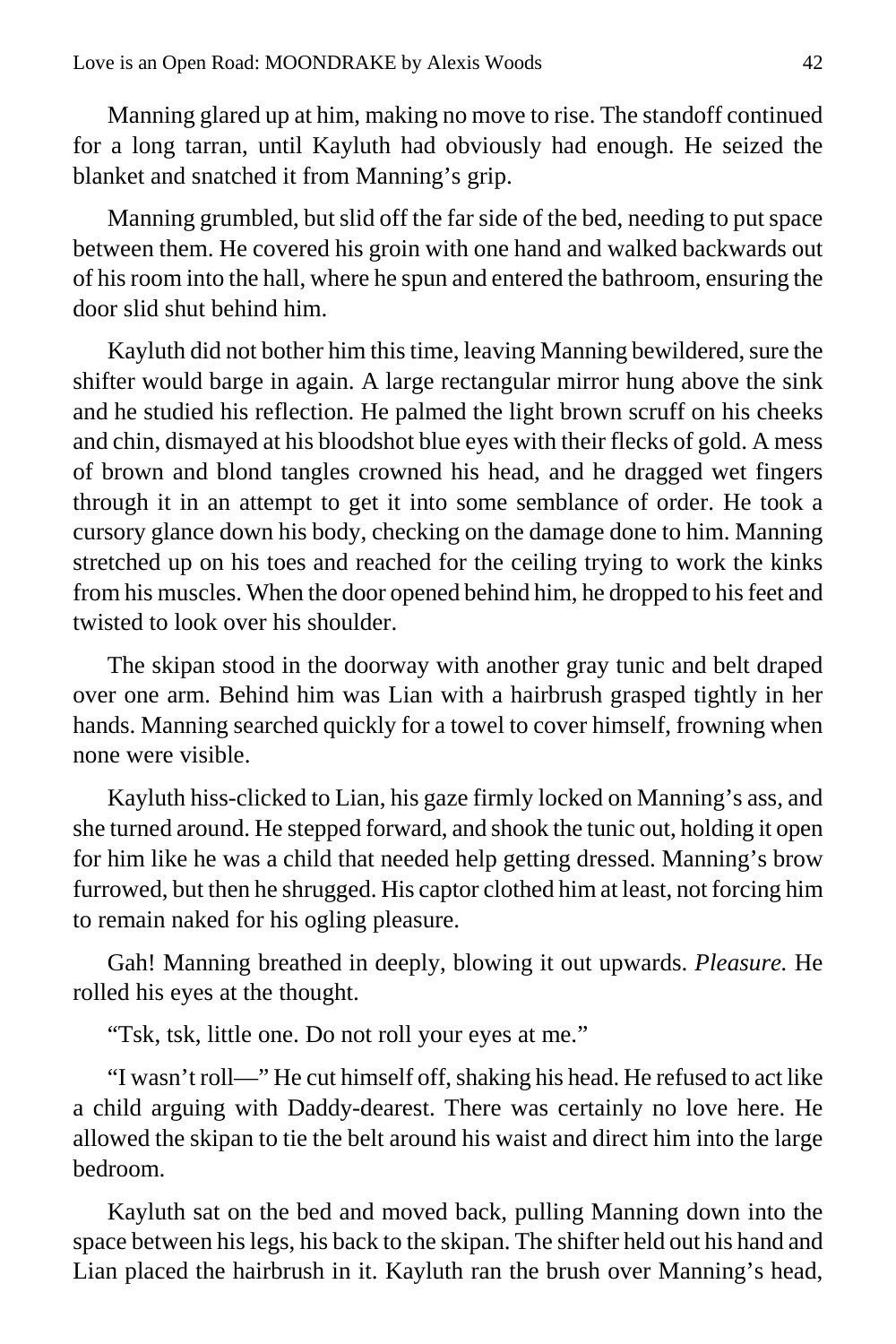stunning him. He never expected the Skeppare of a space vessel would be the one brushing out the knots in his hair. Lian knelt on the bed beside Kayluth, rebraiding some of his locks that had come undone.

Her questioning hiss, and hand coming into Manning's view, had him turning to look at her. She snagged a section of his hair only to have her hand slapped away by Kayluth. Manning snorted at the move of jealousy. He'd done it to more than one of his own crew who had dared to lay a hand on Brandt. The smile that had crept up on him died then, and he looked away.

Fingernails scratched down the back of his scalp, pulling a sigh from him. A sigh of frustration.

"What have you done with my crew?" he asked, leaning forward, away from the skipan's claws. He stood and crossed his arms, determined to put both some physical and emotional distance between himself and Kayluth. "Where is Brandt?"

The shifter regarded him, his lips a tight line. "Who?"

Vexation rising in his core, Manning glared at the two skipan, brow furrowed. "Brandt. My bodyguard, my lov—logistics expert. The one who was brought here."

Kayluth's head tilted and he squinted at him. "Here?"

Manning rolled his eyes. "Yes! Here!" He pointed to the floor. "By your two crewman."

"Ssu. He did not behave, much like you are doing, Moondrake." Kayluth shifted to the edge of the bed, placing his feet on the floor. He rose gracefully, and Manning took two steps back in alarm at the tight-lipped, hard edge in Kayluth's expression. The skipan advanced upon him, and he retreated until he bumped into one of the cabinets. Still Kayluth came forward, sliding a knee between his thighs. Manning arched back, trying to keep some distance between them.

Kayluth threaded the fingers of his right hand into Manning's hair, combing them through, unencumbered by tangles. He tugged on the ends before releasing them and repeating the affectionate gesture. The skipan turned his head to the side, gemstones clinking. He hissed at Lian, and she scurried from the room, taking some of Manning's courage with him. A small whimper escaped.

His captor peered down at him, fingers still locked in his mane. The grip tightened, pulling on the strands.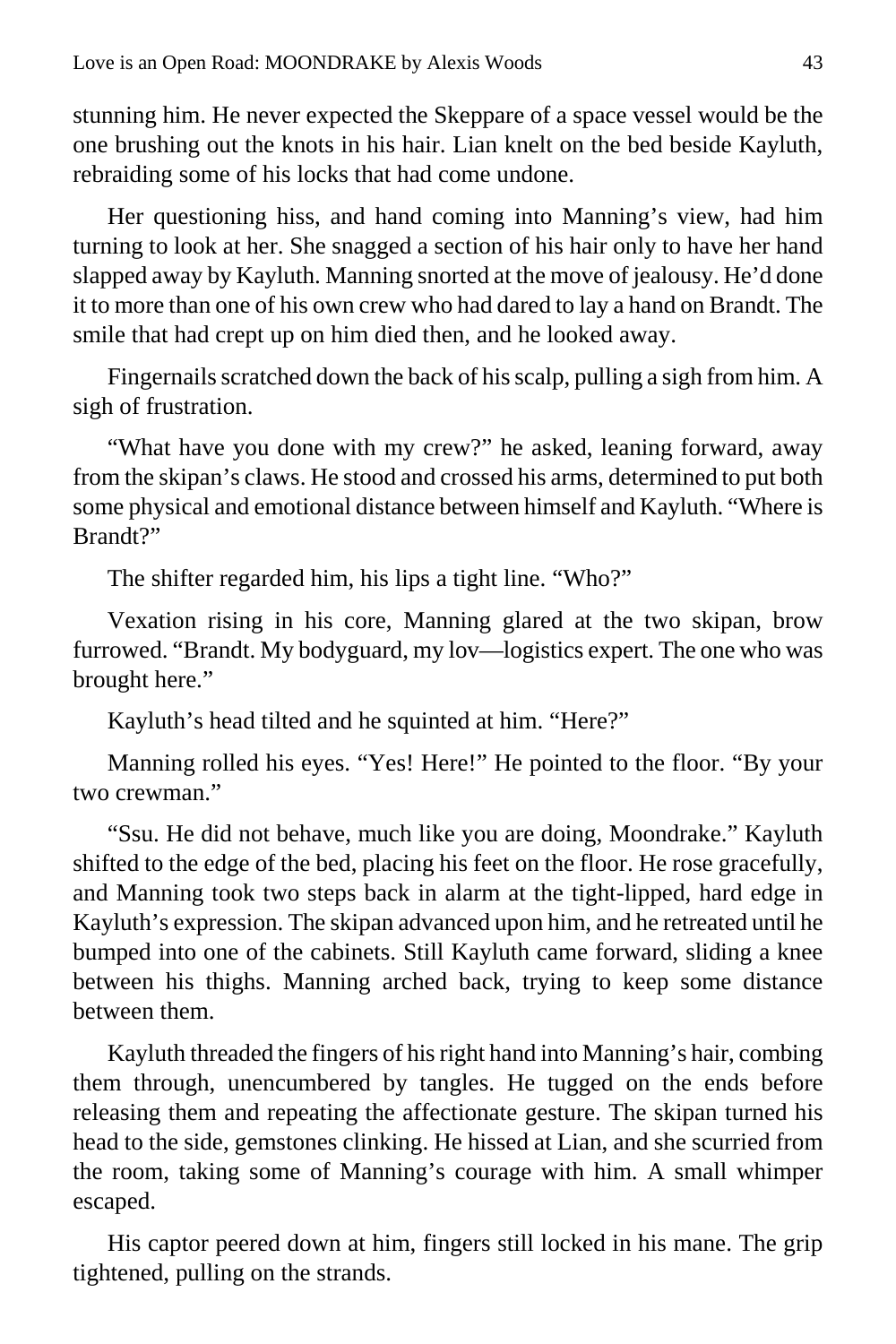"You sssingle thisss human out. Why?"

Manning pressed his lips together, shaking his head. The grip on his hair increased, tilting his head back, exposing his throat. He swallowed hard, feeling his Adam's apple moving under his skin. He stared up at the ceiling, conscious of the warm breath being blown on his flesh. Forcing his eyes to cross, he glanced down along his nose to see the top of Kayluth's head. The skipan's braids all fell forward, the ends tickling his neck, but unable to hold the view for long, he looked upwards again.

A thin line of wetness started at his collarbone and rose in a winding way up his throat, leaving a cool path in its wake. He startled at the single hot breath blown on his damp skin. Kayluth added his left hand to Manning's hair, fingers curled, their tips cradling his head and neck, holding him in place.

"I like the way you taste, little one," Kayluth murmured into Manning's flesh, his words burning both skin and mind. "And I am hungry."

Manning gasped, getting a mouthful of tolsu, and slammed his jaw shut with an audible click. Kayluth raised his head, bright-blue irises wandering over Manning's face. The skipan studied him a tarran, head cocked, his eyes darkening before releasing him with dark brows raised.

Kayluth stepped back. "I frighten you."

Manning heard both the statement and the question. Was he or wasn't he scared of this skipan? Of his capture? Of being a slave? Although so far he'd done nothing that he would have thought of as servile. There'd been no preparation of food, no serving of drinks, no dressing or undressing the shifter. He shook his head.

"You do, but…" Unsure what he wanted to say, he held his tongue and dropped his gaze from Kayluth's.

"The other members of your crew are not cowed by their masters. They thrive here, are loved here." Kayluth stepped forward, and Manning stepped to the side, sliding along the cabinet towards his tiny room. "But not you. Why?"

Manning snapped his gaze up to meet the skipan's, eyes wild with disbelief. "Sweet Freya! Unbelievable! Do you really not know?" Anger bubbled in his core and seized control. He straightened off the cabinet, rolled his shoulders back, and advanced on Kayluth. When he stood before the skipan—no longer caring about the danger he was putting himself in—he jabbed a finger into Kayluth's sternum.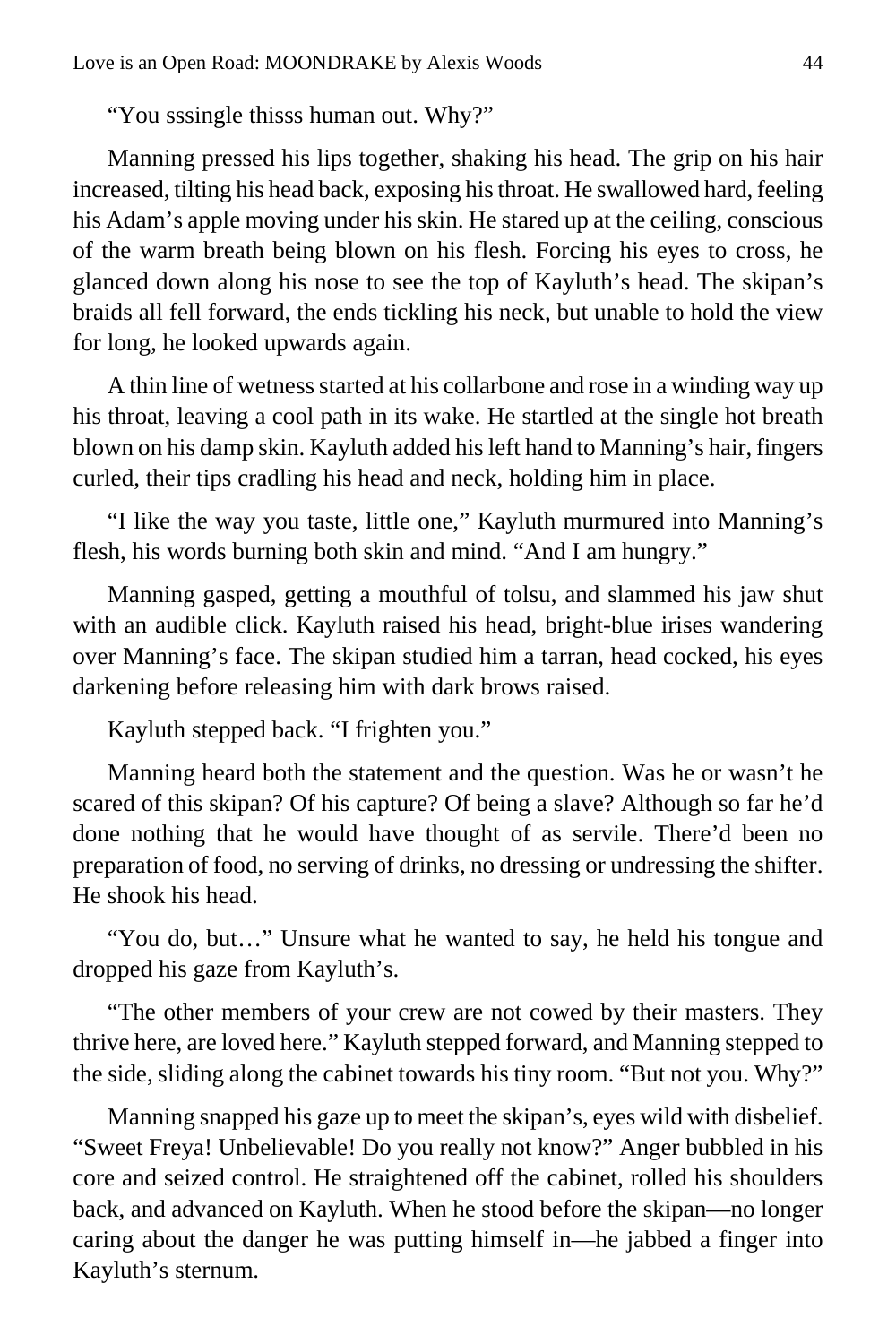"You," he snarled, his lips curling in disgust, "—whatever you are captured my crew at weapon-point, drugged us with some cursed tolsu, turned my men into zombies lusting for lips, knocked me unconscious, beat me, and bound me." Kayluth retreated under the onslaught of words and finger-jabs, and Manning stayed right with him. "I've suffered your boot, your hand, your mouth. For what?" One last stab and Kayluth fell back onto the mattress.

As he fell he snagged Manning's belt and pulled him down. Manning landed with his knees between Kayluth's legs, hands braced on the skipan's firm pecs. Kayluth rolled, putting Manning on his back beneath him. Fiery palms pressed down on his biceps to keep him immobile. He hooked his ankles over Manning's to keep him from kicking.

Manning shrank back into the bed, looking up into eyes more yellow than blue. This shifting of color, the shifting of nails to claws, skin to scales, this is what frightened him. And not knowing when the skipan would eventually slake his thirst for pleasure on his body. He shuddered with the thought.

"Just get on with it," Manning gritted, closing his eyes and turning his face away. Better to get it over with now. Maybe the skipan would be disgusted with his body and want to get rid of him, and didn't that raise a whole new set of questions.

The sudden release of his biceps surprised him. He pulled his arms in, crossing them on his chest. He felt Kayluth rising off the bed, watched him stare at the floor, breathing deeply. The skipan eventually glanced at him, a frown marring his handsome face. Kayluth sighed, turned, and exited the bedroom, leaving Manning confused concerning what the skipan had said regarding his crew and frustrated at the lack of answers to his questions.

\*\*\*\*

Manning had no idea how long he'd lain there. When his stomach started gnawing he sat up. He stood and walked into the bathroom, emptied his bladder, washed his hands, and splashed water on his face. His haggard reflection stared back at him from the mirror, his skin pale and eyes redrimmed. He cupped his hands, filling them with water from the sink, and drank before smoothing down the tunic and adjusting the belt around his waist.

While he'd lain there, he'd given thought to his crew. Were they happy here, like Kayluth had said? The skipan believed it to be true, but he had his doubts. The way the tolsu had worked on them, were they kept in some perpetual state of bliss? Addicted to some drugged high, never to break the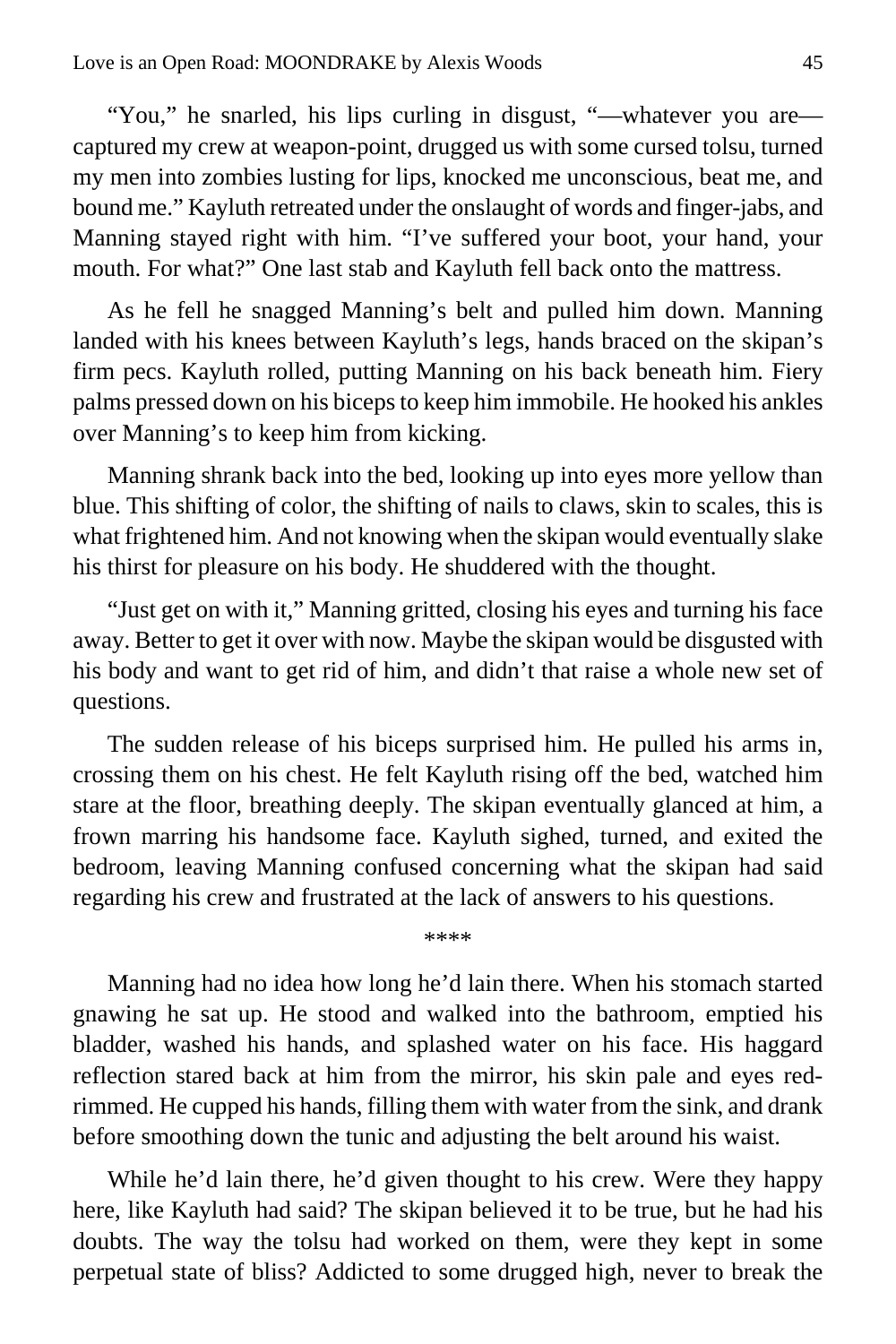habit? He'd seen people in the capital lost to a new breathable pain medication. When used sparingly, it gave immediate relief, but larger amounts brought on a mild euphoria. Over time, more and more was needed to feel the high, and a huge dose would stop the heart. Too many citizens had died before his father's men were able to put a halt to the drug's production.

Manning ran his fingers into his hair, tugging it, and trying to pull his thoughts into submission. Another growl from his belly decided matters. Food first, questions second with, hopefully, answers after.

He stepped into the hallway and paced down the wooden floorboards. He admired them; they had nothing similar to this on *Moondrake*. He sighed, missing her greatly.

"Moondrake?"

Manning halted and looked up at Kayluth, finding him sitting at the table, a plate half full of food before him.

"Are you hungry?" he asked. Manning nodded. "Come. Kneel here." He gestured to the same cushion that Manning had knelt on the day before. He hesitated, but another fierce rumble drove him forward. Still he refused to kneel and stood next to the cushion instead.

The skipan tilted his head, and Manning chuckled to himself, picking up on the tells in the skipan's body language. He smothered his humor and took a step back when a shot of gold streaked into Kayluth's darkened gaze.

Kayluth tsked. "Again? You must wish to go hungry. Soon you will be 'little one' in more than name. Is that what you want?"

Manning fisted his hands at his sides, bouncing them lightly against his thighs. "No. That's not what I want."

"No? Then kneel and I will feed you. Let me take away those loud noises coming from your belly."

Manning shook his head. "I can feed myself, Kayluth."

The skipan launched himself out of the chair, and Manning stumbled backwards, eyes wide. He growled in frustration when he backpedaled into the couch, the surface catching him in an already bruised spot on his thigh. He sidestepped along its edge, holding out an arm to keep his captor at bay. Kayluth batted his arm away and gripped the front of his tunic with his left hand, halting Manning's retreat. He snapped the belt free from around Manning's waist and spun him, pushing him down over the couch back. The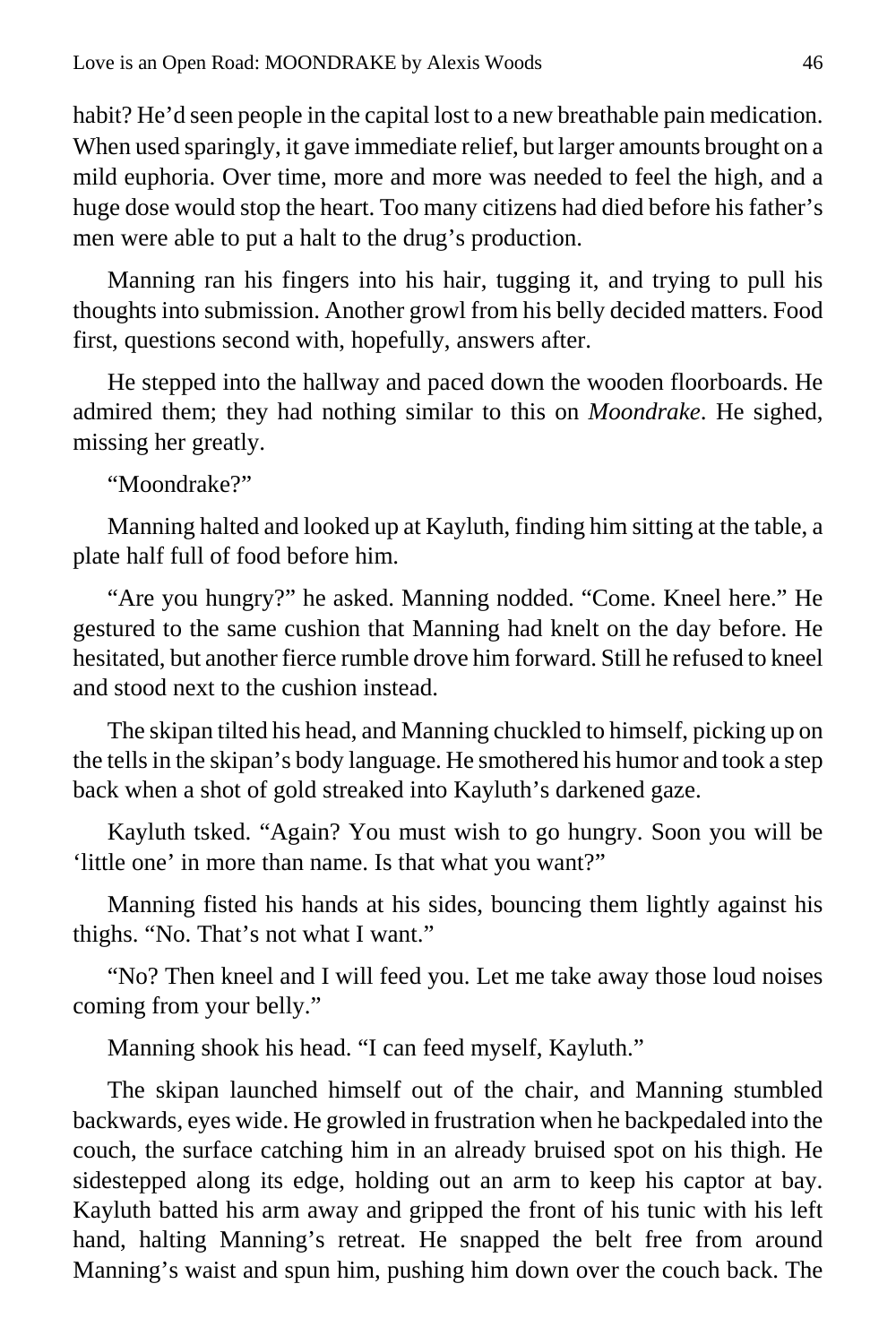skipan pulled on his arms and holding them with one hand, looped the belt around his wrists with the other.

He slid two blazing fingers underneath the torque and hauled Manning up. He gasped, the collar cutting into his windpipe, sucking in air as soon as he was able. He twisted to look at the skipan, but one glance into those golden eyes had him quickly averting his gaze, wincing when Kayluth grabbed a hunk of his hair. He leaned into Manning's ear, his breath steaming the sensitive skin of his scalp.

"Thisss mussst be what you want, then. To be tied up, forsssed to sssubmit to your Drottinn."

Manning closed his eyes, his mind screaming *no* and *yes*. No, he didn't want to be forced, but yes… Tie him up, bind him tight, because that would be the only way the skipan would get any type of obedience from him.

Kayluth dragged him back to the table and pushed him to his knees. Scalding fingertips held his chin to his chest. He could hear the skipan's ragged breathing, even through the blood pounding in his ears. He strove to bring his own breathing under control, sucking in the tolsu that seeped from the skipan. He continued to ball his hands, tightening and loosening the fists, pulling on the belt, feeling it bite into his flesh, struggling to stave off the weakening of his muscles.

Those heated fingers began their journey through his hair. Each stroke drawing off the anger and anxiety, subduing him with gentle caresses, soothing away the tension. His shoulders dropped first, his vertebrae no longer bothering to hold his head up. His fingers stilled and his back curled, his forehead heading for the floor. He lost the fight, feeling Drottinn kneel behind him and cover his body with his own.

He drifted, surrounded in a warm cocoon, letting go of the anguish and the light.

\*\*\*\*

Manning rubbed his left cheek into the toasty warmth of Brandt's leg. Had he fallen asleep on his lover again? A gentle slide of fingers flowed down his torso. He sighed, relaxing into the couch, listening to Brandt hum a strange tune. He recognized it, but couldn't place where he'd heard it before. A fingertip ran along the edge of his exposed ear, teasing his skin. He flinched at the light touch and smiled.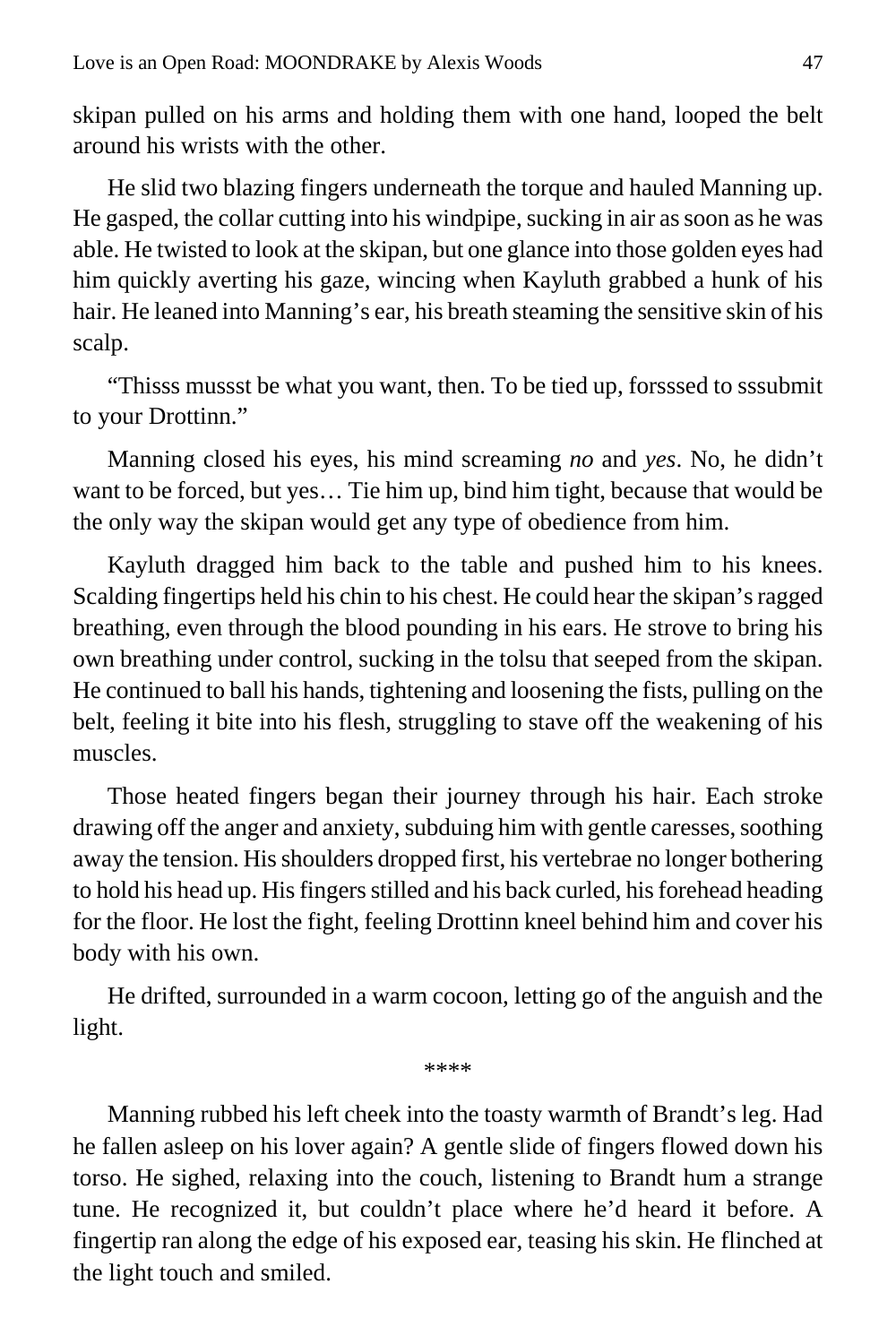"No tickling, Brandt," he whispered.

The hum cut off and the fingertip disappeared from its spot on his neck. Manning frowned and rolled to his back, finally opening his eyes to look at Brandt, a crystalline gaze staring down at him instead. He raised his hands, the belt pinching his wrists, sleep instantly wiped away. He rolled off the couch, landing hard on his knees next to Kayluth's right leg. The skipan slipped a finger under his torque, tugging, applying only enough pressure to hold him in place, its thin, twisted coil hugging the back of his neck.

## *Deceitful Trickster, fooled me again.*

He held still, caution warring with the need for action. The need to put distance between the skipan and himself was overpowering, almost overriding his common sense. He hated that his body enjoyed the sensations, even for that one brief tarran, when his crew might be suffering. No matter what Kayluth said, until he saw them with his own eyes there was no truth in his captor's words. He had only the vision of his men lying unconscious after being struck by the skipan's weapons, and the memory of Brandt being led away in chains.

Fingertips brushed back his hair, tucking it behind his ear. They slid down along his jaw and under his chin. He flinched when his face was tilted up for Kayluth's inspection. Kayluth's eyes flickered over him, pausing on his lips when he licked at the dryness. His stomach complained loudly, bringing a lopsided grin to the skipan's mouth.

"Has your Brandt fed you before?"

Manning frowned, not expecting this question. He opted to answer it truthfully, for what did it matter? He shrugged and shook his head.

"No? Well, it would please your Drottinn to feed you." A bright spark alighted in Kayluth's gaze. "May I?"

Manning's belly growled its acceptance, and he seconded his agreement with a nod.

"Yes, Drottinn?" Kayluth prompted with a little tug on the torque.

"Yes, Drottinn," Manning answered with no hint of enthusiasm.

The skipan kept the forefinger of his right hand securely looped around the collar, reaching with his left to a table beside the couch. He lifted a plate of food from its surface and placed it on his lap. He picked up a slice of food, milky white with a red mottling skin on the largest edge.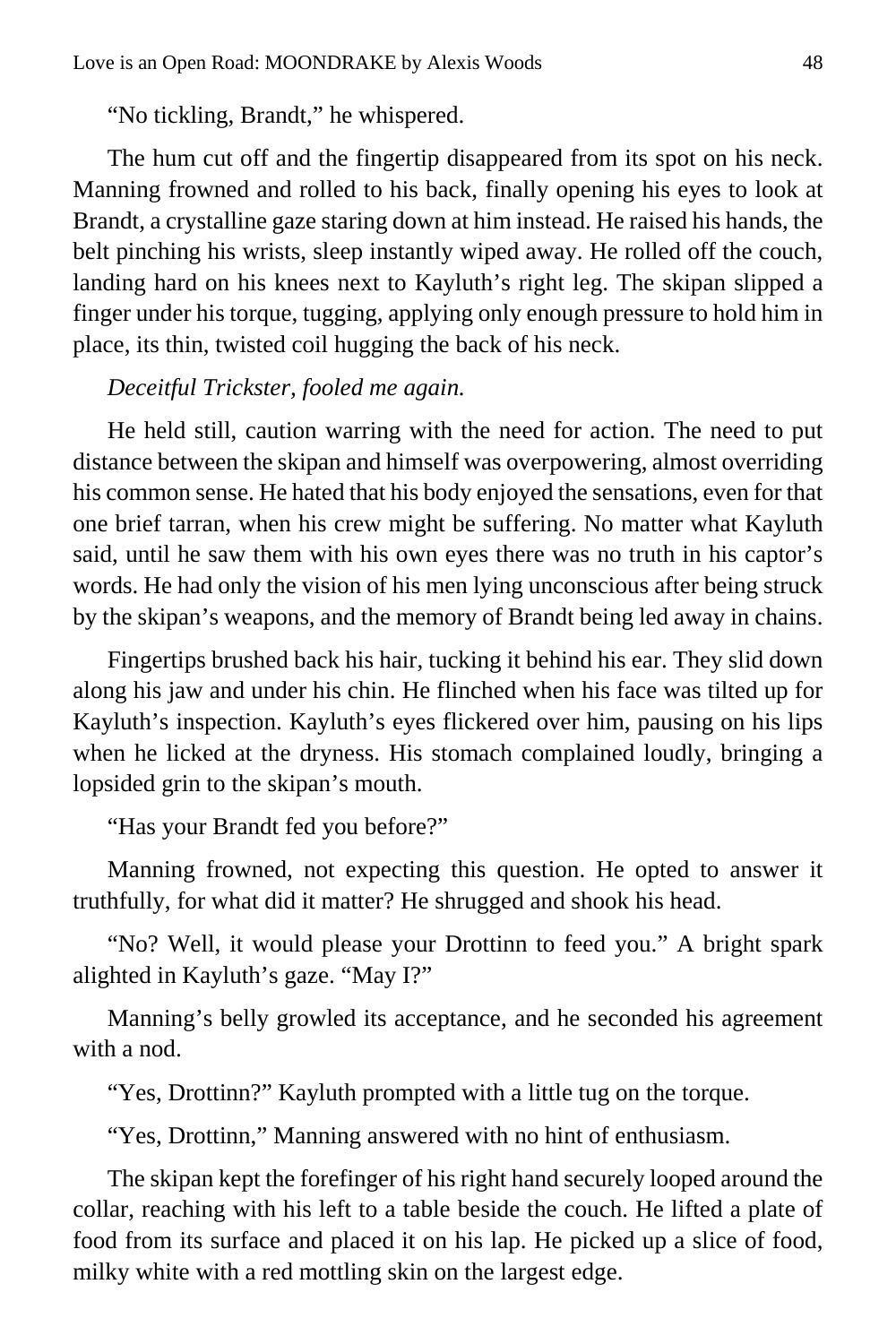"Is it meat or fruit?" Manning asked, eyeing the food skeptically. Kayluth frowned and raised an eyebrow. Manning's forehead creased in puzzlement. "What?"

"Ssu, little one. You test my patience. Do you require more punishments to learn?" Kayluth's light tone almost teased as he studied Manning with a sparkle in his eyes. He placed the piece of food into his own mouth and began chewing. The look spoke of relaxed dominance, and Manning worried his bottom lip.

He didn't want to give in, the test of patience his own. He was the son of a king—bastard though he may be—the master of his own airship. An alpha! Speaking the words Kayluth wanted to hear grated on him. Giving this shifter dominion over his speech would be the first step in a downward spiral.

Having his wrists tied needed to be addressed. Plus, all the bruising from the assault on his body. The repeated bindings had caused strained muscles, tight with knotted tension. Those episodes of spasms were still fresh in his mind, his limbs sore and throbbing. He could endure whatever the skipan decided to dole out, but was it worth it? A small amount of self-preservation as easy as repeating the one word Kayluth desired. Should he do it?

Manning dropped his chin down, staring at his wrists encircled with the braided belt. He tested the strength of the knots, crinkling his nose, the belt biting into his skin. He glared at it, knowing the skipan dressed him with the belt first. Appalling, like the choke collar he was forced to wear. Kayluth slid his hand out from under Manning's chin, and scissored a lock of Manning's hair with his fingers, giving a quick tug on the strands. Manning peered up at him.

"You continue to defy me, Moondrake." Kayluth spoke low and evenkeeled. "I offer simple pleasures, but you do not want them and that saddens me."

"What simple pleasures have you offered?" Manning met that sapphire gaze. He saw the distress in Kayluth's down-turned lips, but refused to halt his tongue. The coil of anger had quickly returned, and he let his ire lace his next words. "A metal collar, a heelprint on my ribs, wrists ruined from these tight bindings? The loss of my ship, my crew, my home? These are not pleasures I seek. I desire to be clothed respectfully, eat food from my own hand, find my pleasure in one I love. My freedom." He turned his face away, unable to take the sight of the skipan anymore. "I am no longer hungry, *Drottinn*, and it would *please* me to return to my room."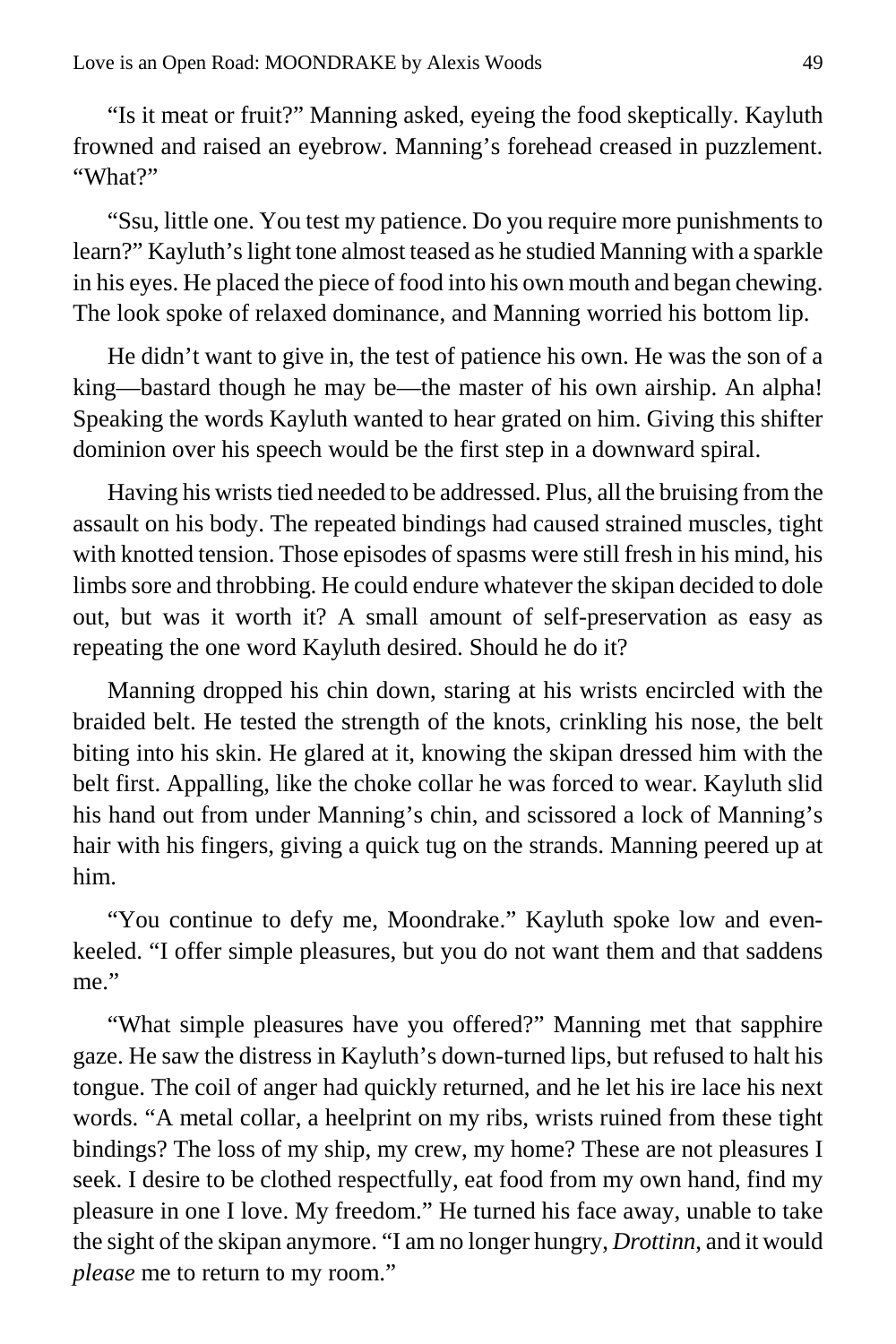The clink of the plate being returned to the table echoed loud in the silence of the great room. Manning bit the inside of this cheek, his muscles tense as he waited for Kayluth to either speak or punish him. Tarrans passed with only the sounds of his blood pulsing in his ear and the thudding of his anxious heart.

"You may go," Kayluth whispered, reaching down for his wrists, "but let me untie you first." He allowed the skipan to remove the belt, and once freed he stood, but was still held in place. Kayluth gripped his right forearm and spent a tarran inspecting his wrist. It had severe abrasions and hung limply. He yanked his arm free, stumbling backwards, unprepared for the skipan to let him go so easily. He stepped towards the hallway, cradling his arm, retreating to the relative safety of his small room, refusing to take his eyes off Kayluth. Once he lost visual contact he spun and made his way swiftly inside, shutting the door behind him.

\*\*\*\*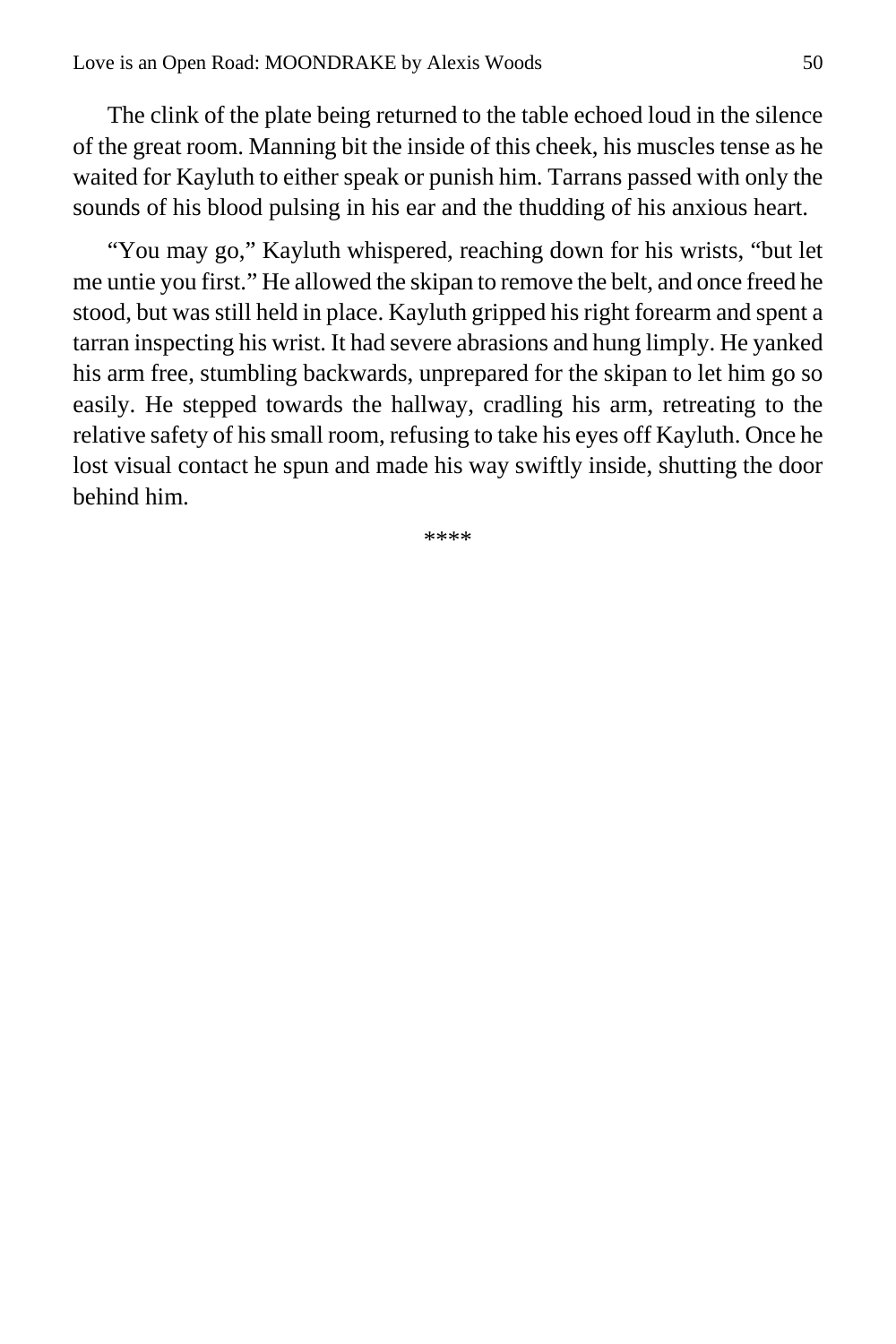# **Chapter Six**

#### *Revelation*

Manning's stomach ached. He rubbed his belly with the palm of his working hand, ordering it to silence. Stupid organ refused to listen. He lay down on the bed, staring up at the mottled ivory and gray ceiling, and debated about the simple defiance of moving to the floor and not using anything of the skipan's, but decided it wasn't worth the effort. Taunting Kayluth had spiked his adrenaline, and now that it wore off he felt drained. And hungry.

He tried to organize his thoughts, working his way through the events with the skipan. Kayluth confused him, his words and actions. He couldn't figure out why the shifter hadn't used his body for his supposed pleasure. He seemed to be waiting for permission, but… Manning scoffed. Not knowing what kind of skipan Kayluth was bothered him. Was it a form he could subdue? How could he put up an effective fight with this unknown variable? And did he need to? His damaged wrist certainly didn't help matters. Kayluth's behavior this morning only made the situation more perplexing. He also had a gentle side, evident in the way he took care of Manning, dressing him and brushing his hair. But still, there resided that ruthlessness he'd seen yesterday, that spitting hiss when Kayluth became angry.

Manning turned on his side, trying to get comfortable and not inflame his right wrist. He flexed his fingers and slowly twisted his hand—a few twinges, but already it felt better. Bored and with nothing to do, he gave chase to thoughts of Brandt and his crew's well-being. Was Brandt still with the two skipan? Being drugged and raped? He slapped the palm of his left hand on the bed. Maybe with the tolsu Brandt enjoyed it? Any man would fantasize about being with two others, wouldn't he? Manning switched the image around, picturing himself and Brandt and… He bolted upright, cursing the Trickster and Kayluth for invading his fantasy. He tried to push it away, but those warm fingertips kept sliding down their torsos, threading fingers into their hair, pushing them together until lips met skin…

A knock on the door snapped Manning from his reverie. He sat up, shaking the vision from his mind. "What?"

He received no answer, only another timid knock. Manning rose from the bed and opened the door to see Lian making her escape down the hall. He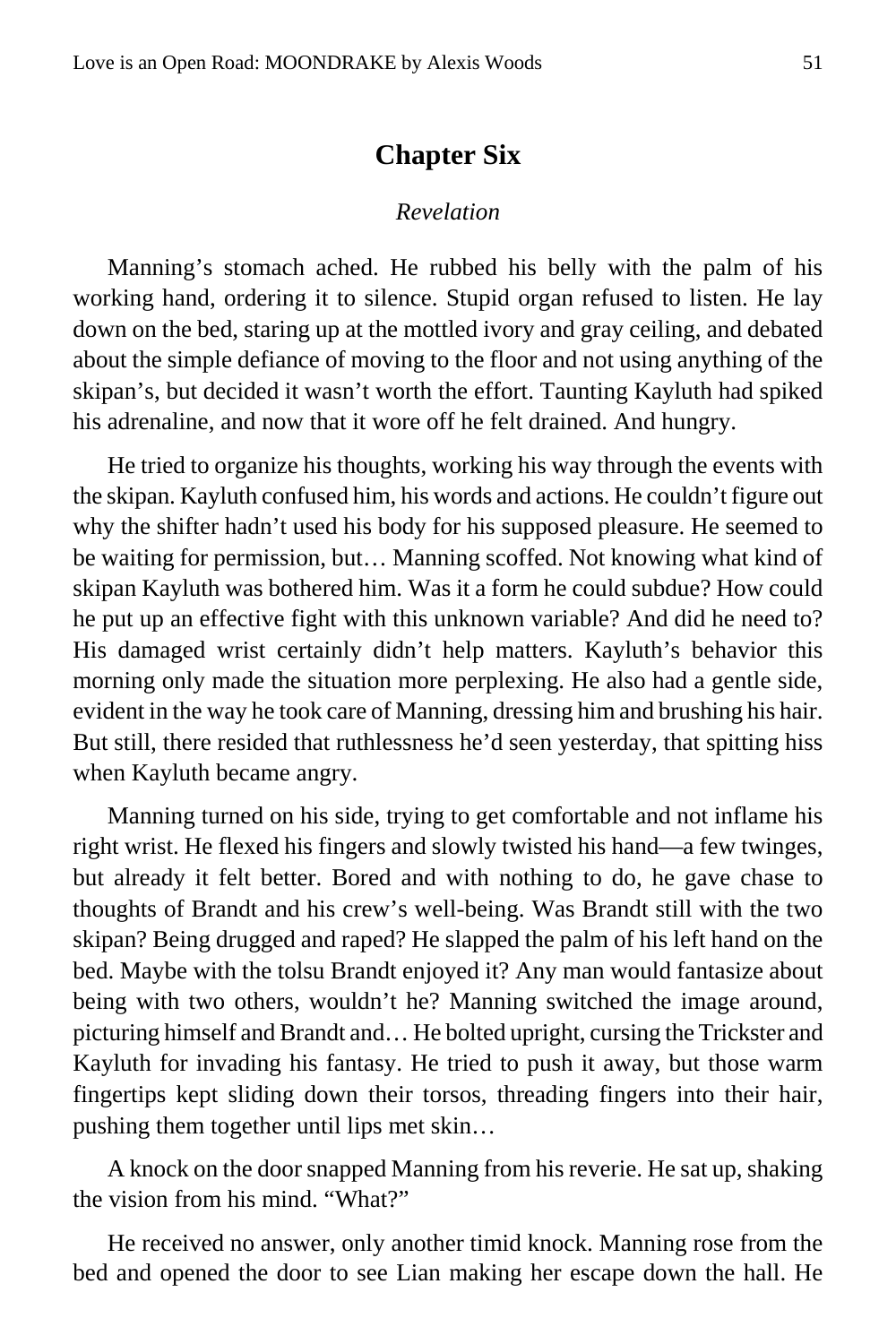stepped forward to call to her and stubbed his toes. He hissed and peered down to see what had hurt him this time. Books. His books, from his room aboard *Moondrake*, and a plate of food. He looked right and left, searching for Kayluth, sure he watched, but didn't see him. Squatting, he picked up the plate, setting it on the dresser before returning for the books. He turned back into his room, palming the door's control to close it.

He sat on the bed, leaning against the wall, and spread the items in front of him. Seeing the food caused his stomach to raise a disgruntled fuss. A demand easily met; Manning tossed a piece of the food into his mouth, chewing slowly to savor the tart taste. Apple, or something close enough to it. He studied the covers of the three novels. None were his favorites, but he hadn't read any of them recently. They would at least be something to pass the time. The fourth book he didn't recognize, the line drawing on the cover graphically horrid, yet beautifully done at the same time. Two creatures fought upon it, claws extended, teeth ripping into flesh, crimson blood evident on both beasts. He'd seen these images before when he had been a child: one a mythical creature called a dragon and the other, similar to a large dog, a wolf.

Manning tossed another piece of the sour fruit into his mouth in response to his belly's gurgling. He pushed aside his books and pulled the new one forward, flipping open the cover. Inside were pictures, mostly pencil drawings, black and white with gray shading. But a few were in color, the hues vivid and soul-stirring. The story started with small dragons. Babies? Always a wolf watched over them. When the dragons gained in size, manacles and collars were added. There were morphing images of men becoming wolves, and detailed, green-eyed dragons turning into blue-eyed men. Pictures of the men lying together were frequent, some simple, some eye-poppingly candid in their sexual nature. Always one wore a collar and one did not.

Manning leaned his head back against the wall. *One wore a collar and the other did not.* He closed the book and fingered the torque around his neck. Kayluth's claws had looked more lizard-like than paws. Did he remember correctly? Yes, and the skipan's hissing speech seemed more in line with the way he imagined a snake's speech to be.

He pushed the empty plate away, hadn't even realized he'd consumed every morsel. He rose from the bed and paced the tiny room thinking about those shifter claws, and that he still hadn't seen the skipan's true form. A loud sound, like a sneeze came from Kayluth's room. Manning halted, nerves tingling. And now that he stood, his bladder begged for mercy. He stepped to the hall door leading to the bathroom, but found it locked.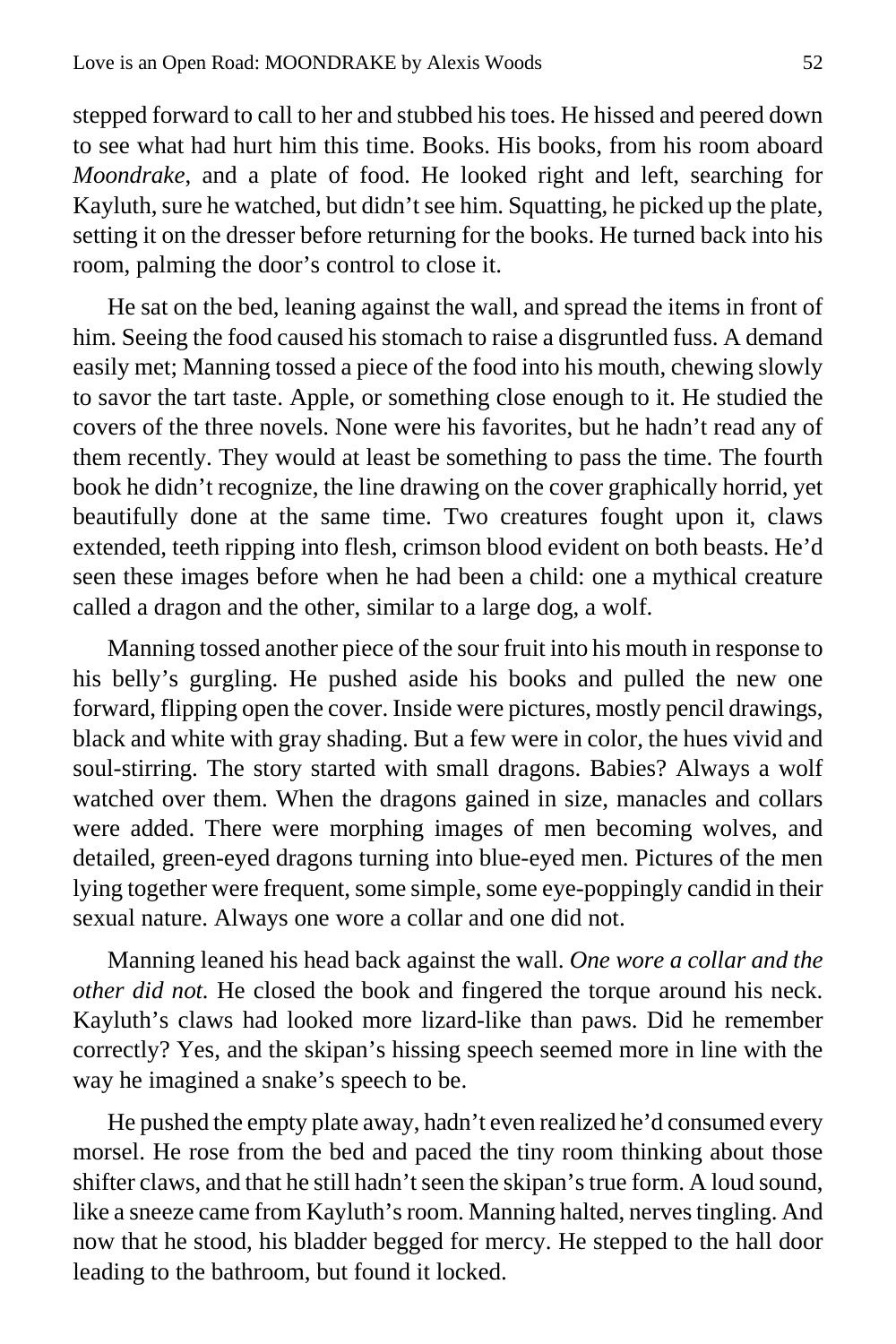Trickster Loki was cursed to Helheim yet again. He turned to the door leading into Kayluth's room. The door slid open and he froze in body and breath at the sight before him. Images of his childhood flashed forward, curled up in his father's library and dreaming about being friends with the mythical beast in his storybooks. He rubbed at his eyes, but the vision before him did not change.

Crimson scales bled into golden edges. An enormous dragon lay curled in Kayluth's bed, its head resting on front legs. A long thick tail tapered to a point wrapped around its body, the end hanging over the edge of the bed. Positioned as he was, he still barely fit on the immense mattress.

Manning stood stock-still in the doorway taking in the size of him, afraid to move and attract this dangerous creature's attention. One large jade eye opened and peered intently at him. The dragon raised its head and tilted it forward, both of its large, open eyes narrowing in on him. It blew out a loud huff of air from its nostrils, jaw dropping open to reveal rows of sharp, white teeth. The bloodred beast cocked its head to the side.

"I n-need t-to use the…" Manning stuttered, pointing to the bathroom.

It jerked its snout towards where he wanted to go, and he needed no further invitation. He scurried across the room, hurrying the door shut behind him, and leaned back against it. Sweet Freya! Manning's heart beat a wild staccato. He rubbed at his chest, determined to make it slow down.

He stumbled forward, the door sliding open behind him throwing him offbalance. Kayluth walked in, naked, his blue eyes studying him. Was he dreaming? Had he fallen asleep and imagined all this? He peeked around the skipan into the bedroom, searching for the monster, trying to assure himself that what he had seen had been real. There was no dragon there.

Manning's hands flexed and curled into fists. He looked from the empty bed to Kayluth and back again. Kayluth watched him, the corner of his mouth turning up, irritating Manning. The shifter's humorous expression did nothing to alleviate his anxiety.

"Where?" Manning asked, looking back at the bed.

Kayluth tapped his breast in answer.

"Kay—" Manning cut himself off. He needed to get out of the habit of calling the skipan Kayluth if he wanted to avoid a repeat of punishments. "Drottinn?" he asked. "I don't—Are you telling me the dragon was you?"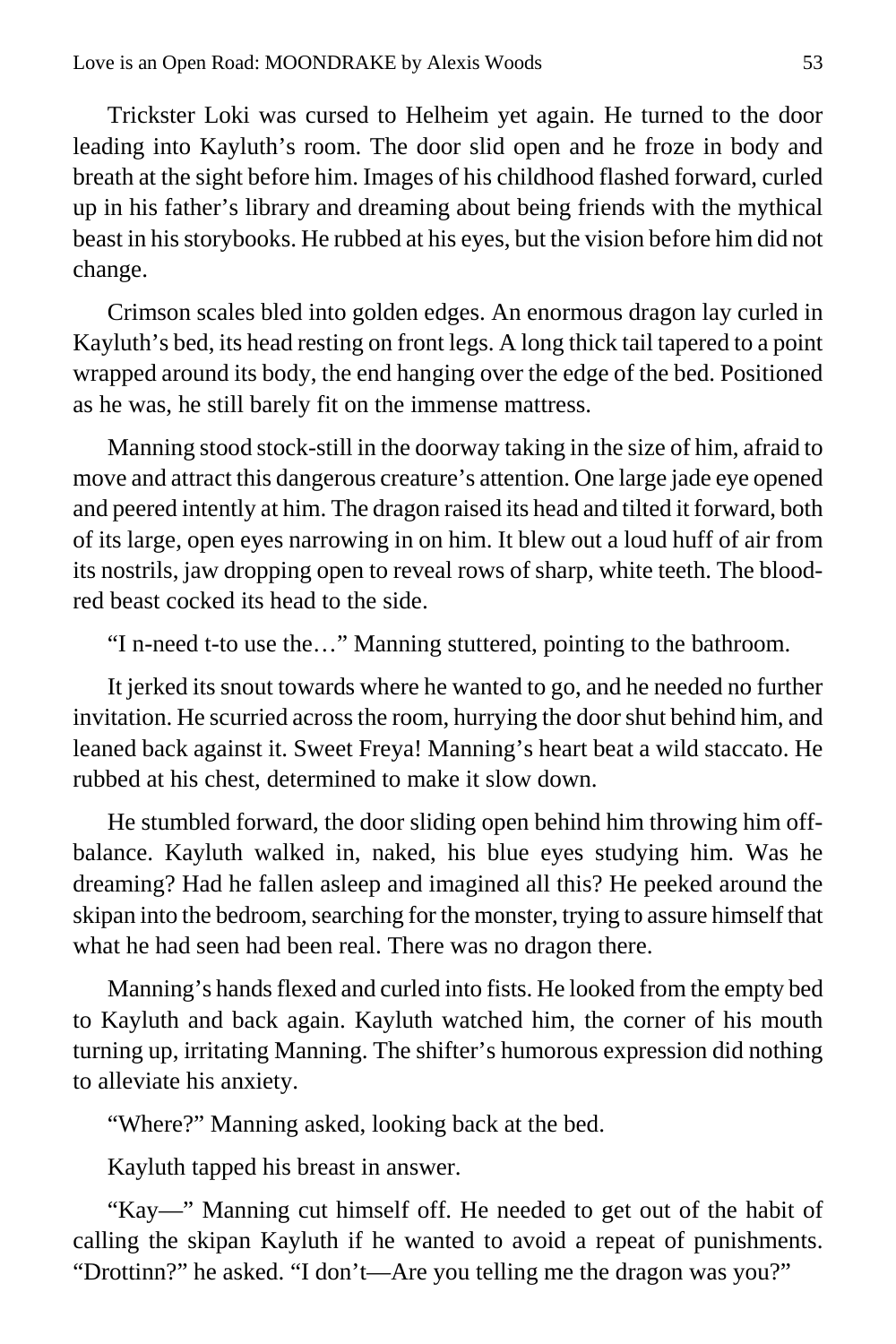Kayluth nodded. *Blessed Odin.* His true form a dragon! Manning stared at him for a full tarran, until the skipan chuckled, breaking his spell of bewilderment and shock.

"Go," Kayluth indicated to the toilet, "then get in the shower, Moondrake."

Manning turned, following instructions, his mind still swirling. When the water hit his face, he snapped out of it with a full-body shudder.

"All right, little one?" Kayluth spoke from behind, startling him.

"Sweet Freya, don't do that," he said, spinning to face him. Kayluth stood outside the edge of the water's spray pouring shampoo into his hand.

Kayluth looked at him and smiled. "Close your eyes." He scrubbed at Manning's hair, washed his body, conditioned his locks, combing his fingers through to get out any new tangles. All the while, humming a simple repetitive tune.

Manning allowed the music and pampering to loosen the tension in his body while his mind wandered in its attempt to decipher his captor. He'd attacked this dragon shifter and offered his body up to the skipan, only to be left lying there. The punishments were random, and although uncomfortable, other than the initial beating after trying to escape, they did no lasting harm. Even his wrist seemed recovered, except for the abrasions. Kayluth had appeared surprised at the damage done to Manning's body both times.

The skipan dried him off and ran a brush through his damp mane, led him back into the bedroom, and dressed him. Manning's heart rate increased, but he put up no resistance; no need to fight someone who currently pampered him, but that didn't mean it felt right. The shifter was an enigma. The book he'd been given only provided some of the answers, leaving many more questions.

Kayluth's fingertips slid down the length of Manning's bare arms, gently touching the wounds around his wrists. He turned Manning and gently prodded him forward to the bed. The skipan stopped him at the edge, and placed a hand on his shoulder, pushing downward.

Manning sighed, bending to his knees beside the bed, watching Kayluth lower himself to the mattress. Considering the low height of the bed, the skipan performed the move with exceptional agility.

```
"I left you a book," Kayluth said.
```
"I saw it."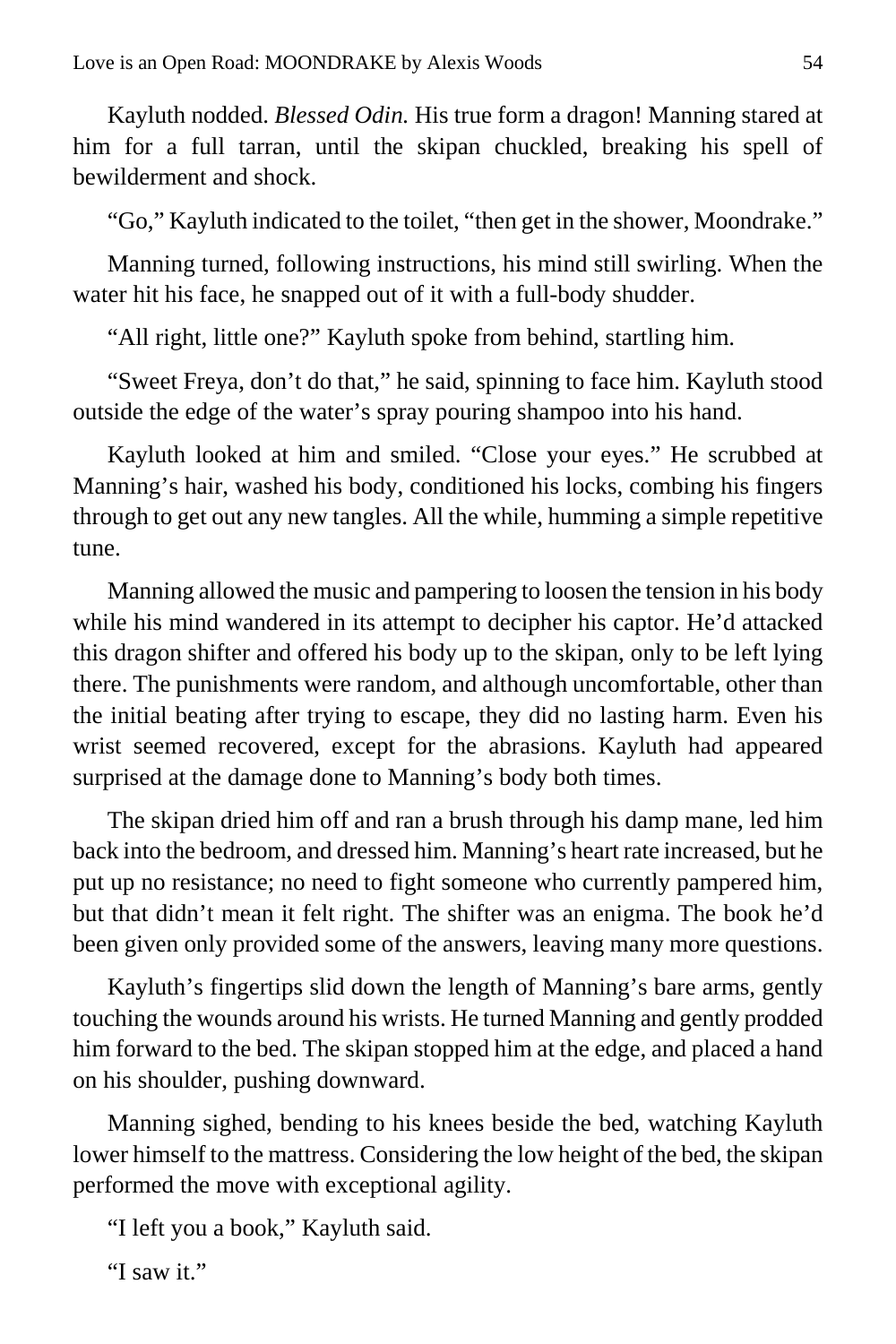He cupped Manning's face and slid a thumb across his cheek. The hand moved lower, fingertips trailing warmth down his neck and stopped when they reached the torque. Kayluth tapped his fingers on the metal, and Manning looked away, certain his tight lips and frown would give away his unease under the skipan's soft-eyed contemplation.

"A long time ago, we were the ones wearing the collars, but we threw off the Fenrir. Now we are the ones in control. We choose who we will please."

Manning looked back at Kayluth, under hooded lids, and held his tongue. He wanted to shout at the skipan, demand answers to unspoken questions. One rose above the others… *How?* How could a race once enslaved enslave another?

Kayluth's fingertips danced along the collar's length, dipping occasionally to touch flesh. Manning let his eyes drift shut, momentarily sure that the skipan would not cause him any harm, assuming he behaved himself. The lack of sight heightened his other senses. He breathed in the underlying sweet vanilla tolsu, which never fully vanished from Kayluth's skin. He suspected the skipan didn't even realize he always wore it.

The path of heat snuck under his tunic, caressing the skin over his heart. Kayluth's other hand pulled on the tail of the rope belt until the knot fell apart. Manning opened his eyes and stared into the skipan's brilliant sapphire ones, flecks of gold dotting their surface. He caught sight of Kayluth's tongue swiping at his lips and unconsciously mirrored the movement. His vision drifted lower again, across the broad expanse of toned muscles, lower even to finally take in an endowment that rivaled Brandt's, standing at full mast. A flash of the ménage fantasy sprang to the forefront of his mind.

Hands ablaze cradled the sides of his face, drawing his gaze back up to the skipan's. "We choose who we please. Do you understand?"

Manning shook his head although he had a fairly good idea. Kayluth pushed up from the bed and stood, his erection falling parallel to the floor and staring eye to eye with him. *This is it*, Manning thought.

He stepped around Manning and stopped behind him. Manning's brows creased in puzzlement, until they lifted in fear when fingers tugged on the torque forcing him to stand or choke. He rose, feeling a burst of adrenaline hit his heart, and readied himself to run. Kayluth turned him around and held the forefinger of his right hand up in Manning's view. He watched that finger descend in a slow arc. Losing sight of it, he felt it come to rest in the hollow of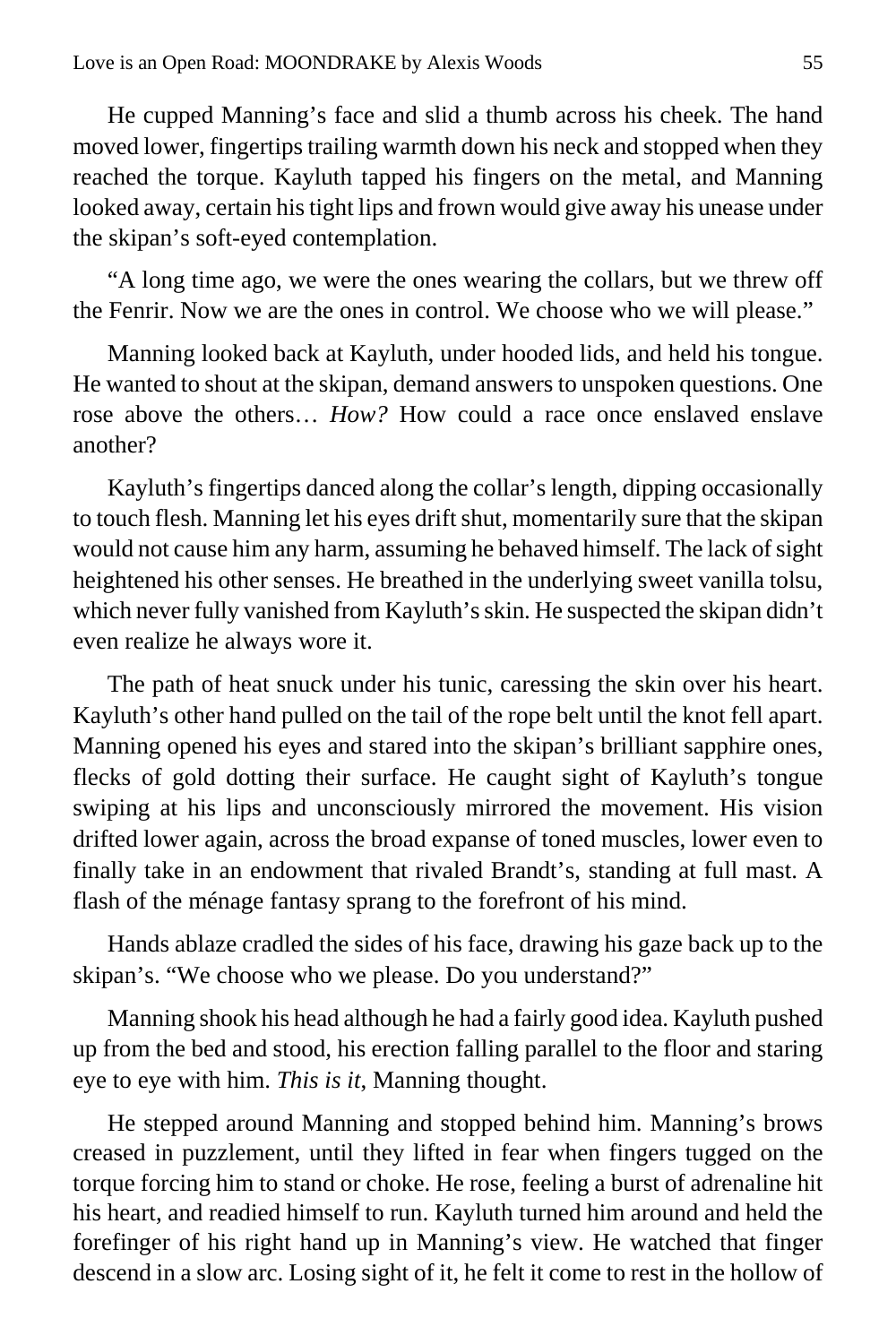his throat. Tiny little strokes, featherlight upon his skin. The strokes moved outward, sliding along his collarbone and returning to their home. Downward now along his bicep and up, then elbow and forearm, shoulder joint to hand, Kayluth's fingertip left a path of fire wherever it touched. A second joined the first. And then the fingertips of his left hand. Tendrils of heat coiled in Manning's belly, and blood pooled in his groin.

The wordless hum began again as his tunic was lifted and removed from his body. This time the tune soothed and aroused at the same time. A lilting melody that relaxed his muscles one moment and stoked the fire in his belly the next. His hips wanted to sway with one beat and thrust with another.

Kayluth's fingertips, all of them now, danced along the sides of his abs. Each stroke caused the muscles to contract. Manning's skin pebbled behind each warm touch, the cooler air in the room meeting his heated flesh. A wet fingertip slid down his breastbone, dipping into his belly button then out and along the side of his engorged shaft.

Manning opened his eyes, not even realizing he had closed them. Vivid citrine impacted his gaze. Large, dark pupils flickered over his nakedness, taking him in. He reciprocated, wanting to know everything about this new master of his body.

Kayluth's ebony braids hung along his cheeks and shoulders. Even the tiniest of gemstones woven into them reflected the light in the room. Manning placed a hand on a firm pectoral muscle, curling his fingers into the warm, solid flesh. Not a single hair graced Kayluth's upper body, much like Brandt's. He did like a smooth-chested lover. Always enjoyed it when not a single strand blocked his view of solid, toned musculature.

Manning drifted his fingertips down to a darker nipple, a deep brown that tempted him, but he held himself back. He felt an inkling of desire for Kayluth, born of new respect and the recent acts of goodwill. He'd heard of prisoners falling for their captors when they were treated better than in their previous lives. Did he suffer this same syndrome? He brushed the thought away. No, he was still the prisoner here. Still captive. Forced to kneel at his feet, eat from his hand, but Kayluth hadn't forced him to his belly, to offer up his ass. Kayluth had only said that *he* chooses who to please. So very confusing. Did he want to please Manning, bring him pleasure? That didn't seem right at all.

"I don't—" Manning began, but lips meeting his cut his words short. He froze, letting Kayluth do what he wanted, unsure how to respond, if he should, or even if he wanted to. A warm tongue darted across his mouth, prodded at his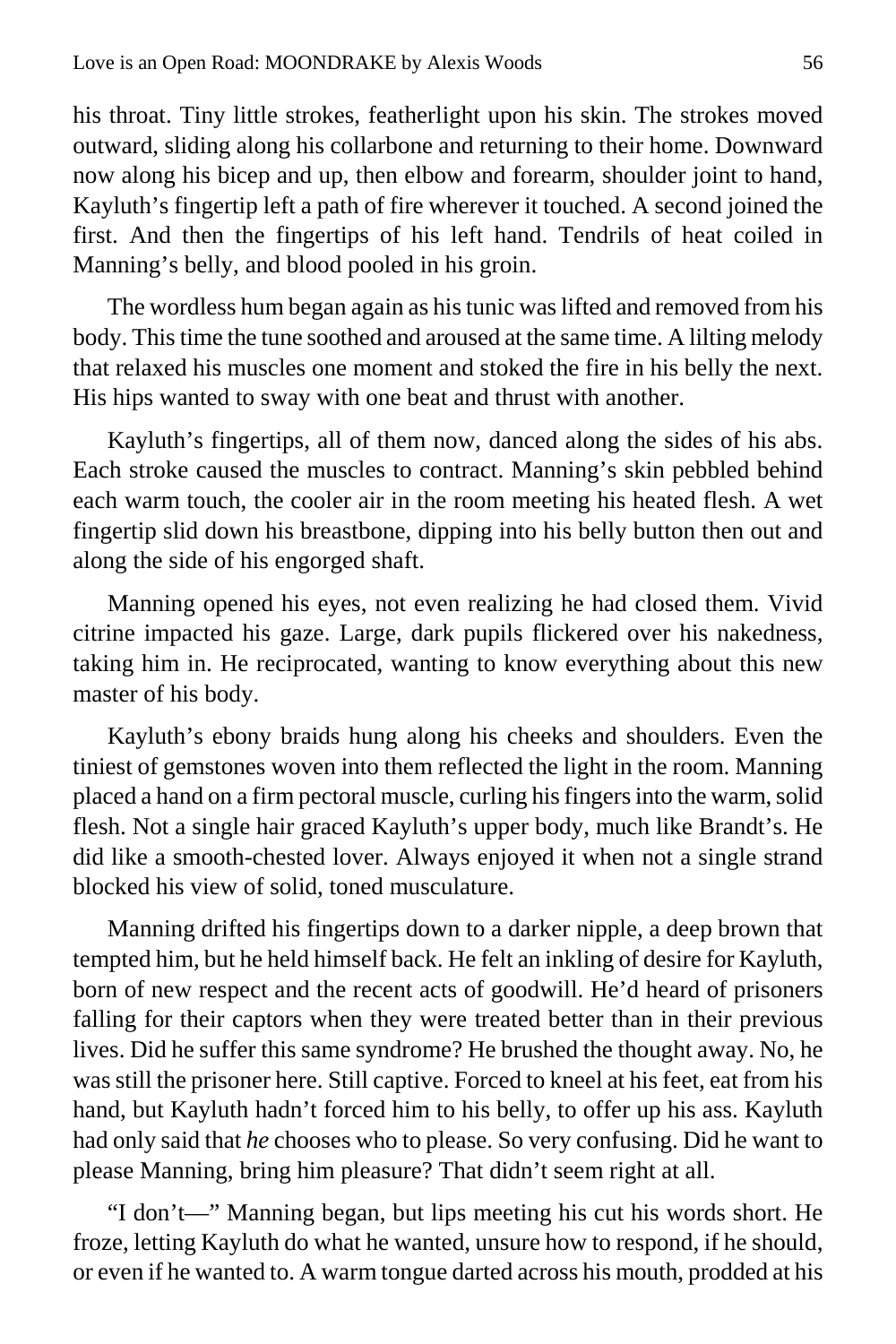lips, but he denied it entrance. Heat covered his chest and thighs when Kayluth pressed into him, driving him backwards. One step, then two, then he fell to his back on the bed, the skipan immediately taking up residence over him.

"We choose who we please," Kayluth said. "The Fenrir gave us no choice. They conquered, forced themselves upon us, took our innocence, stole our children. Collared and subjugated us." Kayluth's mouth descended, but Manning held his hands up to deflect him. Shoved on his shoulders until Kayluth lifted up.

Manning shook his head. "And yet you collar me? Do you not see the irony of your actions? The hypocrisy of your words?" The thought crashed into him that if the skipan's tolsu worked on him they wouldn't even be having this conversation, that already he'd be a slave to this shifter's pleasures. He wriggled himself out from under Kayluth, putting space between them.

Kayluth had the good manners to look away, a red hue tinting his cheeks. He turned and lay down on the bed, staring at the ceiling.

"I see them," he whispered, the words catching in his throat. "That history is thousands of years old, but when we, the Drakken, gained our freedom, we were twisted. Our lives had become those of servitude, but we vowed that we would be the ones to choose." He rolled to his side to look at Manning. "Our tolsu, as you call it, makes it easy for us. We can overwhelm our enemy, distract them. Kill when necessary. When we took captives in the past, we would use them and discard them. Now we are kinder, leaving those that are no longer of use, or who no longer wish to be with us, at major spaceports with enough currency to make their way home. While we initially overcome with the tolsu, we do not rule by it. Everyone gets to choose."

"My crew…?" Manning asked, his voice hushed.

"I assume they have all agreed to stay with their masters, I have not heard differently. But I will make inquiries and take you to see them."

Manning sat straighter. "When?"

Kayluth chuckled and pushed himself to his feet. "Would it please you to see them now, Moondrake?" Manning nodded. He needed to see to his men before he gave thought to his own welfare, before he even let the idea take root, before he asked for his freedom.

Kayluth circled the bed to stand near where Manning sat. He held out his hand. "Then let us go."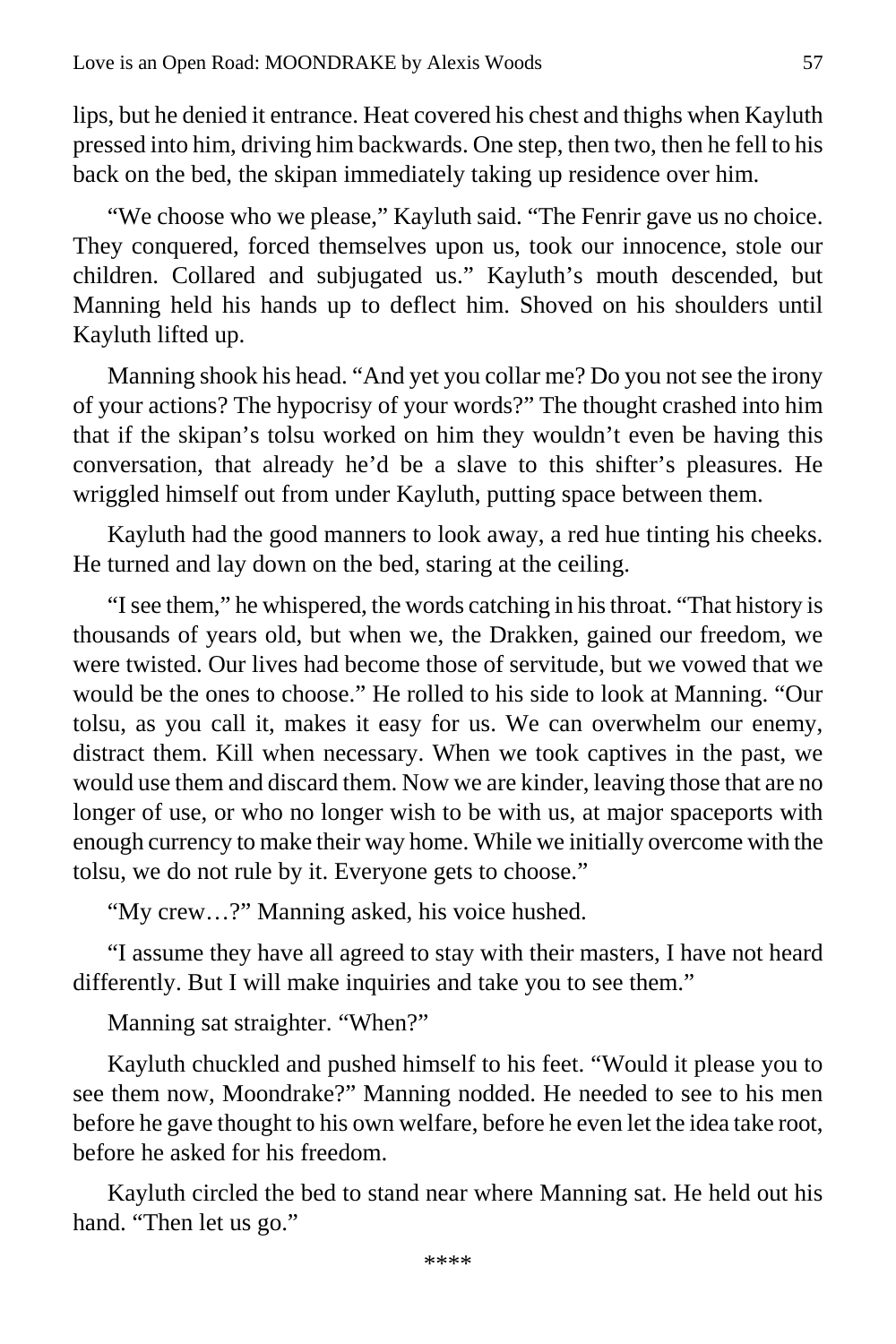## **Chapter Seven**

### *Reunion*

Manning scowled at the leash attached to the torque around his neck. Being led like a dog amounted to abject humiliation. Oh, he'd played puppy with Brandt in the confines of his quarters, but it'd all been in jest. The memory brought a smile to his lips. Harmless fun between lovers where they'd used no collar or leash, only played at fetching, head scratches with "good boy," and ended with fantastic sex. Here, there was no love, only distrust. His lips fell. He'd suffered the kicking, the binding, and being hand-fed. What other distasteful acts would Kayluth make him do?

They stood in front of the entryway with Manning's knees locked. Kayluth tugged on the leash, but he refused to budge.

"Come, Moondrake," Kayluth said, glaring back at him.

Manning shook his head with his jaw clenched tightly like his knees, hands fisted at his sides, knuckles white. The shifter, all Drottinn now, stepped in front of him, gripped his chin, and forced him to look up. Manning knew this controlling side of the skipan would balk at being called anything other than Master. He much preferred Kayluth's gentler side. Drottinn's narrowed gaze tore into him, and he flinched, tensing for the slap to the back of his head when the skipan raised the hand holding the end of the leash. Manning watched as he spun his wrist to take up the slack. Once Drottinn had it wound, he slipped a finger under Manning's torque and pulled upwards causing him to rise up on his toes.

"I have let you run rampant in here, little one, but I cannot outside these doors. It would be unseemly for me to have a disobedient pet. There is no choice in the matter if you wish to see your crew. You must go where I want you to go, do what I want you to do. You obey, you get rewarded. You do not…" Drottinn let the implication of his words lie there a moment before continuing. "I do not wish to keep you bound, but you leave me no option with your stubbornness." He released the torque and Manning dropped back to his feet, his mind reeling in confusion. *Run rampant? How? When?* He was captive!

Drottinn snagged one end of the belt around his waist and, with a sharp tug, snapped it free. He swiftly tied Manning's wrists with a much looser knot than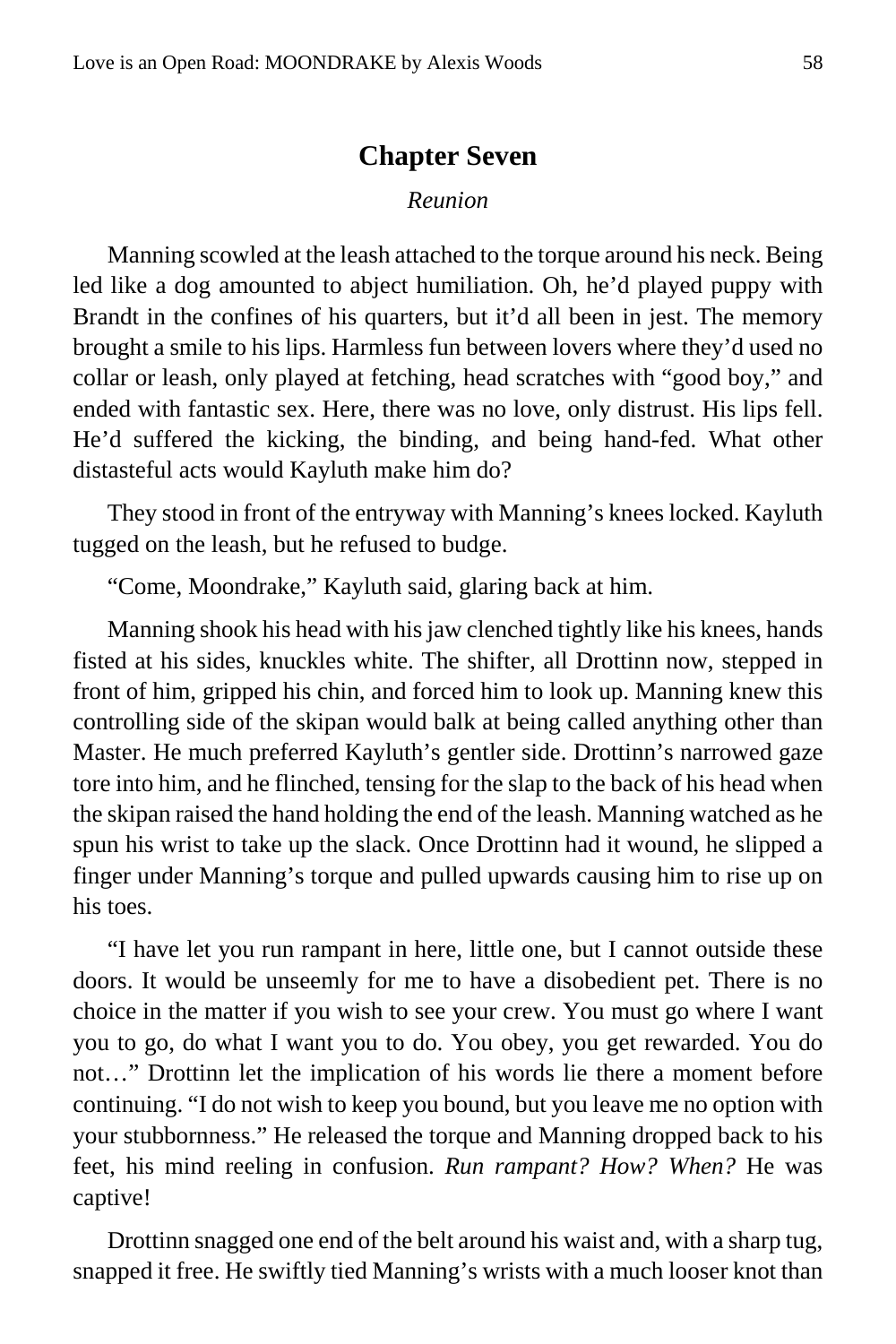he'd used before, threading the leash through the knot and placing a section of it into Manning's hand. Now, when the skipan tugged on the leash, his bound hands were pulled forward first. Off-balance, he was forced to walk or be dragged. While he followed along the corridor he made the swift realization that if his hands had not been added, Drottinn would have been yanking him by his neck.

They walked along corridors and through doorways, and Manning wondered about the rewards. He'd had quite a few of the punishments already, bore the purple and green bruising in many spots. His knees were the worst; the kneeling had taken its toll. When they stopped at an intersection of hallways, he looked around and cursed himself for not paying attention to where they were going. He glanced at the stark white walls, noted the signs in illegible runes and arrows, but unable to read them, they'd be no help. He needed a crash course in their language. Mentally he added learning the skipan's tongue to his list of escape tactics, not convinced Kayluth had spoken the truth about returning those who did not wish to stay.

Passing rights and lefts and unmarked doorways left him bewildered with a complete loss of direction. Several of Kayluth's crew members nodded or spoke what he assumed were greetings. Manning studied each skipan they passed, trying to decipher a rank or insignia or significance on each one.

## "Skeppare!"

Kayluth stopped and turned towards an open doorway where Orm stood behind a desk. He stepped into the room, leading Manning to stand on his left. They exchanged greetings and Kayluth stood relaxed.

"Kneel, Moondrake," he said, but Manning did not hear. Oblivious to those around him, he stared at a window projection of the stars on the far wall. Two bony fingertips were jabbed behind his collarbone, the stab of pain driving him to his knees with a hiss. Drottinn leaned over, blowing a breath of heated air into his face. He spoke quietly, his warm hand now covering the spot where his fingers had pushed. "When will you learn?"

Manning glared at him and gave a tiny shake of his head. Drottinn threaded his fingers into Manning's hair and gripped the strands firmly, forcing his chin down. He heard the small huff from his captor and allowed himself a tightlipped smile, one that wouldn't be seen with his face turned down. *Reward, zero. Punishment, one.*

Drottinn sat in the available chair, pulling on both the leash and Manning's hair to move him closer. Once satisfied with his placement, Drottinn's grip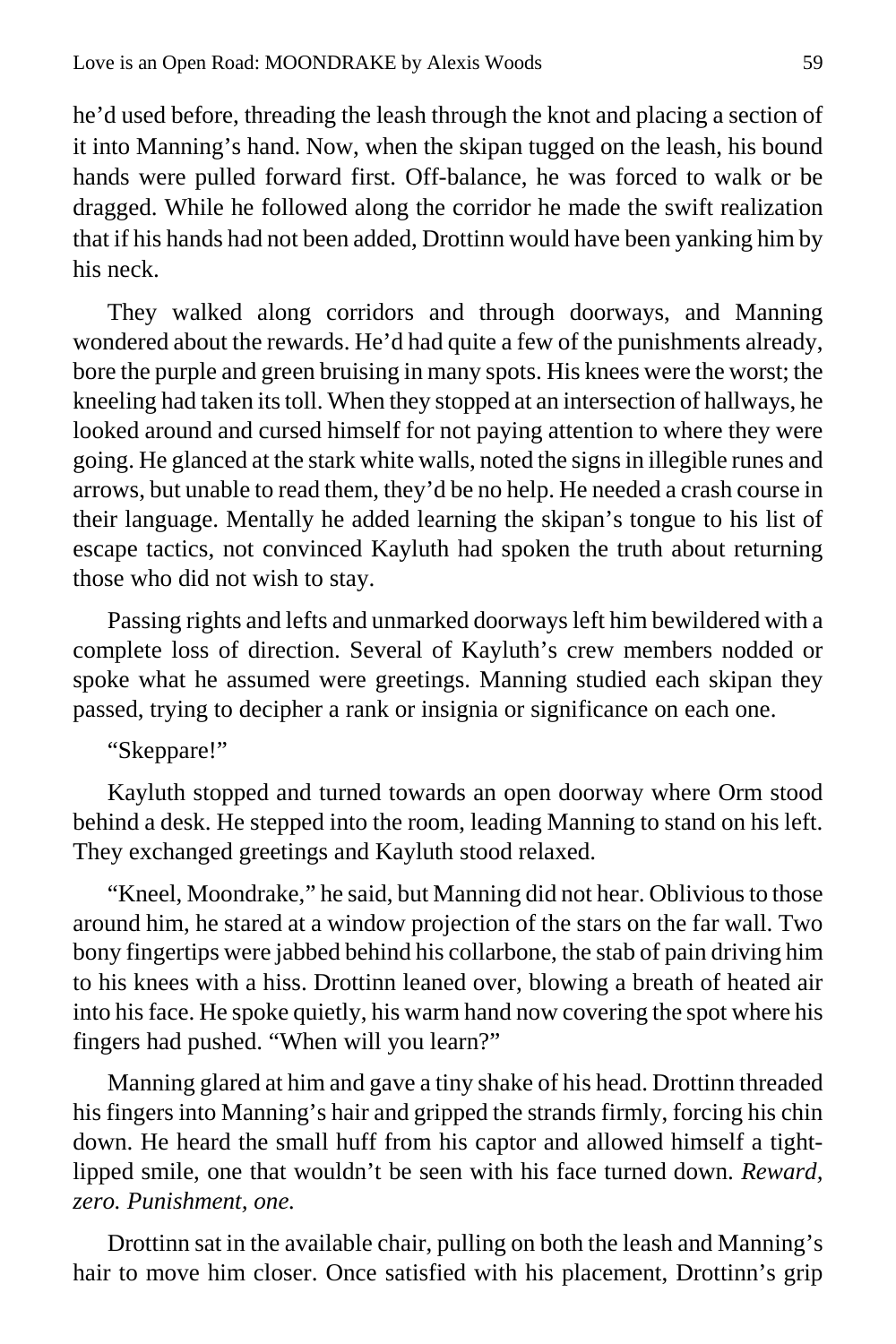loosened and he dragged his fingers through Manning's locks, tugging on the ends. A breath of heated air blew across his ear, and he tilted his head to hear the softly spoken words.

"Orm expects your disobedience and has urged me to cast you off. I hope you will give thought to what I have told you, and allow me to please you."

Manning kept his head down, allowing his hair to fall forward and mask his features. Drottinn continued to card his fingertips through Manning's hair, an occasional scrape of nails on his scalp keeping him firmly in the present while Kayluth and Orm conversed.

"Herra, you sent for me?" a voice purred above Manning. He snapped his head up to see who had entered. He only got a quick glimpse before he received a light slap to the back of his head, and it was shoved roughly back down. *Punishment two*, he snorted quietly, and tilted his face for another look, sure his eyes had deceived him. A catlike creature stood covered in downy fur. Its voice sounded feminine, and he shook a few strands of his hair back under the guise of irritation to get a better look. He was afforded a profile view of her as she stood with her head bowed, hands clasped in front. Thin and waif-like, her fur covered her from head to toe, a mottling of browns, some areas dark, others tan fading into white. One shoulder shown through slits in the light-blue tunic she wore, and a braided belt similar to his encircled her tiny waist. A torque, intricate in design hung around her neck, but while his was a full circle, hers had a gap of several fingers width.

Manning had never seen a species like her. He wondered if she might be a type of skipan too. Could she shift into a fantastic feline form? He'd never seen a real tiger or panther before, only in books. And only once had he encountered a small house cat. He'd come home covered in shed fur and his father's nose became red and he had a fit of sneezing. Father had been furious, and he'd learned that lesson the hard way—*after* he'd changed his clothes and washed. He smothered the chuckle threatening to escape at the memory. A sharp tug on his hair further reversed the direction of his thoughts.

"Seraphina," Orm said, "the Skeppare's pet wishes to see the men brought aboard with him." Manning drew in a sharp breath and squeezed his hands into fists in surprise. "Take him to the *aphena*, he should find a few there."

The leash lost its slack when Kayluth rose and handed her the end. He nudged Manning's shoulder with his knee. "Go on, little one. You have my permission to ask whatever questions you'd like of your crew." Manning stood and took a single step forward before he felt the barest amount of pressure on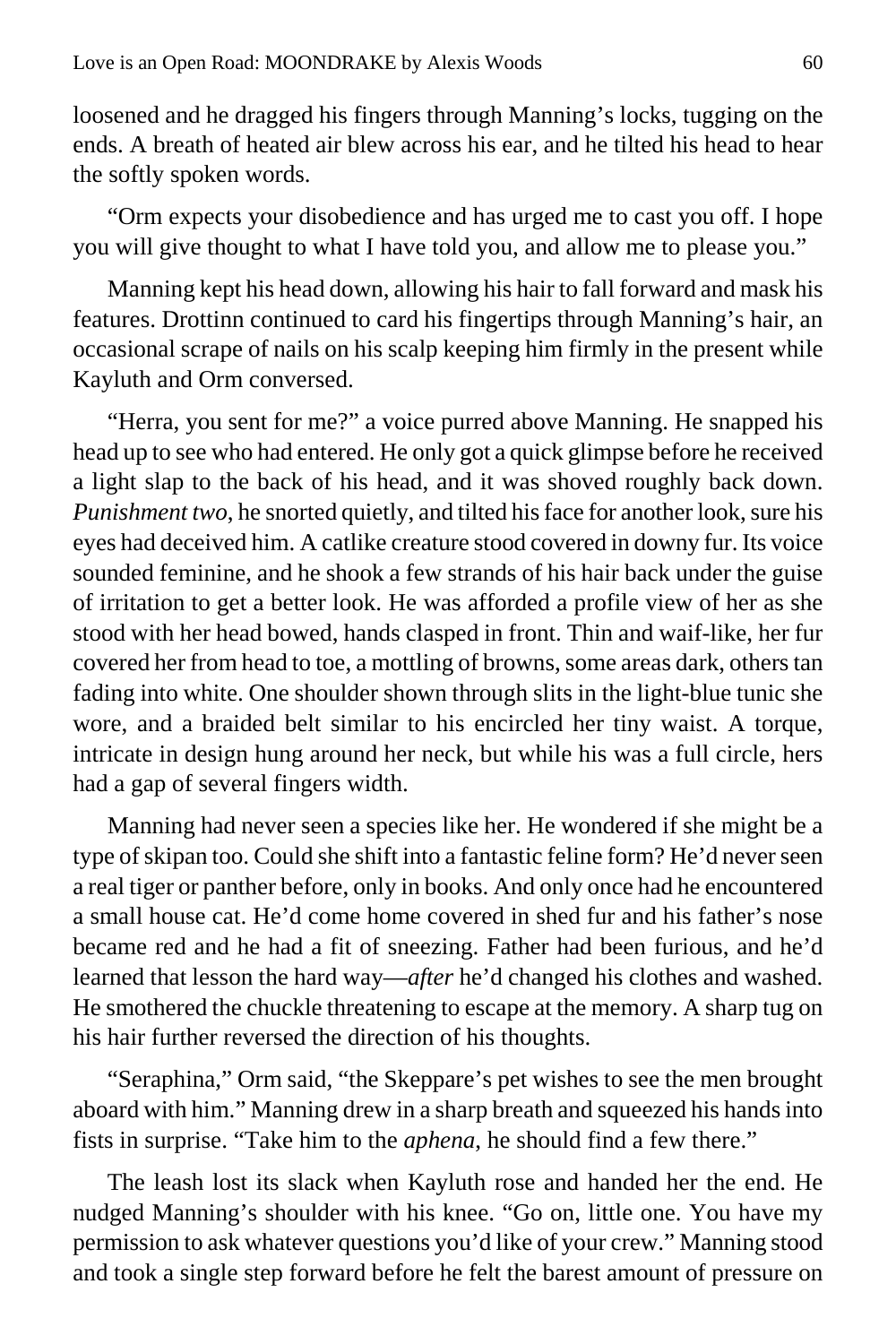his throat, one of Kayluth's hot fingers snagging hold of the torque. He held still while Kayluth dragged heat-filled paths down his back, slipped under the bottom edge of the tunic, and traced their way up his thigh. They teased at the sensitive crease of skin joining the top of his leg with his ass. Manning's nostrils flared and he bit his bottom lip. If Orm and Seraphina had not been staring at him, he might have bent himself in half. He squeezed his hands together, cursing Loki again to Helheim for allowing the skipan to find one of his sweet spots.

As if knowing the effect he had on Manning, Kayluth withdrew his hand, placing it on his ass overtop of the tunic while encircling Manning's chest with his other arm. He pressed his torso into Manning's back, flooding it with fire, then leaned down and licked at his ear.

"Rewards are so much better, yes?" Kayluth whispered. Manning nodded and received a pat on his ass. "Go."

Seraphina stepped into the hallway, Manning on her heels to keep the leash from pulling. He studied her fully now and wanted to ask her the million questions racing through his mind. He nibbled on the inside of his cheek, staring at her. She stalked the corridor, his leash held loosely in her fingers. She stopped suddenly, and he almost ran into her. He turned to see the closed door of a lift.

"Ask," she said, blinking large, golden, tear-drop shaped eyes at him.

While Manning desperately wanted to find out more about her and her race, his first concern was the safety of his crew, and whether or not Kayluth had spoken the truth.

"Do you enjoy being a pleasure slave?"

She blinked again, and cocked her head to the side. "Slave? I am no slave."

He tsked and tried a different tack. "Orm is your master?"

"Yes."

"He keeps you for his pleasure?"

Seraphina's smile seemed genuine. "No, Skeppare's pet—"

"It's Manning," he cut in to correct her.

"Manning. Did not Skeppare explain all this to you?"

His irritation grew. Why would no one tell him what in Helheim was happening? "All he said was he chose who to please. What does that mean?"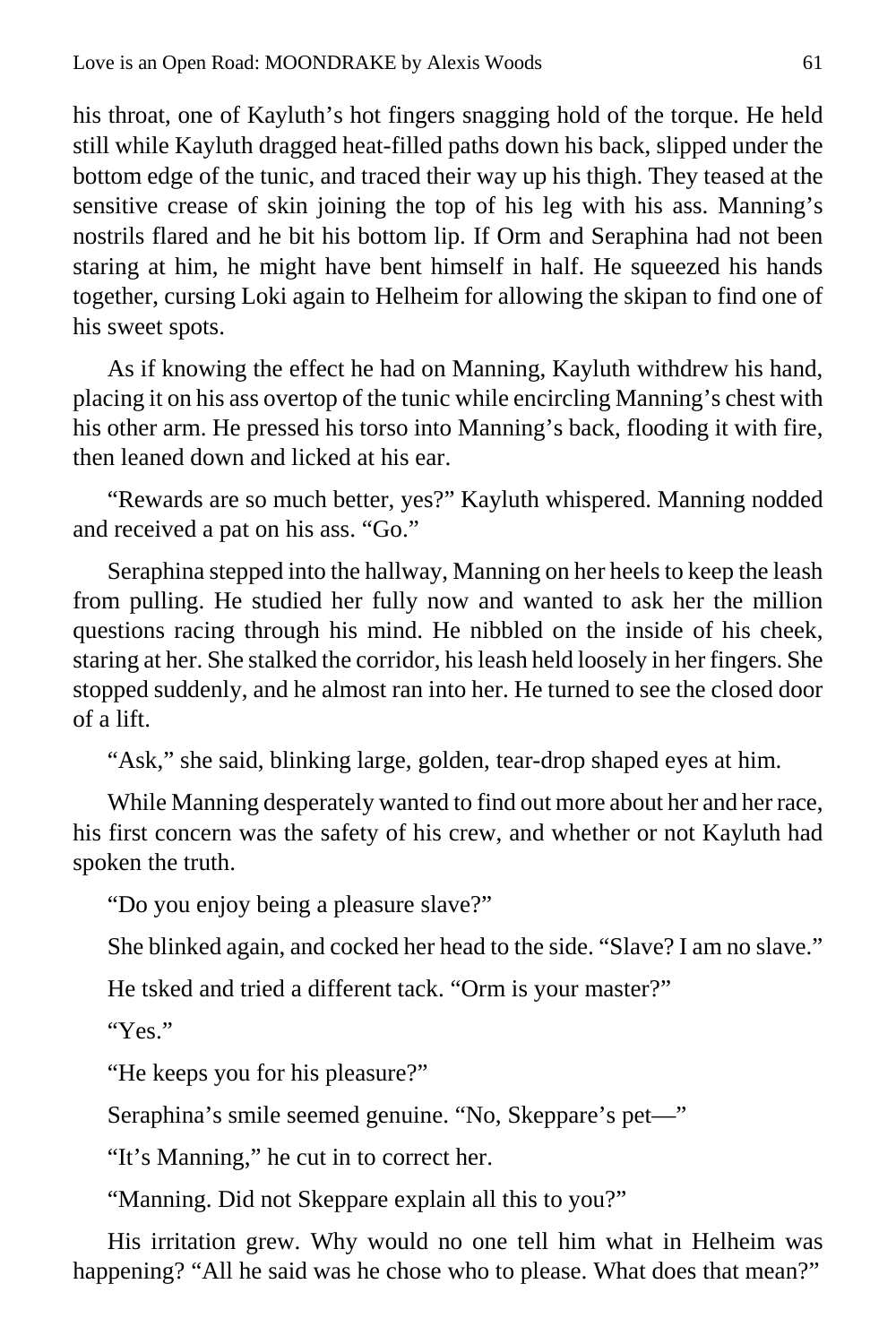She tucked Manning's hair behind an ear and allowed her fingers to trail down his scruffy cheek and neck.

"Does he keep you at his beck and call?" Manning went on when she stayed silent. "Does he force you to please him? Use your body against your will? Are you able to leave if you want, because—"

Her finger pressed to his lips stilling his next question. "I keep my Herra company, warm his bed at night." The lift arrived and they stepped inside. She waited until the door closed before resuming. "I kneel at his feet, eat from his hand, allow him to run his fingers through my fur."

"Why?" he interrupted again, touching her arm with his fingertips.

She glanced down at his hands and he removed them, pulling them to his belly. She placed two fingers under his chin and made sure their gazes met before she spoke again with a sharp-toothed grin.

"Because he chose me."

The door slid open and Manning blinked in the bright light of the aphena. Ebony-haired Drakken sprawled in large, cushioned chairs scattered around in groups of two or four, conversed with those nearby. Representatives of a dozen different alien races were collared and sat in laps or knelt on the floor beside most of the shifters. Where no collared slave knelt, a smaller skipan similar to Lian stood in attendance.

# "Captain!"

Manning whipped his head in the direction of Stig's voice. He spotted him on the far side of the room, bouncing on his knees, while the skipan next to him had a hold of his torque. Even from this distance, he could see that not only did Stig not have a closed circular collar like his, no leash was present either. Stig straightened and spoke to the skipan holding him, indicating towards Manning. Stig was released with a caress on his cheek, and he made his way across the room.

Manning grinned widely at his approach. "Stig! Are you well? Unharmed?" He reached out to touch him, needing to assure himself that his first mate and long-time friend was whole and healthy. His hands were caught by Stig's, who looked at his bound wrists, fingered the rope, and followed the leash's path upwards to his neck. Stig frowned as he inspected all of him.

"It would appear, Sir, that I need to ask the same of you."

Manning brushed off Stig's concern. "Stig, please, I need to know if you and the crew are all right."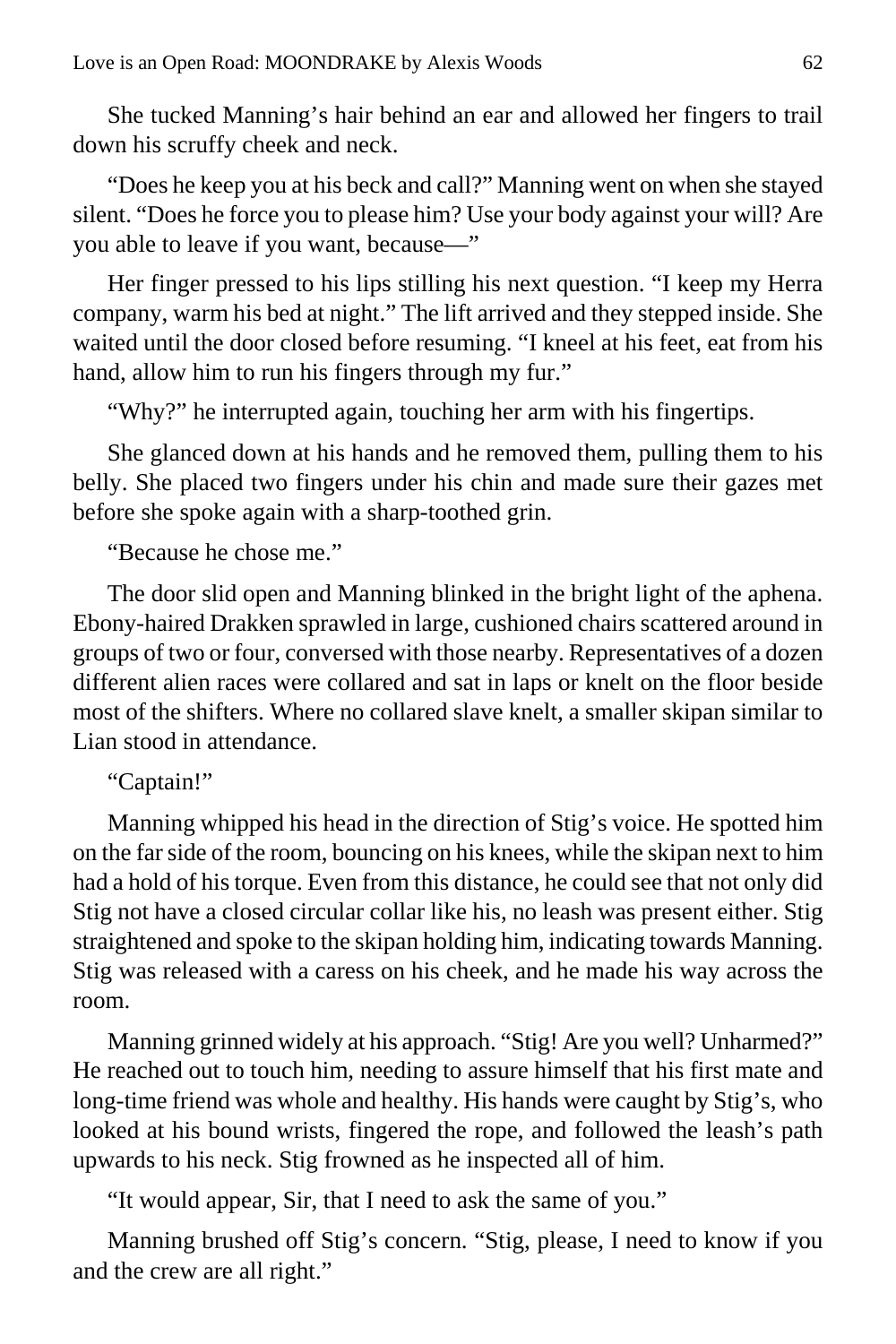"We're all well, although I haven't seen Brandt since the first day. And I worried about you."

Manning could always count on Stig's happy-go-lucky personality to liven up a place. This concern felt oddly misplaced.

"It seems my fears had grounds." Stig looked away momentarily and then back up at him. "Will you be leaving us, then?"

"What? No." Manning shook his head vigorously. "A captain does not abandon his crew. We had that drilled into us in flight school, did we not, dear friend?" He smiled at Stig who responded in kind, shaking their joined hands.

"Aye, Captain. That we did. But if you're not happy here…"

"What did they tell you?"

"Only that if we are not happy, that they would provide our passage home. Dropped at the closest spaceport."

Manning nodded. "That's what I was told. Are you going to take their offer?"

"Me?" Stig leaned back. "No, but several of the crew will be departing in the next few days. What have I to go back for anyway? Besides—" his toothy smile one of the biggest Manning had ever seen him wear "—my master is incredible."

"Truly?" Manning threw all the skepticism he could muster into his question.

"Hasn't your master chosen you?"

"Stig"—Manning rubbed at his forehead, his mind spinning—"this 'choosing' doesn't make any sense. I don't understand."

Stig placed a hand on his shoulder. "We are their possession, but they want nothing more than to choose us, to please us. Doesn't your master please you?"

"What do you mean? Please me?" Manning asked confused.

His first mate cocked his head and chuckled. "Oh, Captain, you are fighting against your Drottinn, aren't you?" He shook his head. "You are denying yourself and him. They only want to give us pleasure. You must have your master explain it to you. Has he tried?"

"I… We haven't had opportunity. Won't you just tell me?" Manning pleaded, disliking the way his voice sounded and beginning to doubt he would ever receive the information he sought.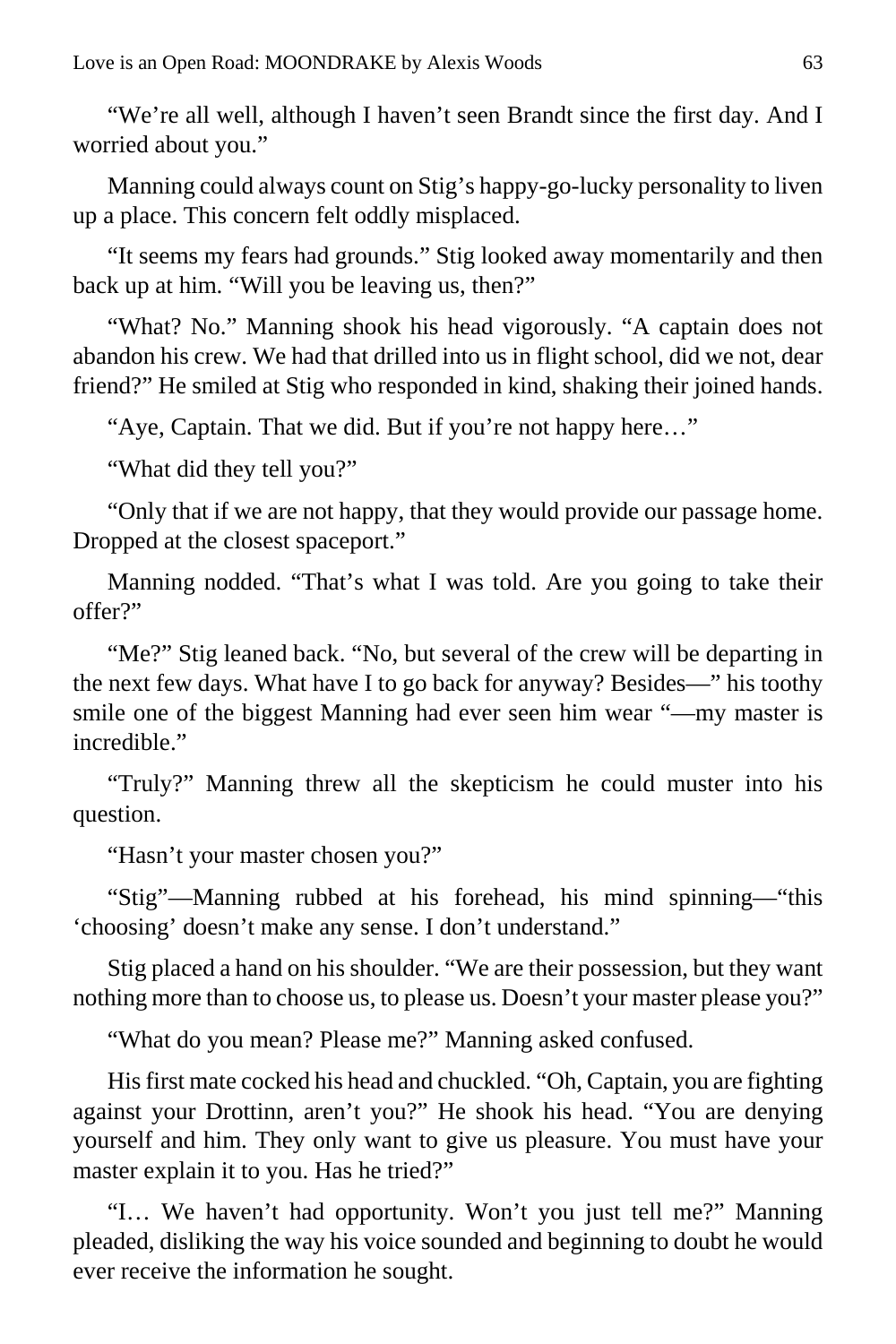"Stig!" The drakken who had touched Stig called out for him to return.

"No, you must find out for yourself. Go back to your master now." Stig turned away, took several steps before he spun back and advanced on Manning, gripping his arm. Stig's lips pulled into another grin full of white teeth, and then he sucked in his lower lip. He raised himself up on his toes to whisper in Manning's ear. "Stop fighting him and his passion will ignite you." Stig glanced over Manning's head, turned and hurried back to his master, sinking to his knees before the skipan. The shifter palmed Stig's cheek, and he leaned into the touch.

"Do you believe me now?" Kayluth's silvery voice blew hot on his neck. A shiver raced up Manning's spine. He hadn't heard the skipan step up behind him. "All your crew is fine."

He huffed. "I see only a handful of my crew here. And yes, they all appear well, although obviously under your thrall." He peered around the room a second time. "Where is Brandt? I want to see him."

Kayluth placed his fingers along the back edge of Manning's torque. He circled around in front, dragging his fingertips, paths of searing heat, along the metal, warming it with his touch.

The shifter stared intently at Manning. He returned the intensity until he saw the skipan's irises dotting with amber flecks. It panicked him and he looked away, equating those yellow eyes with anger. His chin was forced back and he peered into golden depths. Manning saw something he hadn't noticed before. In his fear, he hadn't seen the concern that now rested there. Stig's insistence on an explanation pressed forward in his mind.

"Stig seemed to think I am owed some knowledge."

A smile curled the corner of Kayluth's mouth, but he did not acknowledge the statement with words. Distressed, Manning turned his focus back to escape and studied the skipan's body type and strength, trying to note any possible weaknesses he might use against him. He hadn't been this close before while he was in the right frame of mind. Kayluth's smooth, pale skin and large, expressive eyes were paired with carved cheekbones, full lips and jeweled braids of ebony hair. Manning felt his tension drain away in the presence of the skipan's calm demeanor and the way his warm fingertips were gliding up and down the sides of his neck. He drank in the handsome image.

Kayluth retrieved the end of the leash from Seraphina, thanking her for her time and sending her back to Orm for her reward. Manning watched her scurrying away with a spring in her step, bright eyes and a playful smile.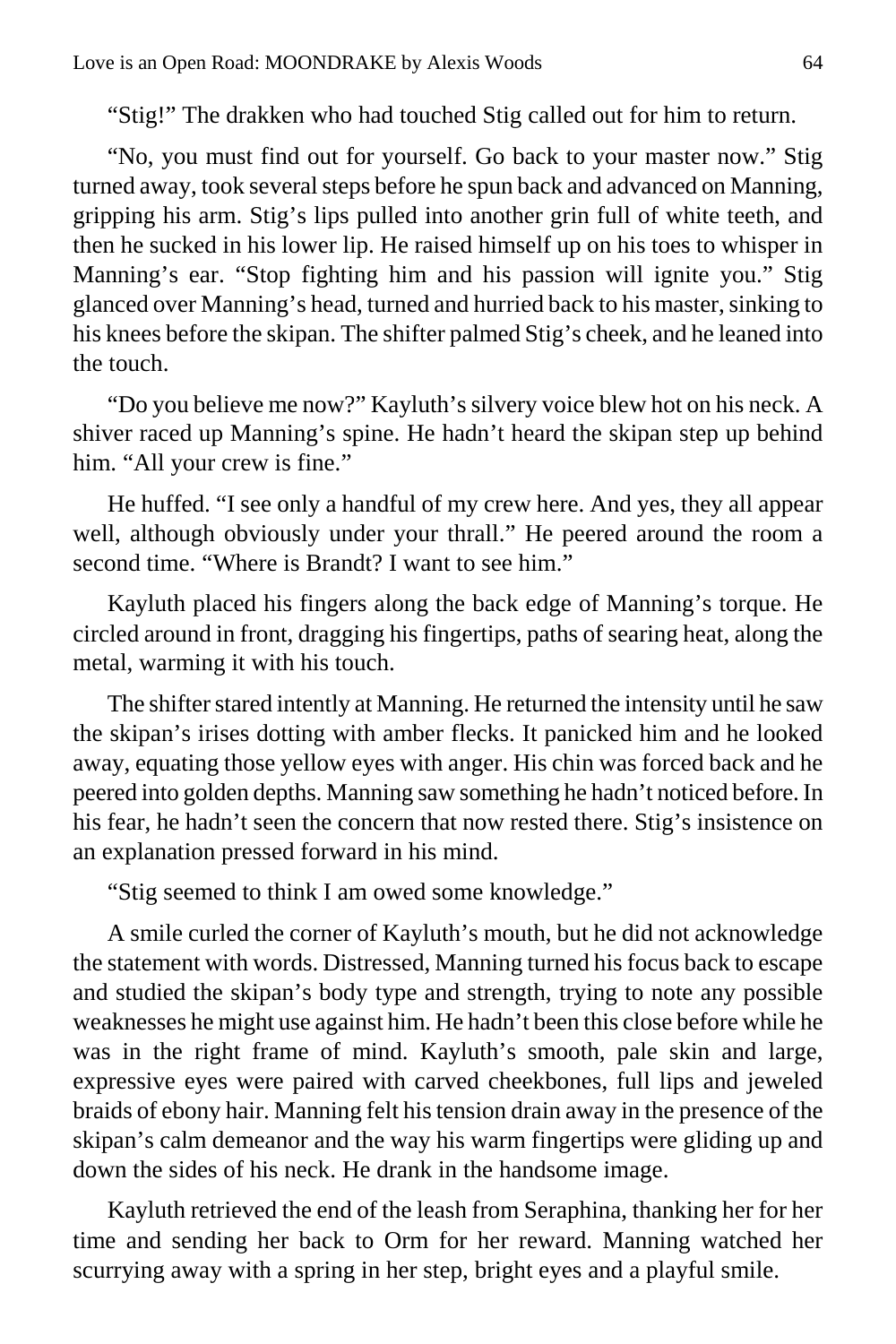"I have a task to complete before we return to my rooms," Kayluth said, sliding his fingers down Manning's cheek. The affectionate gesture growing on him, he wished he could shave, remove the unwanted hair preventing skin-toskin contact. "Will you follow if I remove this?" His fingers tapped on the junction of torque and leash.

Manning held his tongue. What would he do if he found himself suddenly freed? *Run? Fight?* No, he couldn't leave, not until all his men were accounted for, either safe and willing to remain on this ship or placed on a spaceport to return home. And certainly not until he found Brandt. He mentally renewed his commitment to comply only if the drakken bound him. He looked up into Kayluth's narrowed gaze and shook his head. He watched the shifter's expression harden in resignation.

Kayluth dropped his hand from the torque and took up the leash, turned, and led Manning down the hall.

\*\*\*\*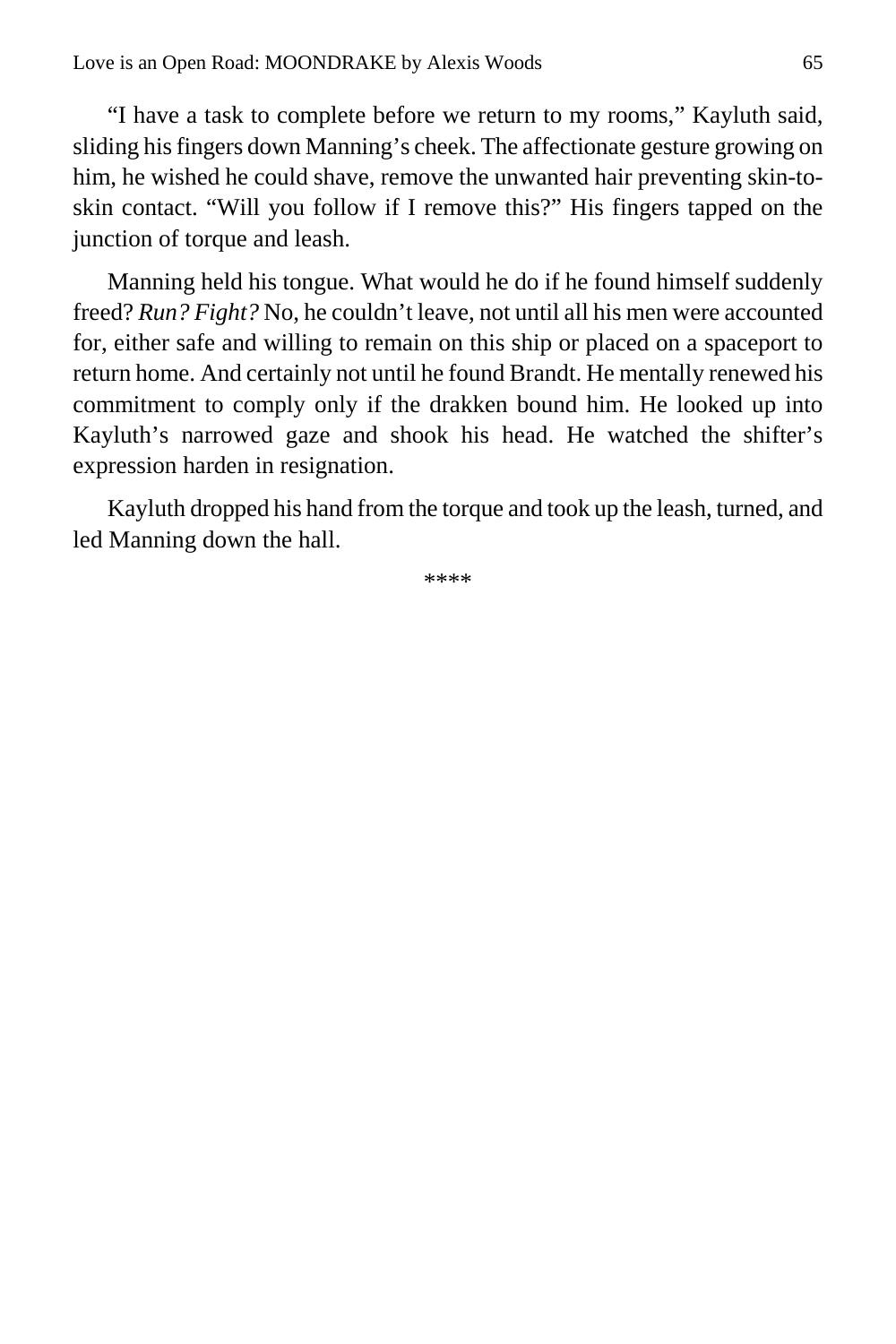# **Chapter Eight**

### *Ssobroke*

Manning held the leash tightly in his hands. Kayluth had told him to hold it after they'd passed through a locking portal, the skipan knowing he couldn't escape. He followed a few steps behind Kayluth, glancing to the right and left, peering into the open doorways. All of the rooms were dimly lit except for two. When Manning reached the first brightly lit room, he froze. He recognized the blue beams of light crossing the threshold barred him entry; he dropped to his knees.

"Brandt." The word came out on a breath of air. His mind spun in shock. His lover lay on the floor, stripped except for his pants, which had been cut off high on the thigh. His whole body was covered in filth, a combination of dark spatters and patches of a crusty, white film coating his belly and arms.

"Brandt," Manning called to him, but Brandt took no notice, intent on the task of cupping his groin and sliding his palm over the prominent erection tenting his pants. Manning covered his mouth, gasping, then cursed the Trickster to the deepest of Helheim when he detected tolsu scenting the air. Sweet Freya, were they keeping him in some state of high arousal? No matter how dirty he was, a single glance at his love flooded Manning with erotic memories, and his own cock twitched in response.

"Moondrake? What are you doing?" Kayluth asked from the end of the corridor where he stood before the second illuminated room. Manning quickly glanced at him before returning his attention to Brandt. His lover had slid his hand under the waistband, and Manning could see the movement of his fingers along his shaft, could feel the ghostly touch of Brandt's fingers on his own.

"Come here, little one," Kayluth called, but Manning ignored him. His whole awareness narrowed to watching his lover. He could hear the panting breaths, the subtle moans, stared as Brandt pinched and pulled at a nipple, rolling it between his fingers. His own heart rate increased in response to the vision before him, and he spread his own thighs, sliding a palm down along his now blood-filled cock.

Jerked upwards, Manning squeaked and clawed at the torque, legs kicking. He was pulled away from the open doorway, catching sight of Brandt extending a hand to him before the view cut off. Dropped a few lengths further down the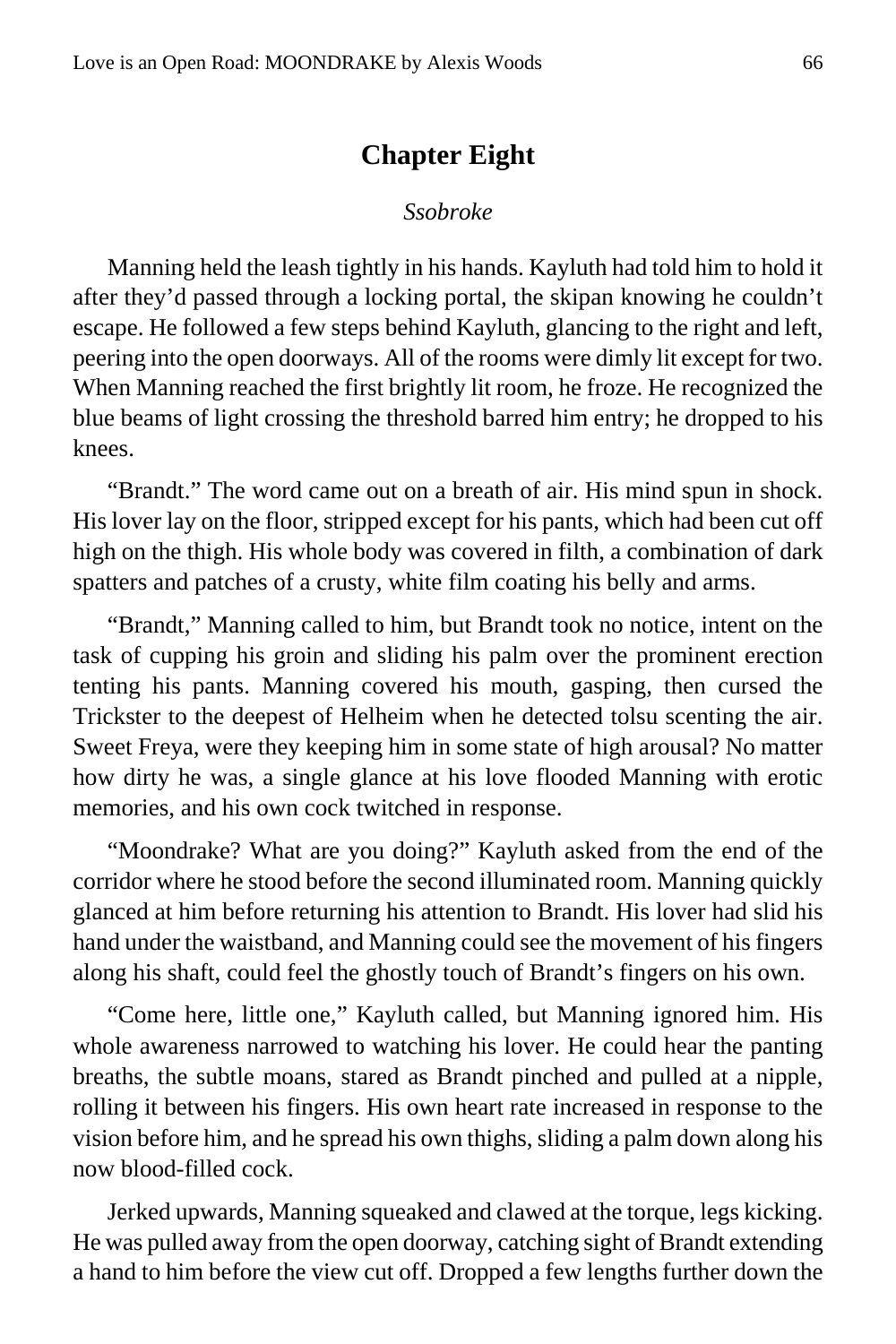hall, he curled up, eyes squeezed tight, sure Drottinn would start with the kicking again. He covered the torque with his hands and forearms, hoping to avoid a repeat of the sting of metal against his throat.

When the beating didn't come and the blood rushing in his ears diminished, Manning heard instead Drottinn's angry drakken speak. He peeked out between his arms and saw what looked like Drottinn dressing-down one of his crew. Fingers pointed, first towards him and then at his lover's cell, and he wondered if Drottinn hadn't known Brandt was there.

The crewman showed Drottinn something on a handheld tablet, and the drakken huffed in response, palming the back of his head. Aggravation rolled in waves off Drottinn, and his crewman cowered before him with hunched shoulders.

Drottinn spun and looked down at Manning. He stepped forward and crouched beside him, reaching out. Manning flinched and Drottinn froze a moment before continuing to reach out and place a hand on his hip. He didn't meet Manning's gaze, only followed the path of his hand as he slid it down Manning's leg, moved back up to his hip, and repeated the movement. His attempt to soothe Manning, belied by his hard swallowing.

The drakken appeared to gather himself with a deep breath, and he ran his tongue over his lips. Manning had seen him do that same act many times, usually in advance of stalking him, but this time… This time Manning sensed the nervousness in the gesture, and he dropped his hands from his throat, no longer afraid that the shifter might do him harm.

Kayluth finally peered up at him. "I did not know."

Manning's brow furrowed. He heard the truth in the drakken's words. Many strange activities had happened on his own ship that he hadn't been aware of until much later. "I believe you." Three little words and the light that had dimmed in Kayluth's eyes sprang back.

"You want your people safe."

"I do," Manning said. "They are my responsibility." He pushed himself up to lean against the wall. "But Brandt means more to me."

"You care for him?"

Manning nodded, his throat suddenly thick with emotion. He rubbed the back of his hand across his mouth. He glanced up and held Kayluth's gaze for a moment before looking away. A hand slipped under his chin and brought him back.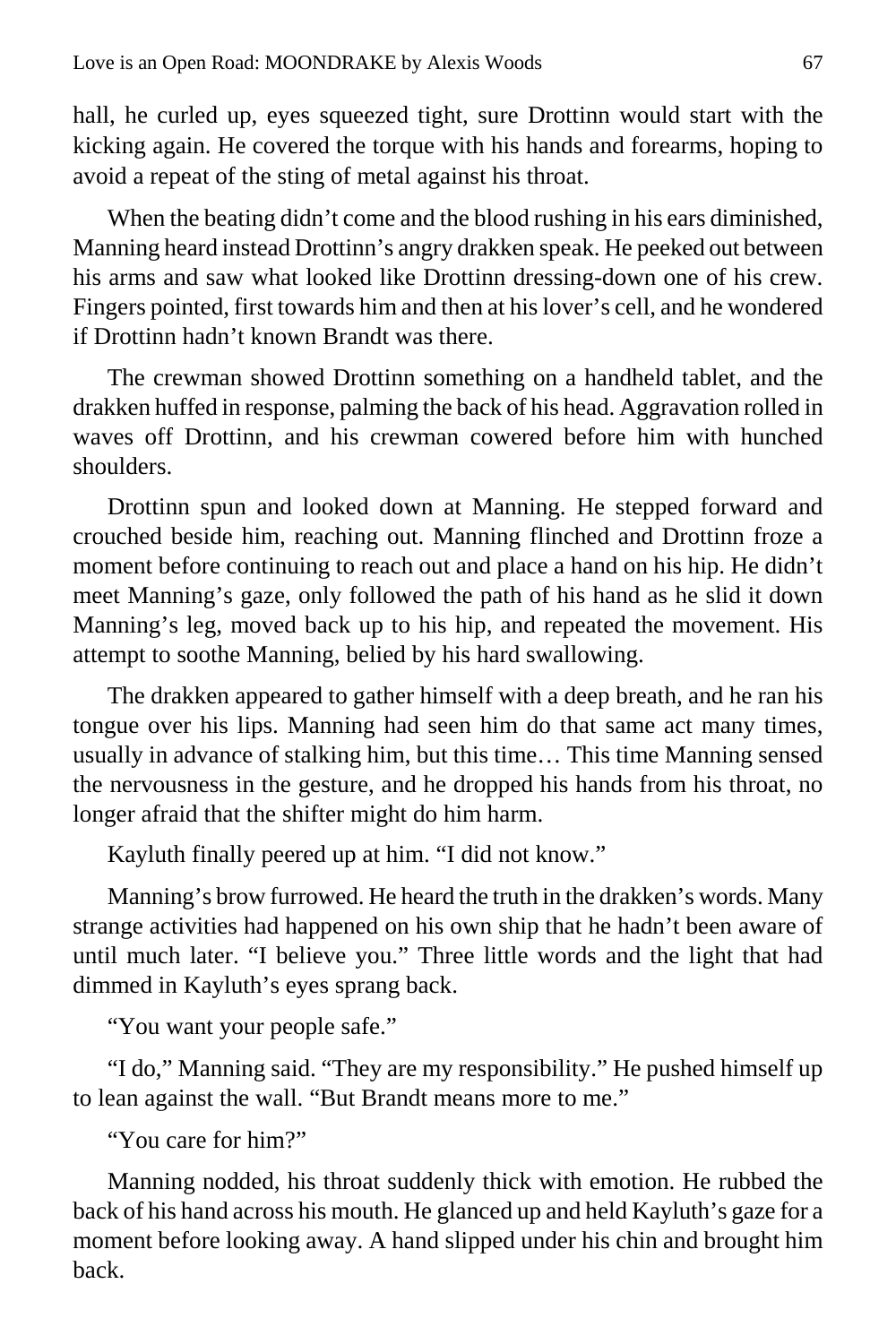"He lost the appeal he had among the masters. He changed hands several times, but no one could control him for long. He is stubborn like you." Kayluth smirked. "He attacked his last Drottinn."

Manning frowned. Brandt had worsened his lot by fighting. Could there be a way to earn his freedom?

"What do you want me to do?" Kayluth asked. Manning tilted his head as he regarded the drakken. The open and relaxed expression Kayluth wore was an invitation that he never expected, an answer to his unspoken question.

He went straight for the kill. "I want him released."

Kayluth chuckled, shifting to kneel and sitting back on his heels. "Of course you do, but you know that will not happen. His release must be contingent on something else."

Manning pursed his lips. "What do you want from me? Tell me and I'll do it."

"I already made my choice." Kayluth scissored a section of Manning's hair and slid it through his fingers. "I wish you would accept, but it must be you who decides and says the words."

"I…" Manning started, but trailed off. Brandt would be released if what? Only if he did… *Ah, Loki. You fiendish trickster.* "If I agree," he said, "then I want him with me, with us."

"You think you can control him when others have not?"

Manning moved to kneel before Kayluth. "I know I can."

"How?"

He stroked the back of his fingers along Kayluth's cheek. "Because we care about each other. And because…" He picked up the end of the leash and held it out to the drakken. Once the skipan held it, he continued, "…we respect each other."

"You truly will do this?" Kayluth asked, a note of awe in his voice. With Manning's silence he continued, "Why do you care so much for this man? What did he do to earn your respect?"

"When I was ten," Manning began, "my older brothers, Tore and Bjorn, decided it would be fun to play kidnappers with their little bastard brother for their victim. I was pulled from my bed, a hood placed over my head, and my hands tied. When I cried out for help, they rolled a piece of cloth and tied it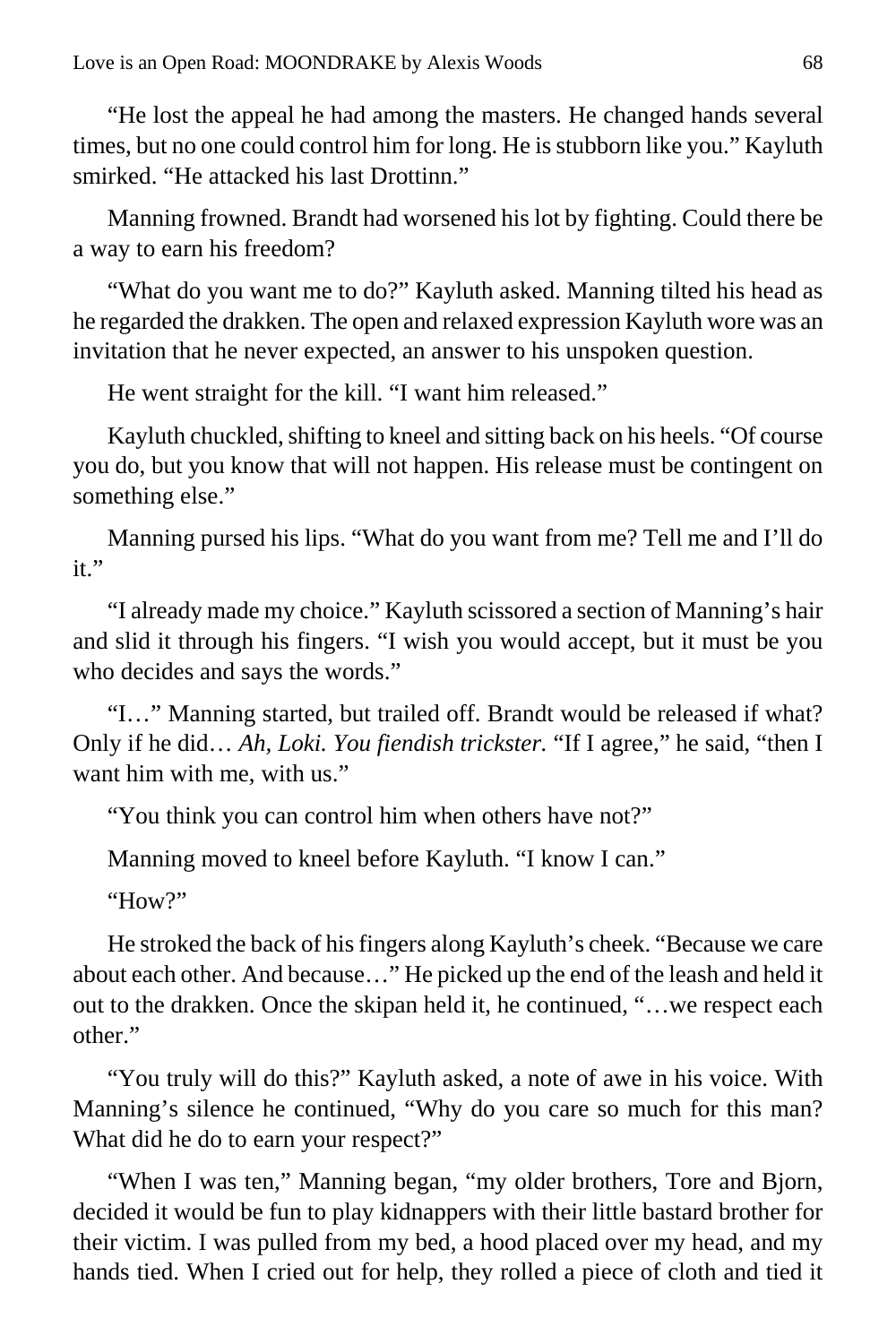around my mouth as a gag. They held me hostage without food or water all day. I had no concept of time under that hood. Only blackness. Only fear and anxiety.

"It was Brandt who found me. Who let a little boy cry on his shoulder, who carried me back to my father and told him what I could not. My father officially positioned him as my bodyguard on my eighteenth birth celebration, but Brandt has watched over me since that day. He only left me to train, to be a better guard." Manning turned his head towards the cell holding Brandt.

"You care for him a great deal," Kayluth remarked.

"I do."

"And if there is room in my bed for two?"

Manning's head snapped around to stare at the drakken. "We'll see. It wouldn't be only me anymore, but I *will not* leave this ship until I know that each and every one of my men are safe and content. Whether that is here or going home…" He shrugged.

"You will not fight me anymore, little one."

Manning shook his head and a short bark of laughter escaped. He looked down at his hands. "I can't promise that, but I'll not fight you today."

A warm palm cupped his chin and tilted his head up. Streaks of gold and a brilliant smile greeted him.

Manning rocked to his feet. He stood with his head bowed and hands clasped in front. Kayluth untied his wrists, unhooked the leash, and waited for Manning to speak the words. But Manning held back, another question niggling at his mind. He raised his head.

"You are trying quite hard to hold on to me… Why? You should have told me I was free to leave."

"Yes. I should have. I cannot apologize enough for my actions. You saw only a cruel kidnapping, but that is not how it usually goes. Our technologies did not mesh. We could not hail you and you did not know us. It went very wrong, and I have continued to make mistakes. We want to treat our potential *ssobroke* with kindness."

"Sobroke?"

"The one to complete us. Orm has that in Seraphina. They are beautiful together."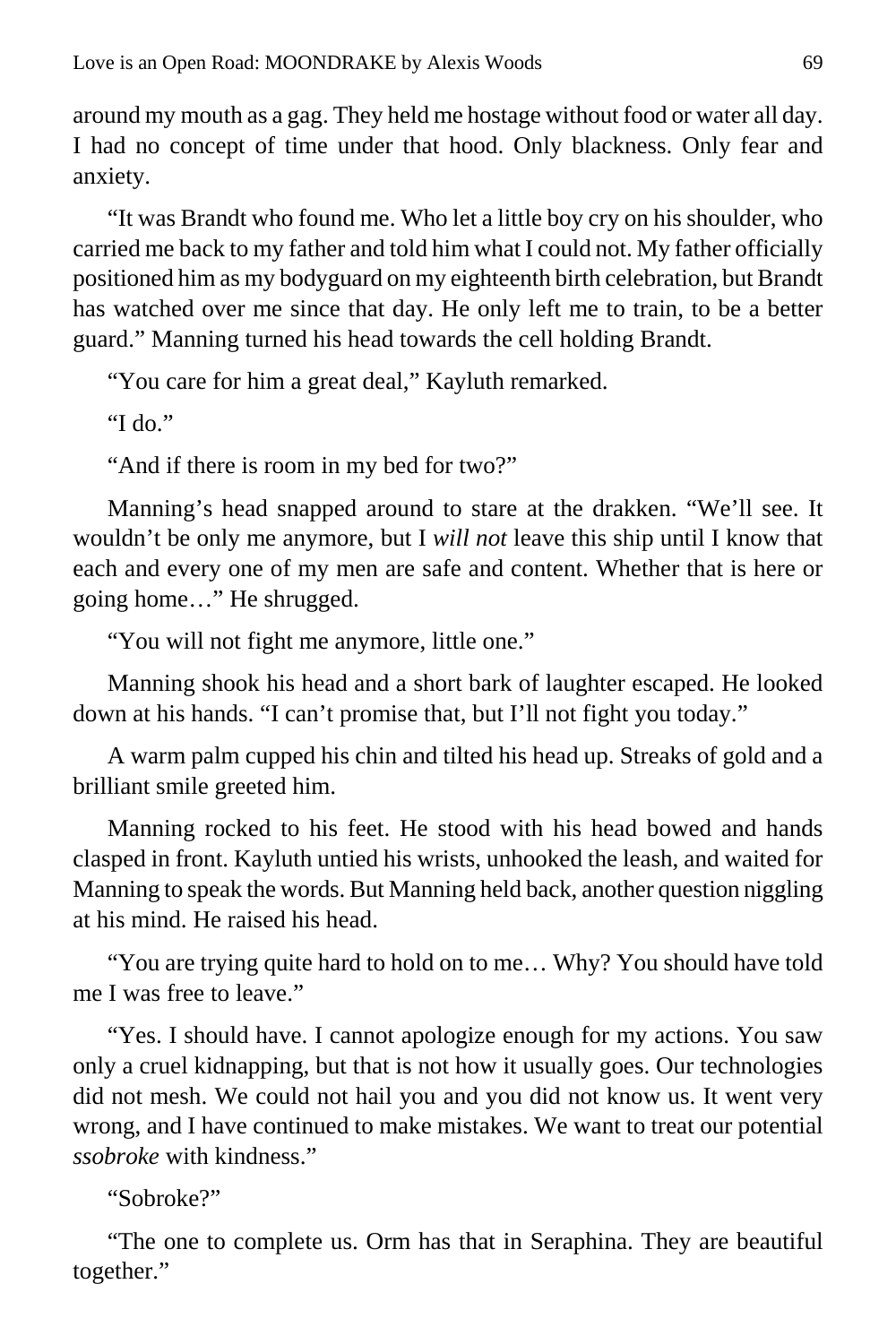"And you think I'm your what? Mate?"

Kayluth nodded and Manning exploded.

"So you choked me and kicked me?"

"You ran off, defied me," Kayluth responded. "You scared me." His voice thick and tremulous. "I have already apologized, what more do you want from me?"

Manning, empowered by this show of regret from Kayluth, took full advantage of it. He sliced into the drakken with his sharp words of want. "Brandt. My crew, *Moondrake*, our freedom. Shall I go on, *Drottinn*? How about feeding myself, the removal of this cursed collar, and to sit in a chair. My knees are killing me." The corner of his mouth turned up. He stepped closer to Kayluth, placing his hands on the skipan's chest. "A real bed and a decent meal." The smile grew and was reciprocated. Kayluth laid one hand over Manning's and threaded the other into his hair.

"Brandt. Your crew's safety, a chair, and a meal, all easily done," Kayluth agreed. "I do not wish to give up feeding you, it pleases me greatly."

"So you said. What about my ship?"

"She is safe, but I don't want you to leave. I have high hopes that you will give me another chance which will fulfill your demand for a bed." The quick raise of the drakken's eyebrows stunned Manning into gaped-mouth silence. Kayluth chuckled. "I underestimated you, little prince. I treated you as weak when you are strong, acted as though you were a child, when you are my equal. It would give me pleasure to have you by my side, wearing my torque of possession in place of this collar." He flicked at it disdainfully.

Manning's brow creased. "Possession?"

"Ssu. Did you not see the one Orm wears?"

"No." Manning's grin turned sardonic. "I always seemed to be looking at the floor in his presence."

Kayluth tapped on Manning's lips and smoothed the smirk away. "I, Kayluth, Skeppare of the *Reykr*, choose you, Moondrake. As your ssobroke, with respect and honor will I care for you, please you. In return, I ask you for the same, and that you open yourself up to the passions that bind us together, Ssobroke to Ssobroke. Will you accept?"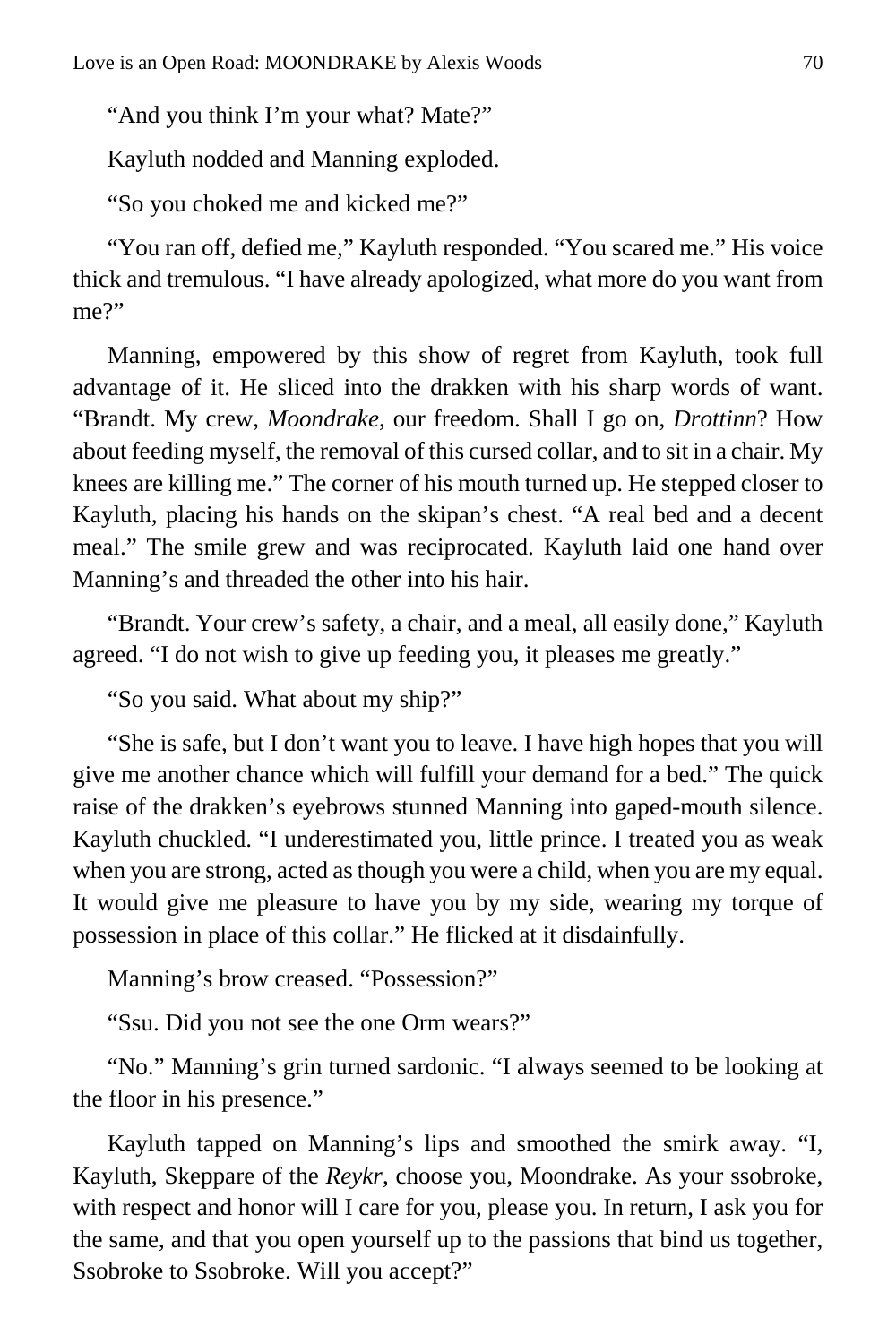Manning studied the drakken with an open mind and careful consideration. The drakken's touch was divine, and with apologies and pledges given… But was it enough? First in his heart was Brandt, was there room for another?

"I will not call you Drottinn." Manning finger-poked him.

"Agreed."

"We will see that my entire crew is taken care of."

"Yes."

"Take off this collar."

Kayluth slid those deliciously warm fingers under the torque and, after pushing Manning's chin up out of the way with his thumbs, a click sounded and the collar sprang apart. Manning's hands flew to his neck, shoving Kayluth's away, to verify the collar's removal from his skin.

Manning glanced around on the floor and spotting the braided belt went to pick it up. He tied it in a secure knot around his waist before coming back to stand before the skipan. He swallowed back his rising anxiety.

"In exchange for the release of Brandt Wardman into *our* care?"

"Yes."

"Then I, Manning Dagrson, accept your oath as Sobroke to Sobroke. I will respect you and honor you. Allow you to—" he smiled up at Kayluth "—please me. In return, I ask that you allow me the same, and that you remain open to the possibilities that the three of us may join."

"Ssu," Kayluth purred, pulling Manning into his chest and laying kisses on the top of his head. Manning inhaled his sweet scent before pushing himself away, only to have his face peppered by the drakken's lips. "You will not regret this, I promise. Let us gather our charge."

Manning took the lead, stepping in front of the barred threshold. The beams of light disappeared with a wave of Kayluth's hand across the small panel beside the doorway. Points of heat touched Manning's collarbone, drew up and around his neck, under his hair, and rubbed at his nape.

"Go on," Kayluth said, nudging him forward into the room.

Manning spied Brandt at the rear in his cell, staring back with eyes clear and bright. He noted that the air had cleared, the tolsu already releasing Brandt from its hold. Manning stepped to the center of the room and dropped to his knees,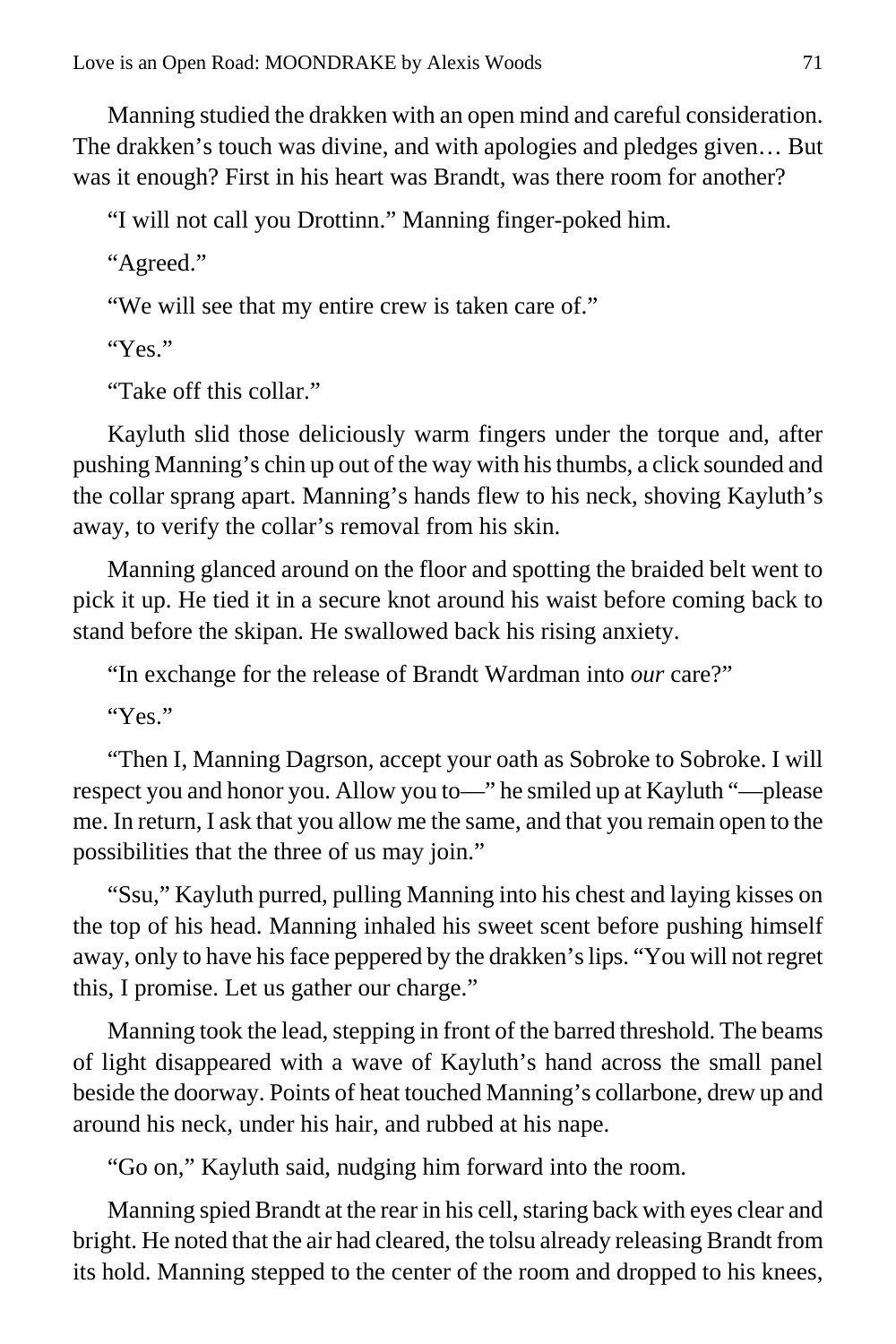grimacing at the contact. Brandt crawled forward and head-butted his stomach. He instinctively curled his fingers into Brandt's hair, pulling gently, telling him without words that he was real, and here, and wasn't going to let him go. He bent his torso over Brandt's back, shielding him with his body, protecting him until he fully recovered from the tolsu's effects.

Tarrans passed with only the sound of muffled sobs. Brandt's arms circled Manning's legs, his hold firm, fingers gripping into whatever muscle they touched. Manning endured the painful grasp and ignored the twinges in his knees. He spoke soothing words and ran his palms across Brandt's shoulder blades and spine. He avoided touching the wide metal collar around Brandt's neck, scowling at the bright red marks it had made on his lover's skin.

Manning glanced over his shoulder to see Kayluth standing in the doorway, watching. He saw the frown and clenched fists and stifled a snort of laughter when he recognized the jealousy radiating off the skipan.

"Take this collar off of him," Manning said, making sure the underlying demand could be heard in his tone.

Kayluth's eyes softened before he cast them downward, sighing. He shook his head. "He cannot leave here without it," he said sympathetically. "Until I we—are sure of his desires, he must wear it."

"Very well," Manning huffed, "but it doesn't need to be this one, does it?" "No."

"Good, then bring the one you removed from me."

Brandt lifted up, his eyes huge, to stare at Manning's neck. His rough and filthy fingers rested on Manning's bare collarbone. He looked up into Manning's eyes. "Later," Manning told him in response to the unspoken question in Brandt's expression.

Brandt nodded and held still while Kayluth opened the torturously biting collar and replaced it with the thinner one Manning had worn. The drakken retreated to the doorway with Brandt watching the whole way before his gaze settled on Manning again.

Manning pushed his hands into Brandt's hair and held him. "You're going to come back with us, and we will take care of you. All right?"

Brandt nodded, and Manning slid his fingertips down to catch up Brandt's hands. He rose and pulled his lover up with him. They held onto one another,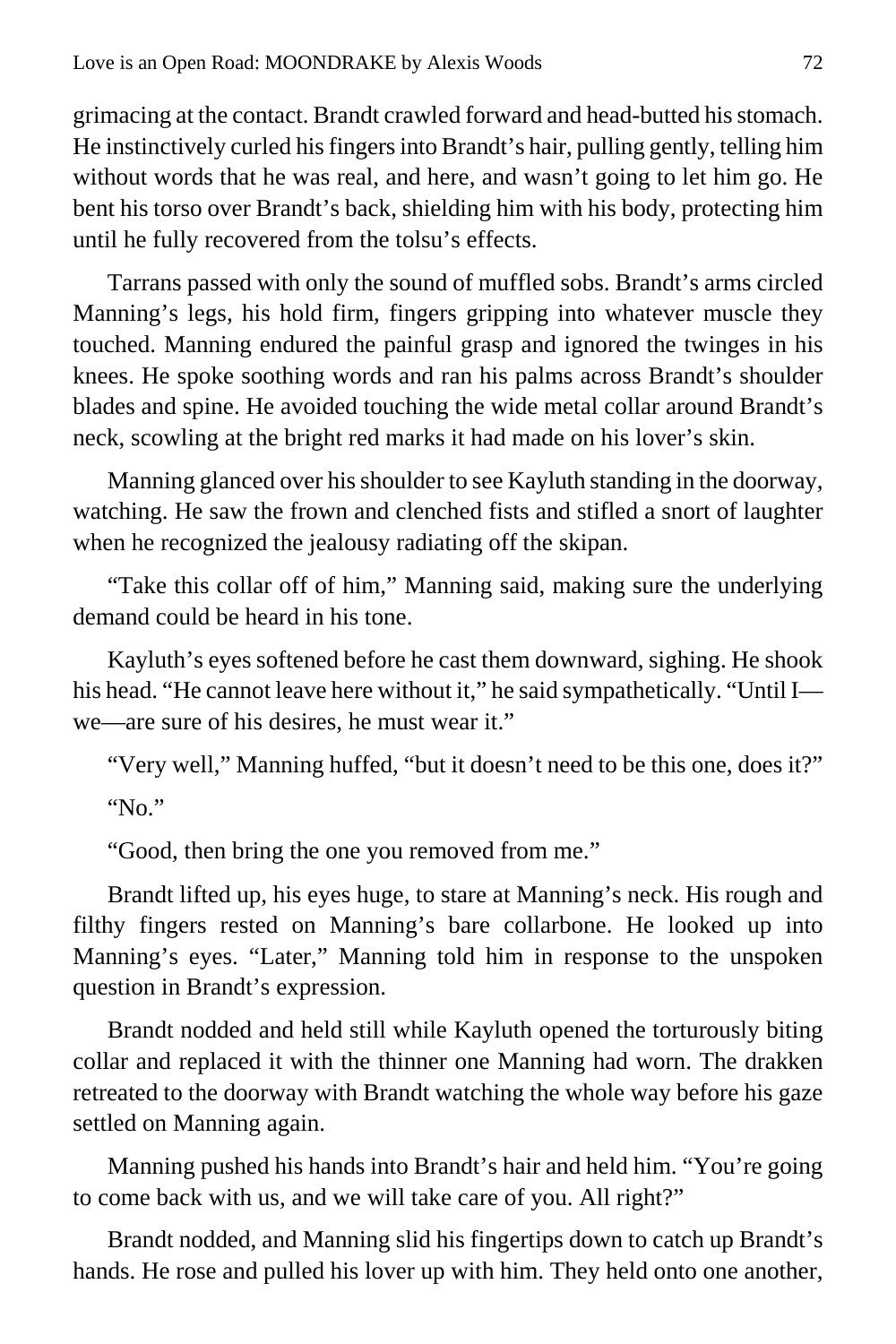wiggling feet and ankles, shaking out the pins and needles in their soles. He dropped one of Brandt's hands, turned, and led him to the doorway. Brandt's docile behavior did not sit well with him, but he let the feeling go for now, intent on getting Brandt back to Kayluth's room and into a shower.

Hopefully with clean skin, a clear mind, food, and rest, the man he loved would return to him.

\*\*\*\*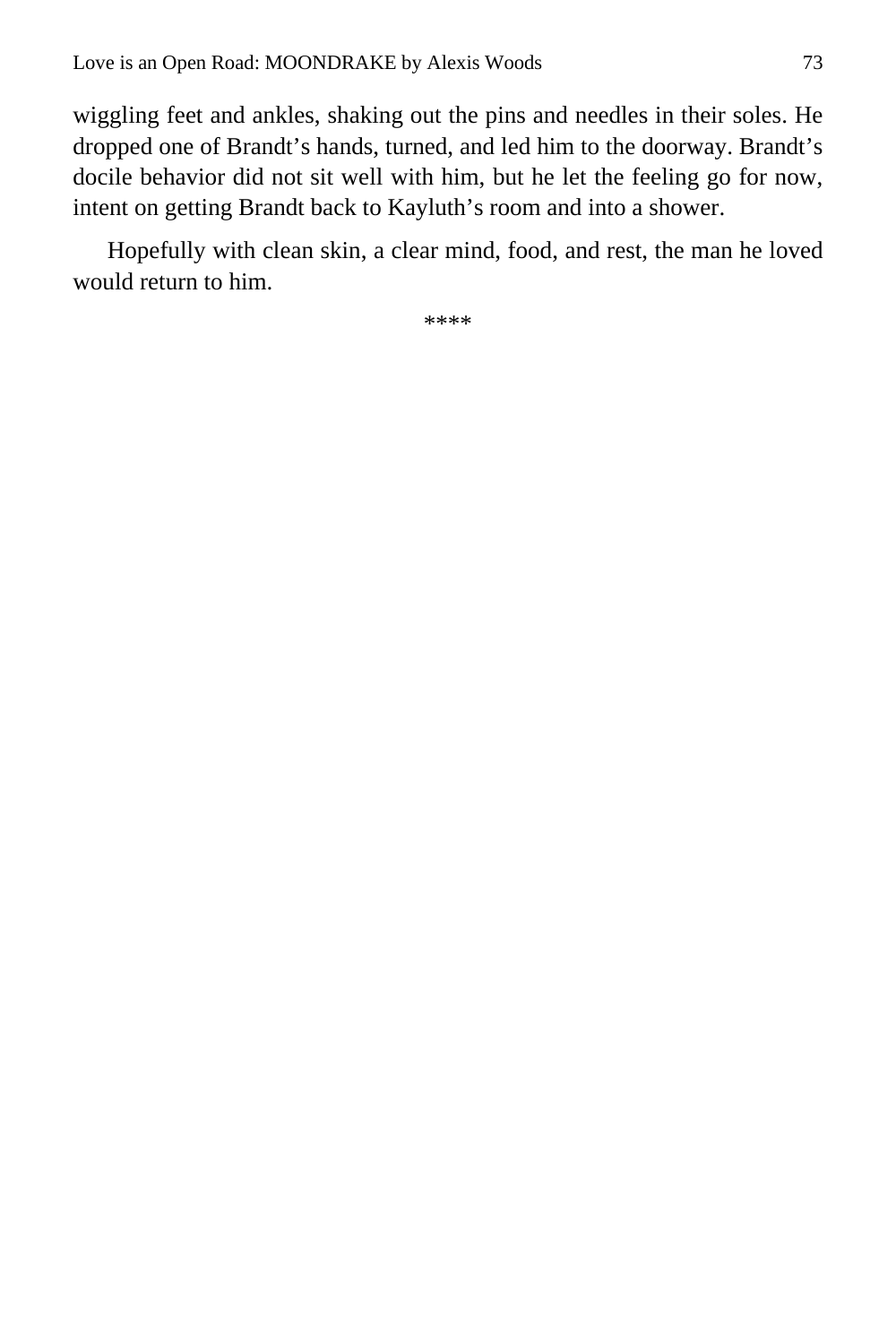## **Chapter Nine**

### *Legacy*

When Manning entered his room, a shot of adrenaline rushed through him, finding Brandt sprawled on the small bed, an arm thrown over his face. He appeared thinner from his imprisonment, but it only served to make his muscles more prominent.

"What happens now?" Brandt mumbled, his voice barely audible. Manning licked his lips, choosing to slide to the floor by the bed instead of speaking. The mattress shifted at his back, and Brandt's head came to rest on his shoulder. Manning leaned into him, reveling in being able to feel his lover's skin once more.

"Now, I care for you."

"You what?" Brandt flipped to his stomach. He caught Manning's chin, turning it to face him.

"You're my responsibility now. Well, ours." Manning tilted his chin out of Brandt's grasp and looked away.

"There's more, I can tell. What is it?"

Manning shook his head, drawing his legs up and wrapping his arms around them. How could he tell Brandt of the growing respect and affection he had for the drakken? Kayluth's honesty and heartfelt apologies for his actions had altered his image of the shifter. His declaration that Manning was his sobroke so unexpected; he clasped this knowledge close to his breast. He had room in his heart for two, but after all Brandt had been through, he might not understand.

Brandt slipped off the bed, kneeling next to him. He brushed a lock of Manning's hair back and tucked it behind his ear.

Manning smiled at the affectionate gesture so often repeated over the last few days, but relented under Brandt's harsh gaze. "I haven't actually been with him, yet. It's part of the deal I made with Kayluth to free you."

Brandt stood, his hands balled into white-knuckled fists. "You made a deal with the skipan to get me out of the prison cell. Sweet Freya, Manning! How could you do that?" he asked, outraged, pointing his forefinger at him. "You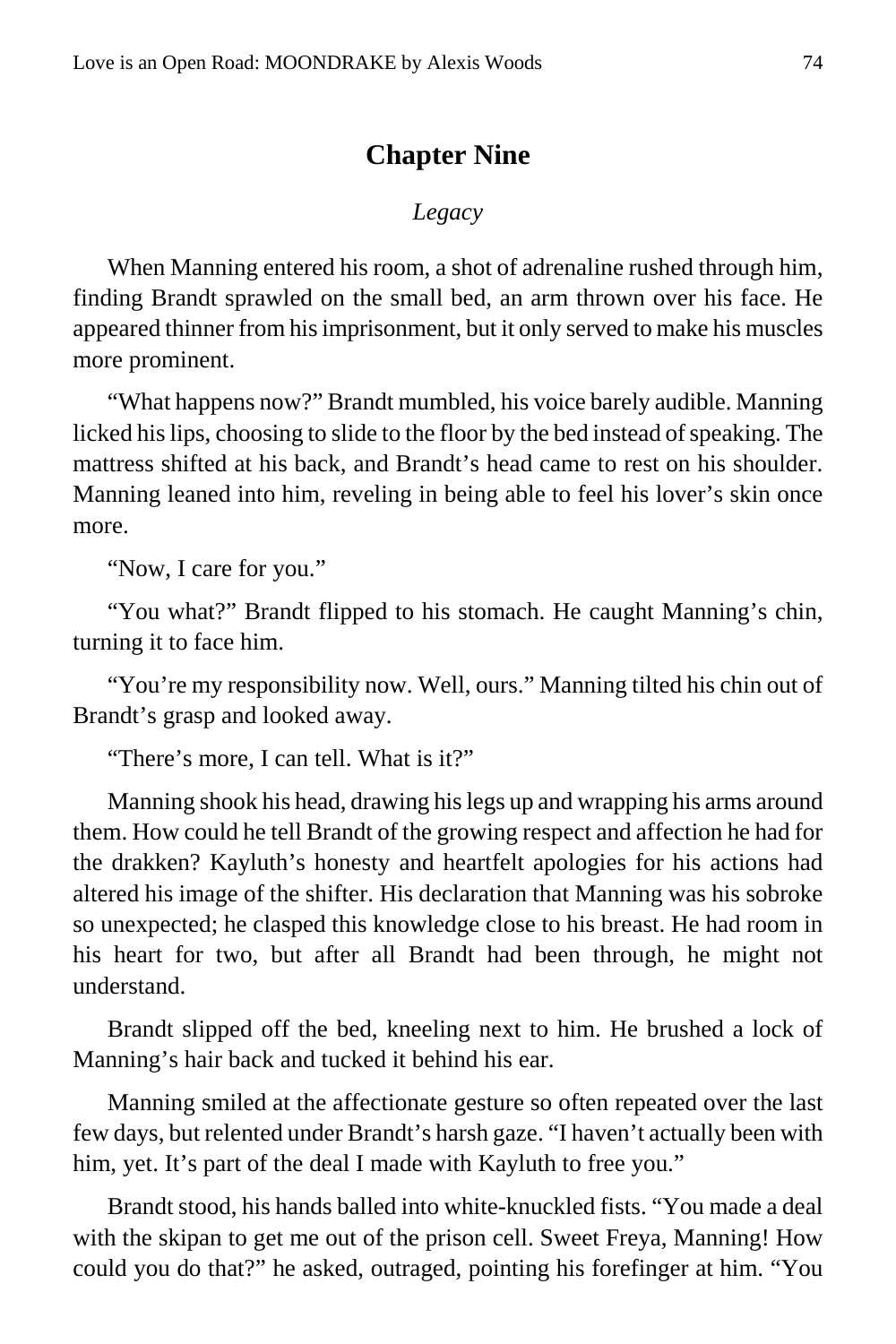should have left me to rot, not given yourself to him. I saw what that tolsu does to our crew. It affected me, not as continuously as the others, but still…" He glanced up a moment, running his hands through his hair, the strands sticking every which way. "I don't know why we are not affected like they are. Stig seemed fully enthralled. He had no desire to leave his master. Most of the others I spoke to said the same. They fed off the pleasure, wanting nothing more than to please their masters, receiving sexual favors in return. It didn't take long for these skipan to not even need their tolsu."

"Is that what's happening?" Manning asked, twisting to his knees, staring up at Brandt. "I saw Stig once, and you're right, he had no desire for escape. The tolsu makes my body sluggish, but my mind is not affected. Perhaps it is something in our genetic makeup. We are distant cousins."

"Hmm. I hadn't thought of that, you might be right. The tolsu makes me like the others, but doesn't hold me for long. Once it stops, I snap out of it quickly. Our men, however, are addicted to the contact. Not that I blame them. It's a heady experience." Brandt paused, crouching down. "Manning?"

Manning looked at him expectantly.

"Has your master explained what he expects from you?"

Manning shook his head. "He is not my master. You wear the collar I once wore." He tapped the torque around Brandt's neck, but could still feel the weight of it around his own.

His lover blew out a harsh breath. "Cursed Loki," he mumbled.

"What?" Manning twisted onto his knees to face Brandt, a lump forming in his throat. "Brandt, what is it?"

"Moondrake." Kayluth stood in the hallway. Manning peered up at him, noting that the skipan had not entered the room. He absorbed Kayluth's disheveled appearance: the wrinkled tunic and skewed leather belt. Several braids were coming undone, and Manning's fingers itched to fix them, to feel the texture of the drakken's hair. He had the fleeting image of Kayluth pulling on them in frustration, and he wondered why.

"We have a guest that would like to speak to you." Kayluth paused, his gaze traveling to Brandt and then back to him. "And Brandt, if you are able."

"We'll be there in a moment," Manning answered for both of them, watching Kayluth leave. He made to rise, but the cool pressure of Brandt's hand on his arm held him back. "What?"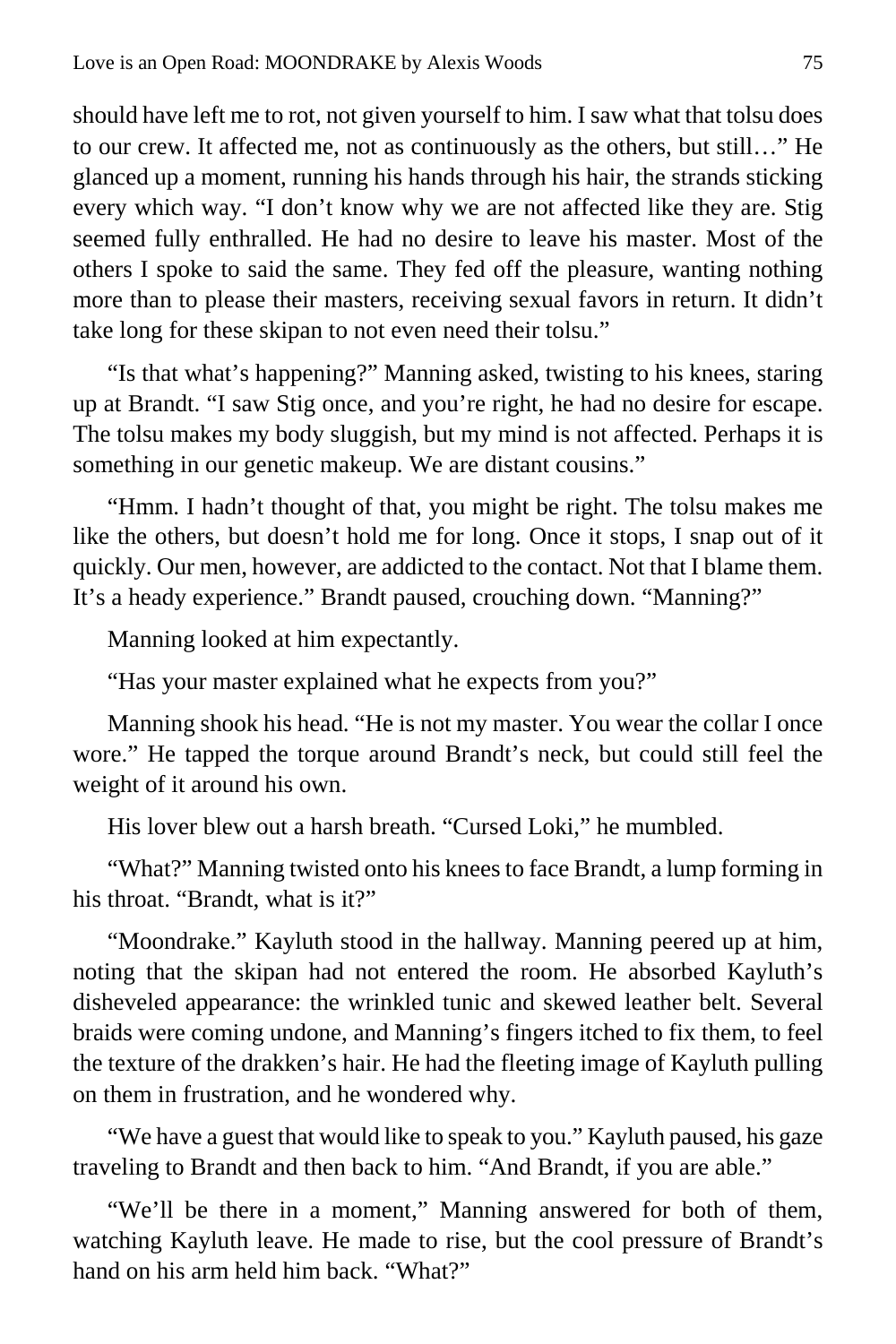"We?" Brandt's brows were raised, his brown eyes alight and focused on him. "We have a guest, we'll be there? He owns you already," he growled.

Manning pushed Brandt's hand off him, schooling his features. He rose and regarded the man at his feet a tarran before extending a hand to help him up. He trapped Brandt's hands in his, running his thumbs overtop of them, and wet his lips, deliberately buying time. He caught Brandt's gaze with his own, securing his full attention.

"I am owned by two."

Brandt's head snapped back, gaping. "No," he choked, shaking his hands free. He covered Manning's lips with one hand, and the front of his neck, the torque included, with the other. "No. You cannot be owned by me. I am yours to command. Always."

Manning removed Brandt's hand from his mouth and guided it to his heart. He then laid his hand atop Brandt's. Not bothering with words, he chose instead to lean forward and bestow a single kiss on Brandt's lips.

"Possessed by two, then. You already have my heart; Kayluth has claimed a part too." He grinned, pulling Brandt closer. "My love is not limited, there is plenty to share." He leaned into a new kiss, letting his joy show in a quick tangle of tongues before he stepped back. Manning pulled Brandt from the room, holding tight to his love's hand.

They emerged into the great room to find Kayluth with an older drakken, several of his braids laced with silver, speaking to each other in low tones. Lian knelt by the couch, arranging several plates of food on a small table.

Brandt let go of Manning's hand and knelt beside the table, displacing Lian, his hands in his lap. She rose and moved to stand by the older drakken. A quiet growl escaped from Manning, but before he could say anything, Kayluth stepped to Brandt's side. He lightly stroked his fingertips over Brandt's head, and Manning swore he heard a hum of contentment from both human and drakken.

Kayluth scooped up Manning's left hand and drew him closer. The spike of jealousy in his chest dissipated. He'd grown fond of Kayluth's soothing strokes through his long locks and scratches on his scalp. The anticipation of indulging in Kayluth's pleasures hit him low in his belly, and tucked as he was into the drakken's warmth, blood rushed southward. A small sound of want passed his lips, and Kayluth bent to rub his cheek against Manning's, and he could finally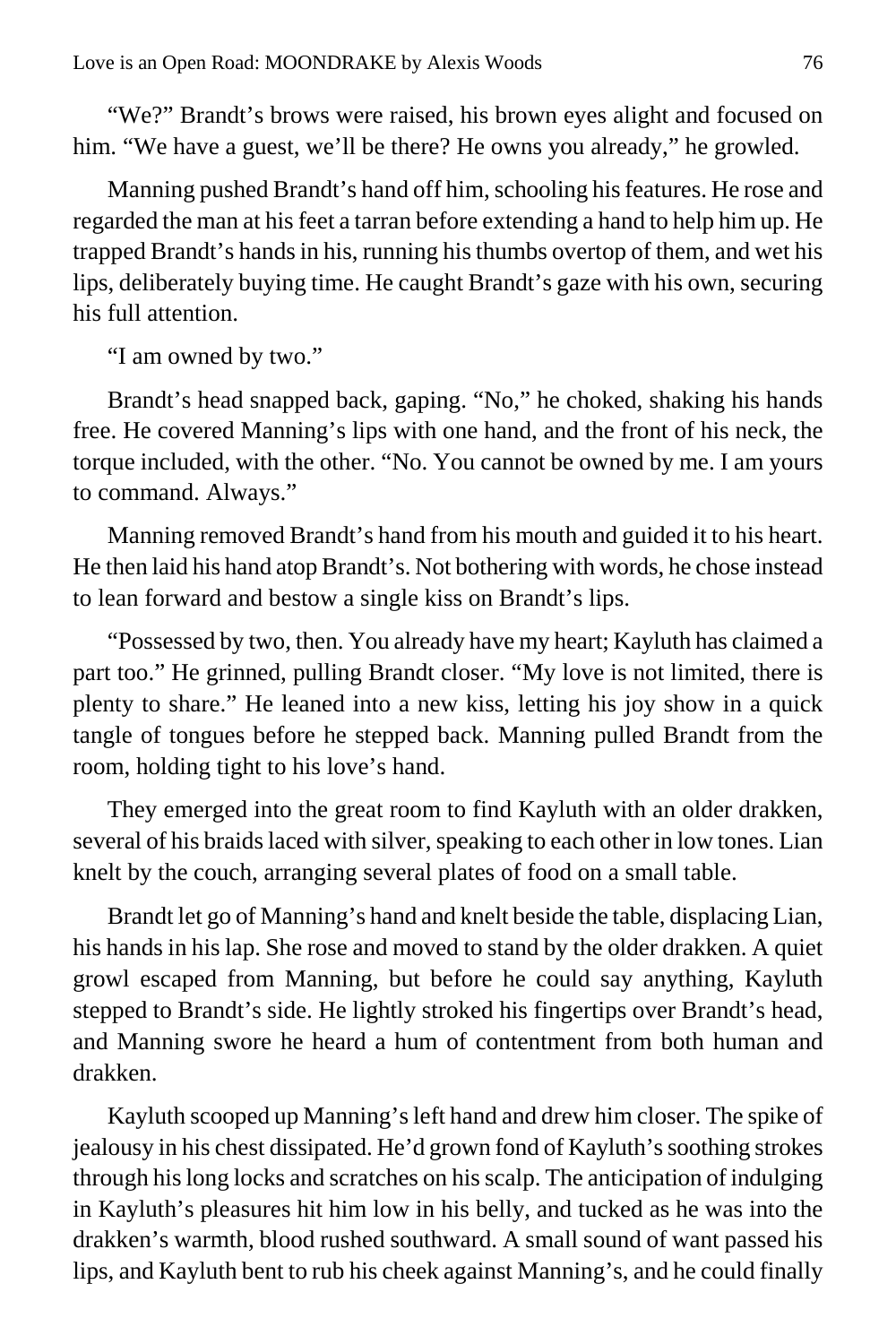feel the smooth, warm texture having at last been given a razor to rid himself of his stubble. He raised his right hand to his cheek once Kayluth straightened, trying to retain the heat and tenderness another tarran more.

A polite cough drew his attention back to their guest, and Manning startled at the mirror image of Kayluth's eyes.

"Moondrake, this is Lyurn. My father."

"I am pleased to meet my son's ssobroke. I doubted he would ever find his complement." He smiled conspiratorially. "He was never happy with the easy ones."

Manning grinned back. "I've already made his life miserable."

"So I have heard. I am extremely interested in learning more about you; to discover why you are immune to our—what was that word you used, Kay?"

"Tolsu, Father."

"Yes, our tolsu. Do you know your home world's history?"

"Not as well as I should," Manning admitted. "But between Brandt and I…" He turned to Kayluth. "I believe I had a history book among my personal effects."

Kayluth nodded and called to Lian, instructing her to bring the books he had stored. "Let us sit and eat while we wait."

Before Manning could take a step, Kayluth sat on the couch, pulling him down onto his lap. He laughed until he caught sight of Brandt's distress. He slid off Kayluth's legs to sit on his left, leaving Kayluth in the center between Lyurn and himself. He reached forward and ran his knuckles down the side of Brandt's cheek. "Come closer."

Brandt shifted until his side was flush with the couch and rested his forehead against Manning's thigh. Manning settled his left hand on Brandt's head, drawing his fingers through the short, thick mane Brandt preferred. He extended his right hand for a bite of food, only to have it slapped away by Kayluth. He shot him a look of disgust.

Kayluth returned the stare with an unrestrained, hungry gleam in his eyes. "My pleasure."

"What if I was getting it for you, or Brandt?"

The drakken pulled back, brows uplifted and mouth dropping open, as if that thought had never occurred to him. Manning chuckled and picked up a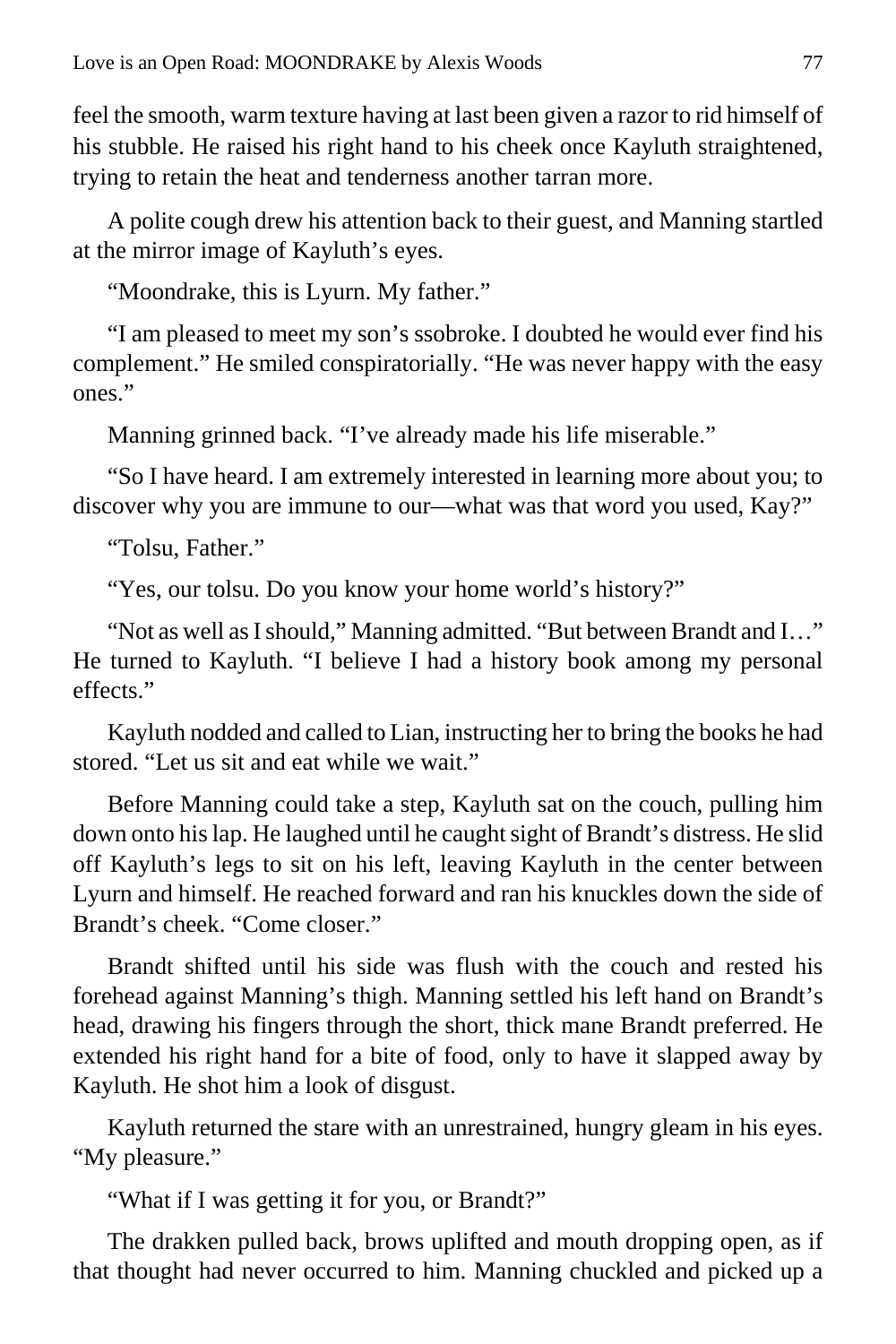piece of the tart fruit he'd liked. He held it out for Kayluth, teasing him with it until Kayluth snapped his jaws and he relented. He took up a second piece and leaned down to Brandt's ear. He coaxed him upright enough to place the food in his mouth then he turned to find Kayluth waiting with a bite for him.

Manning took hold of Kayluth's wrist, guiding his hand to put the food between his lips. Held him while he chewed and swallowed, then tugged his sobroke closer. "It pleases me for us to feed each other," he whispered.

Kayluth snagged a handful of his hair and tilted his head back. The briefest of heat had touched against his throat when another choking cough from Lyurn interrupted them. Kayluth's grumble of annoyance was adorable, Manning's answer of equal measure. They directed their attention back to Lyurn, who sat staring at them with a huge grin on his face and Manning's history book in his lap.

"Did you find something of note, Father?"

"What? Oh, ssu. Ssu. Here." He opened the book to a drawing of four kings, each wearing a different style of crown. They stood with their arms folded upon their breasts, sets of sharp claws clearly visible.

"I know who they are," Manning said. "The Dragon kings." He paused, clutching Kayluth's arm, the words echoing in his head. "Wait. You mean?"

Lyurn nodded. "Ssu. When we broke free from the reign of the Fenrir, four brothers settled on one planet, dividing it and ruling as kings. They copulated with the inhabitants who were similar in appearance to our secondary forms, bearing children who could not shift but retained other aspects of our genetics."

"My father is king." The words were barely audible, but all heard Lyurn's gasp. Brandt placed a hand on Manning's ankle, and he resumed carding his fingers through Brandt's hair. "Brandt is a cousin to our house."

"Descendents of the Vidar," Lyurn whispered reverently. "It explains why you are not affected by the tolsu, and why Kay was so taken with you from the start."

"Father!" Kayluth blushed a brilliant red.

"Husssh. He should know if he does not already. It also reveals why this one"—he motioned towards Brandt—"did not mesh with any of the others who tried to choose him. Alpha to alpha… They were not worthy of him."

"Ssu, you are probably right."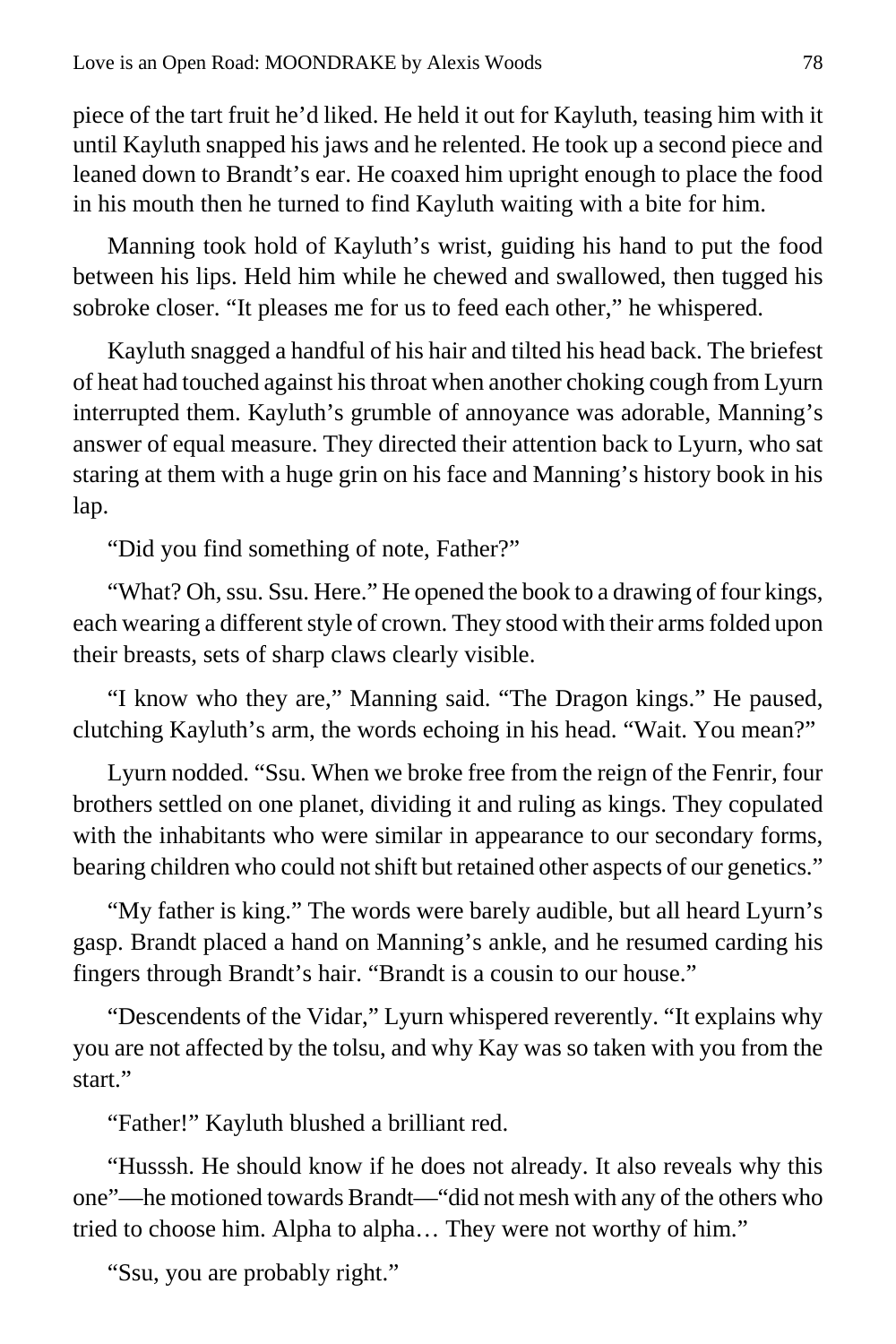"I don't understand," Manning said. Kayluth rotated to face him. His lips parted, but before he was able to speak a word of explanation, his father cut him off.

"I will leave you to explain." Lyurn rose, fingering the torque around his neck. "I have my own ssobroke to see to." He dipped his head in a wordless good-bye.

\*\*\*\*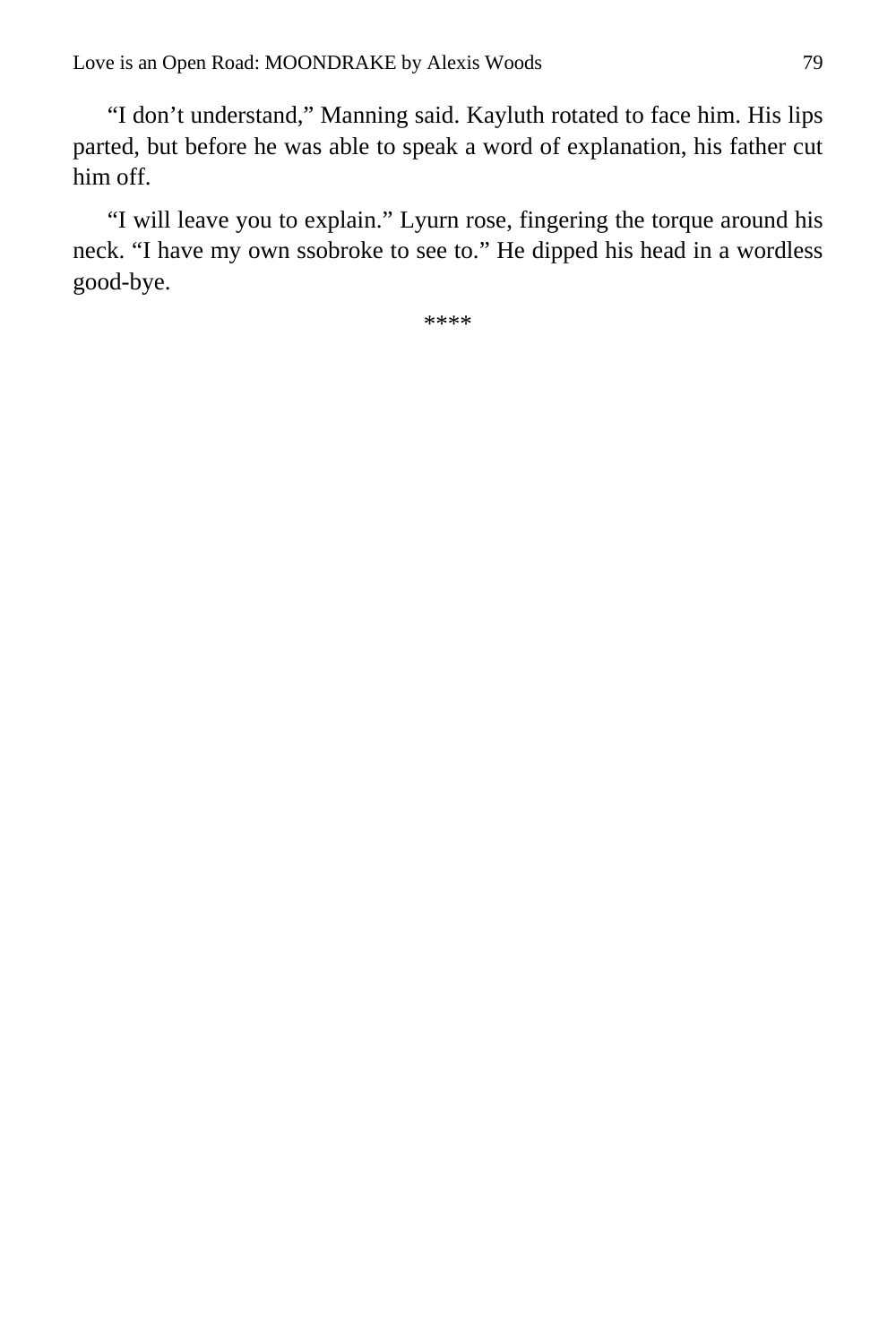## **Chapter Ten**

#### *Vidareem*

"Alpha to alpha?" Manning asked once Lyurn left, reaching for a few pieces of food. He offered one to Kayluth and tickled Brandt's ear to give him the other. Brandt raised his head for the piece, but then returned his forehead to Manning's thigh.

Manning stopped Kayluth from speaking, a hand on the drakken's leg. "Wait." He twisted his lips, gazing down at his lover, not pleased with this fearful, submissive Brandt at all. He'd not been like this when they were alone in the bedroom. He cupped the sides of Brandt's face and tilted his face up. Red-rimmed eyes met his before they snapped to Kayluth, then away from both of them.

Kayluth leaned across Manning and ran his right hand through Brandt's hair. He slid two fingers under the collar, letting the heat in his hand penetrate Brandt's skin. "I am surprised, Sundrake, I did not expect you to act like this."

Brandt peered up at him, and when he spoke his voice came out hoarse. "What did you expect, *Drottinn*?"

"Alpha to alpha to alpha." Kayluth pointed to each of them. "I expected you to be strong and belligerent, like our ssobroke. I do not expect you to call me Drottinn. Moondrake does not, so you should not."

"You want to choose me." Brandt gripped the tops of Manning's legs, his eyes narrowing to piercing slits of anger. "Why?"

"Our ssobroke has made it clear that there cannot be one without the other," Kayluth answered, laying his left hand on Manning's thigh, letting two of his fingers cross on top of Brandt's hand. "I hoped you would desire both of us."

"Why would I want you?" Brandt asked, each syllable gaining in volume. "How can I respect your kind who treated me like an animal, collared me, caged me? You're insane if you think—"

Manning halted Brandt's tirade with fingertips on his mouth. "No one is forcing you on this. The decision is yours. I hoped too." He dropped his hand from Brandt's mouth to overlay the two already on his leg. He slowly curled his fingers around them both. He inhaled through his nose and smiled when he did not detect any presence of Kayluth's tolsu.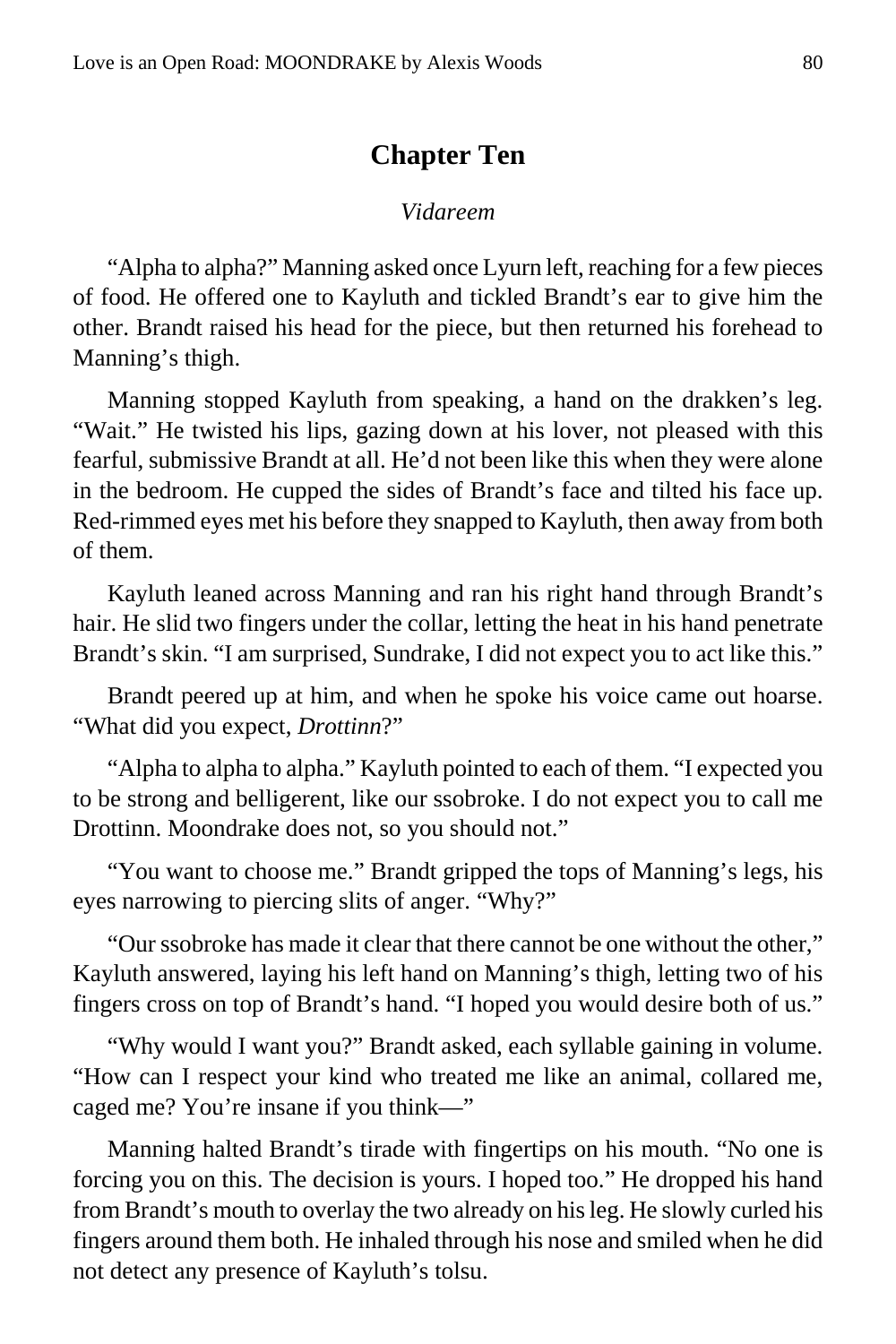Brandt looked at Manning, confusion showing clearly. "I don't understand." His gaze flickered back and forth between Manning and Kayluth, then down to where they all touched.

"Do you trust me?" Manning asked him. Kayluth's choosing of Brandt—as he'd chosen him—filled him with joy, but Brandt's confusion and resistance began to drain that euphoric feeling away. He knew if he could get Brandt to understand how Kayluth differed from the other drakken—gentler, kinder, devoted—then with Freya's blessing they could be together. He hoped Brandt would allow the drakken to please them both.

Brandt nodded. "You know I do."

"Then breathe in, my sobroke." Manning demonstrated again and again. After several tarrans had passed with nothing but the sound of their breathing filling the room, Manning turned to Kayluth. "Kiss me." Kayluth threaded his fingers into Manning's hair and bent his head back.

Heated lips connected intimately with Manning's throat. Full and damp kisses ascended his neck, rounded his jaw, and Kayluth licked at his mouth. He gave Kayluth open entrance, parting his lips at the demand of his sobroke's tongue. He'd been denying himself the pleasure of the drakken's kiss, and now he let himself be overwhelmed with its intensity.

A whimper compelled them apart. Manning turned his face towards Brandt, finding him with glazed eyes and blown pupils. He released the left hand hold he'd had on Kayluth's tunic and slid a finger under Brandt's torque, drawing him slowly forward.

Brandt's tongue snaked out and dampened his lips. Manning wet his own in response. Brandt planted his palms on Manning's thighs, pushing himself upwards to press their mouths together. Manning cupped the back of Brandt's head and held him firmly, refusing to let Brandt pull away. He teased Brandt's lips open with his tongue, swallowing each murmured sound as they came. The rough warmth of Kayluth's hand enveloped his, helping him hold Brandt steady, and he felt the subtle touch of the drakken's nose at his collarbone.

Manning blinked open his eyes, trying to commit this first time to memory. He broke off the kiss to grab onto Brandt's tunic, hauling him forward and managing to get Brandt to straddle him on the couch. Kayluth lavished attention to the side of Brandt's neck, growling with gentle bites, licking and sucking at his flesh. Manning began his own assault on the other side of their sobroke's throat, planting open-mouth kisses and nibbling at his skin. Brandt's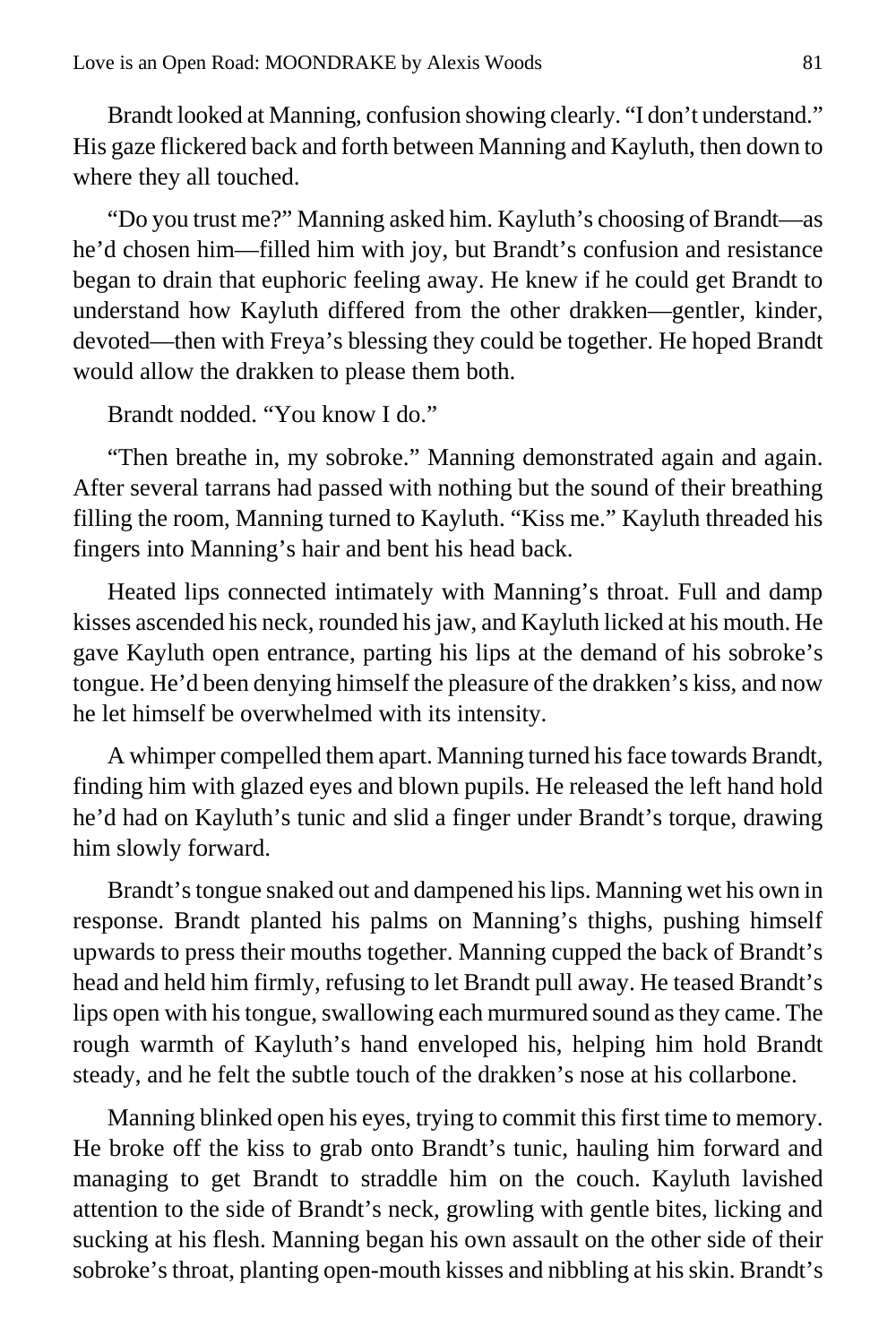hands came up to cup each of their faces, tilting his head back and riding out the sensations.

Lost in each other's skin, they ignored the first two-tone ping. A second one sounded, soon followed by a scurrying of feet and a shout of "Skeppare."

The three of them bolted upright, glaring at Orm who took a decided step back. Manning glanced at Kayluth to witness a dreadful scowl and tensing of muscles, elated to not be on the receiving end of that stern gaze.

"What?" Kayluth spat at their unwelcome visitor.

Orm tugged on the front of his tunic and straightened his belt. Manning snorted at the drakken's apparent unease, earning himself a sneer from the skipan. *Serves him right for coming in without an invitation.* Brandt placed a hand on each of them. Manning did the same, making sure to cover the one Brandt had on Kayluth. Orm stared at the three of them, making fists, and wrinkling his nose.

"I spoke to your father," Orm said. "He told me you had taken a ssobroke. I did not believe him."

Kayluth leaned back into the couch. "He spoke the truth, but not all of it."

"Obviously. I see no possession around your neck." Orm made a dismissive gesture that had Kayluth charging. Orm retreated, only stopping when his back hit the wall beside the door. Kayluth's clawed right hand wrapped around Orm's throat, his left ripping into his officer's tunic at the shoulder.

A vicious chuckle emanated from Kayluth. "Oh, *drakeen*, do you think I am ssstupid? Think I mussst not be in my right mind because I have taken a sssobroke who cannot be controlled? Sssu, perhapsss you are right because I choossse not one, but two."

"Two?" Orm goggled.

"Sssu, two desssendentsss of the Vidar."

"The Vidar?" Orm breathed out in awe. Then his eyes narrowed. "Are you certain? That would make them—"

"Sssu. Drakken royalty."

Manning glanced at Brandt, glimpsing a stunned expression he felt sure he mirrored. He looked back to discover Orm's whole body drooping, trembling hands covering Kayluth's.

"My apologies, Skeppare."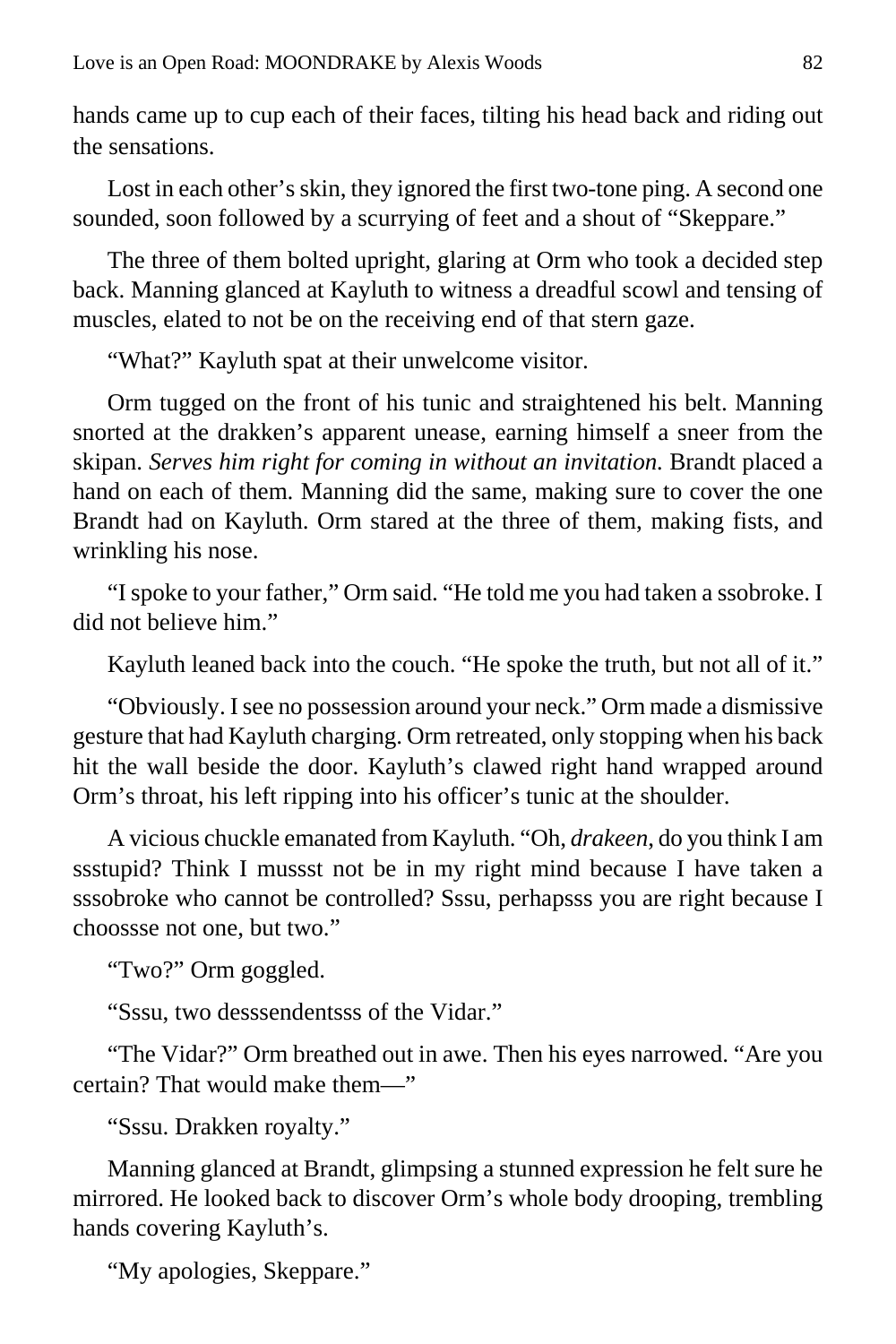Orm drew in a long breath before meeting Manning's gaze. "My apologies, Vidareem, Ssobroke of Kayluth." He knelt down on one knee in supplication. Kayluth placed his hand on Orm's head a moment before swiping the door's control panel.

"Go," Kayluth said. "We are not to be disturbed until tomorrow. I have ssobroke to please." He allowed Orm to make his escape.

\*\*\*\*

Kayluth advanced upon them, and Manning's gut tightened, catching sight of the swift infusion of gold in his sobroke's eyes. Brandt squeezed Manning's upper arms, his body twisted to watch the drakken's approach. Manning slid his hands under Brandt's tunic, palming his ass. Kayluth stopped before them, laying a hand on Brandt's face, sliding his thumb along his cheek.

"Ssobroke Sundrake, you have heard my claim. I offer you the same as our Moondrake. With respect and honor will I care for you, only asking in return that you allow yourself to revel in the pleasure that will bind us together, Ssobroke to Ssobroke to Ssobroke. Will you accept me, accept us?"

Brandt relocated his grip on Manning to take up Kayluth's hand. He shifted off Manning's lap and sat beside him on the couch, tugging the drakken forward. Kayluth dropped to his knees, Manning and Brandt blinking at him in surprise. He waited expectantly for Brandt's answer, laying a hand on each of their thighs.

"I… You expect too much from me, Drottinn." Brandt raised his hands to halt the rebuttals from both of them. "Wait!" He drew in a breath, moving to rub the back of his neck. Then he bit at his lips while fingering the torque. "You have convinced Manning of your sincerity, but I... can't."

Kayluth frowned, casting his eyes to the floor. Manning spoke for both of them. "Why?"

Brandt's cheeks reddened. "Things happened. Your crew…"

The drakken froze. He peered at Brandt, eyes pale glinting crystals. Manning winced when Kayluth's claws pierced his leg.

Brandt shook his head. "I know you are sorry, but that doesn't absolve *them.*" Anger laced his voice. "And now you say I'm a prince among you." His cynical laugh sent a chill down Manning's spine. "Where was the respect and honor before? Your people must have none, seeking pleasure without consent."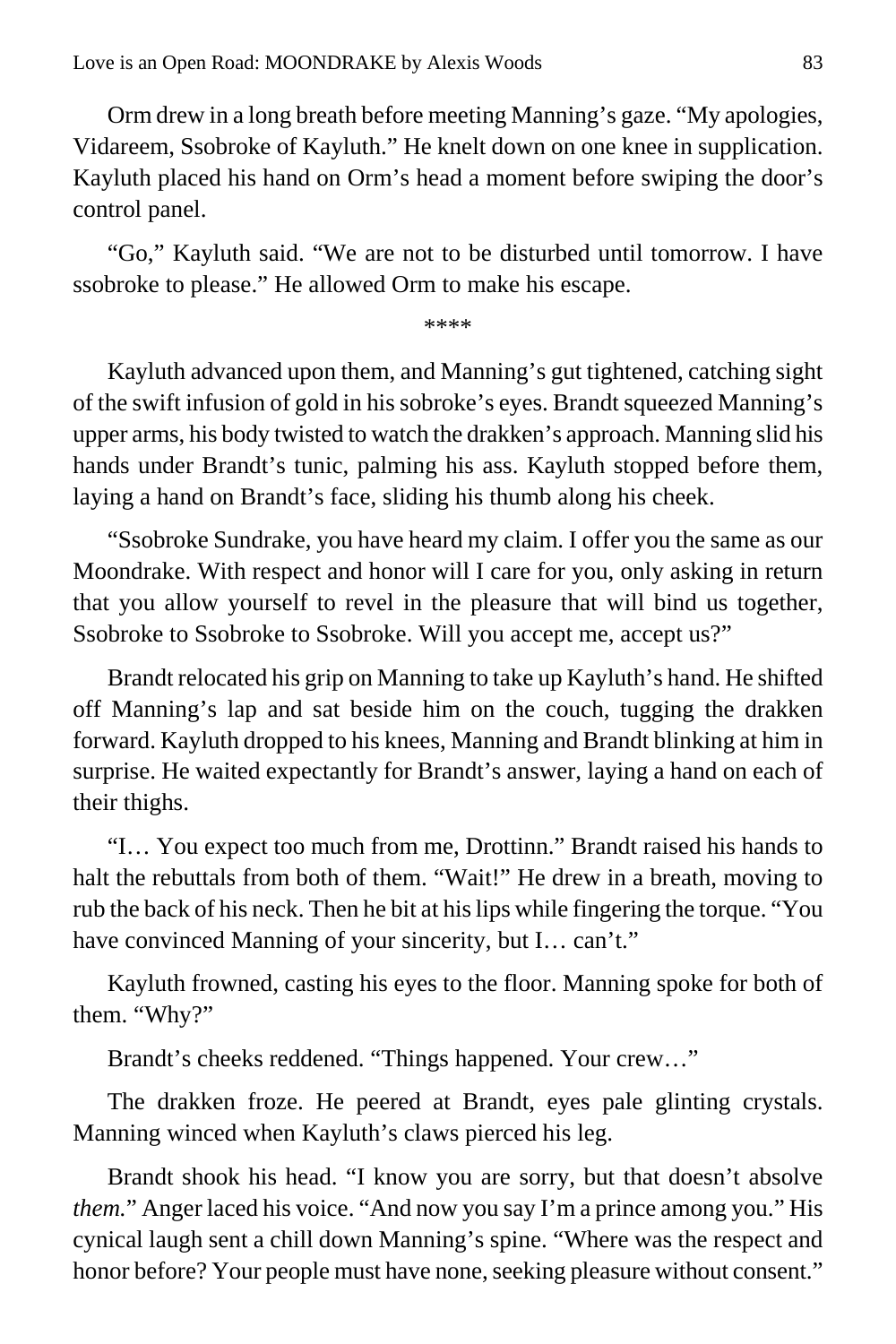"I did not kn—" Kayluth protested—momentarily halted by a spearing glance from Brandt—before his displeasure got the better of him. Brandt's treatment equally enraged Manning.

"What happened to you—" Kayluth growled, rubbing Brandt's thigh. " and you will tell Moondrake if not me, should not have happened. I will discover who was involved, but ultimately I am responsible. I do need to say the words. My preoccupation with Moondrake caused me to overlook how you were being treated. The chains should have been enough for me to stop and reassess your situation. I failed you, and I am sorry." He lowered his forehead to Brandt's legs. "I hope you can forgive me."

Manning gasped at this show of the drakken's submission, so unlike his race, and he realized that Brandt didn't know about Kayluth, his race's history, nor even that they were Drakken. He gazed at Brandt to find him staring down at Kayluth. He took Brandt's right hand between his own, gaining his attention, and tried to keep his tone even and gentle. "You have questions, we have answers. We haven't had a chance to tell each other our stories." He ran a hand over Kayluth's braids. "Will you kneel there the whole time, or would you prefer to join us on the couch?"

The drakken turned his face so he could see Manning. He smiled cheekily. "I would prefer we move to my bed where we can spread out and be able to see one another."

Manning and Brandt glanced at each other. Manning shrugged; the decision had to be Brandt's. He gave a barely perceptible nod, and Kayluth rose, pulling them to their feet. He dumped the food onto two plates, and then led the way to his bedroom.

\*\*\*\*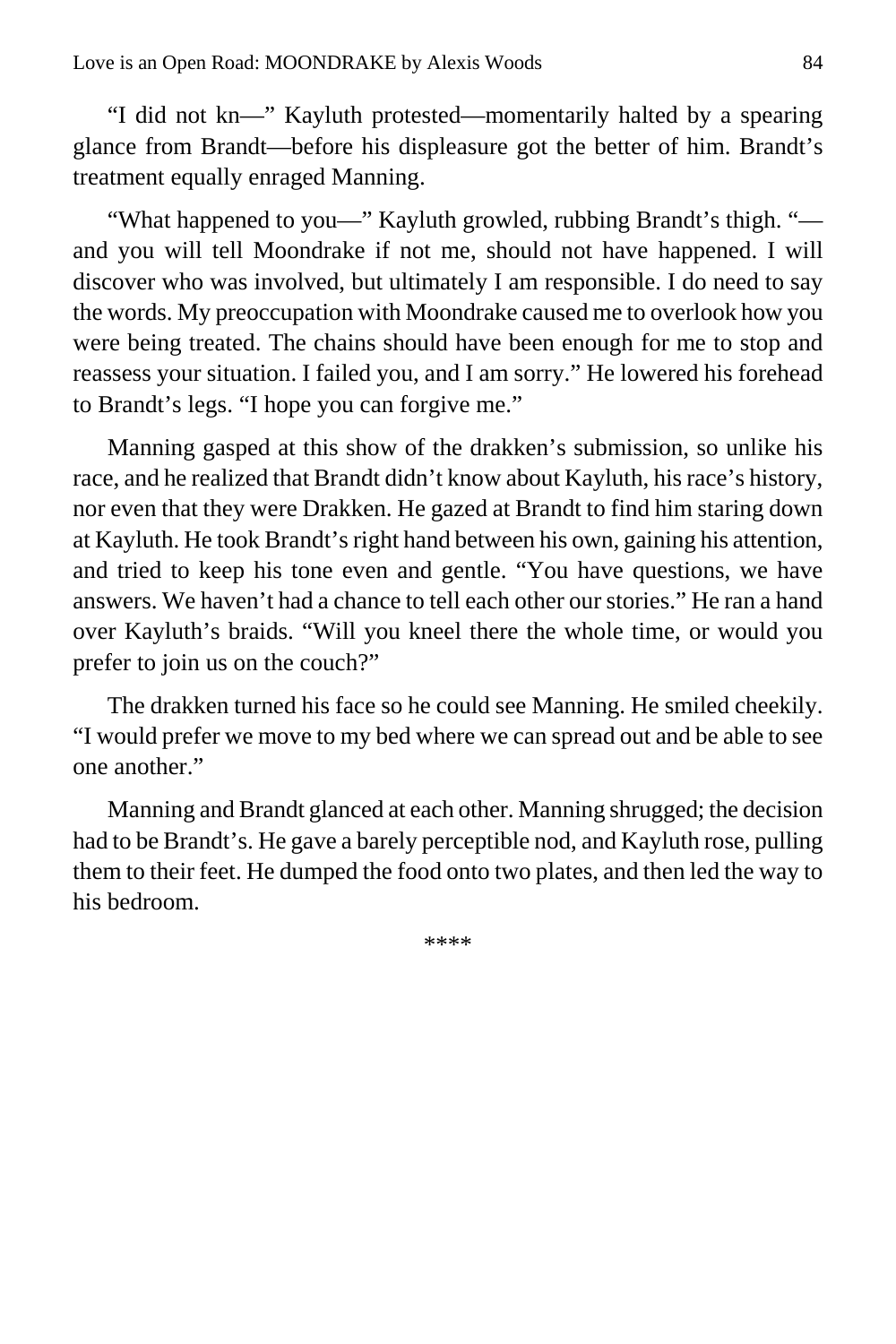## **Chapter Eleven**

### *Drakken*

It took most of the next two arns for Manning and Brandt to recount what had happened to them since coming aboard the *Reykr*. Kayluth spent much of the time in a state of embarrassment. Between the teasing he received for his striped socks—he'd removed his boots—and Manning's description of his blatant show of possession in Orm's office, Kayluth's cheeks ranged in color from pale pink to bright red. Manning hoarded the plates of food and hand-fed his sobroke while Brandt and Kayluth learned about one another. He also brought out the Drakken history book and showed Brandt its pictures with Kayluth explaining them and describing how the Vidar were able to defeat the Fenrir.

Brandt wished to see Kayluth's drakken form and Kayluth agreed. His sobroke's consent surprised and pleased Manning. He hadn't yet seen him shift or been able to touch the dragon. Since he first saw Kayluth's true form, he'd wanted to compare his height to that of the drakken's, run his fingertips along the scales and explore their texture, feel the sharpness of his claws and teeth. Kayluth's offer for Manning to strip him had him bounding off the bed.

He began by untying his sobroke's belt, sliding the softened black leather through its bindings. Holding the silver buckle in his right hand, he let the belt dangle to the floor, but didn't drop it. Instead he slid his left hand along its length, stopping at the end. He flipped it up, over his head, allowing it to lie across the back of his neck and shoulders. He glanced up under hooded lids to note flecks of gold returning to Kayluth's irises. Manning paced forward with a cocky smile, and placed his palms on the drakken's pecs. Heat poured through the tunic into his hands as he slid them down Kayluth's torso, hips, and thighs. He gathered the hem of shimmering red fabric into his fists and raised his arms. The drakken had to bend over for Manning to pull it off him.

Kayluth's fiery eyes caught him, held him in thrall, and he closed the space that had appeared between them. When Manning felt wandering fingers on his waist, he tsked, scolding his sobroke to keep his hands to himself. It didn't stop him, however, from letting his own fingers meander over Kayluth's warm flesh when the drakken positioned his arms behind his back. With his shoulders pulled back, Kayluth's broad chest pushed out and into Manning as if seeking more of his touch. He gladly gave it, teasing the skin around each brown nipple.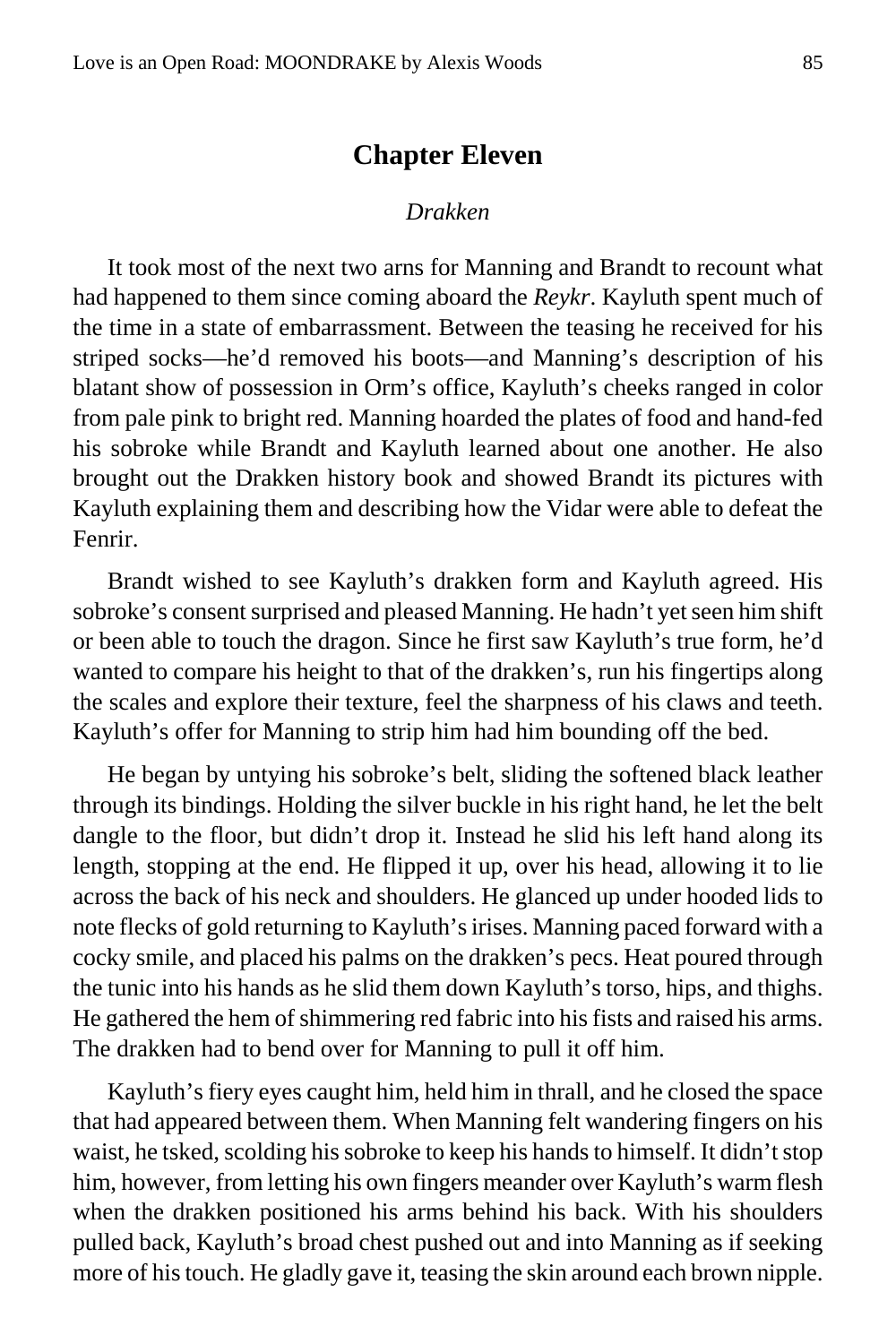Kayluth's responding growl morphed into a contented purr when Manning leaned in and licked one erect nub.

A groan sounded from the bed. Manning turned his head to look, finding Brandt lying on his belly, his chin resting on the heels of his palms, nibbling on his bottom lip. He observed the large, dark pupils in wide-open eyes and a tiny shift of Brandt's hips.

"Mmm," Manning hummed. "Would you like a taste, Sundrake?" he cooed at Brandt. "Our sobroke tastes as good as he smells."

Brandt shook his head and averted his gaze, his cheeks flooding with color. His refusal disappointed Manning, but he still had a task to complete.

He inched back from Kayluth, sliding his hands along the waistband of his leggings, and picked up the ends of the cord tying them closed. He tugged on them playfully, slowing letting the bow come undone. Kayluth stepped back, striving to move Manning along quicker, but he kept pace, forcing the drakken to wait, as he had been forced to wait, bound in ropes.

He held still a moment until Kayluth leaned down and nuzzled his hair. "Are you all right, Moondrake?"

"Yes, I…" He met Kayluth's worried gaze. He cupped the drakken's cheeks, gliding his thumbs over Kayluth's frown, attempting to reverse it. "You tied me up."

"I did."

"Why?"

"I could not let you go. I knew without knowing that you were my ssobroke. I only wish"—he looked at Brandt—"that our Sundrake hadn't gone through what he did. I am sorry, my Vidar." Kayluth bent his knees and would have dropped to floor, but Manning held him in place.

"No," he said sharply. "We are done with subservience. We are equals. The only bending of knee will be in pleasure. I want you to remove Brandt's collar."

"No," Brandt responded, sitting up and covering the torque with his hands.

Manning frowned, stepping away from Kayluth to stand in front of Brandt. "What? Why?"

"It was yours. I am yours." Brandt fisted Manning's tunic, earnest and sure, holding him in place.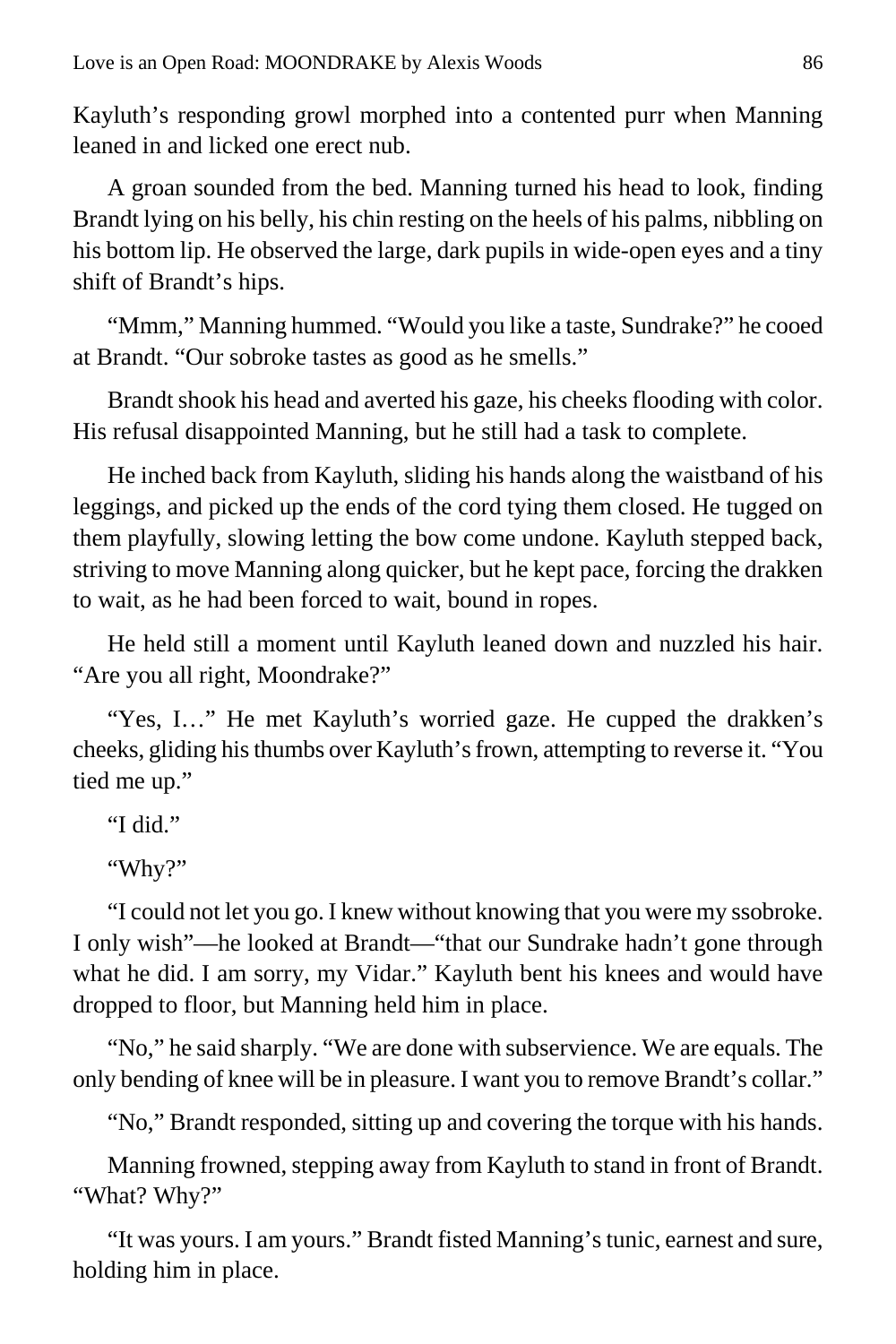Manning ran the fingers of his right hand down Brandt's cheek. He covered Brandt's grip on his tunic with his own, leaned in with a smile and licked at his lips. Brandt gave him entry and he delved deeper, their tongues tangling as they lost themselves in the kiss. Kayluth pressed himself to Manning's back, laying his left hand on Manning's hip. He followed the path of Manning's fingers with his other hand, overlaying them both on top of the torque.

"Now," Brandt said, with a satisfied sigh, "finish getting our drakken undressed. I was enjoying the show." His eyes brightened. "And I'm desperate to see the dragon."

Manning snorted and turned in Kayluth's arms, positioning them in profile to Brandt. He laid his palms on the drakken's hips, then curled his fingers down under the waistband. With the cord already undone all he had to do was loosen the fabric. When it had been sufficiently pulled out, he stopped and smiled impudently. He stepped closer and peered down, groaning. The drakken's cock rose to half-mast, gaining size at a swift pace. He moved to stick his hand inside Kayluth's pants when Brandt halted him.

"Stop. No touching yet," he said sternly.

Both sobroke growled and focused perturbed looks at Brandt, who laughed. Manning let Kayluth's leggings fall, and the laughter cut short as Brant stared. "Sweet Freya," Brandt whispered, his green eyes ogling Kayluth's thick cock. Full, it hung parallel to the floor, pinker than the drakken's normal pale tone.

"Sweet Freya indeed," Manning agreed, the corner of his mouth turning up. "Can I touch now?"

"You touch, and I'll never see my dragon." Brandt frowned, but his chuckles belied the expression.

Manning raised a brow in amusement. "My?"

"Our." They grinned at each other.

Kayluth held silent during the verbal volley. Having stepped out of his pants, he stood wearing only striped stockings and a grin. He cleared his throat, gaining their attention. "I will take off my socks, and then—" Before he could finish, Manning dropped to his knees, his hands at the top of one stocking, pushing it down, and tapping on the drakken's foot to get him to lift it. He removed the second one and crawled up on the bed beside Brandt.

"We're ready," he declared, taking Brandt's hand in his.

Kayluth flushed. "I am not accustomed to having an audience."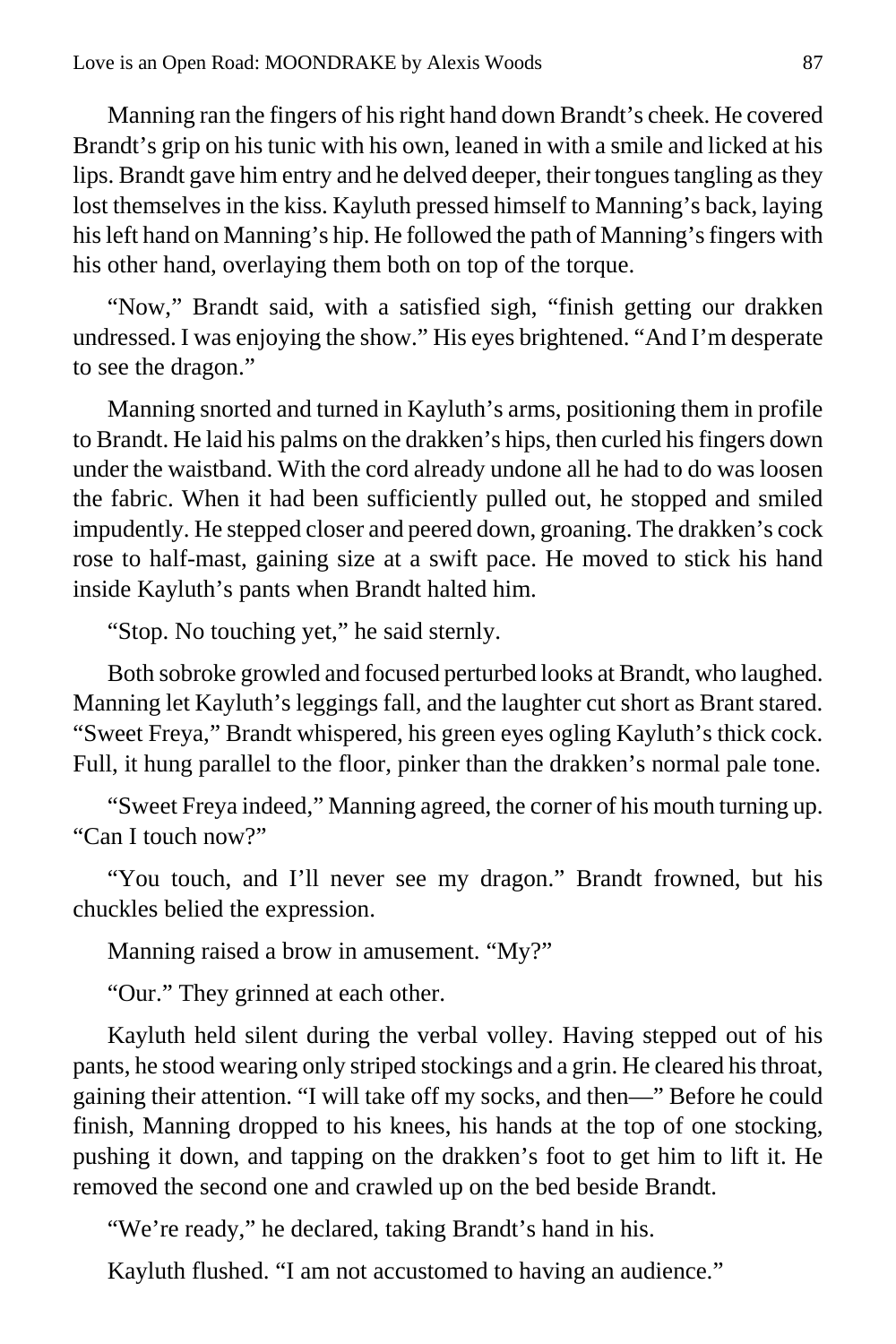Manning's smile fled. "Do you want us to leave?"

"No, it is all right. Give me a tarran to get myself under control." He indicated his erection, earning sniggers from his sobroke. He took a few deep breaths. The change happened faster than Manning thought it would. He'd barely saw Kayluth's head enlarge, when his legs swelled and became disjointed. An elongated neck sprouted golden scales darkening to burnt red except along their edges. A tail thumped beside them on the mattress, startling both men. Brandt reached out to touch, but Kayluth pulled his tail back and waved it. Manning laughed at the obvious tease. *No touching.*

They scrambled off the bed and cautiously approached. Manning placed his fingertips on the drakken's shoulder, drawing them lightly over a pebbled, crimson scale. Flecks of colors—citrine golds, sapphire blues, amber yellows and darker oranges—dotted the surface of them. He ghosted his fingers across the rock-hard scales as he circled around Kayluth's bulk. From tip to tail, each scale shading from red to gold made Kayluth shimmer. He touched the leathery wings and the bony brow ridges highlighting the drakken's elongated head, all crowned with a smooth set of short, curved horns. Manning inspected his claws and sharp teeth, feigning fright when Kayluth playfully snapped at him.

The drakken's magnificence overwhelmed Manning, and he praised his beautiful sobroke. Kayluth huffed proudly, nosing at them both with his snout. Manning snuggled under a wing, surrounding himself in the warmth and smell of the drakken. The sweet tolsu scented the enclosed space, relaxing him and tipping him into sleep.

He emerged a short while later, rubbing at his eyes, to find Brandt kneeling beside Kayluth's enormous head, scratching between some scales, and Kayluth purring with pleasure.

"He wakes!" Brandt declared. The drakken snorted in amusement and knocked Manning sideways with his nose.

Manning bopped his snout, grinning. "Watch it." He stepped into the bathroom, sliding the door closed behind him.

\*\*\*\*

When Manning returned to the bedroom, Brandt left Kayluth where he rested, still in dragon form on the massive bed, and rose to meet him. He took hold of Manning's hands, transferred them into his left hand, and placed his right over Manning's heart.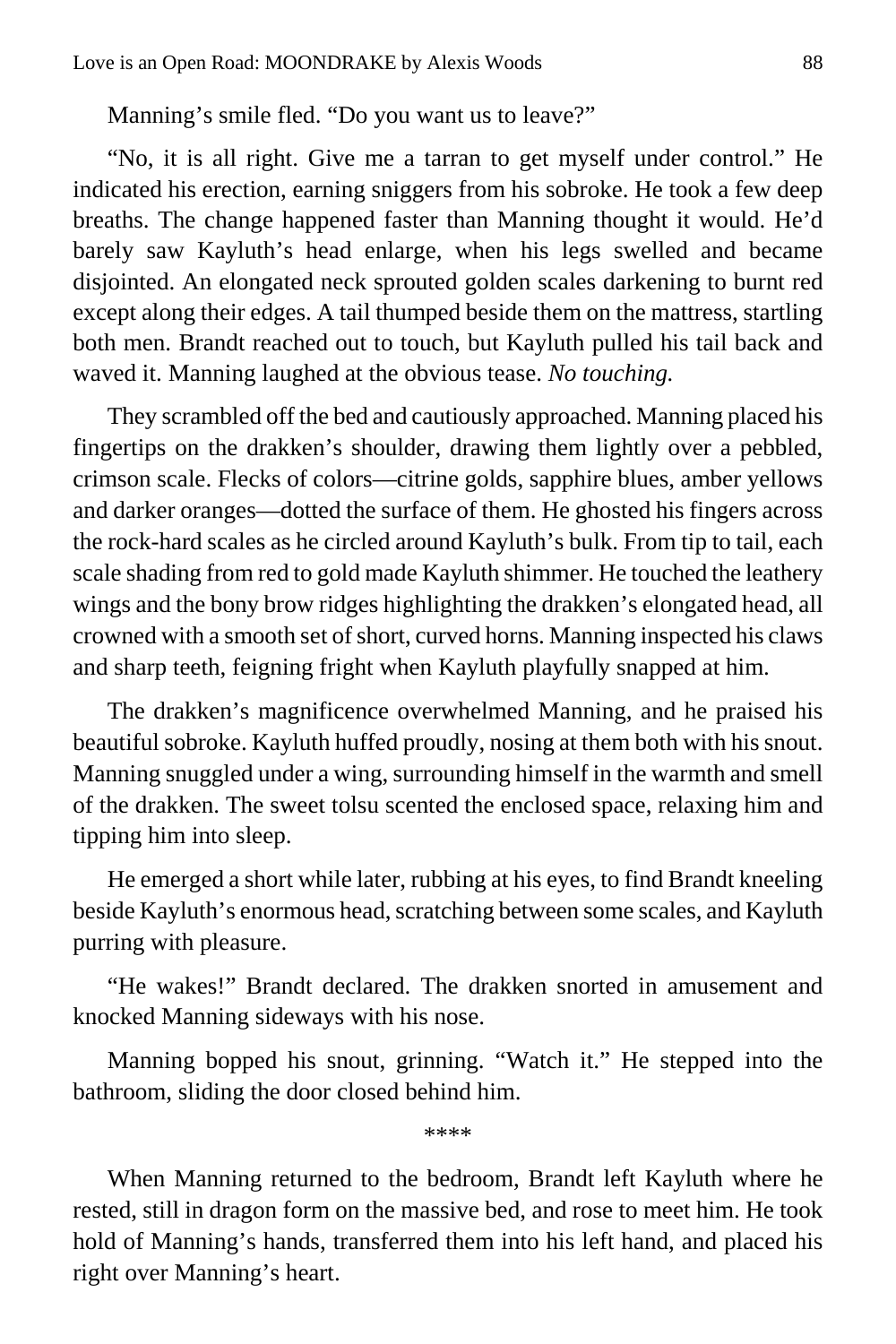"I'm going to bed, " Brandt said, indicating with his head towards Manning's room. "I'm looking forward to sleeping on a mattress."

"There's one here," Manning replied.

"I…" Brandt swallowed. "I can't. Not yet." He cast his gaze away momentarily. He met Manning's concerned expression with determination, his lips shut tight. "While you slept, Kayluth lay content to not move or shift, and I asked him many yes or no questions." Brandt smiled. "I enjoyed getting to know him better, and I see what you see, but I still need time." He halted Manning's retort with a chaste kiss. "Maybe not so much time, though."

Manning grinned and grasped Brandt's tunic, tugging him into a deeper kiss. He held tight to his lover, licking at his mouth, touching tongues, nibbling on his jaw, all the while directing him towards the smaller room.

At the doorway Manning stopped and leaned away. "You're sure?"

Brandt laughed and laid one more swift kiss on him. "I'm sure. Good night, my sobroke." He called to Kayluth, "Good night, Stardrake."

"Stardrake?" Manning asked with an uplifted eyebrow. Kayluth huffed behind him.

"Well, if you are Moon, and I am Sun, then that must make him Star."

Manning chuckled, "So true. Good night, my sobroke." He placed one more peck on Brandt's lips, pushed him into the room, and slid the door shut.

He spun, finding himself the target of the drakken's discerning focus. "What?" Manning asked. Kayluth answered with a raise of his wing, inviting him back underneath.

"I'm not tired," he said, thinking the drakken must expect him to be sleepy too, but the nap had revived him.

Kayluth flapped his wing and Manning smiled. "All right, all right." He stepped up onto the mattress and pressed a kiss to the drakken's browridge. "You want me where?" he teased. Kayluth snorted and with a twist of his neck, pushed him in the direction he wanted. Manning lay down, mumbling, "Yes or no questions was a good idea. Although if I'm down here, I can't see you well."

Kayluth tucked his back legs underneath him and leaned to the side, pushing Manning against his softer underbelly with a curved claw. He pressed himself to the drakken's delicate scales, the ones here smoother to the touch, almost like human flesh. He rubbed his cheek against them, and slowly drew his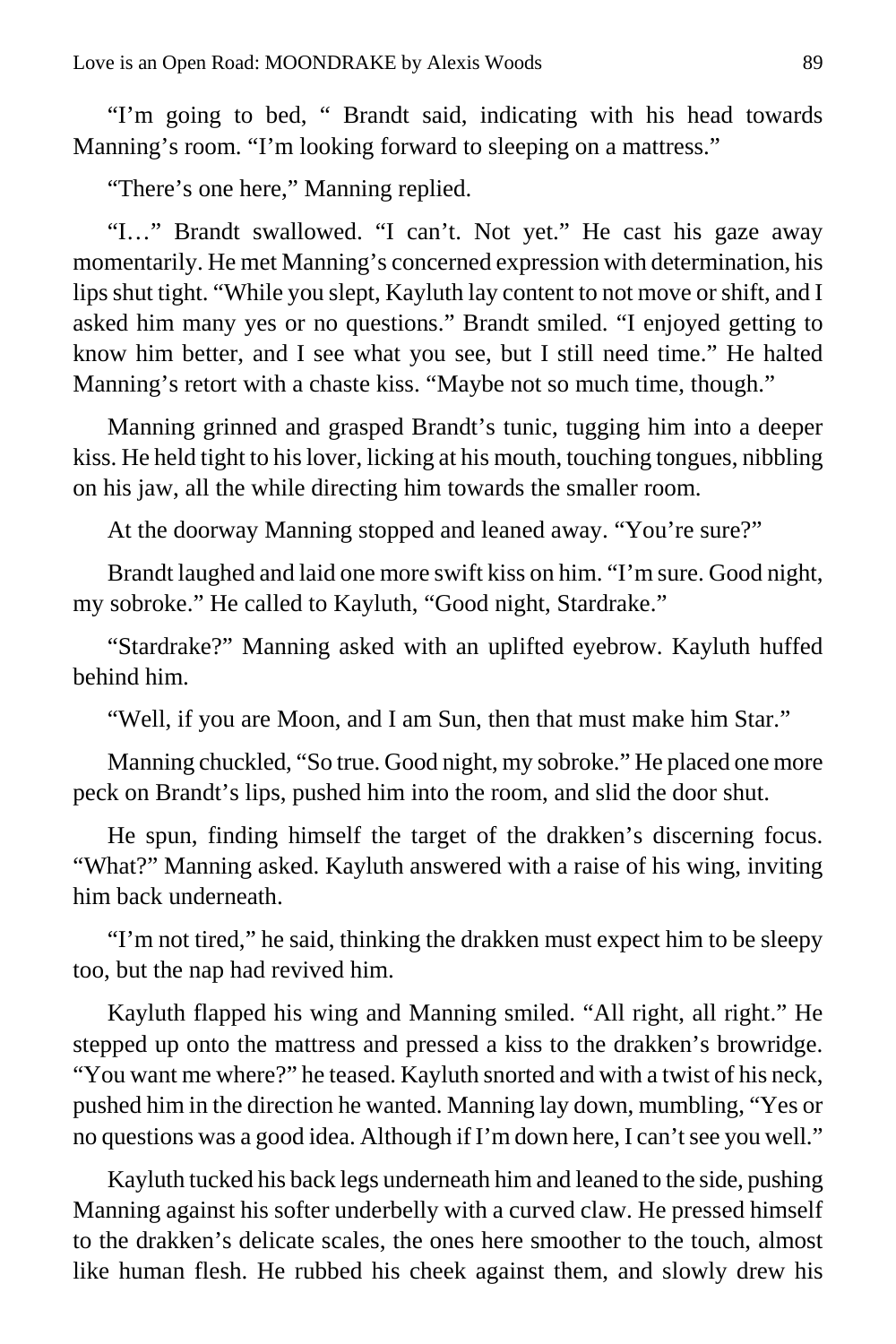fingertips along Kayluth's belly. A low rumble echoed around him. Six protrusions poked through between scales, two vertical rows of three. Manning circled his fingers around each one, Kayluth's purrs gaining in volume.

"Like that, do you?" he whispered. Kayluth swiveled his head to view him with one jade eye. His snout nudged at Manning's shoulder, making him slide farther down the bed until he lay near the drakken's rear legs. Kayluth positioned his wings to the bed, closing Manning off from the room. The temperature level spiked, and he grew uncomfortable with the heat. He debated taking off his tunic, and chuckled, thinking it likely what the drakken had in mind.

"If you want me naked—" he pushed up on Kayluth's underbelly "—you have to give me a little maneuvering room." The drakken grumbled, but lifted on his back legs giving Manning space to strip. He pulled off the tunic and folded it, placing it under his head for a pillow. Kayluth tucked his wings in to his body, letting the cooler air in the room raise goose bumps on Manning's flesh.

"Now, I'm cold," Manning groused, extending his arms out and snagging his fingertips on the edges of scales, trying to pull the drakken down like a blanket. Kayluth settled lower, putting Manning in full contact with his underbelly.

"Hmm." Manning wiggled, his cock rubbing against silky scales, hardening in the warmth of Kayluth's body. He felt an odd poke against his hip, and unable to see, he bent to the side and craned his neck. His eyes flew open, and then he squeezed them shut. "Sweet…sweet…" He couldn't even get the goddess' name past his lips. He opened his eyes to verify what he'd seen. He pushed up on the drakken's belly. Kayluth rumbled annoyance, but complied.

He propped himself up on his elbows and gazed down at Kayluth's enormous cock. He thought the man-form's had been impressive, his drakken's was… Kayluth's snout swiveled and his long, rough tongue slipped out and licked at Manning's shaft. The light teasing touch had him dropping flat to his back. He watched his sobroke's tongue darting out to lap at his cock, breath quickening with each slick caress.

"That feels wonderful," Manning whispered, his eyelids falling closed, indulging in the pleasure his sobroke gave. Kayluth lowered himself and began rubbing his erection against Manning's legs. The drakken's satiny underbelly stroked Manning's cock, and he reached over his head and let his fingertips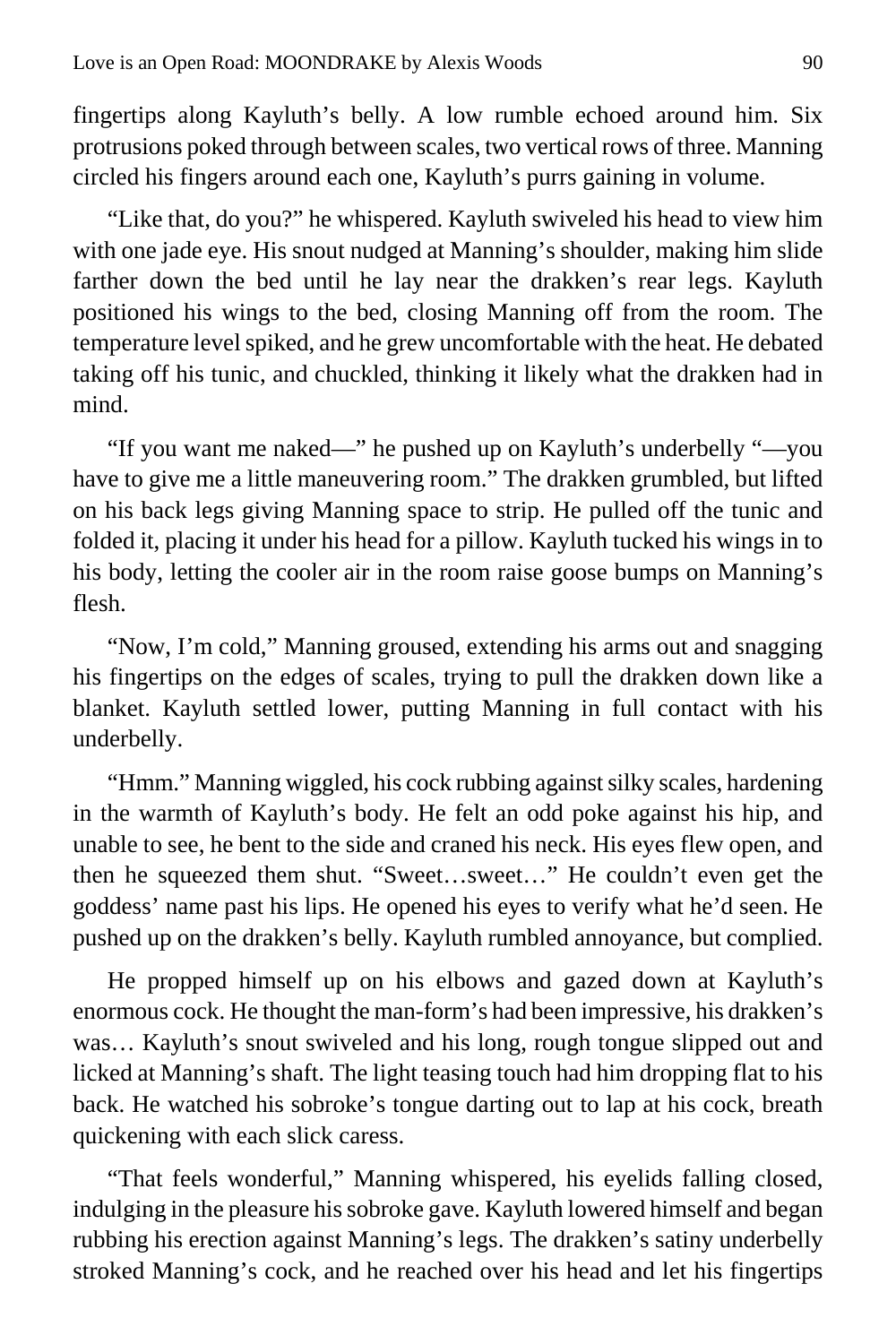play with the small protrusions. Kayluth's purrs grew in volume, vibrating his body and sending a pleasant tingle into his skin.

The rubbing increased in speed, and Manning suddenly found his cock encased in sleek warmth. It hugged him, putting the perfect amount of pressure and friction on all sides of his erection. The smooth membrane slid back and forth with his sobroke's motions, delighting him. He groaned, not knowing what surrounded his shaft, but knew he wanted more of that blessed sensation. He thrust his hips upwards into that exquisite, tight heat. Kayluth swung his head down and nuzzled Manning with his snout. He huffed a hot breath of air over Manning's skin, sending his body soaring with pleasure. He seized two of the fleshy nubs between his fingers, the tug earning him a growl from the drakken and faster rocking of his body.

Manning had been primed and ready for hours, starting with those kisses on the couch between the three of them. The image of him and his sobroke together, pleasuring one another simultaneously, pushed him over the edge, calling out an "Ah" of rapture, spilling his seed into Kayluth's body. A long rumbling purr from Kayluth followed, the wet splash of his release coating Manning's belly and legs.

The drakken's tolsu surrounded him, and Manning pulled it into his lungs with each deep breath, the overdose swiftly sending him into oblivion.

\*\*\*\*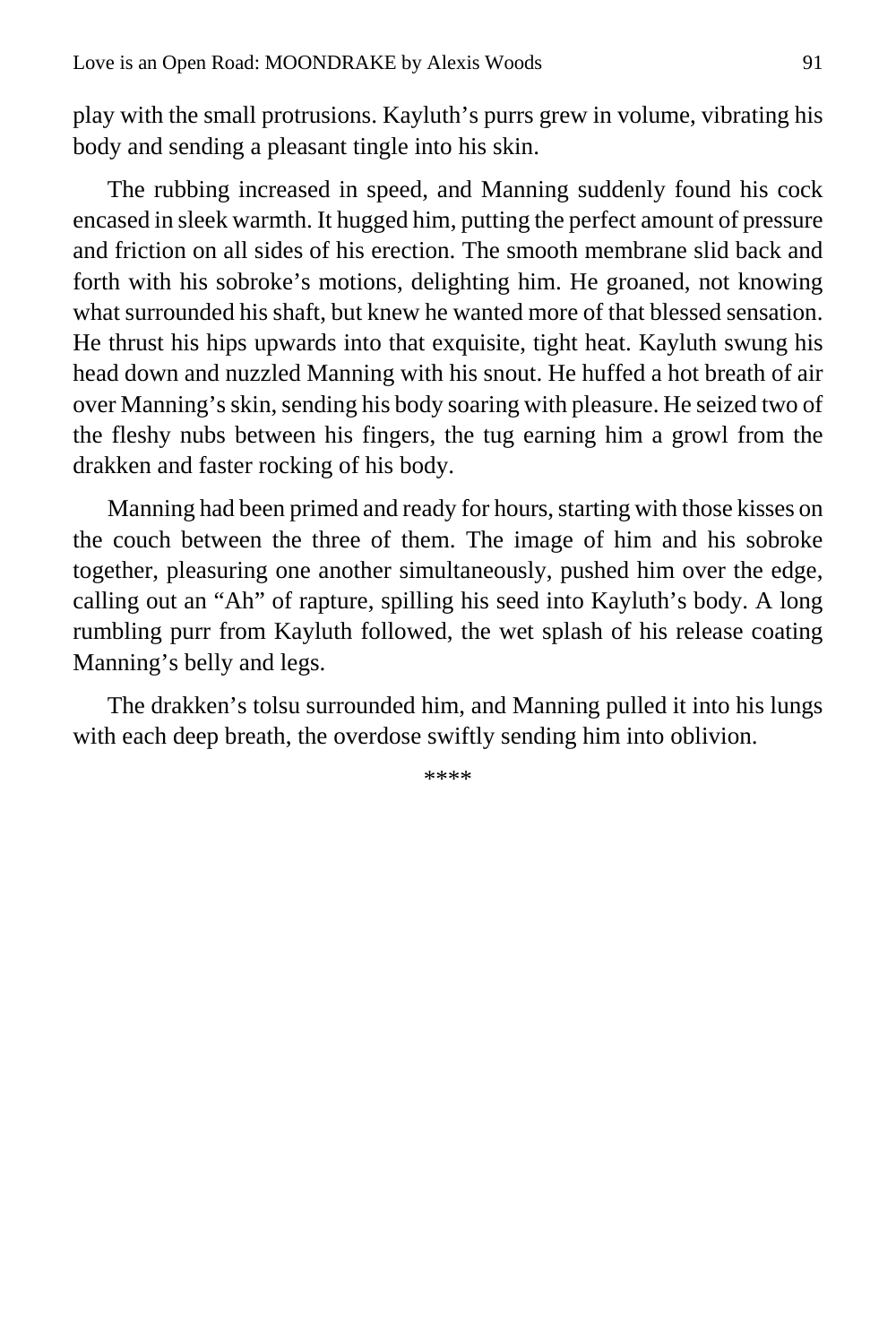## **Chapter Twelve**

#### *Possession*

Manning awoke encircled by powerful arms carefully holding him, his back pressed to an extremely warm Kayluth. One long leg trapped his, and the drakken had interlaced their fingers. He'd never had a chance to wake like this with Brandt aboard the *Moondrake*. Surrounded, cherished, he could get used to this very quickly. He sent a silent prayer to Freya that soon Brandt would join them. He smiled indulgently at the thought of being sandwiched between his sobroke.

He turned slowly in his sobroke's arms. Kayluth slept on, his ebony braids hanging in disarray. Manning snuck a hand out to touch them, examining the polished gemstones of yellow and orange amber, citrine and quartz, green emeralds and blood-red garnets. He recognized the colors from the drakken's scales and smiled. *One mystery solved.*

The drakken blinked open his eyes, allowing Manning to meet his sapphire gaze. Manning pushed back the braids, one catching his attention. He slid his fingertips down its silvery length, lingering on the polished multihued stone it held. He'd never seen a gemstone like it before.

"My ssobroke," Kayluth whispered, bringing Manning's attention back to him.

"Ssu," Manning said.

A single laugh burst from Kayluth. "You learn quickly."

"I must. I've got some catching up to do on our people's history," Manning replied, with full sincerity.

"True, Vidar. I have enlisted help already. My fathers will be joining us soon to break our fast."

"Is our time almost up? You told Orm until tomorrow."

"We have some arns left, my ssobroke." Kayluth trailed his fingertips down Manning's arm.

"You like saying that, don't you?" Manning teased.

"Ssu, I have waited a long time for you." His hand slid to Manning's ass, then traveled up his back, leaving those paths of fire he delighted in.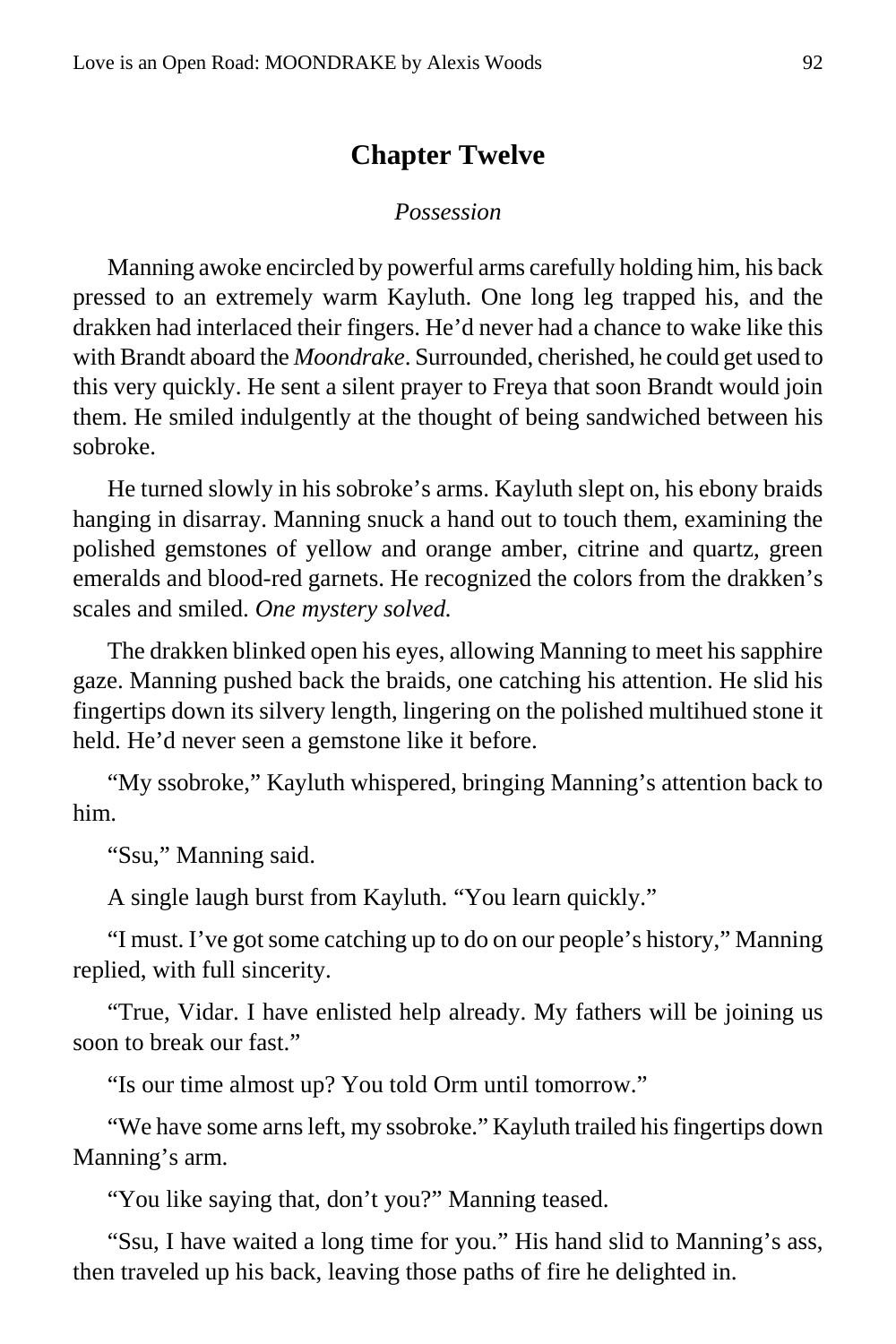He felt the glide of Kayluth's thumb down his spine, bumping over each vertebra, and along the crack of his ass. He hummed his approval, bending his neck and letting his forehead rest on Kayluth's firm chest. His sobroke leaned up on an elbow, his palm and spread fingers laid on Manning's coccyx, like a starburst, radiating heat outward. He guided Manning to lie on his stomach, straddling his legs, pressing fingertips gently through his hair to his scalp. Warm palms massaged his shoulder blades, kneading muscles still relaxed from sleep, except for one growing rapidly harder under the ministrations.

"My ssobroke," Kayluth whispered again and again, with each pass of his hands across Manning's back.

Manning turned over, laying his hands on Kayluth's thighs and licking his lips. He stared at the drakken's engorged shaft and the bead of moisture at its tip. Sliding his right hand up Kayluth's leg, he let his fingertips dance at the crease of skin between thigh and torso. He tickled the muscles of his sobroke's abdomen, tiny snorts escaping when Kayluth flinched.

"Moondrake," Kayluth said in a firm tone, grabbing Manning's hands.

Manning figured he must have had enough of his sobroke's brand of torture. He could think of a thousand ways to tease the drakken once he enlisted Brandt's help. He smiled coyly up at Kayluth. "Ssu?"

Kayluth growled, leaned down, skin meeting skin, and drove his tongue into Manning's mouth. Manning struggled, his sobroke's hold firm, guiding Manning's hands above his head and pinning them to the bed. He squirmed, arching his back to rub his sparsely-haired chest against Kayluth's hairless one. His lips were abandoned, the drakken moving on, licking at his jaw and earlobe. He tilted his head to the side, giving his sobroke room to work. Kayluth took his time, tasting all of Manning's skin; he lay helpless to do anything to stop him.

Kayluth inched backwards down Manning's body, reverently laying pecks with his lips and wet, open-mouth kisses along Manning's throat and collarbone. Manning's breath quickened and his heart pounded. Kayluth swiped his tongue across Manning's nipples, the stiff nubs demanding attention. He spent tarrans worshipping them, Manning panting between groans of delight when Kayluth suckled on them, pulling them taut, and moaning in near bliss when his sobroke grazed his teeth over the sensitive buds.

The drakken descended farther. He let go of Manning's hands, but ordered him to keep them there.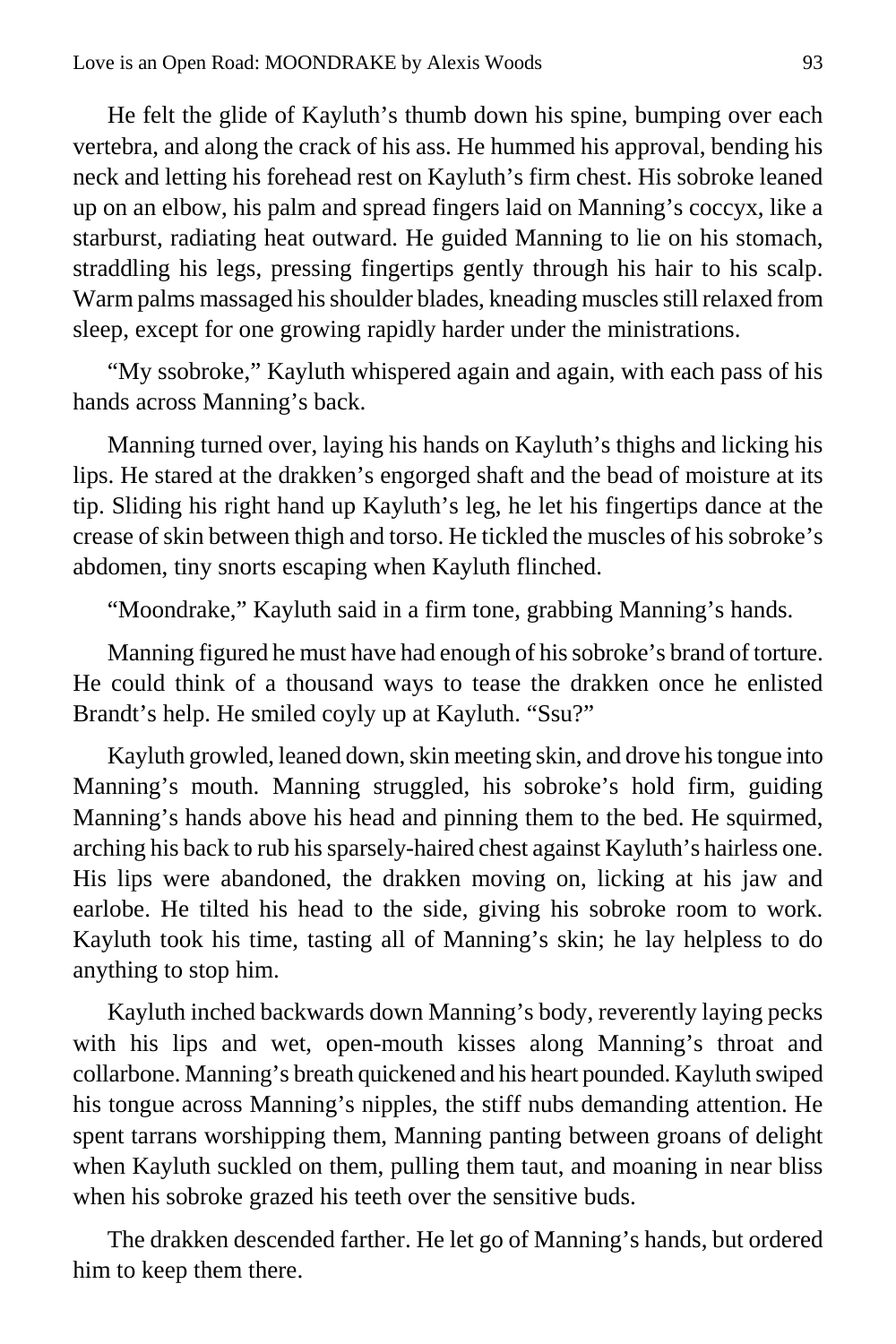"No." Manning chuckled, pushing himself up, interrupting Kayluth in his task of outlining his sobroke's abs with his tongue.

Kayluth looked up, head tilted and blue eyes wide. He leaned forward to press his forehead against Manning's. "No?"

Manning went cross-eyed trying to stare back at the drakken. "No," he repeated. "I want to touch you."

Kayluth sat up and moved to kneel beside him, instead of straddling him. He nodded, spreading his arms open. "Ssu. Touch me."

Manning bit at his lower lip, debating where to start. He reached out a hand only to have his wrist grabbed and pulled, his body twisted, his chest suddenly meeting the bed. He grumbled, growled, and writhed beneath the drakken straddling him once again. Kayluth had tricked him, rolled him! One heated palm pushed down on his back, preventing him from rising. The other had a firm grasp on one butt cheek.

Kayluth laughed, gyrating his hips, grinding Manning's cock into the mattress. "You think you can escape me, my ssobroke?" He playfully slapped Manning's ass. "Now that I have found you, I will never let you go."

Manning felt the tips of Kayluth's braids tease his skin, heard the gentle clinking of gemstones over the pounding in his ears. A breath of heated air blew onto his balls, spilling into the seam of his ass. His sobroke's palm dragged down his back, sharp nails scratched at his muscles. Red-hot hands cupped his ass, drawing the cheeks apart. Another wash of warm air preceded the swath of moisture laid over the entrance to his body. Manning groaned, spreading his legs as far as he could. Kayluth's tongue licked at his hole, the tip dancing around its edges, pulsing in and loosening the muscles. All of it delighted him, and when Kayluth stopped, he lifted his hips in a quest for more. Not receiving any, he pouted, craning his neck to look back at the drakken.

Kayluth knelt with his head bowed, his claws biting into Manning's ass. They weren't painful, but he could feel each sharp point.

"What's wrong?" Manning asked, bringing his arms forward and propping himself up on one elbow with a twist of his torso. He studied Kayluth intently.

Kayluth looked up, his lips in a faint smile. One side of his mouth pushed up. "Forgive me, my ssobroke."

"What's to forgive?" he asked, brows drawing down.

"I forgot the oil."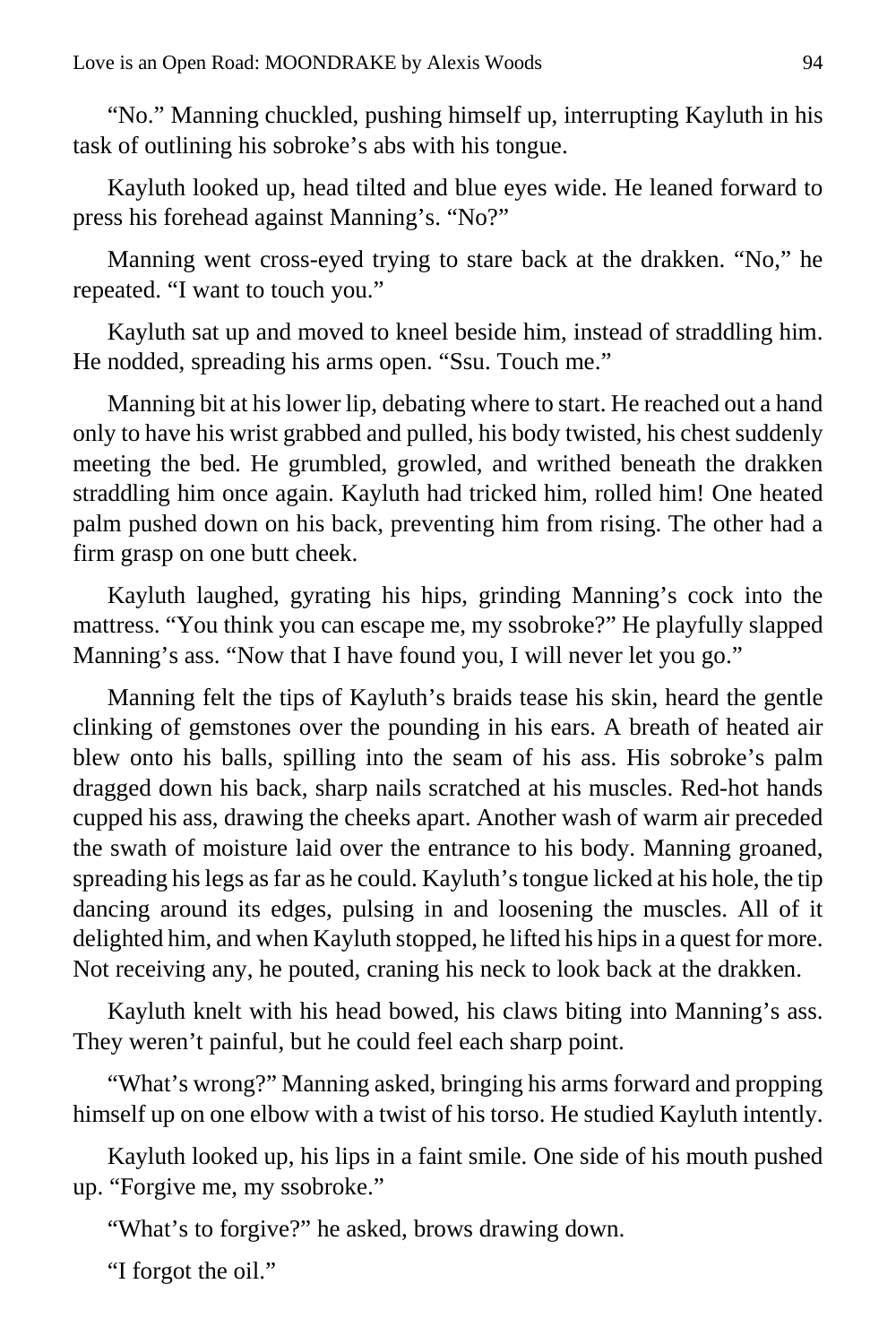Manning flopped to the bed. "Blessed—"

"Here."

Manning twisted to see Brandt standing beside the bed, holding out a small jar to Kayluth. The drakken ignored the jar and laid his fingertips under Brandt's chin. He gently drew Brandt forward until their lips met. A rush of blood flooded Manning's cock and his abs clenched at the sight. His anticipation of the three joining had him turning quickly over and kneeling beside them.

With Brandt standing on the floor, he and Kayluth were of even height, Manning coming only up to their shoulders. He inched forward, placing a hand on each of their asses and, leaning in, stuck his head between their chests. He ran his tongue over Brandt's nipple, then licked his lips, savoring the salty flavor of Brandt's skin. He squeezed their asses, alternating adoration of smooth flesh and hardened nubs. Two hands lay upon him, Kayluth's in his hair, tugging on the strands, Brandt's on a shoulder, sliding down his arms and upper back.

Kayluth's grip on his hair tightened, pulling his head away from their bodies and tilting his face up. He brought his lips down hard on Manning's, thrusting his tongue inside, stealing the taste of their skin with a satisfied growl. Kayluth broke off abruptly. Manning had a fleeting glance of Brandt's hand on the drakken's chest before the view cut off, Brandt's lips and tongue taking over where Kayluth's had left off. Manning moaned into Brandt's mouth, reveling in being the object of their affection.

Manning tried to secure his grip on their asses, curling his fingers into sturdy muscles, but Kayluth moved away. The drakken's heated palms rested on his shoulders and eased him back to rest between his legs. Brandt followed, refusing to give up his possession of Manning's mouth, nipping at his lips, tangling their tongues, never giving him quarter to take control.

Manning cupped the back of Brandt's head, allowing his lover to own him. Brandt shifted down his body, pushing his legs apart. Kayluth, supported by pillows, cradled him to his solid upper body, driving his heat into Manning's back, while Manning gripped the top of Kayluth's thighs, digging his fingers into the drakken's muscles.

Brandt lapped along the ridges of Manning's rib cage and abdomen, leaving damp swirls around each nipple and dipping into his belly button. He made his way southward, the tip of his tongue darting to taste the precum at the slit of Manning's cock.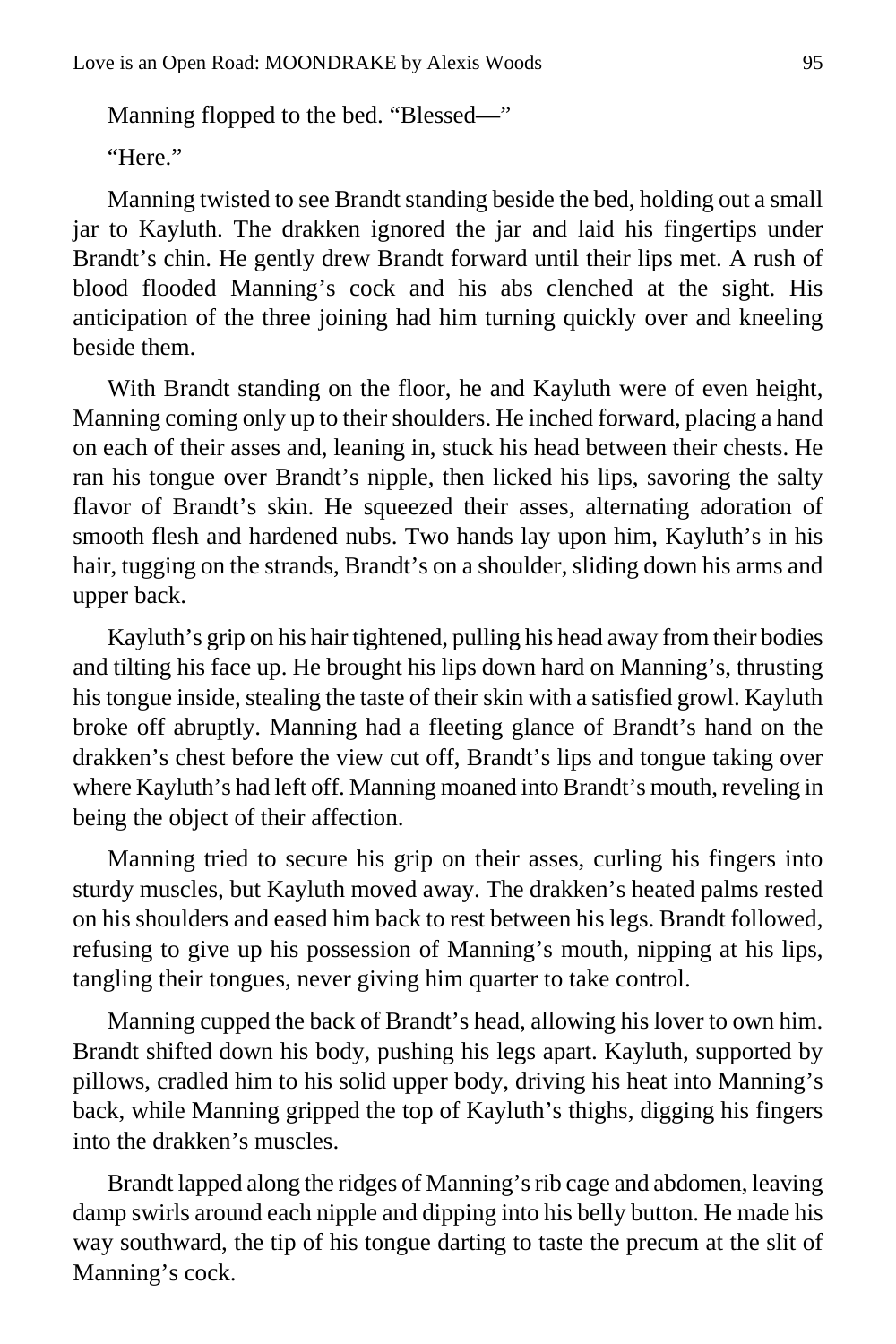Kayluth's rumbling purr reverberated through Manning's body. The vibrations stirred his soul and his passion, turning want to desire, to hunger. He shuddered with an eagerness he'd never experienced before, craving Kayluth's heat and Brandt's control, his sobroke's possession.

"Please," Manning whispered.

Brandt lifted his gaze to Manning's, mouth poised over the head of his cock. He grinned, white teeth biting at his lower lip, his green eyes wide and burning with desire. He dropped his mouth open and extended his tongue, placing it at the base of Manning's cock. Never taking his eyes off him, he licked up Manning's shaft. Brandt lifted Manning's cock and, finally looking down, engulfed him in his mouth.

Manning refused to look away, wanting to commit it all to memory. Brandt's head bobbed on his shaft, wet heat sucking at his hard flesh, his tongue pressing and torturing all around the ridge. Kayluth's thumbs flicked at his nipples, fingertips gliding on his skin, playing with the hair on his chest.

The drakken's hand extended in front of Manning, palm upward. "Sundrake," Kayluth called to Brandt, "give me the jar."

Brandt's brows raised, the tops of his irises peeking up from his task. The pressure of Brandt's mouth increased around Manning's cock, and he tipped his head back against Kayluth with a growl. Brandt slapped the jar onto the drakken's palm. Manning watched Kayluth open the small bottle under hooded lids.

Kayluth hooked his heels on the inside of Manning's thighs, forcing him to open his legs further. He held the jar out, allowing Brandt to dip his fingers in. Manning's mouth dropped open, panting, anxious for Brandt to prepare him. One slick finger circled his entrance, tapping on its center before easing inside.

Manning closed his eyes, absorbing the feel of Brandt's finger inside him. The tiny fullness, moving quickly to deep insertions, combined with Brandt's mouth around his cock, already caused his balls to tighten. He bit at his lip, pulling himself together, breathing deeply, refusing to fall when there was so much further to go.

Brandt added a second finger, pumped in and out of his body. Breathing hard and groaning, he white-knuckled his hold on Kayluth's legs as Brandt stretched him,

"I'm ready," Manning said breathily, wanting Brandt to enter him.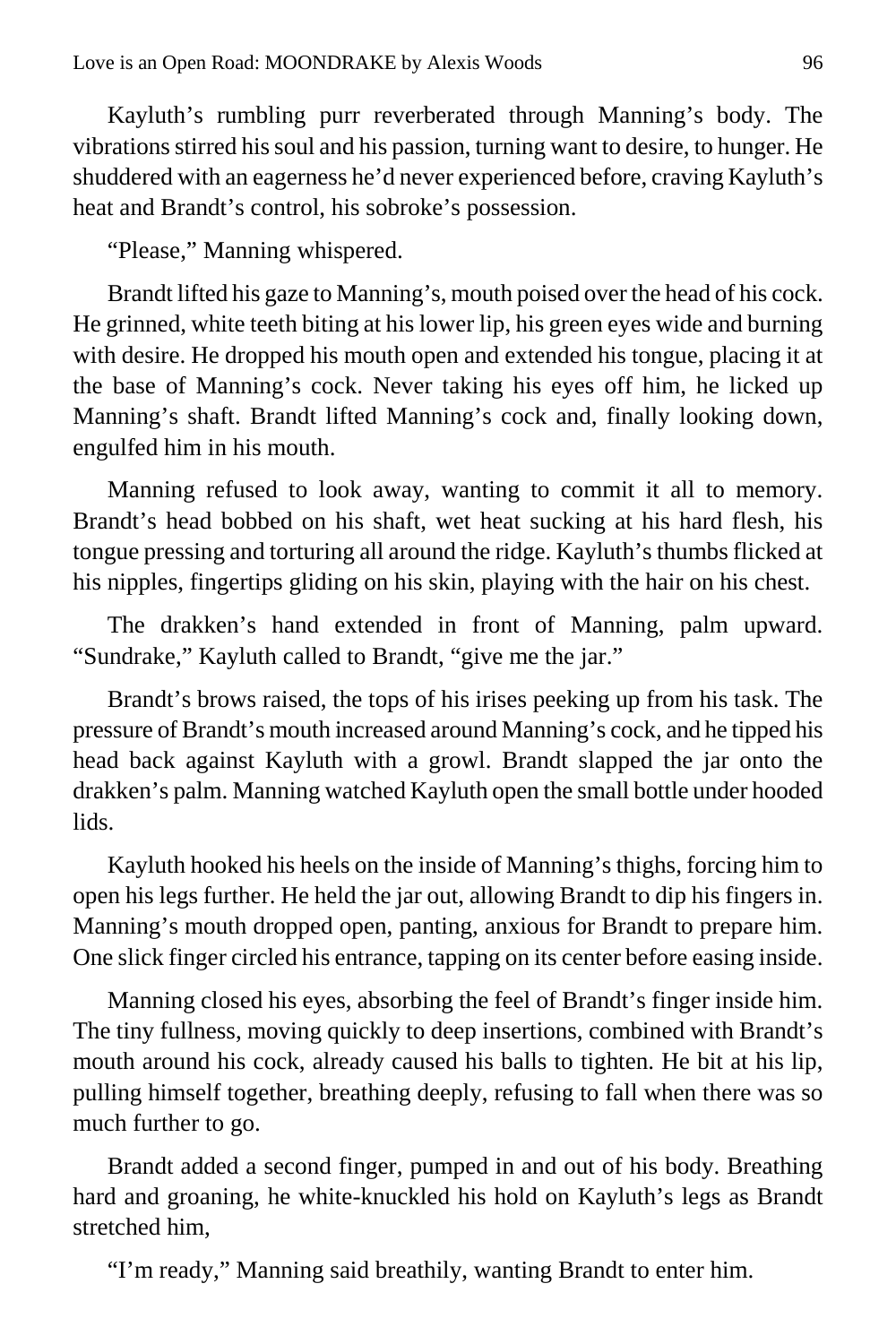Brandt sucked on the head of his cock, concentrating his attention there. Kayluth's arms raised, Manning followed their path, watching the drakken pour oil onto a hand before stoppering the bottle and placing it beside him on the bed. The slickened hand surrounded Manning's shaft, taking over the strokes, and Brandt released him.

"I'll go slow," Brandt said, shifting upwards and letting Kayluth cover his shaft in oil. He placed a hand on Manning's hip, the other on Kayluth's shoulder, and leaned down to swipe his tongue across Manning's mouth.

Manning gripped the sides of Brandt's face, holding him still, pulling him in for a deeper kiss. As Brandt edged his cock inside his body, he drove his tongue into Brandt's mouth. Both of them groaned as Brandt's oiled shaft slipped fully inside him. He slid his hands down to Brandt's shoulders, and they grinned at one another, delighting in the pleasure of their joining.

A tilt of Brandt's hips had him tipping his head back again. Brandt and Kayluth met for a quick, chaste kiss, the position awkward for both of them with him in the middle. He nipped at Brandt's skin when it pressed close. Brandt drew back, laughing and thrusting, changing Manning's laugh to a drawn-out moan.

"Ah, Bran…" Manning sighed, grasping on to Brandt's shoulders as he took up a steady, pulsing rhythm. Kayluth's slick right hand between them stroked counterpoint to Brandt's thrusts.

"My ssobroke," Kayluth whispered, low and thick, into Manning's ear, laying his left hand on Manning's heart.

"My sobroke," Manning answered, his voice tremulous and breathy, covering Kayluth's hand with his own, interlacing their fingers, and staring up at Brandt.

Brandt's hand covered theirs, his fingers curling around them. Manning looked up at him, seeing his gaze wander back and forth between Kayluth and himself. He wanted Brandt to say the words, knew Kayluth wanted to hear them too, but for now, this would be enough; his joining with them in pleasure only the beginning.

A long, hard, fleshy lump poked Manning in the back, and he wiggled against it. He halted Brandt with a squeeze to his bicep when Kayluth let out an agonized groan.

"Silly, drakken," he scolded his sobroke, leaning forward and twisting to look at him. "Come lie beside me." Kayluth nodded.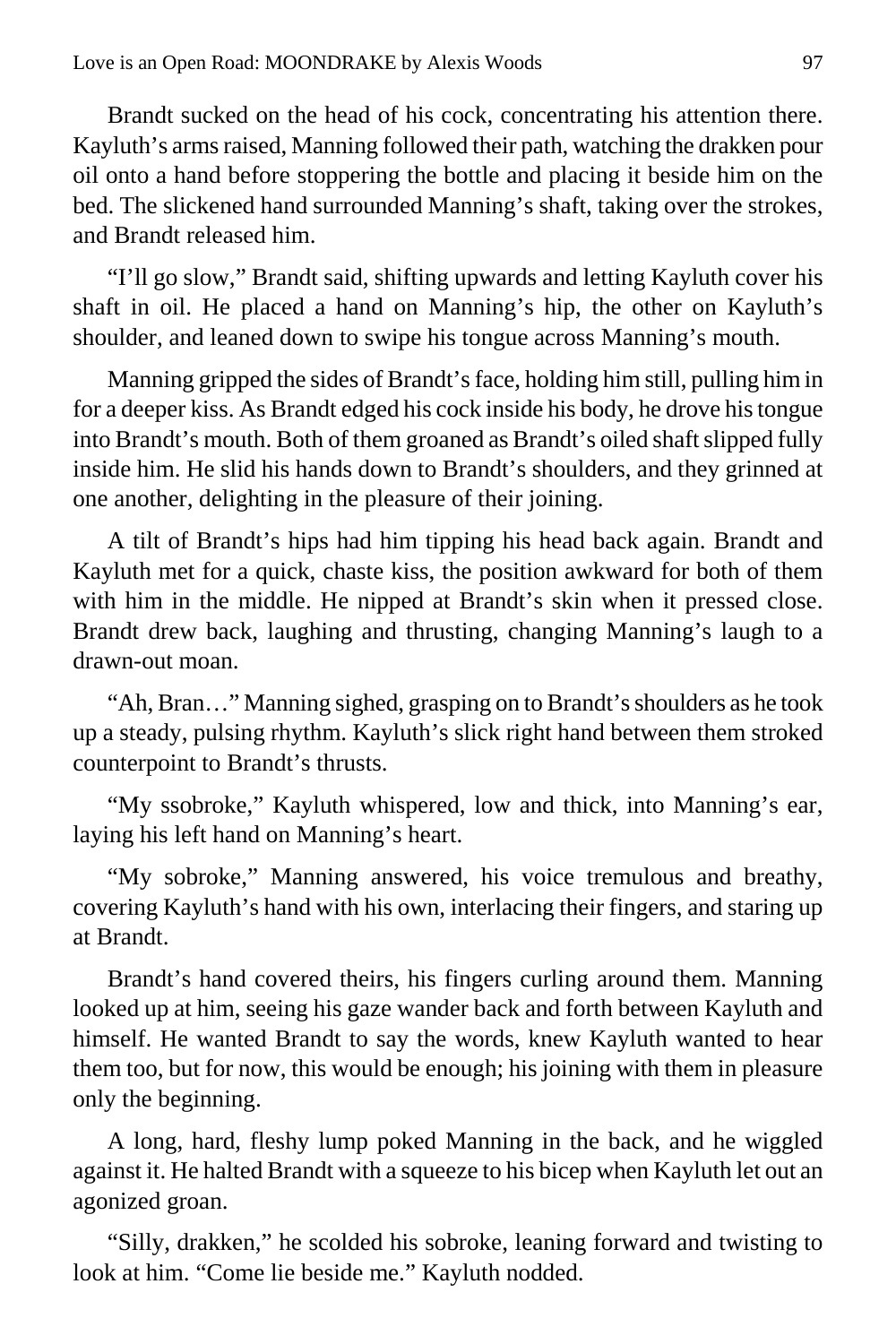Manning turned back and threw his arms around Brandt's neck, peppering him with kisses while Kayluth slid out from behind him. He adjusted the pillows for Manning, then stretched out on Manning's right side, stuffing a pillow under his armpit to raise himself up. Manning lay back, cupping Brandt's cheek, smoothed his thumb across Brandt's lip. He gasped, groin clenching, when Brandt snapped his hips forward. Kayluth pressed firmly with the open palm of his right hand on Manning's cock, and then, enclosing it once more in blazing heat, resumed his steady strokes.

Manning looked down his body, savoring each deep thrust of Brandt's hips, relishing the heat and friction of Kayluth's hand around his shaft. The shift of Kayluth's hips caught his attention, and he glanced over to view his sobroke's magnificent cock. He held his palm out to Kayluth. "Give me some oil." Kayluth snatched up the jar and poured a generous amount onto Manning's hand, earning a snort from Brandt.

"Our Stardrake is anxious," Brandt quipped, laying a hand on the outside of Kayluth's thigh after he had settled himself back on the bed.

Manning hummed his agreement, and bit at his lips. He ran his slick palm around Kayluth's cock, coating it in the oil. "I may need help, Sundrake," he said in the same light teasing tone, making a circle with his fingers and thumb around the base of Kayluth's erection and drawing them up the length of him. "He's very big."

Kayluth blushed the darkest red yet, burying his face between Manning's shoulder and the mattress. When Manning took a firm hold around his cock, his head came up with a gasp, then a groan spilled from his lips. He let himself be stroked for a full tarran before reaching for Manning's shaft.

This time Manning gave up all semblance of control, letting his sobroke have their way with him. He gave himself over to the pleasure they provided, and provided pleasure in return. Each thrust of Brandt's shaft sinking inside him pushed his cock into the tight heat of Kayluth's hand. His own firm grip on the drakken's erection sliding involuntarily as his body rocked. Each groan echoed times two, each taste of lips given to another. Together they spiraled higher, reaching for the Moon, the Sun, and the Star, joined in their possession.

Gathered, grasped, exalted, they floated higher, peaked, and then drifted down in each other's arms.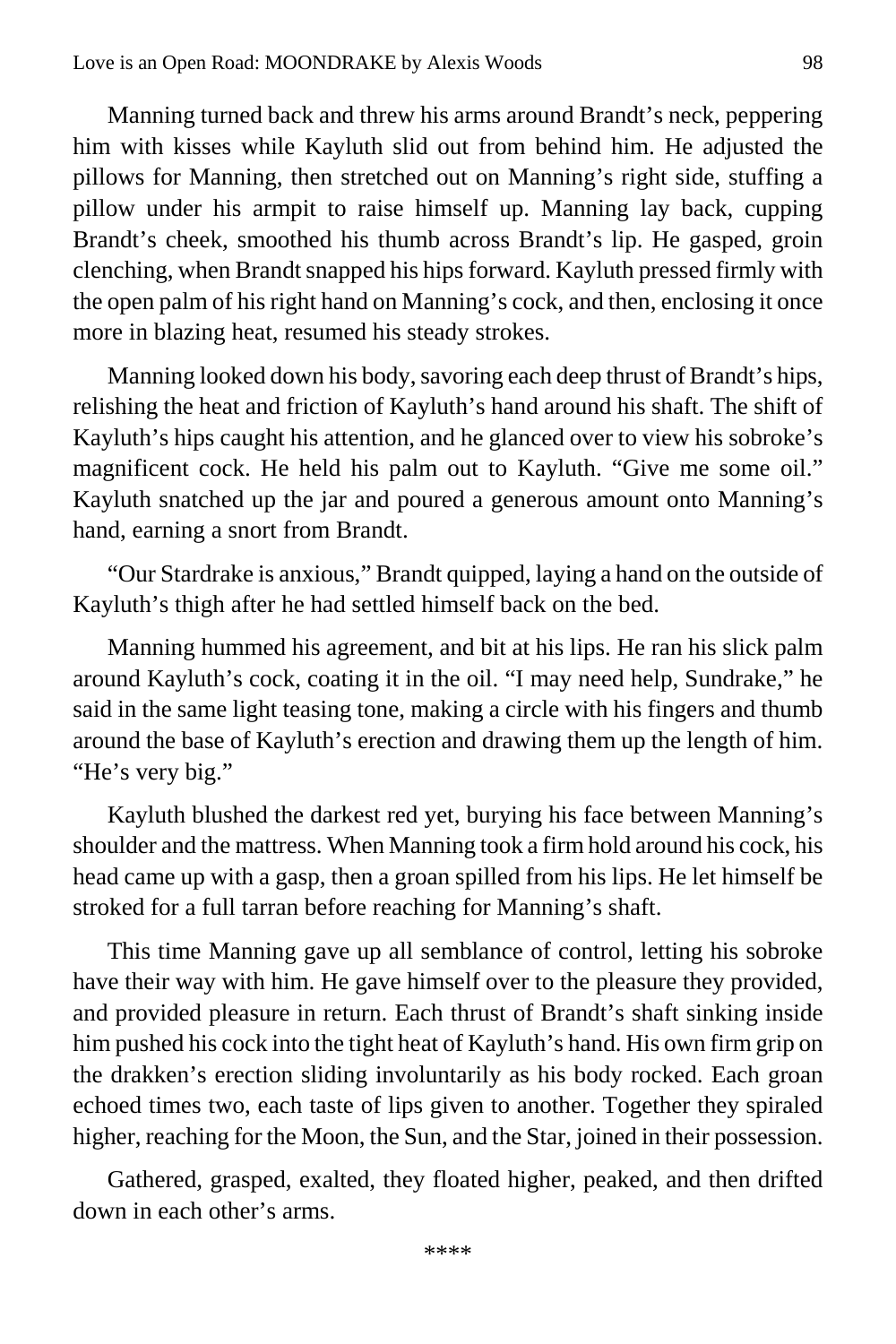## **Chapter Thirteen**

### *Joining*

A knock on the door, and Lian calling to Kayluth, woke Manning and Brandt from where they napped against Kayluth's body, wrapped in his warmth. Manning rubbed at his eyes and pushed himself up to look down at his sobroke. Brandt blinked sleepily at him, and Manning reached over Kayluth to run his fingertips across Brandt's cheek. Kayluth's expression was… euphoric. His lips pulled into an accompanying grin.

"What is it?" he asked Kayluth.

"I am content."

"Content?" He laid his hand on Kayluth's chest. "That's an odd word to use."

"Ssu, but it is how I feel." Kayluth shrugged. He ran his fingers through Manning's hair, pushing the strands away from his face. "I would like to decorate you."

Manning laughed. "Decorate me?"

Kayluth bopped him on the nose with his finger. "I used the wrong word. Dress you up. Braid you, adorn you. It befits your station as Vidar." He sighed, untangling himself from Brandt and sitting up. "My fathers will be here soon. Stay awhile longer in bed, I will wash first." He pressed his lips to Manning's before turning to Brandt. Kayluth leaned down and nuzzled him, bestowing a kiss on his nose.

After Kayluth rose from the bed, Manning flopped to his back. Brandt shimmied over next to him, shivering, and they lay on their sides facing each other. Manning rubbed his hand down Brandt's upper arm.

"He's so warm. Our own personal fireplace," Brandt commented, shifting closer and throwing a leg over Manning's.

Manning snorted, and then frowned when a nagging question popped to the front of his mind. He tossed the question around for a few tarrans in silence before he spoke. "Did you notice the silver braid?"

"Yes. Many of the older skipan—"

"Drakken," Manning interjected.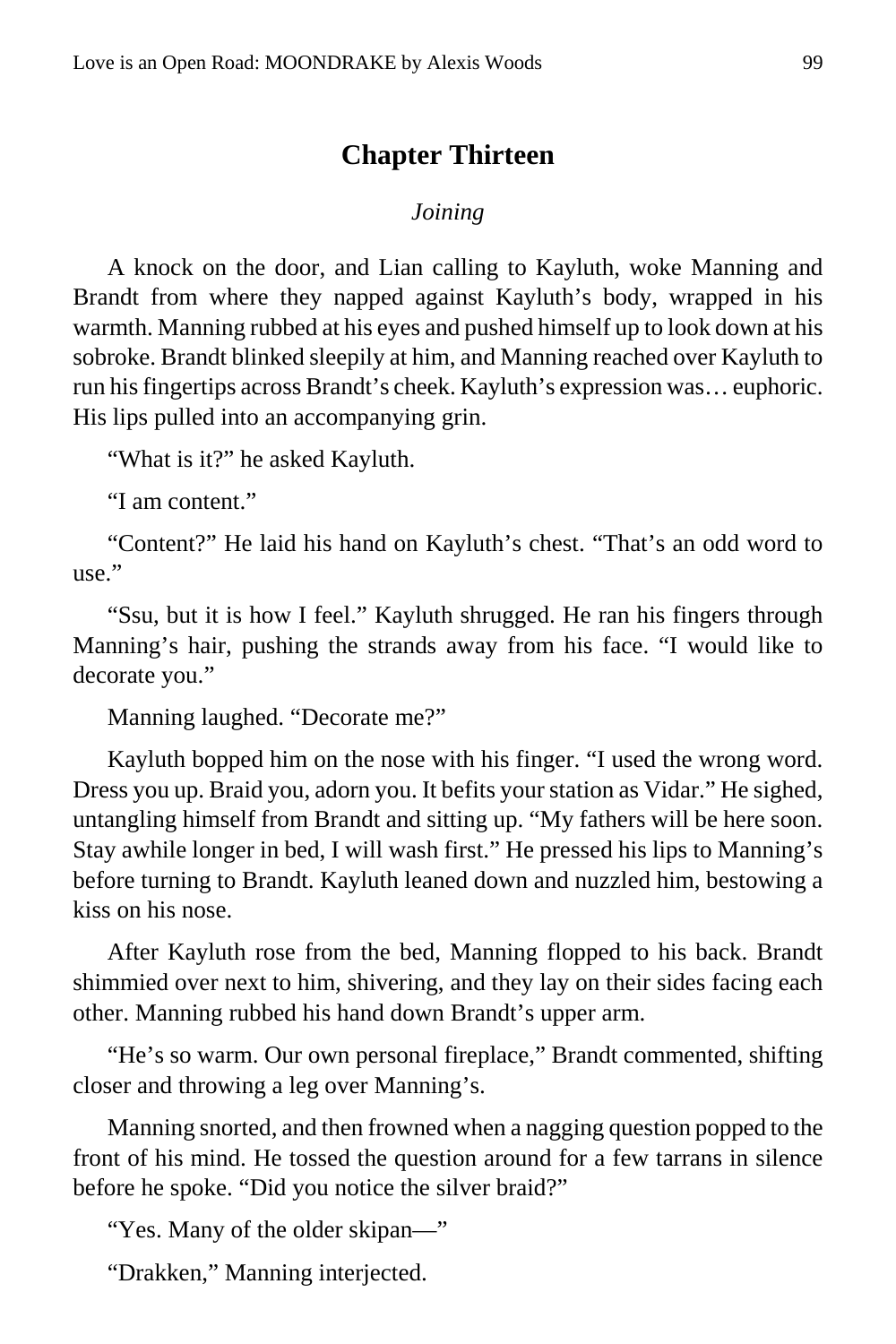Brandt rolled his eyes. "—drakken I saw had them. Like Kayluth's father."

Manning nodded. "But he didn't have it yesterday."

Brandt pulled his head back, surprised. "That is strange. Maybe something happens to them when they choose their sobroke. What else changed since yesterday?"

"Well, we…" Manning blushed. He shouldn't have felt embarrassed, especially after their joining.

"My ssobroke," Kayluth called to them from the doorway. Manning heaved a sigh of relief: saved. He pushed up to his hands to watch Kayluth stride across the room stark naked, braids heavy with moisture and skin glistening. Brandt made a happy noise beside him with which he agreed wholeheartedly.

The drakken stopped in front of a cabinet and opened the top drawer. He pulled out three sets of smalls and pants. Socks were launched backwards over his head towards them, and Brandt laughed, snatching them from the air. They avidly enjoyed the show Kayluth performed. He stretched and bent, showing all of his best attributes while he dressed.

"You do realize," Manning commented, chuckling, "that you might have turned me sooner had you shown me this side of you."

Kayluth turned to face them, tying his leggings closed. He shook his head. "We, Drakken…" he placed his hands on his hips, giving them a clear view of his muscular torso "...are a serious race. We do not—" he stalked forward, staring at them like prey "—tease or jest or play." He leaned down, placing his hand on the bed, wrinkling up his nose and rubbing it against Brandt's, who was closer.

Manning snagged a fistful of Kayluth's braids and tipped his head back. He pressed his body to his sobroke's and gently bit his earlobe. "You leave me no option with your stubbornness, Drakken."

Kayluth laughed hearing his own words thrown back at him. "What will you do with me, my ssobroke?" He turned his head, sliding his cheek along Manning's. "If I obey, will I be rewarded?"

Manning gasped, all the implications in that one little question had his groin tightening and cock growing.

Kayluth disentangled Manning's grip from his hair, hauled him close, and took the breath from his lungs, breathing his own back in. Manning held on for the ride, determined to not let go for anything. Except…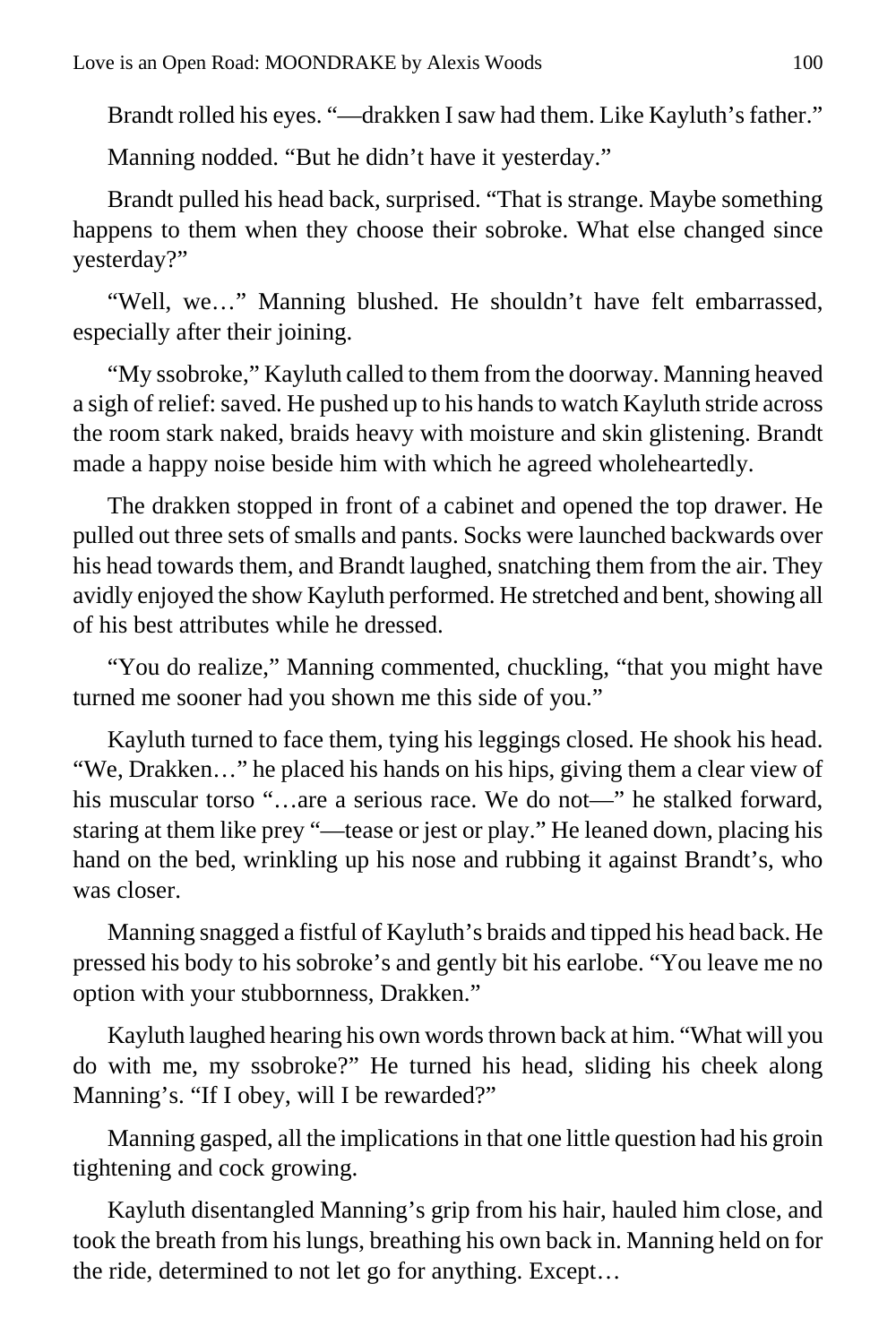He reached out and felt his hand clasped in Brandt's. Manning tugged him forward, breaking the kiss from Kayluth with a turn of his head and sharing the taste of the drakken's lips with Brandt.

The bed shifted beneath them and they looked to see Kayluth slipping off the mattress and heading for the clothing. Manning grumbled, ready for the next round. Brandt too, by the feel of the hard shaft pressing against his thigh.

He pouted as Kayluth chose a tunic, a shade of dark red wine, and pulled it on. "Playtime is over, my ssobroke," he said turning. "I need to make sure everything is ready for my fathers."

"Fathers?" Brandt asked, mirroring Manning's own thought.

Kayluth smiled and shrugged. "Shower, dress." He indicated to the clothes. "Then come find me and I will explain." He came back to the bed and planted a chaste kiss on each of their mouths. "Shower," he commanded one last time before leaving.

Manning watched him go, raising a hand to his lips. Powdered sugar and cake… He could almost taste them. He stuck his fingertips in his mouth and bit down on them, growling.

Brandt sniggered, sliding off the bed. "I know just how you feel. Come, *my* sobroke"—he held out his hand to Manning—"we must shower." Manning grasped his hand and let himself be pulled from the bed.

Considering the plethora of kisses and massaging of body parts, it took tarrans longer to shower than normal. There were no words spoken while they scrubbed and dried, even helped each other dress, always touching, occasionally spilling a small moan of pleasure. Manning had never been happier, his smile constant. A last pull on the embroidered hems of their tunics, a cream silk for him, dark forest-green for Brandt, and they stepped out into the hall. He slipped his hand into Brandt's and led him into the great room.

They arrived to find Lian in Lyurn's arms. Manning narrowed his eyes at them. Lyurn hadn't said Lian was his sobroke, and she appeared quite young for him.

"Vidar?"

Manning spun to face another drakken, the tallest he'd yet seen. He wore a crimson tunic edged with gold detailing, the color similar to the one Kayluth had chosen. Sharp cheekbones highlighted his pale complexion, and his jetblack hair held intricately woven braids each adorned with multiple gemstones.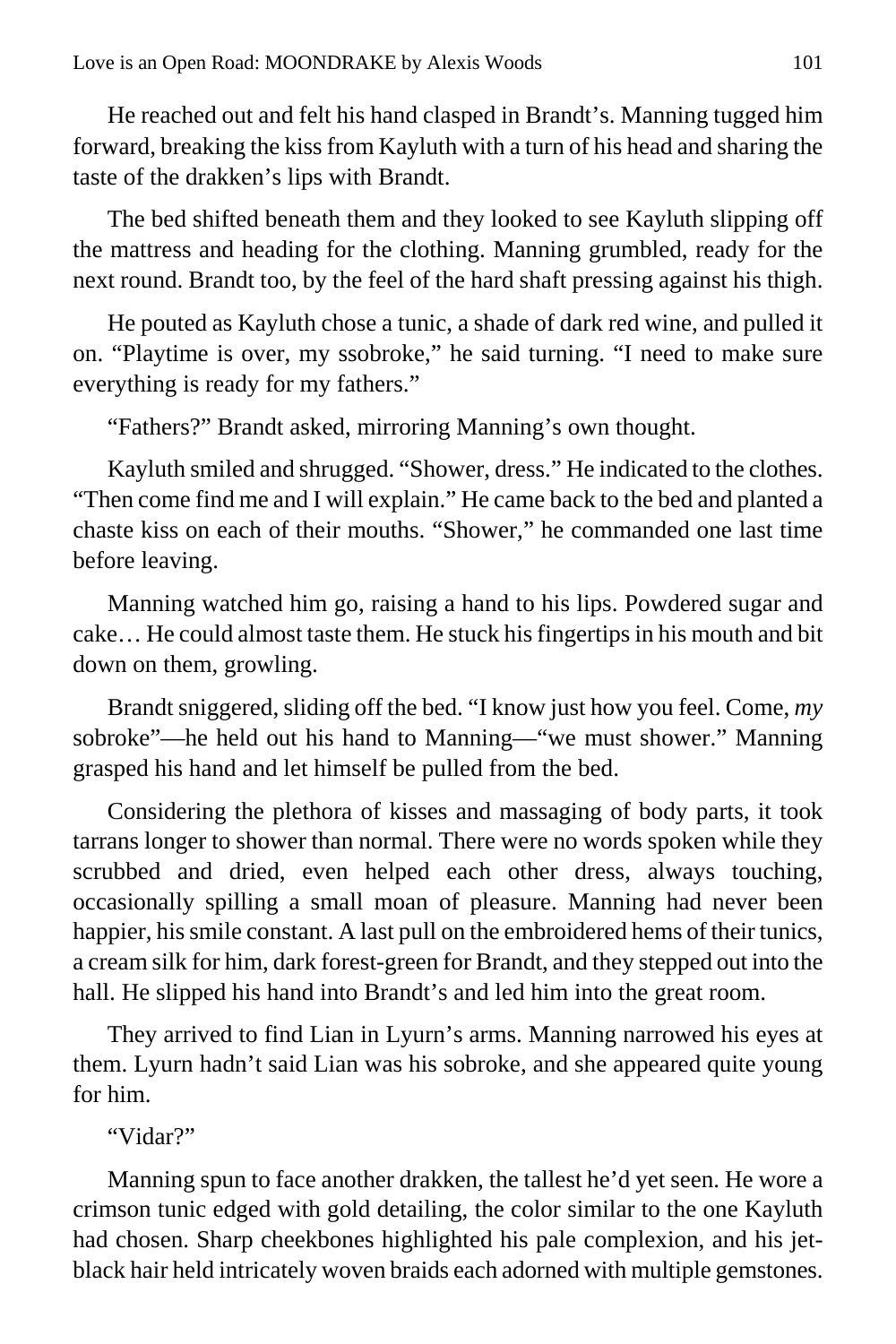If what Manning thought about the stones morphing into the scales held true, then he figured this drakken's shifted form must be enormous.

When Manning looked into the bright-blue eyes, he startled momentarily. His hand still clutching Brandt's, he glanced to Lyurn who watched the encounter between him and this new drakken with interest, the corner of his mouth turned up in a small smile. Lian had her head pressed to Lyurn's breast, his hand wrapped around her waist. A flash of red caught Manning's attention, and he turned to see the drakken dropping to one knee.

"Stand," Manning said quickly, stepping forward. He discouraged those on Volé, his homeworld, from genuflecting, always feeling it to be false—him no better than any other. A few did bend their knee before him, mostly his father's servants, for fear of punishment even though he always told them there would be none forthcoming. His father's Jarls looked down their noses at the bastard prince and refused to bow unless the king presided. *Lowly, illegitimate child. Unworthy of the rank given him.* He shuddered; he'd heard it all. As Vidar, Brandt's position elevated, he would be content, but his…

The Jarls would still despise him, sure to say that the Drakken only bestowed their favor upon him because his father is King, Vidar in his own right. Any elation he had at being a prince among the Drakken fled. He could hear their cruel words: unfit to hold the honor of Vidar, of Sobroke. A lump formed in his throat and he turned away, bumping into Brandt who wrapped him in his arms. He buried his face in his sobroke's neck.

The rustle of fabric sounded behind him as the drakken rose. "I apologize, Vidar, if I have upset you. I meant no disrespect."

"None was given," Manning choked out, speaking into Brandt's chest but loud enough to be heard. "It is only me being... a stupid, silly brat of a child."

"Manning!" Brandt admonished. He pushed Manning away from him a few inches and cupped his cheek, tilting his face up. "Look at me." Manning blinked damp eyes at him. "Words such as those have no place here. You left off being a child a long time ago." Brandt smiled lasciviously. "I remember that night quite vividly."

A bubble of laughter escaped Manning. He wiped at his eyes with the back of his right hand, grinning, and then gathered a fistful of Brandt's tunic. "I'm worried about what will happen when we return home? Will my father accept us? I already picture the Jarls' sneers and snide comments, demanding my father take action against me, for usurping his authority."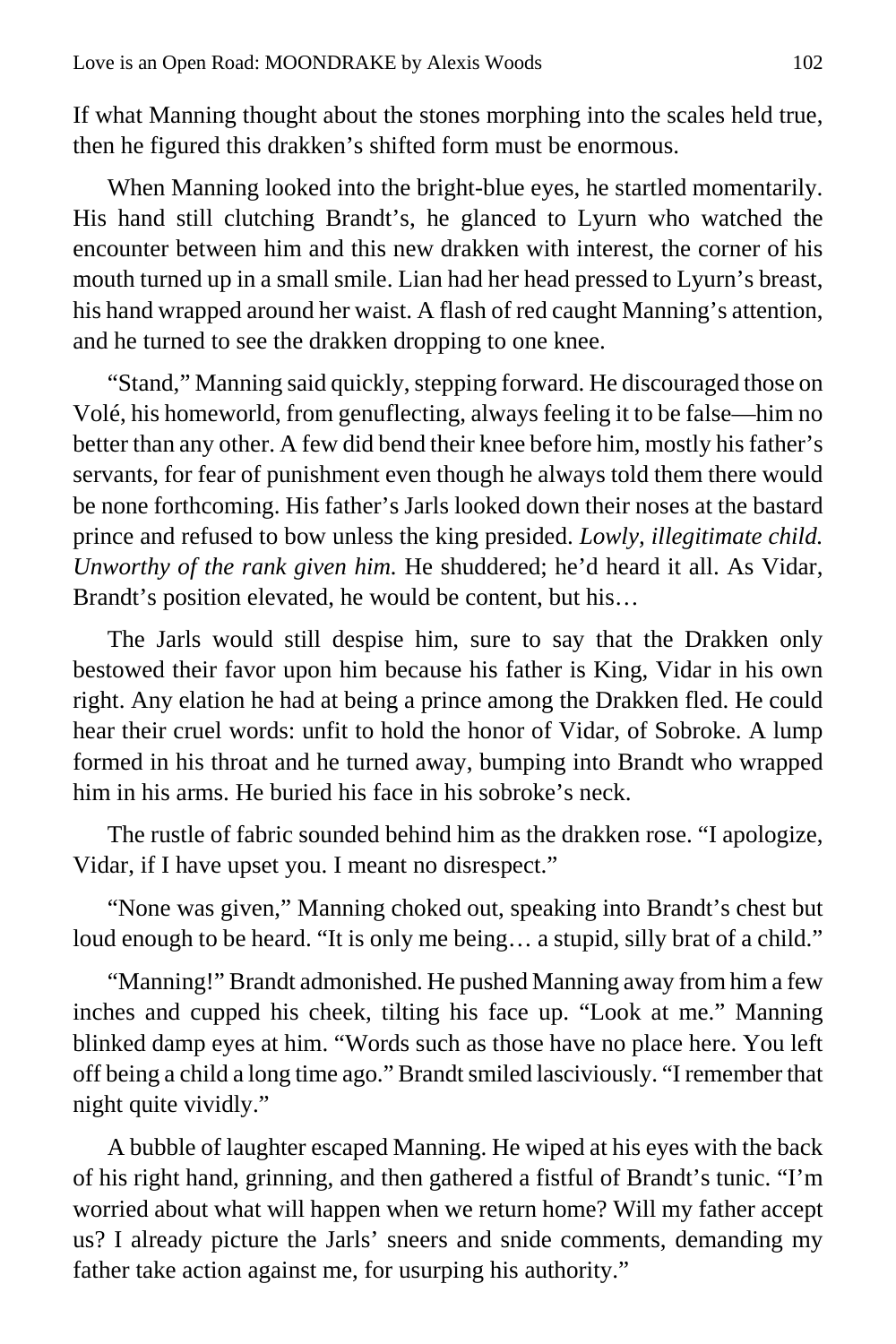"Even if we go back," Brandt said, "your father has no sway. Yes, he is also Vidar, but has no power here. You—we—belong to the Drakken now. Besides, he'll not want to leave Volé to rule here." He leaned in to whisper into Manning's ear. "Banish those childish thoughts. Be Vidar, Moondrake. *My* sobroke." He smashed his mouth to Manning's as if trying to drive his love into him. Manning took it all, wanted more, clapped his left hand on the back of Brandt's neck, and opened his lips to Brandt's demanding tongue.

"What did I miss?" Kayluth asked entering the room with a sigh, his appearance breaking Brandt and Manning apart to look at him. He placed a platter of food on the table.

"Oh," Manning said, his happiness returning, and not wishing to spoil the mood any further, "only that Drakken are no fun."

Kayluth paced over to them, but looked at the still-unnamed drakken. "What say you, Father? Are we Drakken too serious, unable to jest and play?"

Manning's eyes widened. Father? He'd forgotten that Kayluth had said fathers, and he'd meant to ask. Lian was the only female drakken he'd seen. Was she part of their sobroke?

"Serious?" Kayluth's father said, tapping a finger on his chin, his lips pursed. He nodded. "Who let you ride the 'draggie' when you and Lian were babes?"

*Babes? Kayluth and Lian? Siblings?*

"You." Kayluth pouted, a touch of pink in his cheeks.

"And who taught you how to trick your friends at academy?"

"You, Father." Kayluth smiled.

"And who bought you your first pair of those ridiculous striped stockings you so wanted?"

Kayluth's grin showed all of his teeth, and he stepped up to the drakken. "I believe that was Father Lu."

"Ssu, ssu. Too much silliness for me." He placed his hands on Kayluth's shoulders. "Onnesski, my son." He pulled Kayluth in for a brief hug, and then slapped his upper arm. "Go greet Father Lu, he is bouncing. Then you shall introduce me properly to your ssobroke."

Manning turned and, sure enough, Lyurn rocked on his heels, biting at his lower lip, eyes shining. Lyurn didn't wait for Kayluth, instead he quickly stepped forward and took Kayluth in his arms.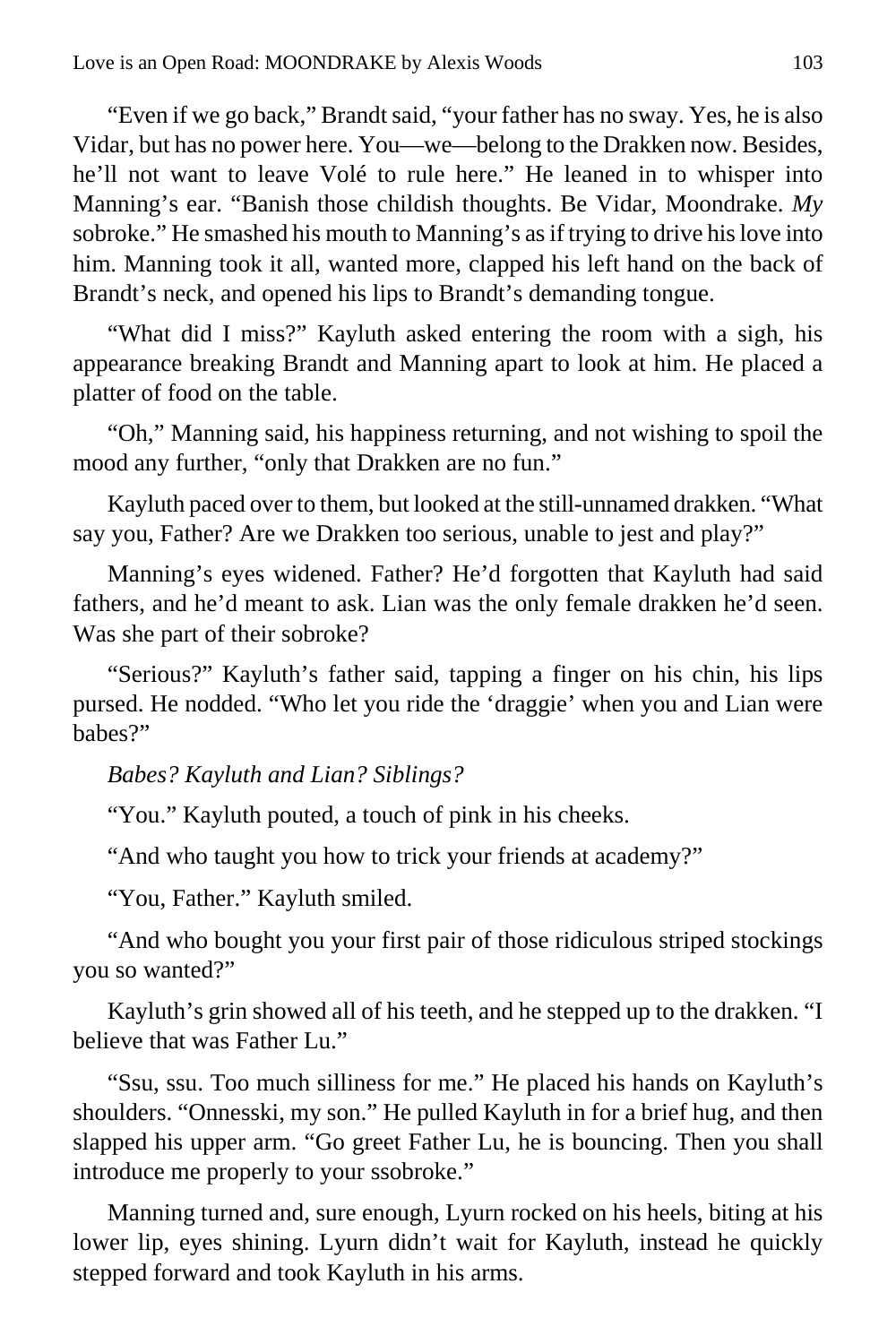"Onnesski, Kay." He ran his fingers down the silvery braid Kayluth now had. "And to Father Tai and me too it seems. I did not expect to become *Tassair* so soon."

Kayluth squinted at Lyurn. "What are you saying? I am…?"

"Ssu, why else would you have the *Ssol*. Like me, you are *seeta*, a bearer."

"Ssol? You never said they had significance." Kayluth took the braid from Lyurn's fingers and examined its silvery length and colorful bead. "How can I be?"

"Sobroke," Manning said, "what's going on? Is there a problem?"

"No, Moondrake"—Kayluth turned to face him—"there is no problem. Only…"

"Joy," Tai said, a note of pride in his voice. He moved to stand next to Lyurn and placed a hand on his lower back. He turned Kayluth to face him and tapped him on his breastbone. "Your drakken knew it was *seeta*; it guided you."

Lyurn slid his hand down the silver braid once more. "Did you never think to question why I have the Ssol and Father Tai not? We are *seeta*." He waved his hand between himself and Kayluth. "We are blessed." Lyurn placed his hand on Kayluth's right shoulder.

Tai laid a hand on Kayluth's left shoulder. "Do your ssobroke know why we are here?" Kayluth shook his head. Tai peered at him, displeased. He reached behind him and pulled three torques from the belt at his back, handing them to his son. "What's that Father Lu always says? Ssu, you'd forget your tail if it wasn't attached." He gave Kayluth's shoulder a shake, turned him around, and gently shoved him forward. "Ask."

Kayluth moved to stand in front of Manning and Brandt. He opened his mouth to speak, took one look at Manning, and snapped his mouth shut with a frown. "What is wrong now, Moondrake?"

"Already you know me." Manning chuckled. "I want to know what that discussion was about." He spun his hand to include the three drakken.

Kayluth looked down at the torques in his hands and sighed. He didn't speak for a full tarran, running his fingers along the braided metal from end to end, each capped by a representation of the drakken. Three colors wove through their lengths: argent, gold, and a pale sanguine. When he looked back up, his gaze shifted between Manning and Brandt. "It is good, just… unexpected. It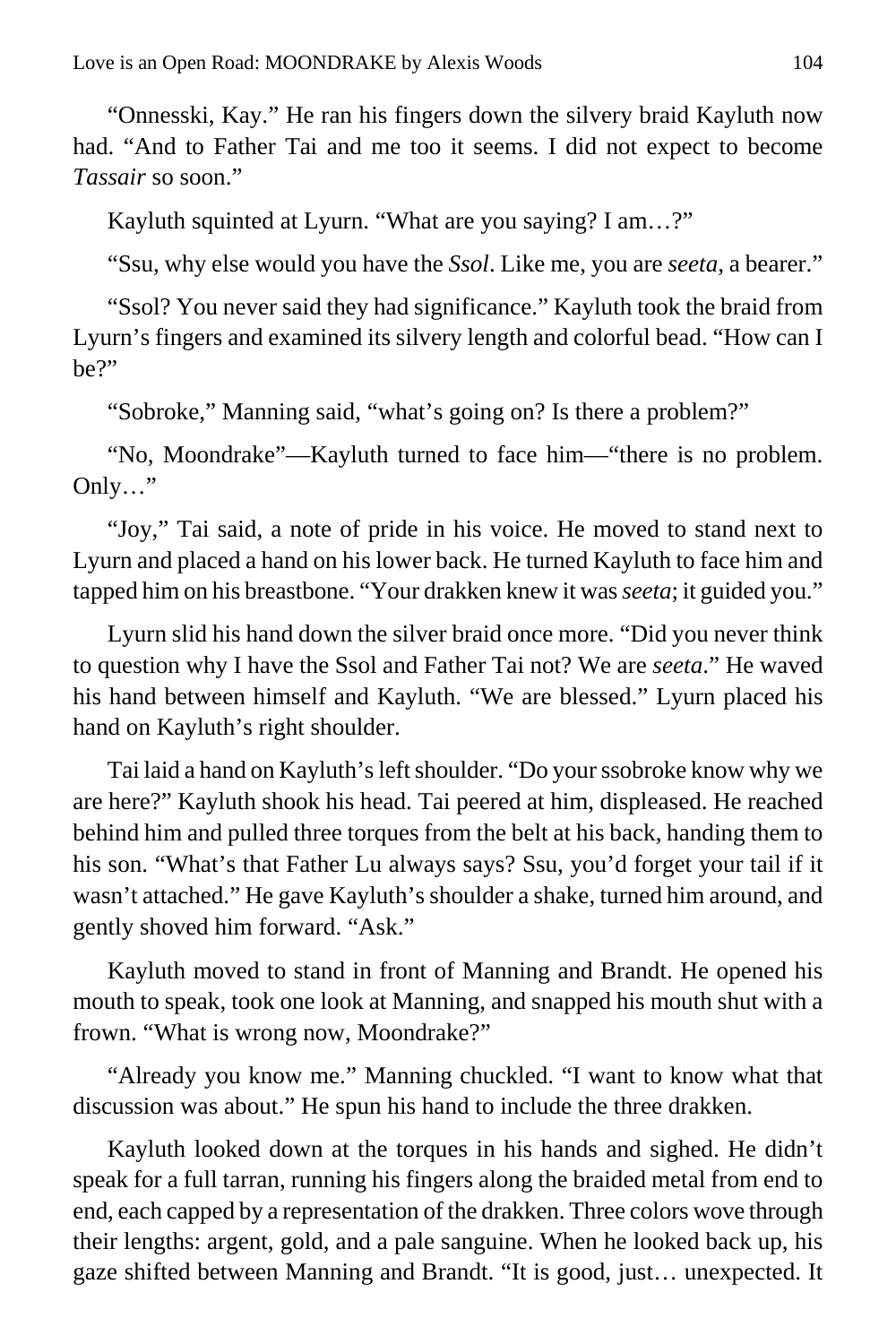surprised me, and will take time to fully explain. I would prefer to do it when it is only us three."

Manning's eyebrows raised, and he glanced at Brandt who shrugged. "Very well, but I'll hold you to it."

"I am counting on it," Kayluth replied with a snort of laughter. "Your hand, Moondrake." Manning gave it and Kayluth molded his fingers around the coils. "Your hand, Sundrake?" Kayluth asked hesitantly. Brandt gave it, his fingers joining beside Manning's on the torques. Kayluth covered their hands with his.

"What are we doing?" Manning asked.

"Torque Joining Ceremony," Kayluth answered plainly.

"A torque 'possession' ceremony?" His brows raised. Kayluth nodded. "I see what your father means. Although on Volé we say you'd forget your head." Manning gently prodded his sobroke's forehead. Tai and Lyurn chuckled, and Lian laughed loudest. That striking blush returned to prominence on Kayluth's cheeks.

"Quiet, Lian," Kayluth scolded, glaring at her.

"Never, Kay. Who else would keep you in line? Your ssobroke? Perhaps. Manning is decidedly shrewd. I like him. A good choice for you."

Kayluth tilted his head, his lids lowering as he peered at his sister. "I will take that for the underhanded compliment it was." Manning and Brandt snickered, until Kayluth brought his gaze back to them, amber pinpoints blazing, full of desire and want, and their laughter cut off.

Manning released the torques, pushing them down, and pressed his hand to Kayluth's breast. He gazed into his sobroke's sapphire eyes a tarran. "Ask me," he finally said.

Kayluth nodded. He turned and handed the torques back to Tai, and took Manning's and Brandt's hands, sandwiching them between his own.

"Ssobroke to Ssobroke to Ssobroke," he began, gazing into their eyes. "Asking for possession is not something simply done. Many take years before willingly giving themselves to another. We three are an anomaly. A joining of equal possession. A new beginning of trust. A faith in each other and of what is right and true. Strength to endure the naysayers and to love each other always. Will you, Manning, my Moondrakken, and you, Brandt, my Sundrakken, join with me? Be my possession, let me be yours? Wear a torque as a sign of our joining?"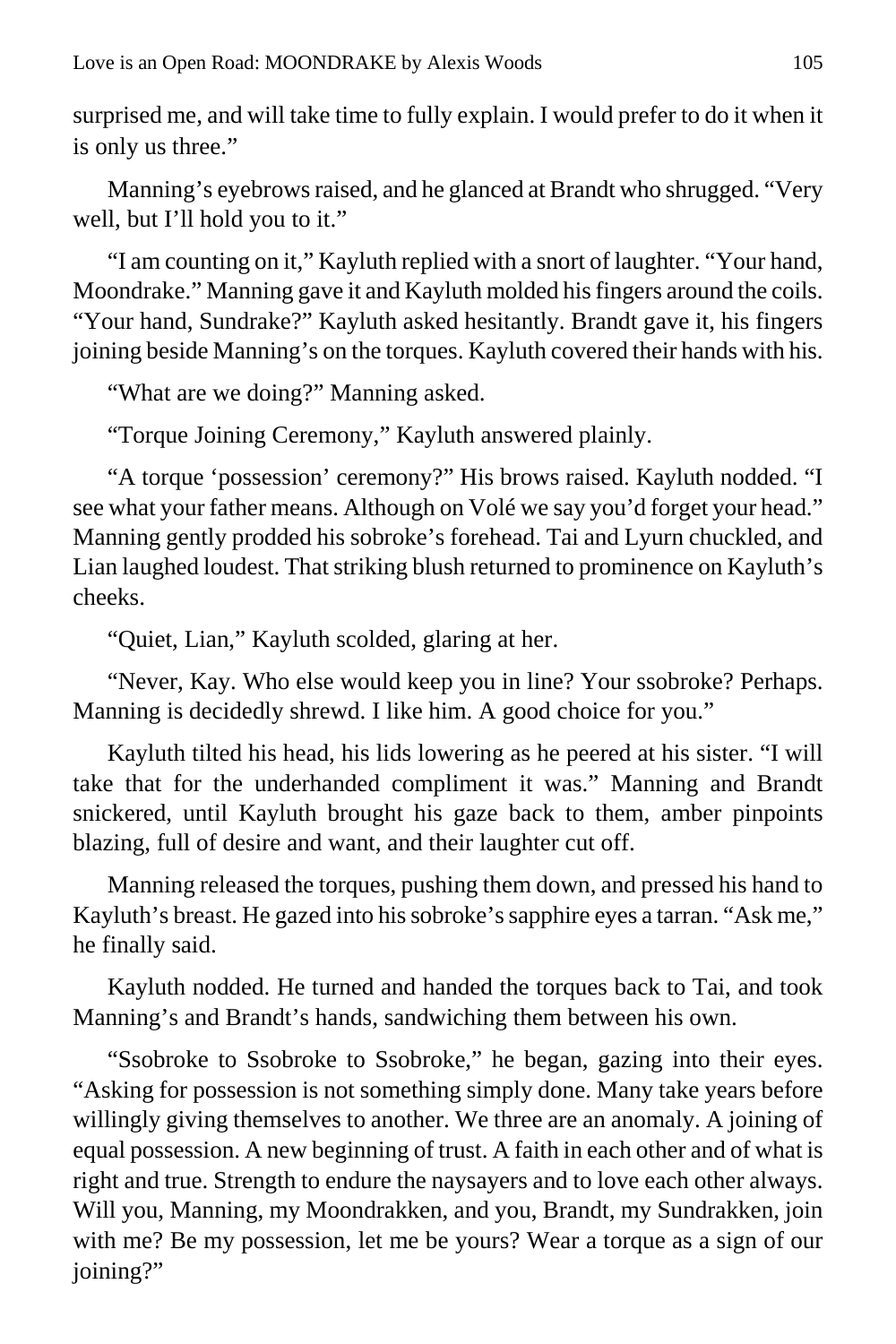Kayluth's words sounded sincere, spoken from the heart, and Manning wanted it all, with both of them, his sobroke. He nodded, then pivoted to face Brandt, pulling his right hand from the pile he raised it to his love's cheek. "Will you join with us? Sobroke to Sobroke to Sobroke?"

A slow smile spread across Brandt's face as he covered Manning's hand with his own. He turned his head to kiss Manning's palm. "I will."

Lyurn and Tai stepped behind Kayluth and together they pushed him to his knees. "Ssobroke of Kayluth, kneel here," Tai said, indicating the space in front of Kayluth.

Manning sank to his knees drawing Brandt down with him, joining their sobroke. A joining of equals. He affirmed his vow. "I, Manning Dagrson—" he grinned "—known as Moondrake, accept the possession of my sobroke, Kayluth and Brandt Wardman, and ask for yours in return." He held each of their gazes as he spoke their names.

Brandt made that soft hum of happiness Manning adored, then spoke. "I, Brandt Wardman, accept the possession of both my Moondrake, Manning Dagrson, and my Stardrake, Kayluth, and ask for yours in return."

"Ssobroke to Ssobroke to Ssobroke," Kayluth now spoke, his voice thick with emotion. "I asked for your possession and you have freely given it. You have accepted mine in return. Will you wear a token of our joining?"

"We will," his sobroke responded in unison.

Tai cleared his throat a few times, and when Manning looked up at them, both his and Lyurn's eyes glistened. Tai held one of the torques up. "Possession asked, possession granted. Our torques are circular to signify love's continuous cycle. However, we cap each end because this love starts and stops with each of you. One to one to one. Ssobroke to Ssobroke to Ssobroke."

Kayluth took the torque and turned to Brandt saying, "Help me take possession." Brandt nodded and he covered Kayluth's hands as he opened the torque, then closed it around Manning's neck. He took back another from Tai and turned to Manning. "Help me take possession." Manning covered Kayluth's hand as he positioned the torque on Brandt.

Tai handed the final torque to Manning, already pulled open. "Lu and I will help."

"Thank you," Manning said, holding it out so Brandt could share it with him. They spread their fingers allowing space for Lyurn and Tai to place their fingertips between and push the ends of the torque together.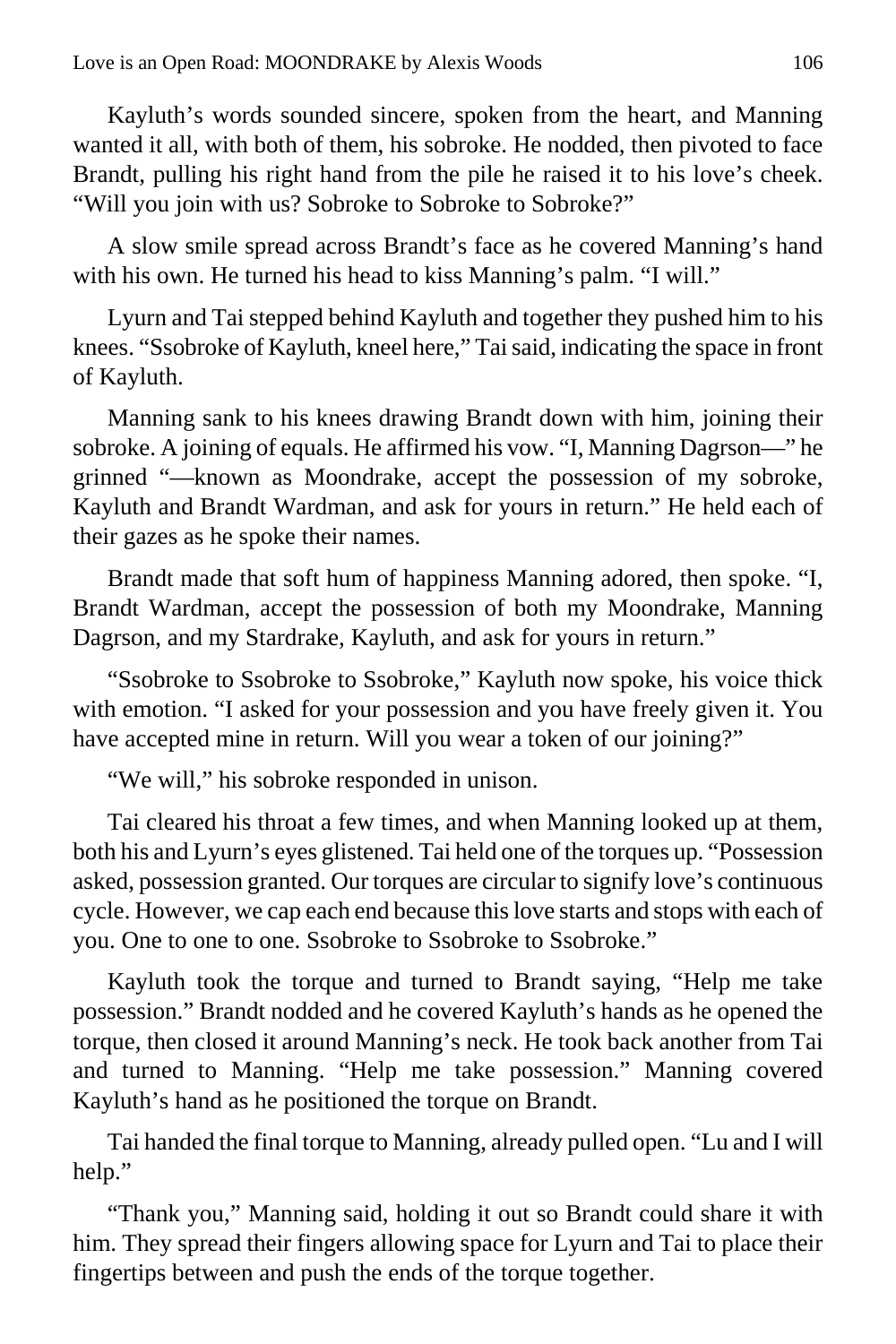"Ssobroke," Kayluth marveled, beaming at the two of them, laying his hands over theirs.

"Sobroke," Manning and Brandt responded together.

\*\*\*\*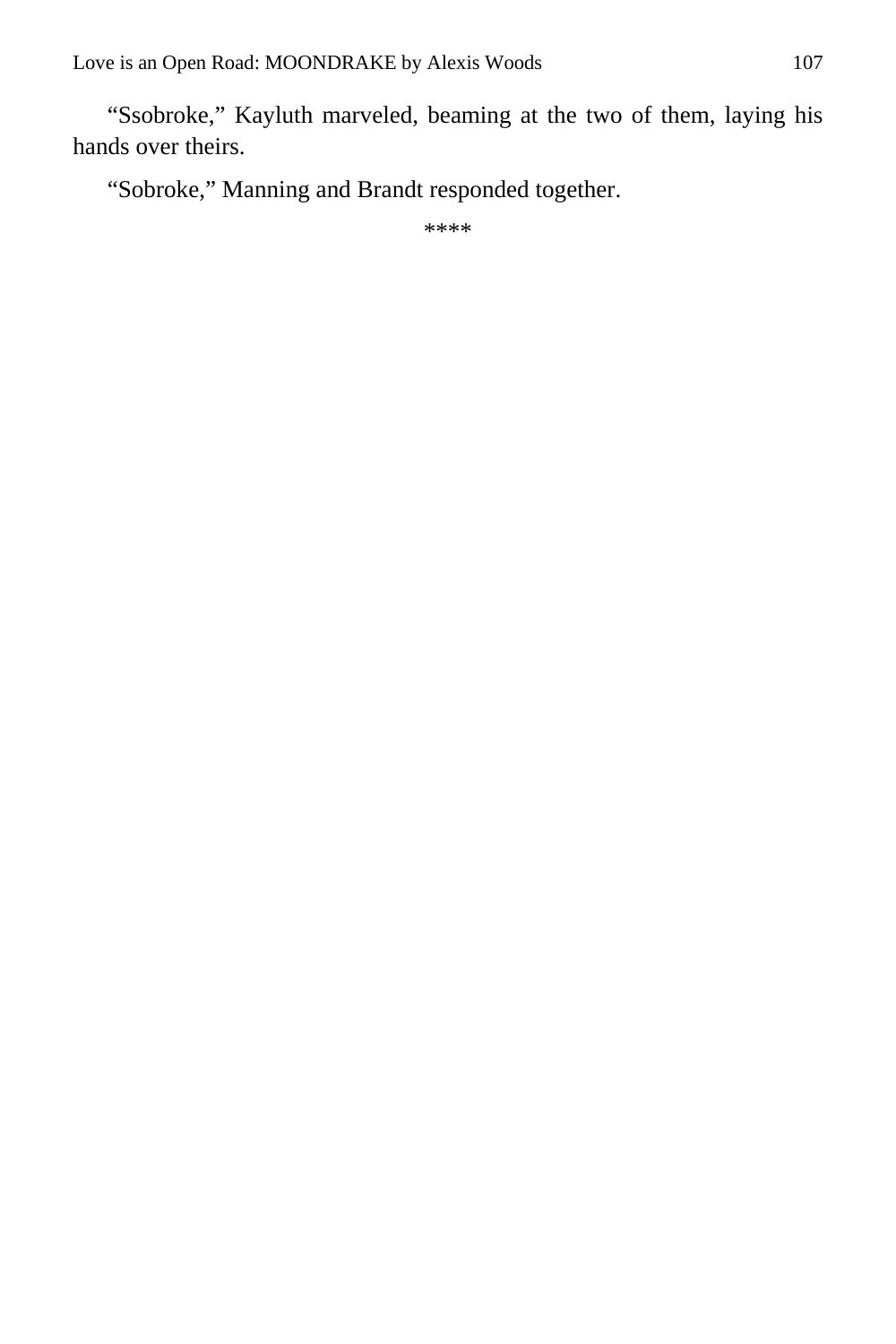# **Epilogue**

Kisses given from one sobroke to another, and words of congratulations onnesski—spoken, before official family introductions finally occurred. Tailyn, Lyurn, and Lian said their good-byes soon after, but not before Lyurn fingered Kayluth's silver braid one last time. Kayluth palmed the entryway closed behind them and spun with a smoldering gaze for his ssobroke. He stalked forward.

"Wait." Manning halted him with a raised hand; Brandt groaned and Kayluth grumbled. "You promised," he said with an admonishing finger-point at Kayluth.

"I did not, but," Kayluth said, crossing his arms, "I also cannot keep this from you. We progress too fast."

"Progress?" Brandt asked, taking a seat on the couch. Manning sat beside him and Kayluth came to kneel at their feet. Manning smiled at the remembered image.

"It seems I am seeta, a bearer. Drakken do not know if they are until they bond with their ssobroke. The drakken reveals it if the time is right. The Ssol, this silver braid—" he drew it forward "—is a mark."

"A mark of what?" Manning asked, taking possession of the braid from his sobroke's hand.

"A child."

Brandt's eyes grew wide. "Sweet Freya! Manning's?" Kayluth nodded.

But Manning's brow furrowed in confusion. "I don't understand," he said.

Kayluth took hold of Manning's hands, scooping up Brandt's along the way. "My dear, sweet ssobroke." He laughed with a little shake of his head. "You are going to be a father."

"Me?" Manning slumped back on the couch. "I…" Stunned, his mind went blank.

"Do not worry, Moondrake. There are three of us to raise our child." He stood and pulled Manning and Brandt to their feet. He walked backwards, leading them towards the hallway and their bedroom. "There are few drakken born, our child will be spoiled. A new Vidar!" Kayluth grinned madly. "Think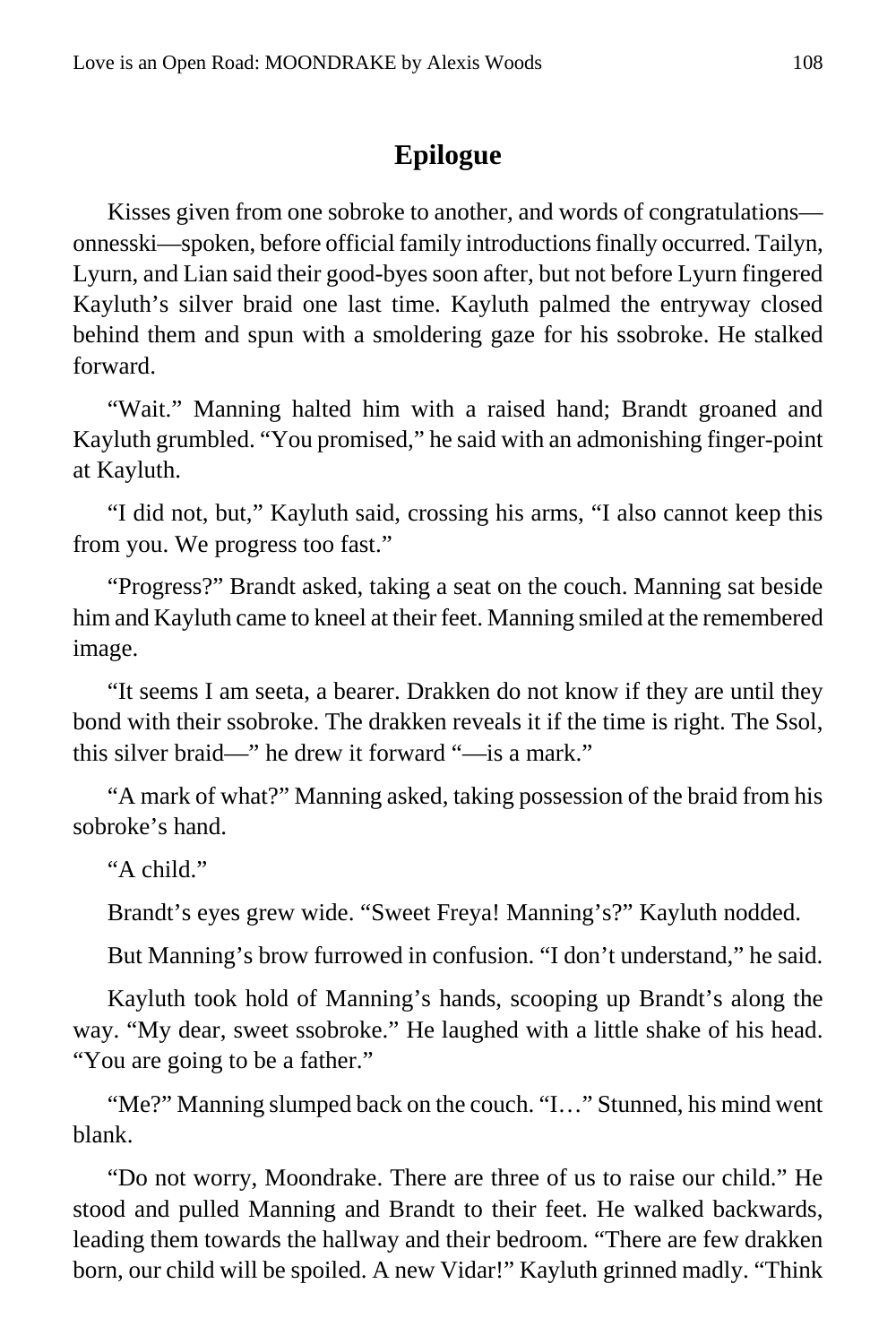of the celebrations, they could go on for a full moon just for the hatching. He or she will be lavished with gifts. Would you hope our child to be male or female?" They reached the edge of the bed, Kayluth already working to free Manning from his tunic and belt while Brandt stripped off his own clothes. "No, do not answer that! I will be upset if my sobroke is unhappy with our child's sex. And there is still the most important part to tell you: we do not have much time."

Manning stood dazed, letting his sobroke free him from the clothing. "Why?"

"We Drakken have fast gestational cycles. One month still in this form, one month drakken before we drop the egg. One month drakken while I nest and another while I nurse."

"Our child will be born in a shell!" Manning slapped his hands to his face. "Blessed Odin, Freya and Njor. No," he tugged at his hair, "you must think I'm gullible. Three months in drakken form! How will we communicate?" He poked Kayluth in the chest, only to have his wrist grabbed. At Brandt's bark of laughter, he rounded on him, thumping a hand to his chest. "You're laughing at me. Do you hear what he's saying? *Our child.* That means you too."

"Accept my words as truth, my ssobroke," Kayluth said, taking Manning into his arms. "In three months' time, we will add to our family."

The way Kayluth gazed at Manning, eyes intense and predatory, a touch of the tolsu in the air and the shot of amber gold invading Kayluth's irises, all served to help him forget his anger and focus on the rising passion between them.

Brandt pressed his naked flesh to Kayluth's side, whispering into his ear. "I accept. I've always wanted children. Being a guard, I never thought I'd have one of my own."

Kayluth raised Manning's finger to his mouth. He sucked hard on it, nibbled along its length. Brandt snatched up his other hand and proceeded to bite at the pad of his thumb.

Manning's eyes rolled to the ceiling. "You… trick… me," he panted.

Kayluth pulled off Manning's finger with a pop. "I do not. We Drakken are a serious race," he teased. He wrapped an arm around Brandt's waist, holding him tight to his side, then threaded his fingers into Manning's hair, cupping the back of his head. He guided Manning closer until no distance remained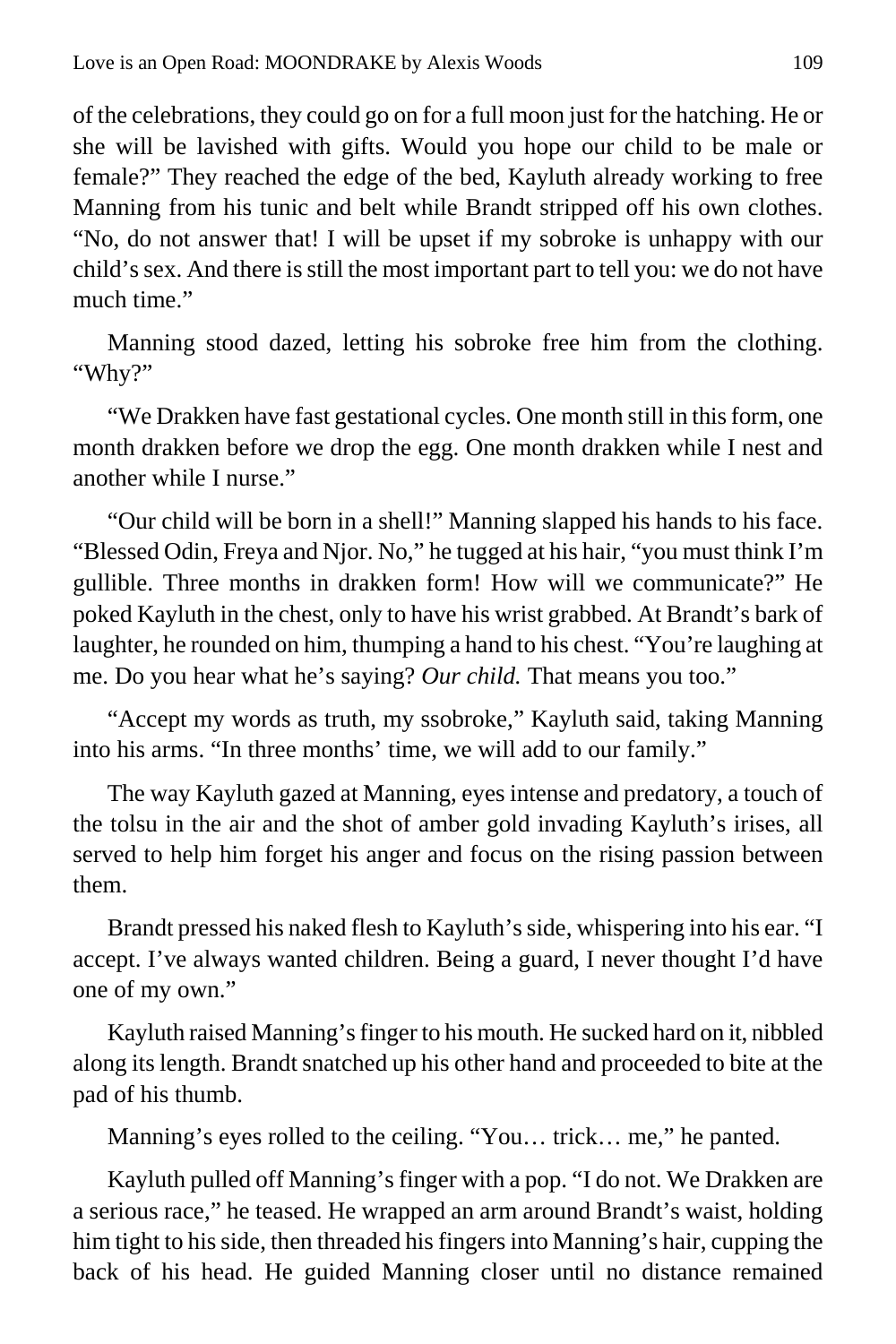between their bodies. The heat of his skin escalated Manning's already rising desire for his sobroke.

Manning placed a hand on each of their cheeks, laying his thumbs on their lips. "I accept," he whispered. He drew each of his sobroke in for a kiss, turning them so their backs were to the bed.

"I accept," he repeated once more, with a coy smile, and pushed.

They fell to the bed, a tangle of arms and legs, with nothing between them except three torques and bare skin and the kisses they lavished upon them.

\*\*Forever the Sun, the Moon, and the Star\*\*

## **The End**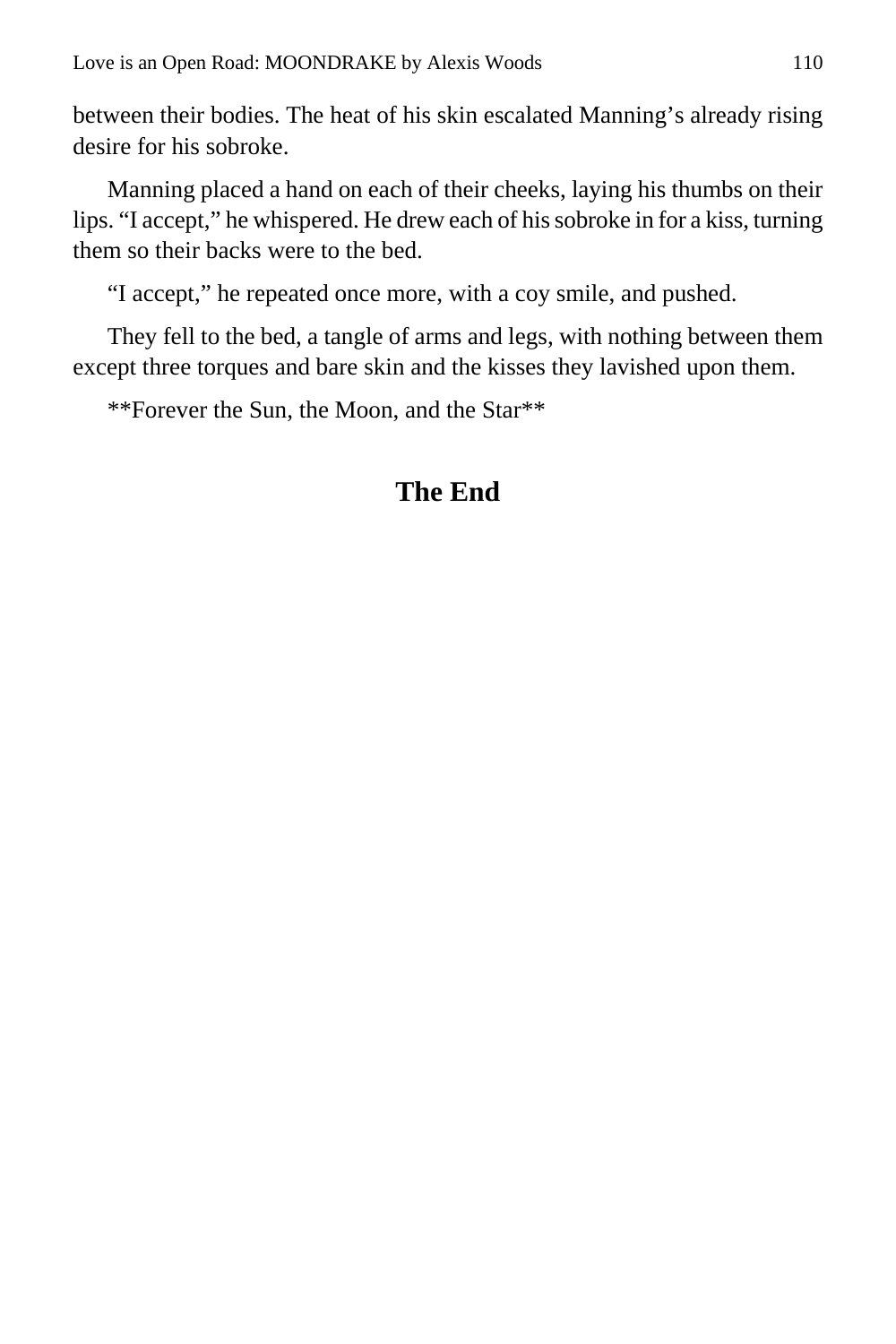## **Glossary**

 $ss - slur$  the s sound

 $sss - hiss$  the s sound

*aphena* – recreational area/arena

 $arn(s)$  – hour or hours

*drakeen* (dra  $\bullet$  keen) – "little dragon," an insult when spoke to an adult

*Drakken* (dra  $\bullet$  ken) – race of dragon shapeshifters, used both singular and plural

 $Drek - a$  sound of annoyance, similar to Bah!

*Drottinn* (dro  $\cdot$  tin) – master

*Fenrir* – race of wolf shapeshifters

 $Herra$  – master

*onnesski* (on  $\cdot$  ness  $\cdot$  key) – congratulations

seeta (see  $\bullet$  ta) – bearer

*skipan* (skip  $\cdot$  an) – general term for a shapeshifter, used both singular and plural

 $Ssol - a$  silver braid, mark of pregnancy

Ssobroke or sobroke (so  $\bullet$  broke) – mate, used both singular and plural

 $ssu - yes$ 

 $tarran(s)$  – minute or minutes

 $Tassair$  (Ta • ssair) – Grandfather

*tolsu* (tol • su) – scent

*Vidar* (Ve  $\bullet$  dar) – A dragon king

Vidareem (Ve • dar • eem) – plural – dragon kings

 $Vol\acute{e}$  – Manning and Brandt's homeworld